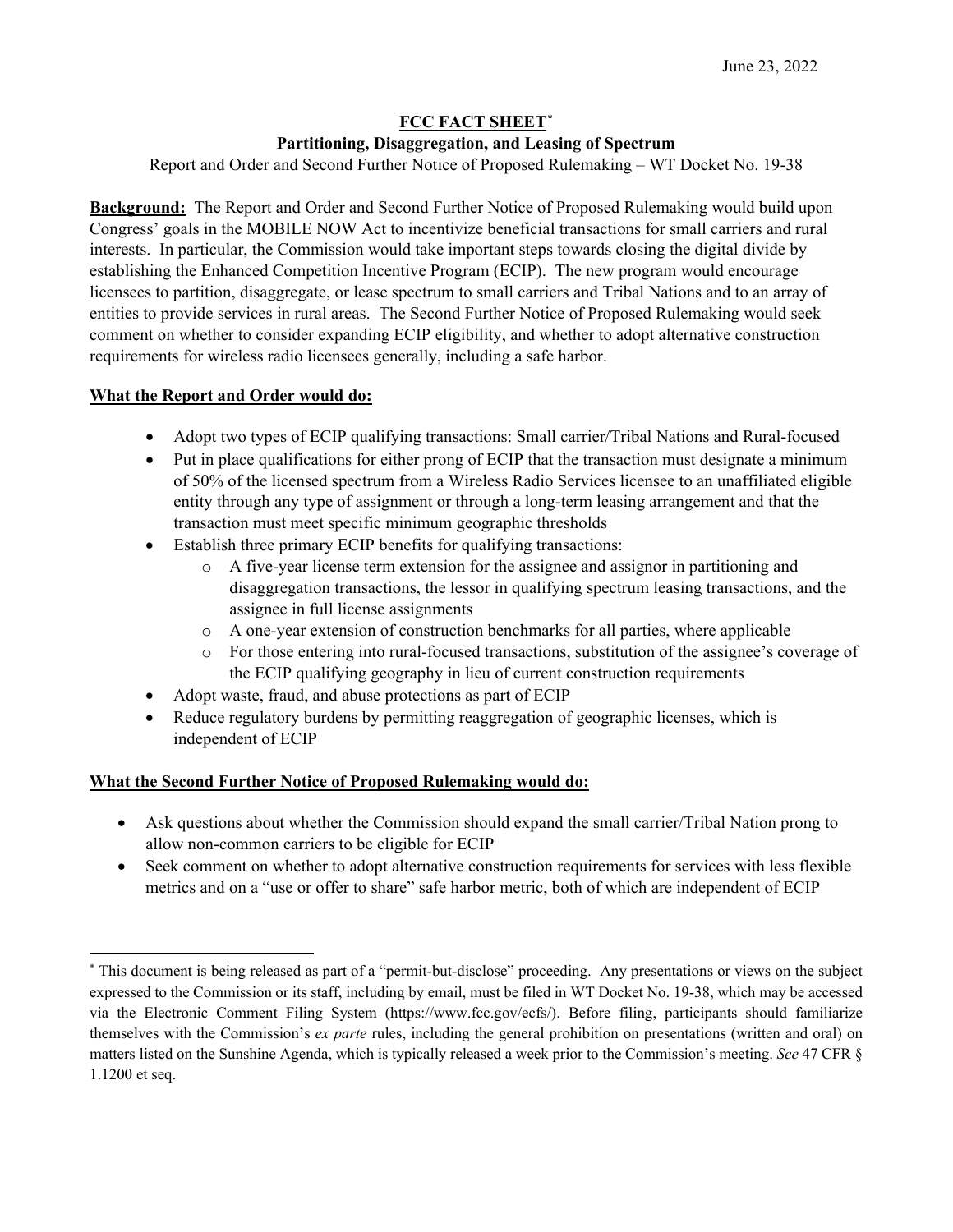#### **Before the Federal Communications Commission Washington, D.C. 20554**

| In the Matter of                  |                     |
|-----------------------------------|---------------------|
|                                   |                     |
| Partitioning, Disaggregation, and | WT Docket No. 19-38 |
| Leasing of Spectrum               |                     |

#### **REPORT AND ORDER AND SECOND FURTHER NOTICE OF PROPOSED RULEMAKING**[∗](#page-1-0)

#### **Comment Date: 30 days after Federal Register publication Reply Comment Date: 60 days after Federal Register publication**

By the Commission:

## **TABLE OF CONTENTS**

#### Heading Paragraph #

| П. |                                                                                          |  |
|----|------------------------------------------------------------------------------------------|--|
|    |                                                                                          |  |
|    |                                                                                          |  |
|    | C. Notice of Proposed Rulemaking and Further Notice of Proposed Rulemaking  13           |  |
|    |                                                                                          |  |
|    |                                                                                          |  |
|    |                                                                                          |  |
|    |                                                                                          |  |
|    |                                                                                          |  |
|    |                                                                                          |  |
|    | D. Enhanced Competition Incentive Program Protections Against Waste, Fraud, and Abuse 62 |  |
|    |                                                                                          |  |
|    | 2.                                                                                       |  |
|    | 3.                                                                                       |  |
|    |                                                                                          |  |

**Adopted: [] Released: []**

<span id="page-1-0"></span><sup>∗</sup> This document has been circulated for tentative consideration by the Commission at its July 14, 2022 open meeting. The issues referenced in this document and the Commission's ultimate resolution of those issues remain under consideration and subject to change. This document does not constitute any official action by the Commission. However, the Chairwoman has determined that, in the interest of promoting the public's ability to understand the nature and scope of issues under consideration, the public interest would be served by making this document publicly available. The FCC's *ex parte* rules apply and presentations are subject to "permit-but-disclose" *ex parte* rules. *See, e.g.,* 47 C.F.R. §§ 1.1206, 1.1200(a). Participants in this proceeding should familiarize themselves with the Commission's *ex parte* rules, including the general prohibition on presentations (written and oral) on matters listed on the Sunshine Agenda, which is typically released a week prior to the Commission's meeting. *See* 47 CFR §§ 1.1200(a), 1.1203.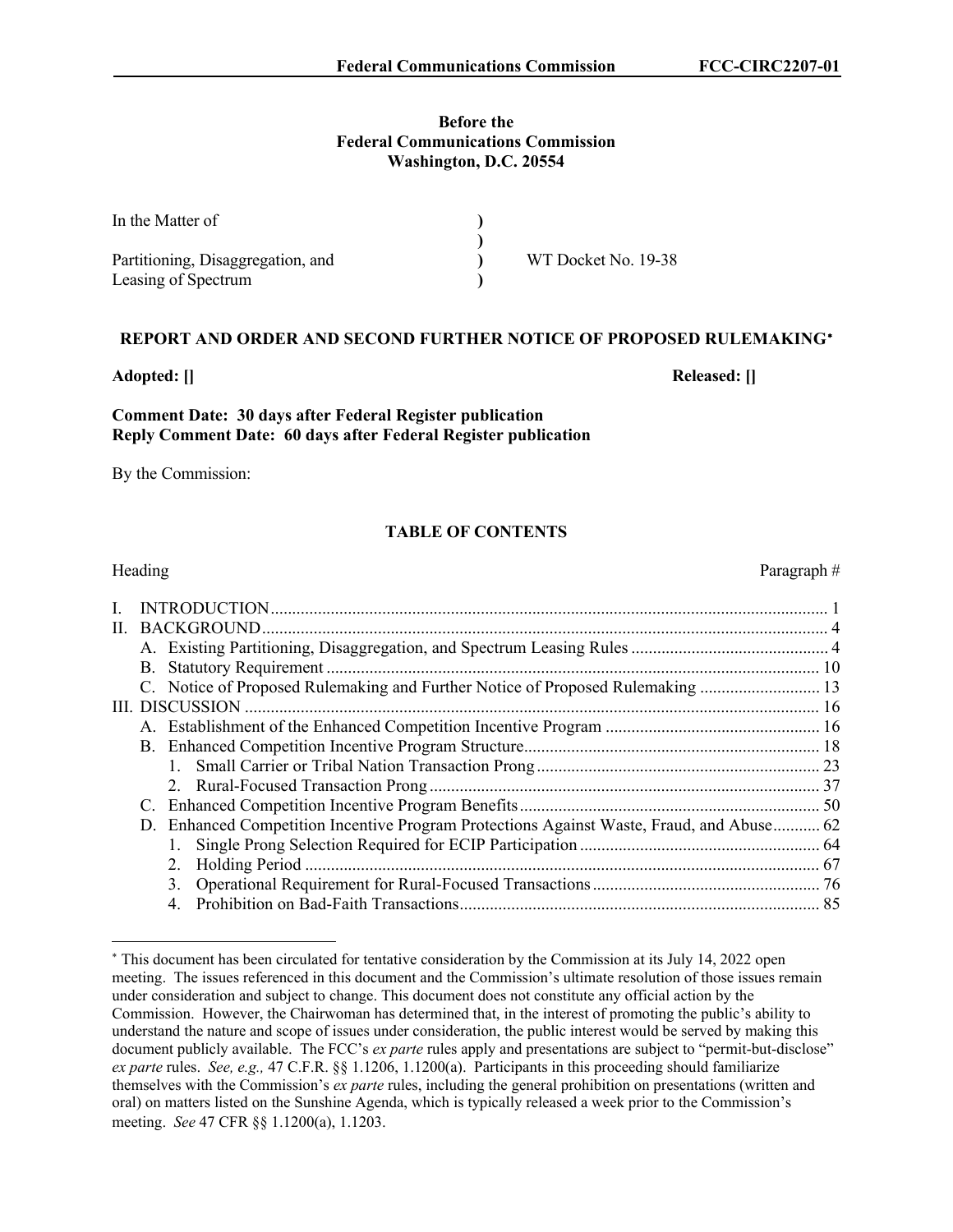|     |  | 5. Automatic Termination and Future Bar from ECIP Participation for Failing to Meet |  |
|-----|--|-------------------------------------------------------------------------------------|--|
|     |  |                                                                                     |  |
|     |  |                                                                                     |  |
|     |  |                                                                                     |  |
|     |  |                                                                                     |  |
| II. |  |                                                                                     |  |
|     |  |                                                                                     |  |
|     |  |                                                                                     |  |
|     |  |                                                                                     |  |
|     |  |                                                                                     |  |
|     |  |                                                                                     |  |
|     |  | APPENDIX A – FINAL RULES                                                            |  |
|     |  | APPENDIX B – Final Regulatory Flexibility Analysis                                  |  |
|     |  | APPENDIX C – Initial Regulatory Flexibility Analysis                                |  |
|     |  | $APPENDIX D - List of Comments$                                                     |  |

## **I. INTRODUCTION**

1. In this *Report and Order and Second Further Notice of Proposed Rulemaking*, we take further key steps towards closing the digital divide by establishing the Enhanced Competition Incentive Program (ECIP) for wireless services. In the Making Opportunities for Broadband Investment and Limiting Excessive and Needless Obstacles to Wireless Act (MOBILE NOW Act), $\frac{1}{1}$  $\frac{1}{1}$  $\frac{1}{1}$  Congress directed the Commission to consider steps to increase the diversity of spectrum access and the availability of advanced telecommunications services in rural areas. In response to this Congressional direction, the program we adopt focuses on furthering these important goals. In particular, today's action will foster increased spectrum access for small carriers and Tribal Nations to promote greater competition in the provision of wireless services, and will facilitate increased availability of advanced wireless services in rural areas.

2. To achieve these vital Commission goals, we modify our existing partitioning, disaggregation, and leasing rules to provide specific incentives for stakeholders to voluntarily participate by engaging in qualifying transactions that make spectrum available to these entities and in these areas. We believe that the creation of the program will facilitate new opportunities for small carriers and Tribal Nations to increase access to spectrum, and will result in greater competition and expanded wireless deployment in rural areas, bringing more advanced wireless service including 5G to underserved communities. In addition to the incentive program, we reduce regulatory and administrative burdens and provide for reaggregation of previously partitioned and disaggregated licenses up to the original license size, while adopting appropriate safeguards.

3. In the *Second Further Notice*, we seek comment on whether potential future expansion of the program could further the Congressional goals set out in the MOBILE NOW Act. We also propose a framework for creating alternatives to population-based performance requirements for a variety of wireless radio service stakeholders with communications plans and business models not specifically targeted towards providing commercial wireless service to subscribers. We seek specific comment on these proposals and a variety of alternatives to develop a robust record on the most efficient approach towards addressing this industry goal.

<span id="page-2-0"></span><sup>&</sup>lt;sup>1</sup> Consolidated Appropriations Act, Pub. L. No. 115-141, Division P (RAY BAUM'S Act of 2018), Title VI (MOBILE NOW Act), § 601 et seq. (2018), codified at 47 U.S.C. §§ 1501-1512.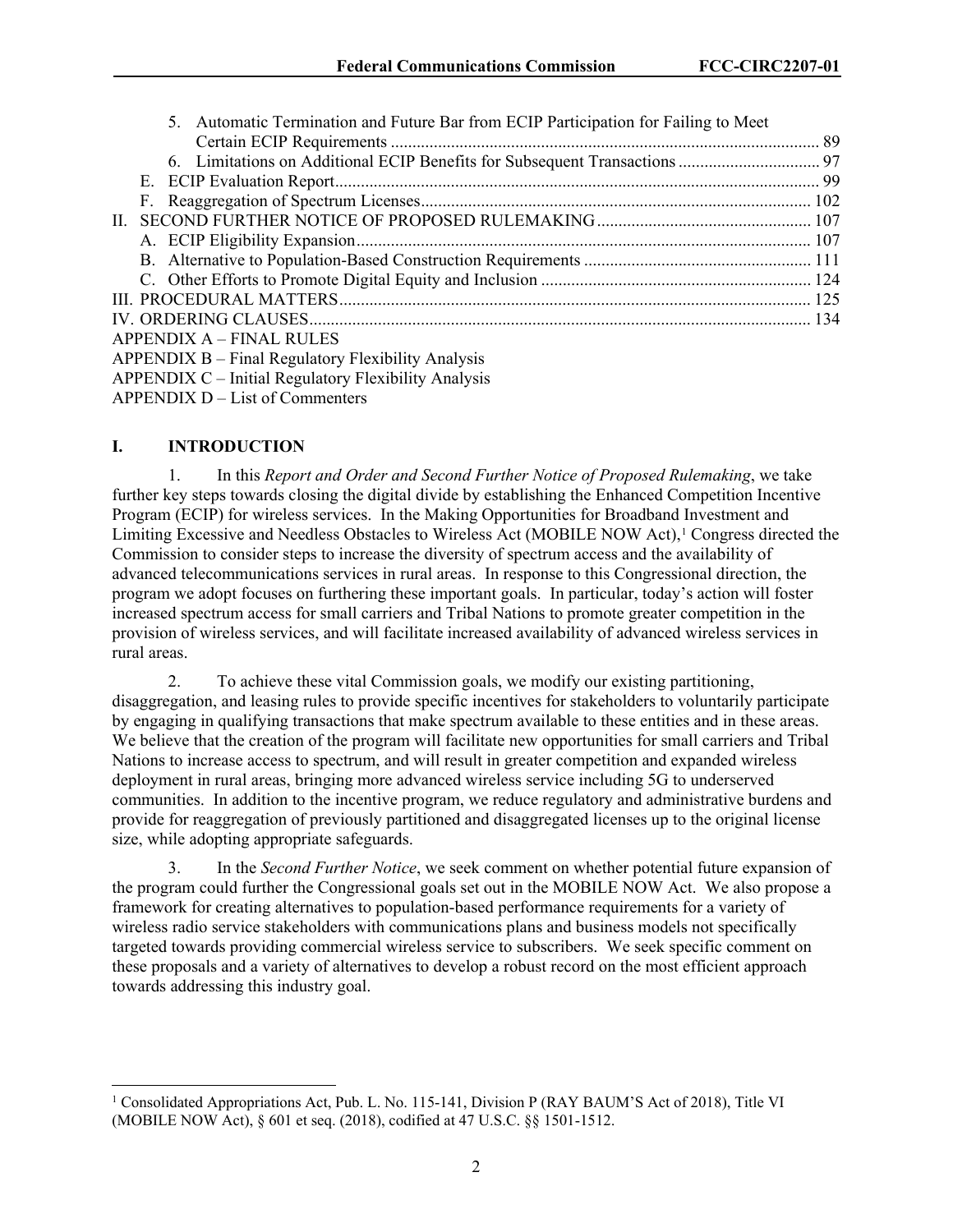## **II. BACKGROUND**

#### **A. Existing Partitioning, Disaggregation, and Spectrum Leasing Rules**

4. *Partitioning and Disaggregation.* The Commission first adopted rules permitting geographic partitioning, which is the assignment of a geographic portion of a geographic area licensee's licensed area, and spectrum disaggregation, which is the assignment of portions of blocks of a geographic area licensee's spectrum, for Broadband PCS licenses in 1996.<sup>[2](#page-3-0)</sup> The Commission has since adopted partitioning and disaggregation rules on a service-by-service basis to provide licensees the "flexibility to determine the amount of spectrum they will occupy and the geographic area they will serve."<sup>[3](#page-3-1)</sup>

5. The Commission's partitioning and disaggregation rules apply to all "Covered Geographic Licenses," which consist of specified "Wireless Radio Services" (WRS) for which the Commission has auctioned exclusive spectrum rights in defined geographic areas.<sup>[4](#page-3-2)</sup> The license term for a partitioned license area or disaggregated spectrum license is the remainder of the original licensee's license term.<sup>[5](#page-3-3)</sup> Parties to a geographic partitioning, a spectrum disaggregation, or a combination of both, have two options to satisfy service-specific performance requirements (i.e., construction and operation requirements).<sup>[6](#page-3-4)</sup> First, each party may certify that it will individually satisfy any service-specific performance requirements and, upon failure to do so, must individually face any service-specific performance penalties.[7](#page-3-5) Alternatively, both parties may agree to share responsibility for compliance with performance requirements, and both parties are subject to any service-specific penalties.<sup>[8](#page-3-6)</sup>

6. *Spectrum Leasing.* In 2003, the Commission adopted the first comprehensive set of rules to allow WRS licensees to enter into a variety of spectrum leasing arrangements.<sup>[9](#page-3-7)</sup> In so doing, the Commission recognized the public interest benefits of permitting "additional spectrum users to gain ready access to spectrum," thus enabling the "provision of new and diverse services and applications to help meet the ever-changing needs of the public."[10](#page-3-8)

7. The Commission's spectrum leasing rules apply to all "included services," as set forth in section 1.9005 of the Commission's rules and which include WRS where commercial or private licensees hold exclusive use rights.<sup>11</sup> A "spectrum leasing arrangement" is an arrangement between a licensed

<span id="page-3-5"></span><sup>7</sup> *Id.*

<span id="page-3-8"></span><sup>10</sup> *Id.* at 20619, para. 32.

<span id="page-3-9"></span><sup>11</sup> 47 CFR § 1.9005.

<span id="page-3-0"></span><sup>2</sup> *See Geographic Partitioning and Spectrum Disaggregation by Commercial Mobile Radio Service Licensees*, WT Docket No. 96-148, Report and Order and Further Notice of Proposed Rulemaking, 11 FCC Rcd 21831, para. 1 (1996).

<span id="page-3-1"></span><sup>3</sup> *Id. See, e.g.*, *Service Rules for Advanced Wireless Services in the 2000-2020 MHz and 2180-2200 MHz Bands*, WT Docket No. 12-70, Report and Order and Order of Proposed Modification, 27 FCC Rcd 16102, 16194-96, paras. 244-53 (2012) (AWS-4); *Service Rules for the 698-746, 747-762 and 777-792 MHz Bands*, Second Report and Order, WT Docket No. 06-150, 22 FCC Rcd 15289, 15381, 15355-58, paras. 178-88 (2007) (Lower 700 MHz); *Amendment of Part 90 of the Commission's Rules to Facilitate Future Development of SMR Systems in the 800 MHz Frequency Band*, PR Docket No. 93-144, Second Report and Order, 12 FCC Rcd 19079, 19127-54, paras. 138-227 (1997) (800 MHz and 900 MHz SMR).

<span id="page-3-2"></span><sup>4</sup> 47 CFR § 1.907 (Definitions).

<span id="page-3-3"></span> $5$  *Id.* § 1.950(e).

<span id="page-3-4"></span> $6$  *Id.* § 1.950(g).

<span id="page-3-6"></span><sup>8</sup> *Id*.

<span id="page-3-7"></span><sup>9</sup> *Promoting Efficient Use of Spectrum Through Elimination of Barriers to the Development of Secondary Markets*, WT Docket No. 00-230, Report and Order and Further Notice of Proposed Rulemaking, 18 FCC Rcd 20604 (2003).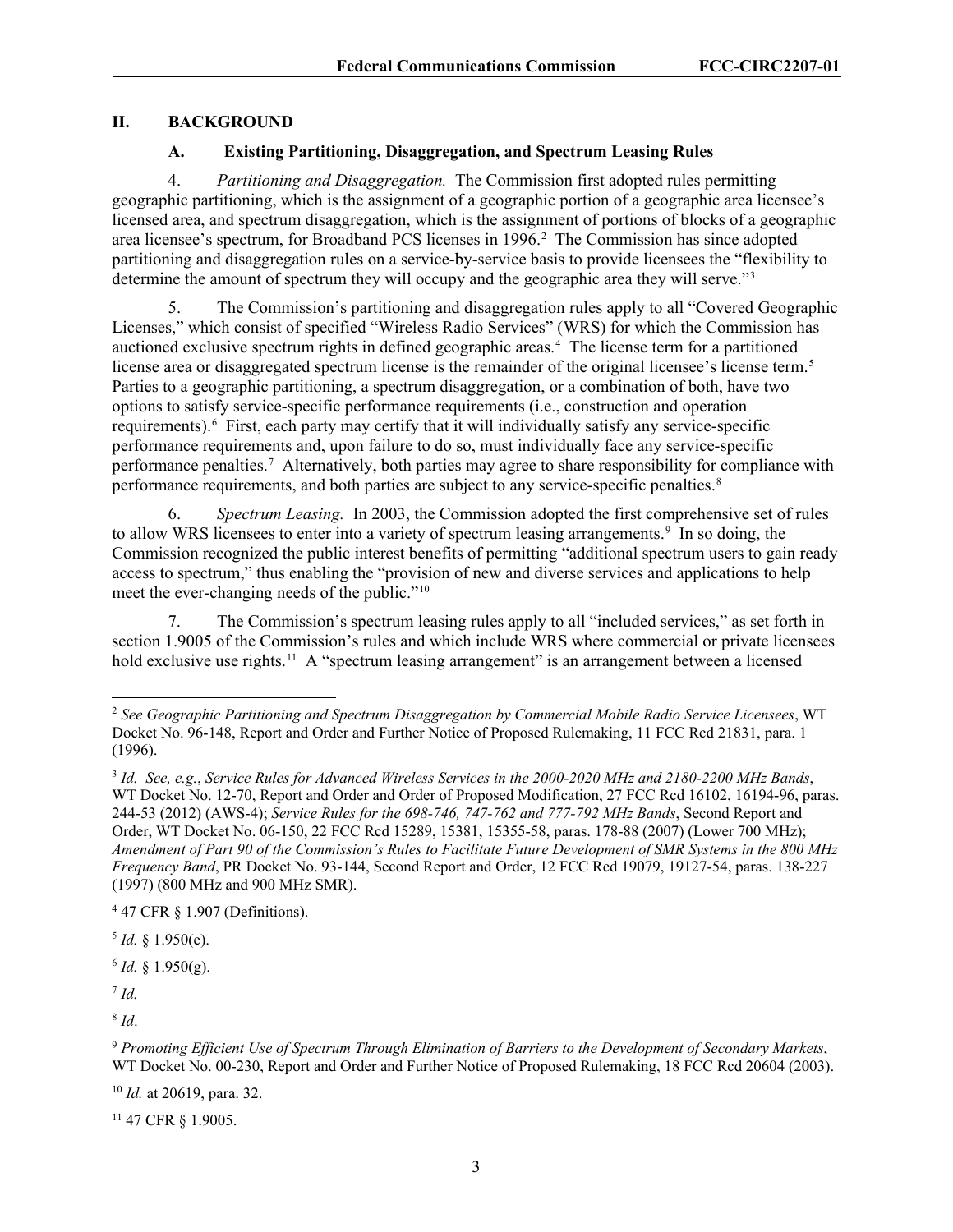entity and a third-party entity in which the licensee (spectrum lessor) leases certain of its spectrum usage rights in the licensed spectrum to the third-party entity (spectrum lessee).<sup>12</sup> The arrangement may involve the leasing of any amount of licensed spectrum, in any geographic area or site encompassed by the license, for any period of time during the term of the license authorization. Commission rules provide for two different types of spectrum leasing arrangements: (1) spectrum manager leasing arrangements, in which the licensee/lessor retains de facto control of the licensed spectrum leased to the spectrum lessee;<sup>13</sup> and (2) de facto transfer leasing arrangements, in which the lessee is primarily responsible for ensuring that its operations comply with the Communications Act and Commission policies and rules.[14](#page-4-2)

8. Spectrum manager leasing arrangements generally do not require prior Commission approval; rather, such arrangements are subject to a requirement that the licensee/lessor must notify the Commission in advance of commencing operations.<sup>15</sup> Although the licensee/lessor remains responsible for compliance with any construction and performance requirements applicable to the leased spectrum, the licensee/lessor may attribute to itself the build-out or performance activities of its spectrum lessee(s) for purposes of compliance with any such requirements.<sup>[16](#page-4-4)</sup>

9. De facto transfer spectrum leasing arrangements can be either long-term (more than one year) or short-term (one year or less). In general, de facto transfer spectrum leasing arrangements are subject to the Commission's general approval procedures, under which the Commission must grant the application prior to the parties putting the proposed spectrum leasing arrangement into effect.<sup>17</sup>

### **B. Statutory Requirement**

10. Section 616 of the MOBILE NOW Act required that, within a year of its enactment, the Commission initiate a rulemaking proceeding to assess whether to establish a program, or modify an existing program, under which a licensee that receives a license for exclusive use of spectrum in a specific geographic area under section 301 of the Communications Act of 1934 may partition or disaggregate the

<span id="page-4-2"></span><sup>14</sup> *Id.* § 1.9030(b).

<span id="page-4-3"></span><sup>15</sup> *Id.* § 1.9020(e) (requiring 21 days advance notice for spectrum manager leasing arrangements greater than one year in length, or 10 days advance notice for arrangements of one year or less in length). The Commission reviews the notifications to ensure that all necessary technical and other information is correctly submitted, but the subject spectrum leasing arrangement may be implemented without waiting for such review, unless the parties to the spectrum manager leasing arrangement have requested on the form that the arrangement become effective upon Commission acceptance of the notification. Spectrum manager leasing applications require no prior public notice before the Commission may accept them.

<span id="page-4-4"></span><sup>16</sup> 47 CFR § 1.9020(d)(5). We note that a licensee/lessor that enters into a long-term *de facto* transfer spectrum leasing arrangement may attribute to itself the buildout or performance activities of its spectrum lessee(s) for purposes of compliance with any such requirements; a licensee/lessor may not do so under a short-term *de facto* transfer spectrum leasing arrangement. *See* 47 CFR §§ 1.9030(d)(5), 1.9035(d)(3). *See also Promoting Efficient Use of Spectrum*, WT Docket No. 00-230, Report and Order and Further Notice of Proposed Rulemaking, 18 FCC Rcd 20604, 20676, para. 177 (2003) ("[S]hort-term leasing arrangements are expressly designed to be temporary in nature, and therefore cannot be counted to establish that the licensee is meeting the purposes and policies underlying our buildout rules, including the goal of ensuring establishment of service in rural areas.").

<span id="page-4-5"></span><sup>17</sup> *Id.* §§ 1.9030(a), 1.9035(a). Both long-term and short-term *de facto* transfer spectrum leasing applications are subject to overnight processing under the Commission's immediate approval procedures if the filing meets certain conditions. *Id.* §§ 1.9030(e)(2) (immediate approval procedures), 1.9035(e) (certain conditions still must be met in order for a short-term *de facto* transfer lease to qualify for immediate processing).

<span id="page-4-0"></span><sup>12</sup> *Id.* § 1.9003.

<span id="page-4-1"></span><sup>13</sup> *Id.* §§ 1.9010, 1.9020. A licensee/lessor is deemed to have *de facto* control over the leased spectrum if it satisfies two conditions: (i) the licensee/lessor retains responsibility for lessee compliance with Commission policy and rules; and (ii) the licensee/lessor retains responsibility for interactions with the Commission, including all filings required under the license authorization and applicable service rules directly related to the leased spectrum. *Id.* § 1.9010(b).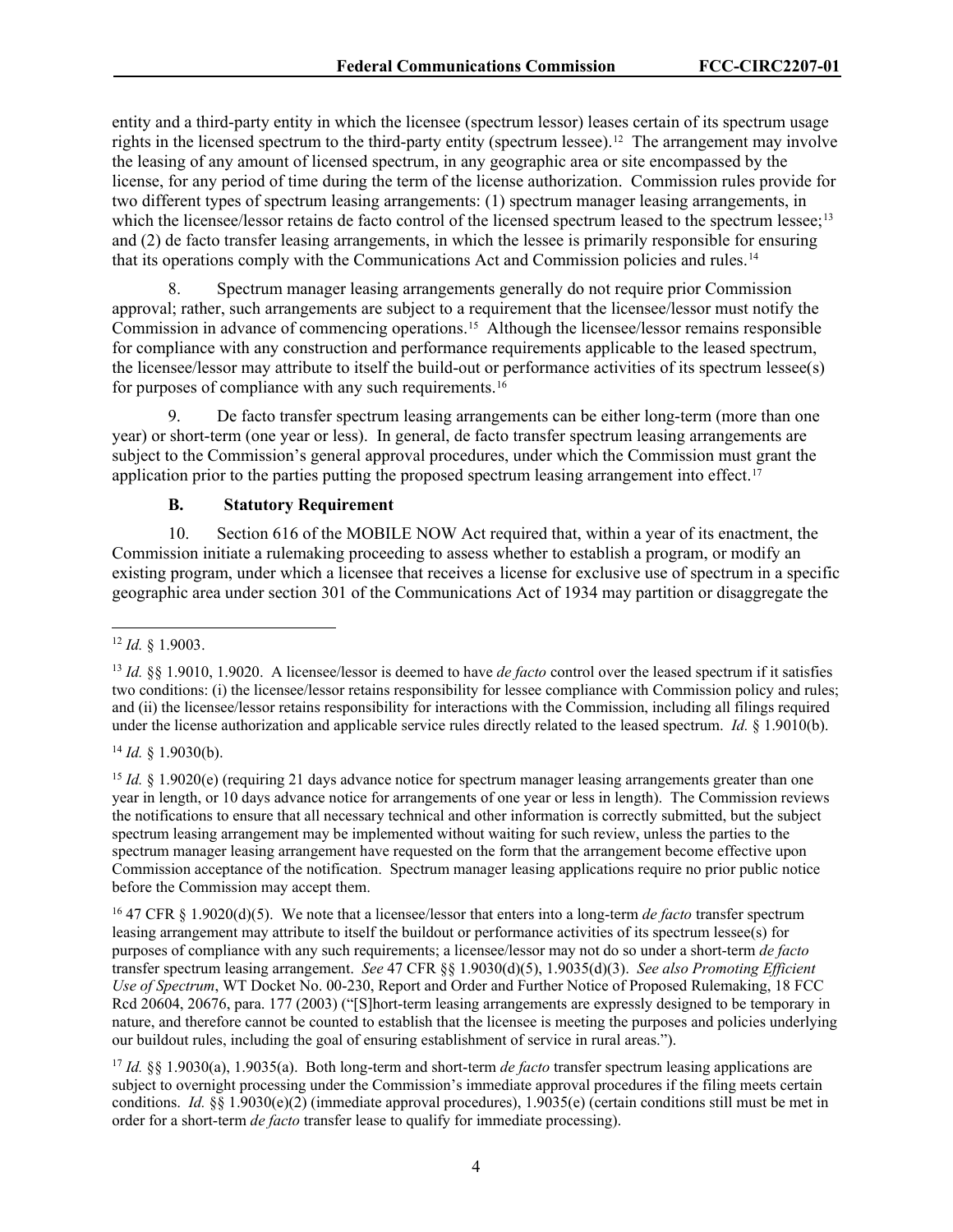license by sale or long-term lease in order to, *inter alia*, make unused spectrum available to an unaffiliated covered small carrier or an unaffiliated carrier to serve a rural area. Congress also provided the Commission the flexibility to proceed if it found that such a program would promote the availability of advanced telecommunications services in rural areas or spectrum availability for covered small carriers.[18](#page-5-0)

11. Section 616 required the Commission to consider four questions in conducting an assessment of whether to establish a new program or modify an existing program to achieve the stated goals. First, would "reduced performance requirements with respect to the spectrum obtained through the program . . . facilitate deployment of advanced telecommunications services in areas covered by the program"?[19](#page-5-1) Second, "what conditions may be needed on transfers of spectrum under the program to allow covered small carriers that obtain spectrum under the program to build out the spectrum obtained under the program in a reasonable period of time"?<sup>20</sup> Third, "what incentives may be appropriate to encourage licensees to lease or sell spectrum, including (i) extending the term of a license . . . or (ii) modifying performance requirements of the license relating to the leased or sold spectrum"?<sup>21</sup> And fourth, what is "the administrative feasibility" of those incentives and of "other incentives considered by the Commission that further the goals of [section 616]"?<sup>[22](#page-5-4)</sup>

Section 616 provided, however, that the Commission "may offer a licensee incentives or reduced performance requirements under this section only if the Commission finds that doing so would likely result in increased availability of advanced telecommunications services in a rural area."<sup>23</sup> Additionally, section 616 directs that, "[i]f a party fails to meet any build out requirements set by the Commission for any spectrum sold or leased under this section, the right to the spectrum shall be forfeited to the Commission unless the Commission finds that there is good cause for the failure of the party."[24](#page-5-6)

# **C. Notice of Proposed Rulemaking and Further Notice of Proposed Rulemaking**

13. On March 15, 2019, the Commission released the *Notice* pursuant to the MOBILE NOW Act, which initiated this proceeding as directed by Congress to assess whether potential changes to the Commission's partitioning, disaggregation, and leasing rules might provide spectrum access to covered small carriers or promote the availability of advanced telecommunications services in rural areas.<sup>25</sup> The *Notice* sought comment on the specific questions and considerations posed in the MOBILE NOW Act, but also sought comment on whether the Commission should consider applying any rule revisions to an expanded class of licensees beyond those Congress required it to consider.<sup>[26](#page-5-8)</sup>

14. On November 18, 2021, the Commission released a *Further Notice of Proposed Rulemaking* that built upon the concepts explored in the *Notice*, while also relying on our pre-existing authority under Title III of the Communications Act of 1934, as amended, to include Tribal Nations and

<span id="page-5-4"></span><sup>22</sup> *Id.* § 616(b)(2)(D), 47 U.S.C. § 1506(b)(2)(D).

<span id="page-5-5"></span><sup>23</sup> *Id.* § 616(b)(4), 47 U.S.C. § 1506(b)(4).

<span id="page-5-6"></span><sup>24</sup> *Id.* § 616(b)(3), 47 U.S.C. § 1506(b)(3).

<span id="page-5-0"></span><sup>18</sup> MOBILE NOW Act, § 616(b)(1), 47 U.S.C. § 1506(b)(1). Congress also defined "covered small carrier" and "rural area." *See* MOBILE NOW Act, § 616(a)(1), (a)(2), 47 U.S.C. § 1506(a)(1), (a)(2). *See also infra,* para. 25.

<span id="page-5-1"></span><sup>19</sup> MOBILE NOW Act, § 616(b)(2)(A), 47 U.S.C. § 1506(b)(2)(A).

<span id="page-5-2"></span><sup>20</sup> *Id.* § 616(b)(2)(B), 47 U.S.C. § 1506(b)(2)(B).

<span id="page-5-3"></span><sup>&</sup>lt;sup>21</sup> *Id.* § 616(b)(2)(C), 47 U.S.C. § 1506(b)(2)(C).

<span id="page-5-7"></span><sup>&</sup>lt;sup>25</sup> Partitioning, Disaggregation, and Leasing of Spectrum, Notice of Proposed Rulemaking, WT Docket No. 19-38, 34 FCC Rcd 1758 (2019) (*Notice*).

<span id="page-5-8"></span><sup>26</sup> *Notice*, 34 FCC Rcd at 1764-65, para. 20.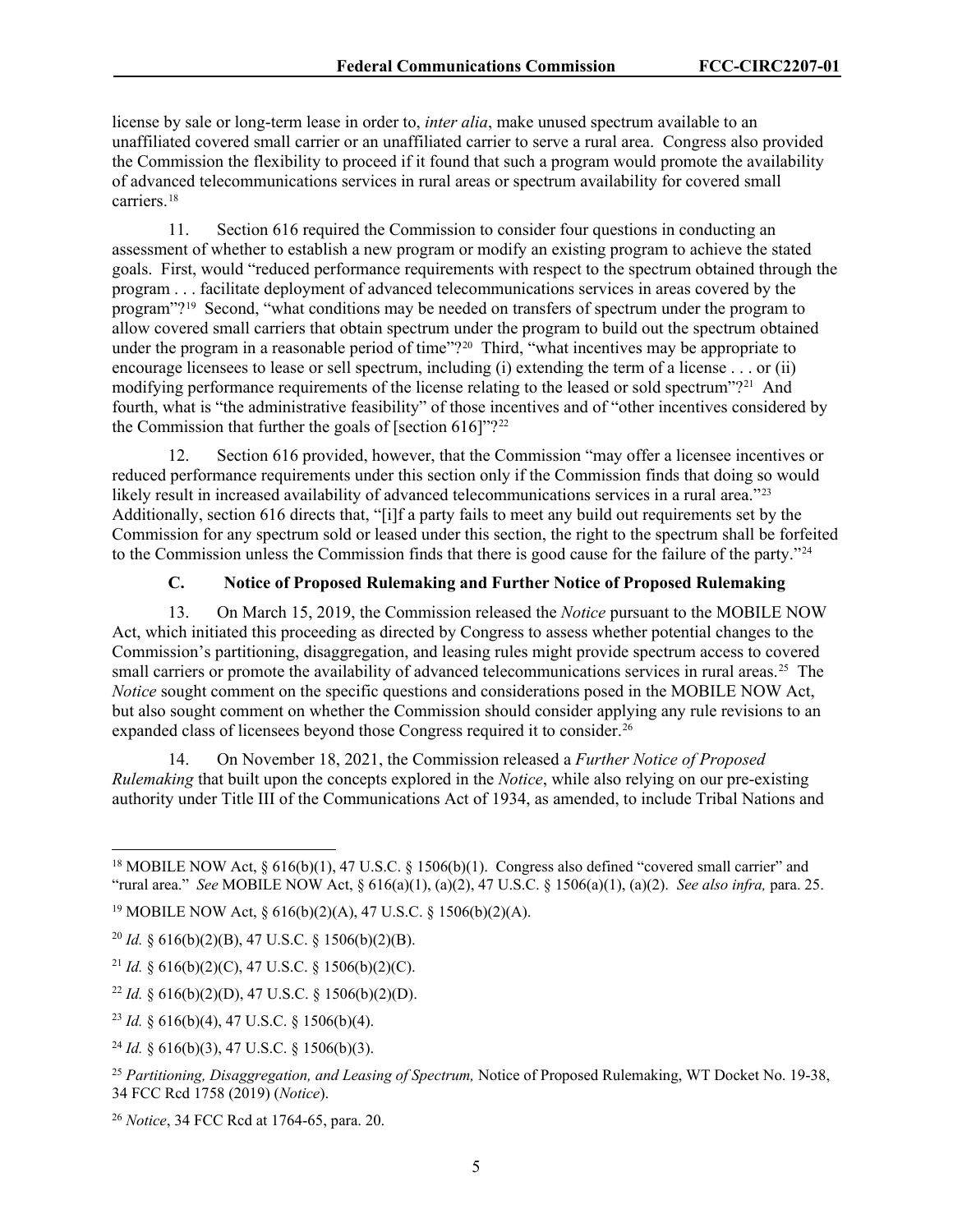other entities to enhance spectrum access and facilitate rural buildout in the public interest.<sup>27</sup> We proposed an enhanced competition incentive program focused on increasing spectrum access for small carriers and Tribal Nations and promoting the availability of advanced telecommunications services in rural areas by creating incentives for competition-enhancing transactions. We proposed a range of incentives to promote partitioning, disaggregation, and leasing, including extending license terms by five years, extending construction periods by one year, and creating alternate rural-focused construction requirements. Separate from the incentive program, we sought comment on potential alternatives to population-based performance requirements for a variety of stakeholders, and proposed permitting reaggregation of previously partitioned and disaggregated licenses up to the original license size. Finally, we sought comment on a number of other issues, such as whether and how we should factor the use of Open-RAN technologies into the program, methods of increasing digital inclusion, and the feasibility of implementing use or share models for opportunistic spectrum use, in order to develop a more complete record towards solutions that further Commission goals.

15. The Commission received 11 comments and 10 reply comments in response to the *FNPRM*, representing a wide variety of views on how best to achieve Congressional and Commission goals.[28](#page-6-1) That record unanimously supports the stated goals of the proceeding and the establishment of a program with appropriate incentives. Many commenters recommended adjustments to the proposed ECIP structure to promote greater competition and expanded wireless deployment in rural areas to bring more advanced wireless service to underserved communities. As discussed below, today we establish a program to advance important Commission goals and to allow stakeholders to immediately reap program benefits. We clarify that today's adoption of certain proposals does not foreclose potential future action as described in the *Second Further Notice*.

## **III. DISCUSSION**

#### **A. Establishment of the Enhanced Competition Incentive Program**

16. In this *Report and Order*, we establish the ECIP largely as proposed in the *FNPRM*, as an initial measure to facilitate competition and increase spectrum access and rural service through transactions that meet the qualifying requirements. We make certain modifications to our proposed approach, however, to provide further clarity regarding program participation, head off potential inequities, and also account for the proper scaling of transactions involving licenses with larger geographic areas. Specifically, we believe that the ECIP will facilitate competition-enhancing transactions resulting in increased spectrum access for small carriers and Tribal Nations and increased availability of advanced telecommunications services in rural areas. Moreover, the program represents a productive step towards achieving long-standing Commission goals and builds upon Congressional intent as reflected in the MOBILE NOW Act mandate to further facilitate and incentivize transactions that will provide public interest benefits.

17. Nearly all commenters supported the Congressional and Commission objectives in this

<span id="page-6-0"></span><sup>27</sup> *Partitioning, Disaggregation, and Leasing of Spectrum*, Further Notice of Proposed Rulemaking, WT Docket No. 19-38, FCC 21-120, \_ FCC Rcd \_ (2021) (*FNPRM*).

<span id="page-6-1"></span><sup>&</sup>lt;sup>28</sup> *See generally* OptimEra, Inc. Comments, Information Technology and Innovation Foundation (ITIF) Comments, AST SpaceMobile, Inc. Comments, Open Technology Institute at New America and Public Knowledge (OTIPK) Comments, Enterprise Wireless Alliance (EWA) Comments, Rural Wireless Association, Inc. (RWA) Comments, Wireless Internet Service Providers Association (WISPA) Comments, CTIA Comments, Mavenir Systems, Inc. Comments, T-Mobile USA, Inc. (T-Mobile) Comments, Satellite Industry Association (SIA) Comments, United States Cellular Corporation (USCC) Reply Comments, Hughes Network Systems, LLC Reply Comments, NTCA – The Rural Broadband Association (NTCA) Reply Comments, National Wireless Communications Council (NWCC) Reply Comments, Utilities Technology Council (UTC) Reply Comments, NCTA – The Internet and Television Association (NCTA) Reply Comments, AT&T Services, Inc. (AT&T) Reply Comments, RWA Reply Comments, WISPA Reply Comments, and CTIA Reply Comments.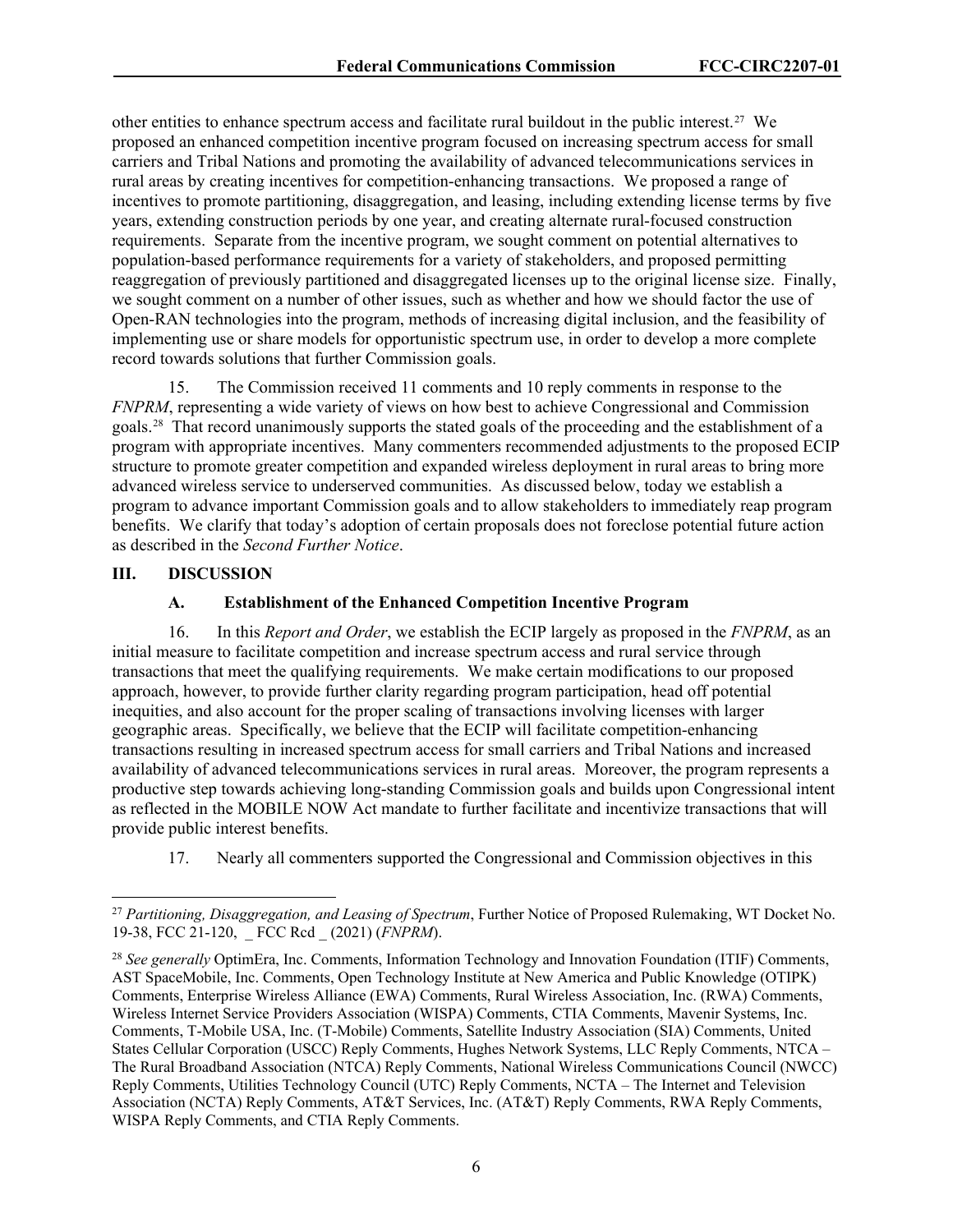proceeding. One commenter noted that the proposed ECIP "was a concrete step toward promoting greater access to spectrum, particularly tor small carriers, rural carriers and Tribal Nations."[29](#page-7-0) Other commenters agreed that the Commission should implement ECIP to "promote greater competition in and expanded access to advanced telecommunications services in rural areas and spectrum access by smaller carriers and Tribal Nations."[30](#page-7-1)

## **B. Enhanced Competition Incentive Program Structure**

18. After review of the record, we establish ECIP eligibility through participation in a transaction involving partitioning and/or disaggregation, leasing, or full assignment of spectrum that meets the qualification requirements discussed below (Qualifying Transaction). Under the program, any covered geographic licensee may offer spectrum to an unaffiliated eligible entity through a partition and/or disaggregation, and any covered geographic licensee eligible to lease in an "included service"<sup>[31](#page-7-2)</sup> may offer spectrum to an unaffiliated eligible entity through a long-term leasing arrangement. Covered geographic licensees consist of specified WRS for which the Commission has auctioned exclusive spectrum rights in defined geographic areas.<sup>32</sup> To ensure that appropriate incentives and benefits are afforded consistently across a variety of transaction types, we expand upon the initially proposed program and permit a covered geographic licensee to assign its entire authorization. We address below in detail the eligibility of parties that seek to participate in ECIP transactions as spectrum recipients through either of two specific prongs.

19. We note that in the *FNPRM*, we proposed that all WRS licensees in "included services" would be permitted to lease spectrum and participate in ECIP. The MOBILE NOW Act, however, requires that we assess the administrative feasibility of adopting program features. After review of the record, we find it necessary to modify our proposed approach towards leasing eligibility for lessors to ensure that all ECIP participants can accept responsibility for program obligations and realize program benefits. Accordingly, we do not include all WRS licensees in "included services" as eligible lessors within ECIP, as many of the program obligations and benefits are inapplicable to site-based wireless licensees that are generally permitted to lease; we do, however, permit any covered geographic licensees in "included services" to participate as lessors in the ECIP program. Similarly, we exclude light-touch

<span id="page-7-0"></span><sup>29</sup> EWA Comments at 3.

<span id="page-7-1"></span><sup>30</sup> NCTA Reply Comments at 1-2, EWA Comments 1-2.

<span id="page-7-2"></span><sup>31</sup> *See* 47 CFR § 1.9005.

<span id="page-7-3"></span><sup>32</sup> 47 CFR § 1.907. Covered geographic licenses consist of the following services: 1.4 GHz Service (part 27, subpart I, of this chapter); 1.6 GHz Service (part 27, subpart J); 24 GHz Service and Digital Electronic Message Services (part 101, subpart G, of this chapter); 218-219 MHz Service (part 95, subpart F, of this chapter); 220-222 MHz Service, excluding public safety licenses (part 90, subpart T, of this chapter); 600 MHz Service (part 27, subpart N); 700 MHz Commercial Services (part 27, subparts F and H); 700 MHz Guard Band Service (part 27, subpart G); 800 MHz Specialized Mobile Radio Service (part 90, subpart S); 900 MHz Specialized Mobile Radio Service (part 90, subpart S); 900 MHz Broadband Service (part 27, subpart P); 3.45 GHz Service (part 27, subpart Q); 3.7 GHz Service (part 27, subpart O); Advanced Wireless Services (part 27, subparts K and L); Air-Ground Radiotelephone Service (Commercial Aviation) (part 22, subpart G, of this chapter); Broadband Personal Communications Service (part 24, subpart E, of this chapter); Broadband Radio Service (part 27, subpart M); Cellular Radiotelephone Service (part 22, subpart H); Citizens Broadband Radio Service (part 96, subpart C, of this chapter); Dedicated Short Range Communications Service, excluding public safety licenses (part 90, subpart M); Educational Broadband Service (part 27, subpart M); H Block Service (part 27, subpart K); Local Multipoint Distribution Service (part 101, subpart L); Multichannel Video Distribution and Data Service (part 101, subpart P); Multilateration Location and Monitoring Service (part 90, subpart M); Multiple Address Systems (EAs) (part 101, subpart O); Narrowband Personal Communications Service (part 24, subpart D); Paging and Radiotelephone Service (part 22, subpart E; part 90, subpart P); VHF Public Coast Stations, including Automated Maritime Telecommunications Systems (part 80, subpart J, of this chapter); Upper Microwave Flexible Use Service (part 30 of this chapter); and Wireless Communications Service (part 27, subpart D).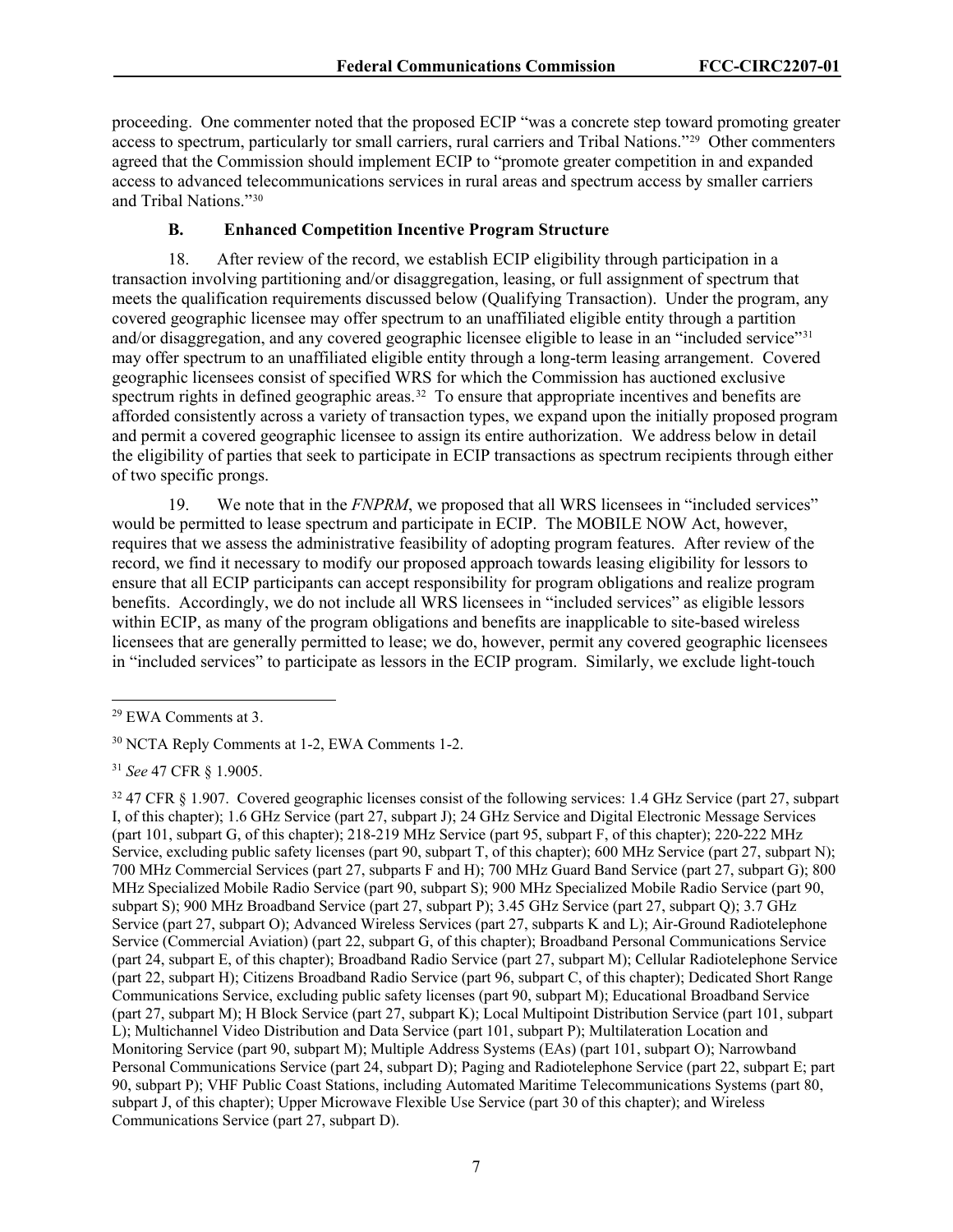leasing spectrum manager leases of 3.5 GHz Priority Access Licenses (PALs) in the Citizens Band Radio Service, because we do not believe the light-touch leasing model allows for the level of Commission oversight necessary to practically administer ECIP and avoid potential waste, fraud, and abuse. We nonetheless permit prospective ECIP participants in the Citizens Band Radio Service to enter into *de facto* transfer leases or general 21-day notification spectrum manager leases for PALs in order to access spectrum and fully receive the program's benefits.<sup>[33](#page-8-0)</sup>

20. As specified in the MOBILE NOW Act, we require that each party to a Qualifying Transaction be unaffiliated. In the *FNPRM*, we sought comment on the possible application of the definition of affiliate set forth in the Commission's designated entity rules, as well as any alternatives; no party commented on this issue.<sup>34</sup> We find it in the public interest to apply the Commission's current definition of affiliate from our designated entity rules, which is a person holding an attributable interest in an applicant if such individual or entity directly or indirectly controls or has the power to control the applicant; or is directly or indirectly controlled by the applicant; or is directly or indirectly controlled by a third party or parties that also controls or has the power to control the applicant; or has an "identity of interest" with the applicant.<sup>35</sup> We find this eligibility restriction necessary to meet the intent of Congress and ensure that the parties to a Qualifying Transaction, and therefore intended beneficiaries of ECIP benefits, are unaffiliated to prevent gaming of the program. As such, we require applicants to identify their affiliates as part of their ECIP application in a Qualifying Transaction.

21. As proposed in the *FNPRM*, today we build upon Congressional goals in the MOBILE NOW Act to incentivize beneficial transactions in the public interest. Specifically, we adopt two types of ECIP Qualifying Transactions: those that focus on small carriers and Tribal Nations gaining spectrum access to increase competition, in any location, whether urban, suburban or rural; and those that involve any interested party that commits to operating in, or providing service to, rural areas. In general, both assignments and leases will qualify for ECIP, if they satisfy the other program criteria.

<span id="page-8-0"></span><sup>&</sup>lt;sup>33</sup> Some spectrum manager leases of these 3.5 GHz Priority Access Licenses (PALs) in the Citizen's Band Radio Service are governed by the Commission's "light-touch leasing" rules, a process that builds upon and incorporates our traditional spectrum manager leasing approval process. Lessees seeking to engage in light-touch leasing precertify with the FCC that they meet the non-lease-specific eligibility and qualification criteria for 3.5 GHz lighttouch leasing. Rather than being approved for a lease by the Commission after an application is filed in the Universal Licensing System (ULS), light-touch leases are managed and monitored by a third-party automated frequency coordinator, known as a Spectrum Access System (SAS). The SAS administrator confirms the PALs and lessees meet the light-touch leasing criteria in their pre-certification filings and the lease-specific eligibility requirements. After SAS confirmation, the lessees may immediately begin exercising the leased spectrum usage rights under the light-touch leasing arrangements. On a daily basis, the SAS administrators provide the FCC with an electronic report of the light-touch leasing notifications. The light-touch leases appear on our regularly issued Accepted for Filing Public Notices. *See* 47 CFR §§ 1.9046, 96.32(c), 96.66; *Amendment of the Commission's Rules with Regard to Commercial Operations in the 3550-3650 MHz Band*, GN Docket No. 12-354, Order on Reconsideration and Second Report and Order, 31 FCC Rcd 5011, 5068-74, paras. 204-23 (2016) (*2016 3.5 GHz Second R&O*); *see also Promoting Investment in the 3550-3700 MHz Band*, GN Docket No. 17-258, Report and Order, 33 FCC Rcd 10598 (2018). The light-touch leasing process substituted only the immediate processing procedure of spectrum management leases under section  $1.9020(e)(2)$ , allowing PAL licensees and lessees to enter into spectrum manager leases under the general 21-day notification procedure in section  $1.9020(e)(1)$  with a notification to the SAS prior to operation pursuant to section 1.9046(c). *See 2016 3.5 GHz Second R&O*, 31 FCC Rcd at 5071, para.213 & n.485 and 5074, para. 220. The Commission adopted the light-touch leasing approach because the procedures under which we normally process spectrum manager leases in other exclusive-use wireless bands would be impractical in many cases for PALs, given that a significant percentage of these light-touch leases may cover a short period of time or perhaps a single event. *See* 47 CFR §§ 1.9010, 1.9020(e)(1), 1.9030, 1.9035, 96.32(a).

<span id="page-8-1"></span><sup>34</sup> *FNPRM* at 8, para.17.

<span id="page-8-2"></span><sup>35</sup> *See* 47 CFR § 1.2110(c)(2), (5).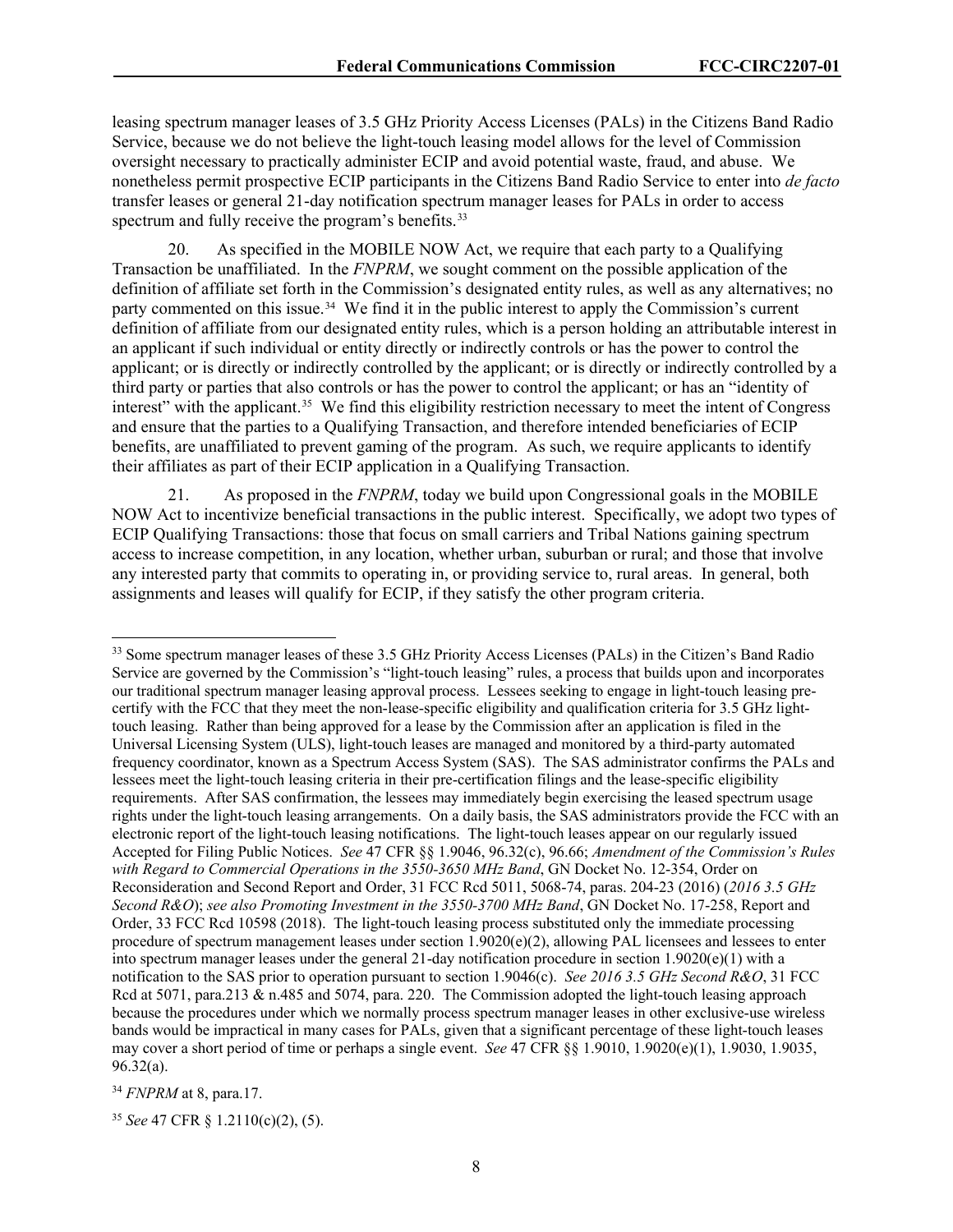22. The *FNPRM* sought comment on whether we should permit full license assignments within the ECIP and, if so, how we should implement these types of transactions. Although many of the proposed ECIP benefits would be applicable to both parties to a transaction involving partition, disaggregation (or to the lessor, in the case of leasing arrangements), they would only be available to the assignee in a full license assignment scenario because the assignor would no longer be licensed for that spectrum after consummation of the assignment. Nevertheless, one commenter supported the inclusion in ECIP of full assignments<sup>[36](#page-9-0)</sup> and no commenters opposed the proposal. We find it inequitable to bar these types of transactions from ECIP, particularly where transactions involving partitioning and/or disaggregation of the same license the parties might seek to fully assign would be eligible. To increase program flexibility, we therefore permit transactions for full assignments of covered geographic licenses where either of the below prongs are met. We also sought comment on whether the Commission's rules permitting the sharing of performance requirements in the partitioning and/or disaggregation context runs counter to the ECIP framework as proposed in the *FNPRM*. [37](#page-9-1) We find that the program benefits, obligations and penalties cannot be applied equitability in a shared construction obligation scenario, and that it would not be administratively feasible to implement. Therefore, we preclude any license with an existing shared performance obligations from participation in the program, and we will not accept in the ECIP any application with an election from the parties to share performance obligations.<sup>[38](#page-9-2)</sup>

## **1. Small Carrier or Tribal Nation Transaction Prong**

23. The small carrier or Tribal Nation Transaction prong of ECIP we adopt today will incentivize transactions that enable access to unused spectrum, furthering the underlying statutory goal of promoting spectrum availability for small carriers, while also expanding upon the Congressional directive in the public interest to include Tribal Nations.

## **a. Eligible Entities**

24. Based on the record presented, we determine that any covered geographic licensee is eligible to participate as an assignor and any covered geographic licensee in an "included service" is eligible to participate as a lessor, and two types of entities are eligible as assignees or lessees in a Qualifying Transaction under this first prong: either small carriers or Tribal Nations. Consistent with the MOBILE NOW Act, each party to a Qualifying Transaction must be unaffiliated, as defined and discussed *supra*.

25. *Small Carriers*. Section 616 of the MOBILE NOW Act defined "Covered small carrier" as a carrier that "(A) has not more than 1,500 employees (as determined under section 121.106 of title 13, Code of Federal Regulations, or any successor thereto); and (B) offers services using the facilities of the carrier." The MOBILE NOW Act also applied the definition of "carrier," as set forth in section 3 of the Communications Act of 1934, as "any person engaged as a common carrier for hire, in interstate or foreign communication by wire or radio or interstate or foreign radio transmission of energy."[39](#page-9-3) In the *FNPRM*, we proposed to apply the statutory definition of covered small carriers and sought comment on alternatives. Although many commenters supported the statutory definition of covered small carriers,<sup>[40](#page-9-4)</sup> some suggested that we should expand this definition to include non-common carriers.<sup>[41](#page-9-5)</sup> In particular, WISPA argues that "requiring all covered small providers in non-rural areas to be common carriers would run counter to the stated policy of encouraging the provision of new technologies and services to the

<span id="page-9-0"></span><sup>36</sup> UTC Reply Comments at 5.

<span id="page-9-1"></span><sup>37</sup> *FNPRM* at 13, para.36.

<span id="page-9-2"></span><sup>38</sup> *See* 47 CFR 1.950(g).

<span id="page-9-3"></span><sup>39</sup> 47 U.S.C. § 153(11); *see* MOBILE NOW Act § 616(a)(1) 47 U.S.C. § 1506(a)(1).

<span id="page-9-4"></span><sup>40</sup> RWA Comments at 2-3, NCTA Reply Comments at 2.

<span id="page-9-5"></span><sup>41</sup> WISPA Comments at 2-3, ITIF Comments at 3.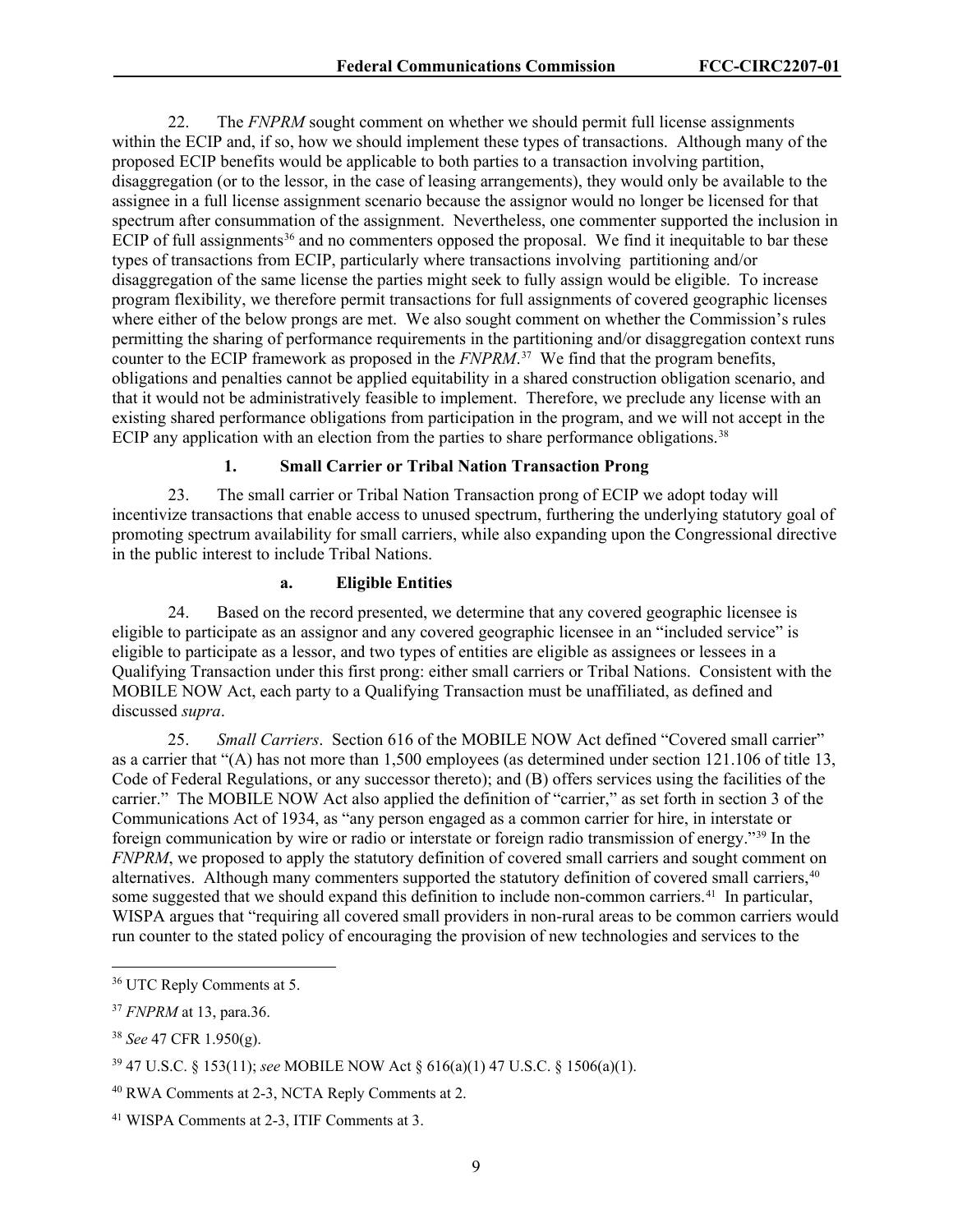public."<sup>[42](#page-10-0)</sup>

26. We decline at this time to expand our proposed definition of covered small carriers in establishing eligibility for this prong. We note that Congress' directive in the MOBILE NOW Act focused specifically on making unused spectrum available to covered small carriers and promoting service to rural areas, and the current record in this proceeding has not been sufficiently developed to determine whether to extend the additional incentives of the small carrier prong of ECIP beyond those entities specifically contemplated by Congress. For purposes of this program, we therefore adopt the above statutory definition of "Covered Small Carrier" and designate them as an eligible beneficiary as a "small carrier" under this transaction prong.<sup>43</sup> As discussed *infra*, we establish a second transaction prong that includes non-common carriers as eligible entities in ECIP if they participate in a Qualifying Transaction to provide service to rural areas, consistent with Congressional focus. We recognize, however, that there may be potential public interest benefits to expanding eligibility under the first transaction prong in order to facilitate broad deployment of advanced spectrum-based services, and we accordingly seek further comment in the *Second Further Notice* on proposals to include non-common carriers in this prong and any limitations that may be required.

27. *Tribal Nations*. As proposed in the *FNPRM*, we also include Tribal Nations as an additional eligible beneficiary in this transaction prong, independent of whether they qualify as a small carrier. The *FNPRM* sought comment on whether the definition of Tribal Nations, as established in the Commission's most recent proceedings involving Tribal Nations, was the best approach for the ECIP.[44](#page-10-2) No Tribal Nation submitted comments or reply comments in response to the *FNPRM*, and one commentor specifically supported the definition of Tribal Nations proposed by the Commission.<sup>[45](#page-10-3)</sup>

28. We recognize the acute connectivity challenges that Tribal Nations face and believe that inclusion in the ECIP program will facilitate spectrum access by Tribal Nations in both rural and nonrural areas to help meet their communications needs. We therefore adopt our proposed definition of Tribal Nations as any federally-recognized American Indian Tribes and Alaska Native Villages, the consortia of federally recognized Tribes and/or Native Villages, and other entities controlled and majority-owned by such Tribes or consortia. In the *FNPRM*, we sought comment on how we should facilitate transactions involving entities seeking to serve native Hawaiian Homelands given there are no federally recognized Tribal Nations in Hawaii.<sup>[46](#page-10-4)</sup> In the absence of responsive comments on this issue, we will consider future waiver requests for ECIP program eligibility on behalf of appropriate entities that manage or administer resources on behalf of Native Hawaiians or Hawaiian Homelands.<sup>[47](#page-10-5)</sup> We recognize the connectivity issues Tribal Nations face, and believe their inclusion in ECIP is an important step to facilitate increased spectrum access. The Commission is committed to working with Tribal Nations to ensure that the benefits afforded through ECIP participation are fully realized.

#### **b. Minimum Spectrum Threshold**

29. As proposed, we adopt a minimum spectrum threshold for a qualifying transaction under this prong. Specifically, we require that, for licenses included in an ECIP transaction involving a

<span id="page-10-3"></span><sup>45</sup> RWA Comments at 9.

<span id="page-10-4"></span><sup>46</sup> *FNPRM* at 8, para.18.

<span id="page-10-0"></span><sup>42</sup> WISPA Comments at 4.

<span id="page-10-1"></span><sup>&</sup>lt;sup>43</sup> For ease of reference, we use the term "small carrier" rather than "covered small carrier" used in the MOBILE NOW Act, though we incorporate into our rules the specific language of the statutory definition.

<span id="page-10-2"></span><sup>44</sup> *FNPRM* at 8, para. 18; *See Transforming the 2.5 GHz Band*, WT Docket No. 18-120, Report and Order, 34 FCC Rcd 5446, 5463, para. 47 (2019).

<span id="page-10-5"></span><sup>47</sup> *See e.g., Department of Hawaiian Homelands Request for Waiver to File as an Eligible Entity in the 2.5 GHz Rural Tribal Priority Window*, Memorandum Opinion and Order, 35 FCC Rcd 2820 (2020).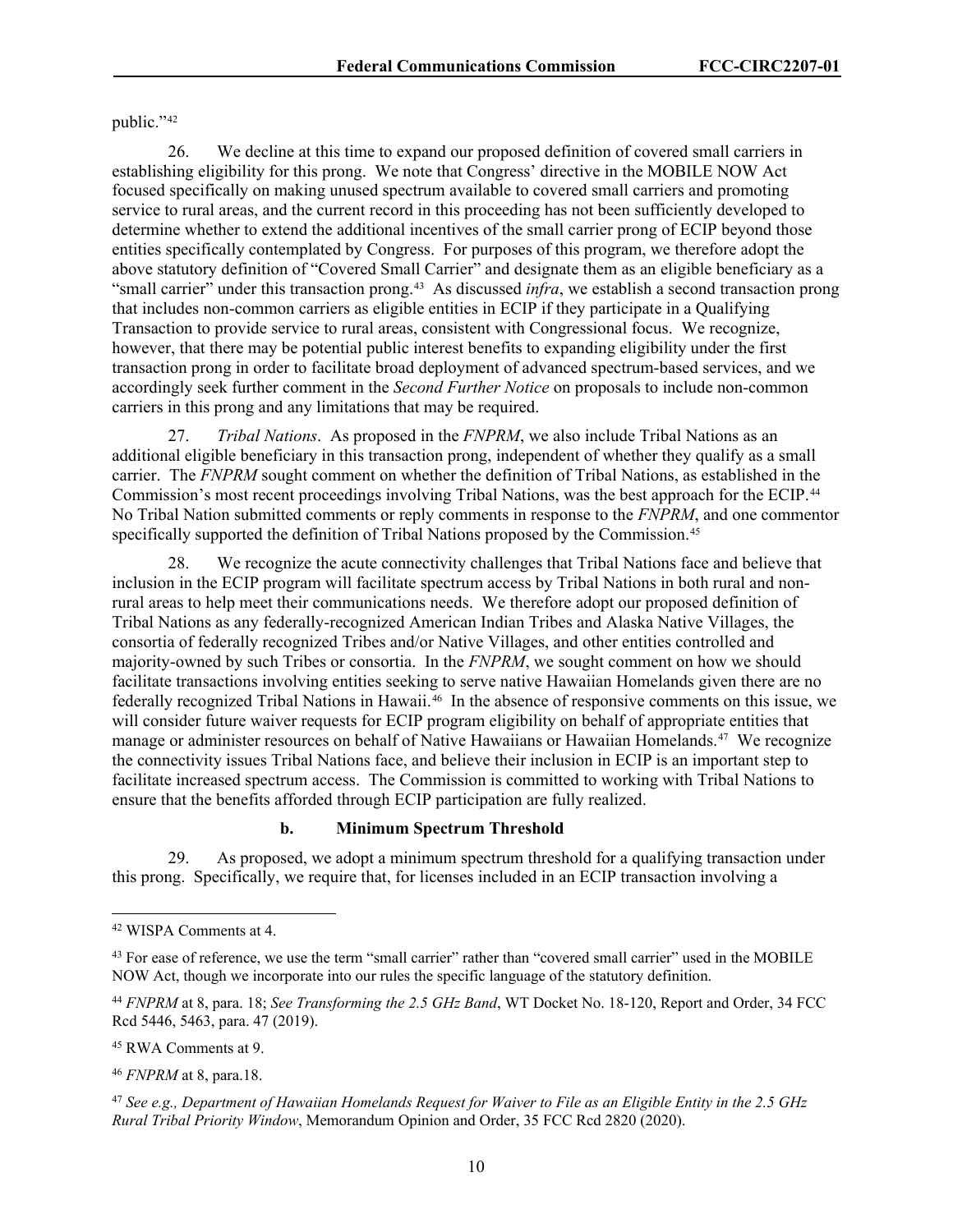disaggregation, partition/disaggregation in combination, or a lease, the assignor or lessor must include a minimum of 50% of the licensed spectrum, and must demonstrate that it meets the minimum spectrum threshold at every point in the transaction area (where the percentage is calculated at any point as the amount of spectrum being assigned/leased (in megahertz)/total spectrum held under the license (in megahertz)).[48](#page-11-0) We believe that this minimum spectrum threshold will provide stakeholders flexibility in structuring transactions to facilitate sufficient spectrum availability for the underlying intended service, while simultaneously preventing transactions involving *de minimis* spectrum amounts that are potentially entered into solely to obtain ECIP benefits.

30. In the *FNPRM,* we sought comment on our proposal to require a 50% spectrum threshold. Although some commenters suggested that the Commission should generally lower the minimum spectrum threshold without advancing any specific proposals,<sup>[49](#page-11-1)</sup> one commentor recommended the use of particular amounts of spectrum in megahertz rather than a percentage of spectrum associated with a license.<sup>[50](#page-11-2)</sup> Specifically, RWA stated that the appropriate spectrum threshold figure should be based on the amount of spectrum needed for the particular technology in the intended service, noting that 20 megahertz minimum was required when using TDD technology and that 10 megahertz minimum was required when using FDD technology.<sup>51</sup> In addition, RWA stated that using megahertz rather than a percentage can ensure that "the transferred spectrum is capable of providing 5G service, depending on the size of the license."<sup>[52](#page-11-4)</sup>

31. We anticipate that secondary market transactions negotiated at arm's length will result in parties acquiring sufficient spectrum to meet their communications needs. We find that requiring minimum spectrum amounts in megahertz to ensure, as RWA suggests, that a current technology can be successfully deployed, reduces stakeholder flexibility. Such an approach is not technologically neutral and may not adequately account for future technological advances. By taking a technologically neutral approach that requires a fixed percentage of spectrum relative to each license included in an ECIP transaction, we provide sufficient flexibility to allow a wide range of different WRS licensees the opportunity to participate in, and benefit from, the ECIP. This approach will likely increase the number of ECIP transactions, and foster participation by not effectively barring licensees with smaller spectrum amounts based on the original spectrum allocation in a particular radio service.

32. Some commenters argued that, "given the Commission's topline goal of serving rural and Tribal communities, it should not matter how much of the license is transferred as long as this goal is accomplished" and "if a carrier can find a way to provide advanced telecommunications services with less spectrum, that is cause for celebration, not exclusion from ECIP."<sup>53</sup> We disagree. The Commission must balance the goals and benefits conferred through the program with the potential harms of abuse, and we find that establishing a minimum spectrum threshold is necessary to prevent sham transactions (e.g., disaggregation of *de minimis* spectrum amounts simply to acquire program benefits). Accordingly, we adopt a 50% minimum spectrum threshold as proposed in the *FNPRM*. Provided the minimum spectrum threshold is met, parties to an ECIP Qualifying Transaction are free to negotiate specific terms for additional amounts of spectrum required to meet their operational or technological needs.

<span id="page-11-4"></span><sup>52</sup> *Id.*

<span id="page-11-0"></span><sup>&</sup>lt;sup>48</sup> As an example, we will not permit an assignee participating in ECIP to engage in a transaction whereby it partitions an area and disaggregates spectrum in combination, but seeks to include 75% of its spectrum in the western part of the partitioned area, and 25% of its spectrum in the eastern part of the partitioned area, in an attempt to meet the 50% minimum spectrum threshold through some form of averaging.

<span id="page-11-1"></span><sup>49</sup> Mavenir Comments at 4; ITIF Comments at 3.

<span id="page-11-2"></span><sup>50</sup> RWA Comments at 9.

<span id="page-11-3"></span><sup>51</sup> *Id*. at 3-4.

<span id="page-11-5"></span><sup>53</sup> ITIF Comments at 9, RWA Reply Comments at 2.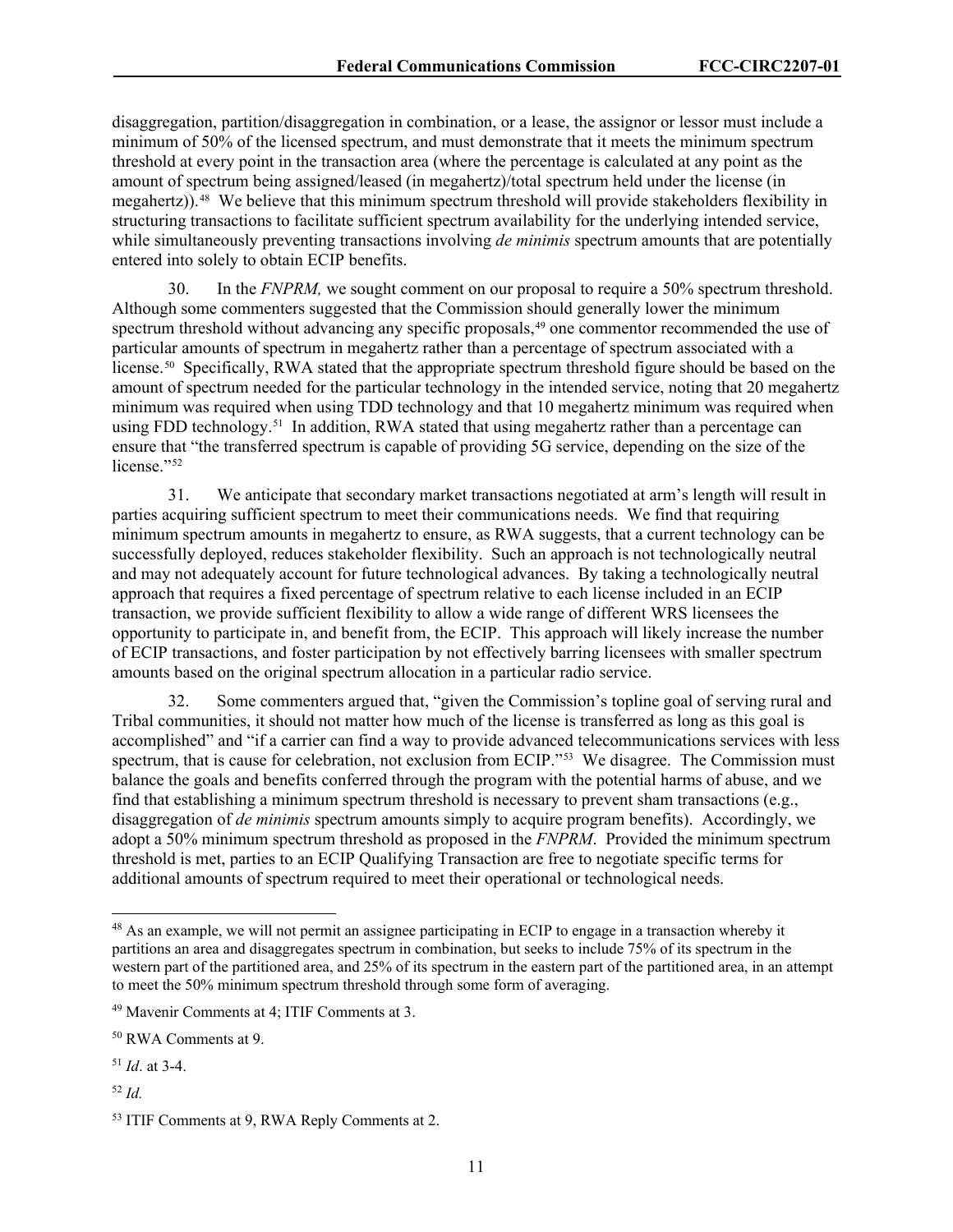## **c. Minimum Geography Threshold**

33. After review of the record, we adopt a minimum geography threshold for Qualifying Transactions under this small carrier or Tribal Nation prong, whether a partition, partition/disaggregation in combination, full assignment or a long-term leasing arrangement. We also incorporate two-tiered geographic scaling based on the overall size of the licensed area in the underlying license from which the ECIP transaction originates to ensure equitable treatment across differently-sized licensed areas. Specifically, for licensed areas that contain 30,000 square miles or less, we require a minimum geography threshold of 25% of the licensed area. For geographic area licenses larger than 30,000 square miles in size, we require a minimum geography threshold of 10% of the licensed area. We believe this approach appropriately balances the size of the licensed area to create incentives for program participation and ensure sufficient land area for small carriers or Tribal Nations, while discouraging transactions involving *de minimis* geography entered into solely to obtain program benefits.

34. In the *FNPRM,* we proposed a 25% geography threshold to ensure sufficient land area was made available for the provision of advanced telecommunications services and to prevent fraud from transactions involving *de minimis* amounts of geography entered into for the singular purpose of receiving benefits.<sup>54</sup> We also sought comment on whether minimum geographic thresholds should be different based upon the varying sizes of the overall licensed area for any transactions filed under this prong.[55](#page-12-1)  One commenter proposed a required minimum square mileage instead of a percentage,<sup>[56](#page-12-2)</sup> but did not offer specifics on the mechanics of scaling for transactions originating from assignors or lessors with larger licensed areas. Another commenter generally supported the Commission's proposed geography thresholds for county-based license areas, with the recommendation that the geographic threshold should depend on the size of the licensed area and should be smaller for licensed areas larger than counties.<sup>[57](#page-12-3)</sup> Specifically, WISPA proposed a 10% geography threshold for larger licensed areas like CMAs and PEAs, while retaining the 25% threshold for smaller, county-based licensed areas.<sup>[58](#page-12-4)</sup>

35. We are persuaded that the scaling concepts advanced by these commenters provide a practical solution towards ensuring a fair and consistent application of the ECIP. We therefore find it in the public interest to adopt the two-tiered hybrid approach discussed above, based on the amount of square mileage within the licensed area of the assignor or lessor, regardless of the license type, to meet the required minimum geography threshold percentage. We believe this approach appropriately balances the goal of ensuring greater program participation, particularly for licensees with larger licensed areas that offer spectrum to others, and that benefit from program benefits applied to their entire license (e.g. extension of renewal deadline and construction deadlines), while protecting against potential abuse through transactions that include *de minimis* amounts of geography. Assignors or lessors are permitted to include more of their licensed area in a Qualifying Transaction than the minimum geography threshold in this prong, up to their entire licensed area, potentially resulting in a larger Transaction Geography in a Qualifying Transaction. We believe this allows sufficient flexibility to structure transactions based on the needs of the parties.

36. We clarify that under the small carrier or Tribal Nation transaction prong we adopt today, the geography assigned or leased can be from any type or size of covered geographic license and can include rural and/or suburban/urban areas, provided it meets the minimum geography threshold percentage described above. An ECIP transaction between unaffiliated parties, as required under this prong, may be either an assignment (full, partition, and/or disaggregation) or a lease, but not both, for

<span id="page-12-0"></span><sup>54</sup> *FNPRM* at 9, para. 20.

<span id="page-12-1"></span><sup>55</sup> *Id*.

<span id="page-12-2"></span><sup>56</sup> NTCA Reply Comments at 2.

<span id="page-12-3"></span><sup>57</sup> WISPA Comments at 5.

<span id="page-12-4"></span><sup>58</sup> *Id*. at 6.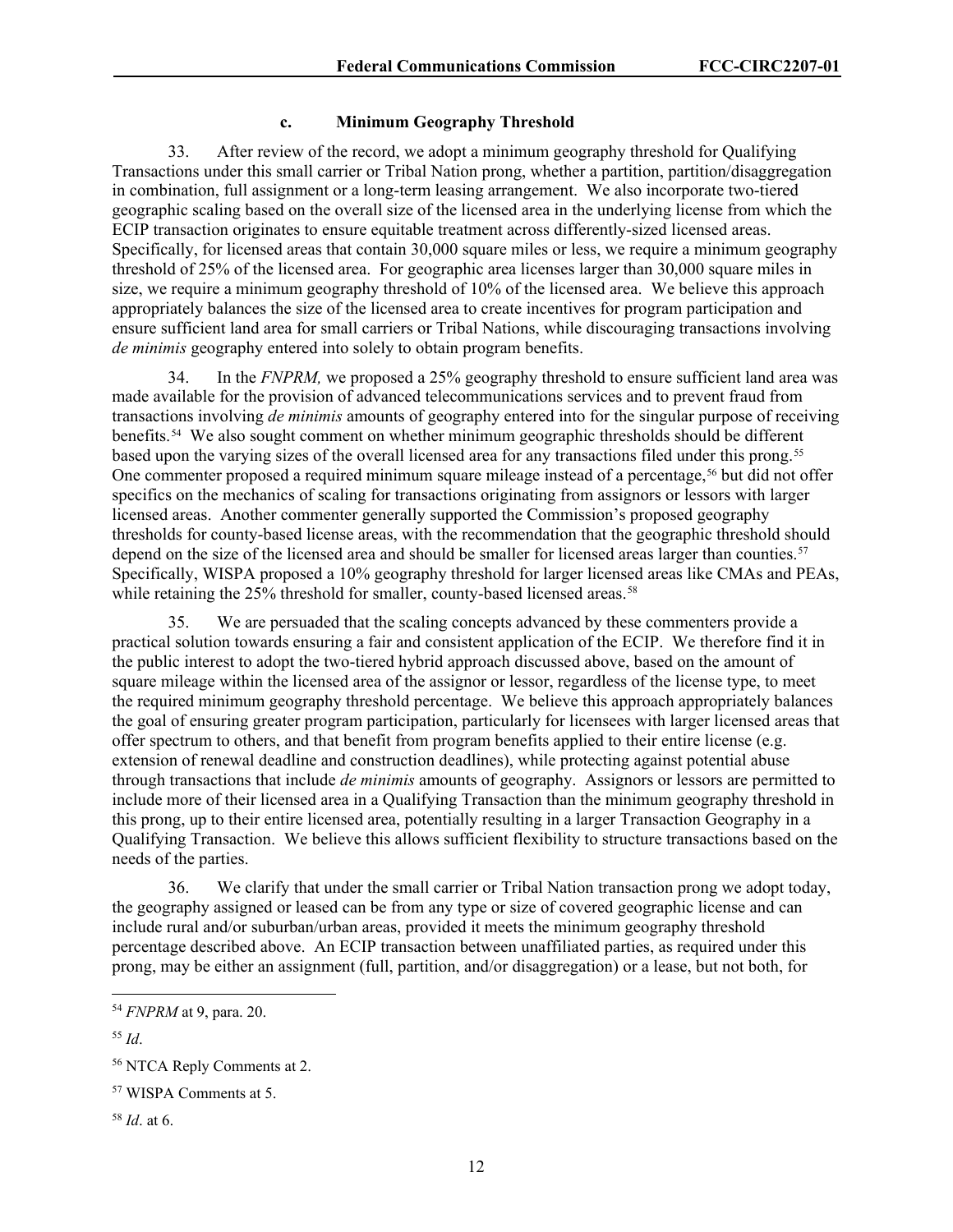each license. We impose this restriction to meet program goals, including the equitable distribution of program benefits and obligations, and therefore preclude an ECIP participant from, for example, partitioning a percentage of its licensed area, and then leasing another percentage of licensed area from the same license, which when combined meet the minimum geography threshold. While an ECIP application filed under this prong may include more than one license for assignment or leasing to a single assignee/lessee, each included license must independently meet the respective minimum geography percentage threshold, and will be independently reviewed and acted upon. Applications seeking ECIP benefits that do not satisfy the minimum spectrum and geography thresholds for each license on a standalone basis will be dismissed. We also clarify that parties participating in ECIP through this small carrier or Tribal Nation transaction prong remain subject to the substantive performance requirements (e.g. covering a certain population percentage, in most flexible use bands) as set forth in the underlying radio service(s) rules of the license(s) involved in the Qualifying Transaction. Finally, after review of the record, we find no basis to restrict the program to census defined populations.

## **2. Rural-Focused Transaction Prong**

37. To further the important Commission and Congressional goals of facilitating the provision of advanced telecommunications service in rural areas, we provide a second possible path for ECIP participants through a rural-focused transaction approach. This prong expands the scope of eligible entities beyond those specifically referenced in the MOBILE NOW Act and is intended to facilitate coverage to rural areas by tying ECIP benefits to construction and operation obligations. We believe this second transaction prong will expand the class of eligible participants, resulting in greater potential for increased spectrum usage and competition in rural areas.

38. *Eligible Entities*. For purposes of this rural-focused transaction prong, we determine that any covered geographic licensee is eligible to participate as an assignor and any covered geographic licensee in an "included service"[59](#page-13-0) is eligible to participate as a lessor. Further, any entity is eligible to participate as an assignee or lessee if able to meet the prong requirements described below, including, for example, large or small carriers, common carriers, non-common carriers, Tribal Nations, critical infrastructure entities, and other entities (large or small) operating private wireless systems. We reiterate that, consistent with the MOBILE NOW Act, each party to a Qualifying Transaction must be unaffiliated, as defined and discussed *supra*.

39. In the *FNPRM*, we sought comment on whether the Commission should consider rule revisions to an expanded class of licensees beyond those Congress required it to consider.<sup>60</sup> We proposed to include, by relying on our general Title III powers, any unaffiliated interested party that commits to serve a minimum amount of rural area under the proposed ECIP rural-focused transactions prong, if they meet the proposed requirements.[61](#page-13-2) Commenters unanimously supported the Commission's proposal to adopt a rural-focused transaction prong available to anyone able to meet the requirements.<sup>62</sup> After review of the record, we find it in the public interest to adopt our proposal to expand on the MOBILE NOW Act's focus to incentivize transactions involving a wide variety of stakeholders seeking to provide services in rural areas that may currently face spectrum access challenges.

40. *Minimum Spectrum Threshold*. Similar to our treatment of the small carrier or Tribal Nation prong above and for the same rationale, we adopt the proposed 50% minimum spectrum threshold for each license(s) included in the Qualifying Transaction of the rural-focused transactions prong. Specifically, we require that, for licenses included in an ECIP transaction involving a disaggregation, partition/disaggregation in combination, or a lease, the assignor or lessor must include a minimum of 50%

<span id="page-13-2"></span><sup>61</sup> *Id*.

<span id="page-13-0"></span><sup>59</sup> *See* 47 CFR § 1.9005.

<span id="page-13-1"></span><sup>60</sup> *FNPRM* at 9, para. 23.

<span id="page-13-3"></span><sup>62</sup> WISPA Comments at 6-7, UTC Reply Comments at 4, RWA Comments at 5.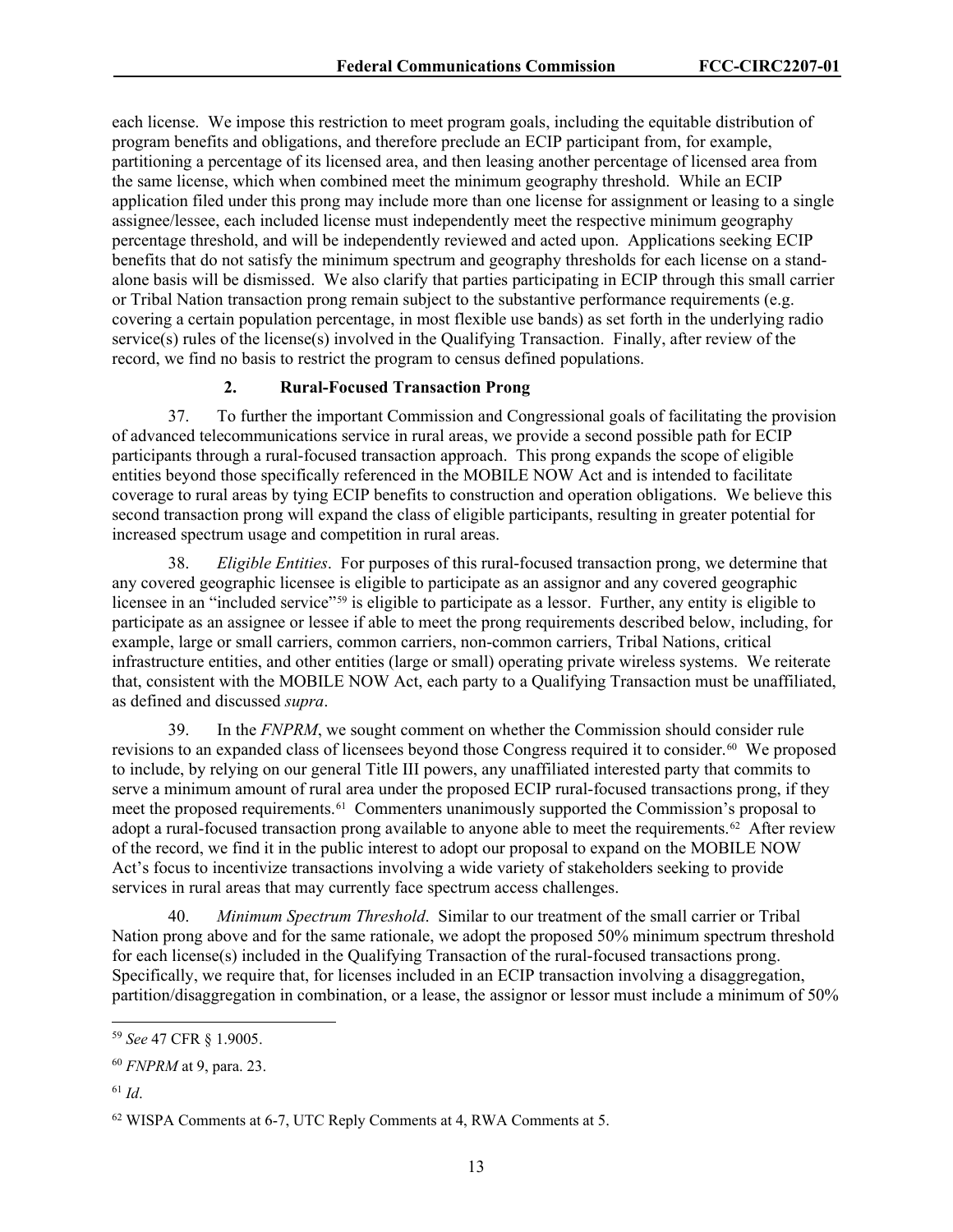of the licensed spectrum, and must demonstrate that it meets the minimum spectrum threshold at every point in the transaction area (where the percentage is calculated at any point as the amount of spectrum being assigned/leased (in megahertz)/total spectrum held under the license (in megahertz). The minimum spectrum threshold under this rural-focused transactions prong provides stakeholders flexibility in structuring transactions to facilitate sufficient spectrum availability for the provision of advanced telecommunications services in rural areas, while simultaneously preventing transactions involving *de minimis* spectrum amounts that are potentially entered into solely to obtain ECIP benefits.

41. In the *FNPRM*, we proposed in the rural context that a Qualifying Transaction must designate a minimum of 50% of the licensed spectrum, for each license included in the transaction, consistent with the small carrier or Tribal Nation transaction prong.[63](#page-14-0) We also sought comment on whether the 50% spectrum threshold makes enough spectrum available for the actual provision of ruralfocused service.[64](#page-14-1) Many commenters advanced arguments similar to those presented with respect to the minimum spectrum threshold the Commission proposed in the small carrier or Tribal Nation transaction prong.[65](#page-14-2) We find that adopting the minimum spectrum threshold is the best approach towards advancing the Commission's goals of fostering the provision of advanced telecommunications services and providing stakeholders flexibility in structuring transactions, while preventing transactions involving *de minimis* amounts of spectrum.

42. *Minimum Geography*. To achieve the Commission's policy goals of facilitating *bona fide* transactions that ensure rural service while providing substantial program benefits, we require that a Qualifying Transaction under this prong (e.g. a partition, partition/disaggregation in combination, full assignment or a long-term leasing arrangement) must include a minimum amount of "Qualifying Geography." We clarify that all geography identified as Qualifying Geography, for purposes of this ruralfocused transaction prong, must be in a rural area, as defined below. In the *FNPRM*, for purposes of the rural-focused transaction approach and consistent with Congressional intent, we proposed to adopt the MOBILE NOW Act definition of "rural area."<sup>[66](#page-14-3)</sup> Although some commenters supported this definition as the best approach for the ECIP, they expressed concerns regarding the application of the terms contiguous and adjacent in the statutory definition, and they suggested that the Commission should adopt a bright line rule to prevent less populated edges of urban areas from being excluded from the definition of rural area.[67](#page-14-4)

43. We adopt the statutory definition of "Rural Area," which is defined as any area except (1) a city, town, or incorporated area that has a population of more than 20,000 inhabitants; or (2) an urbanized area contiguous and adjacent to a city or town that has a population of more than 50,000 inhabitants.[68](#page-14-5) Although we understand commenters' concerns regarding areas adjacent to large cities/towns, we note that the MOBILE NOW Act did not provide an exception for the inclusion in the definition of "rural" those locations on the periphery of urban areas that are arguably less populated, but nonetheless are part of an urbanized area contiguous or adjacent to a city or town with a population of more than 50,000. We therefore recognize that parties may seek a waiver of the rule in certain unusual circumstances, which we will review pursuant to the criteria set forth in the Commission's rules.<sup>69</sup>

44. As applied to the ECIP rural-focused transaction prong, we define Qualifying Geography

<span id="page-14-0"></span><sup>63</sup> *FNPRM* at 10, para. 26

<span id="page-14-1"></span><sup>64</sup> *Id*.

<span id="page-14-2"></span><sup>65</sup> UTC Reply Comments at 6, WISPA Comments at 4-5, 7.

<span id="page-14-3"></span><sup>66</sup> *FNPRM* at 10, para. 25.

<span id="page-14-4"></span> $67$  UTC Reply Comments at 6, WISPA Comments at 7, RWA Reply Comments at 3.

<span id="page-14-5"></span><sup>68</sup> *See* MOBILE NOW Act, § 616(a)(2), 47 U.S.C. § 1506(a)(2).

<span id="page-14-6"></span><sup>69</sup> *See* 47 CFR §§ 1.3, 1.925.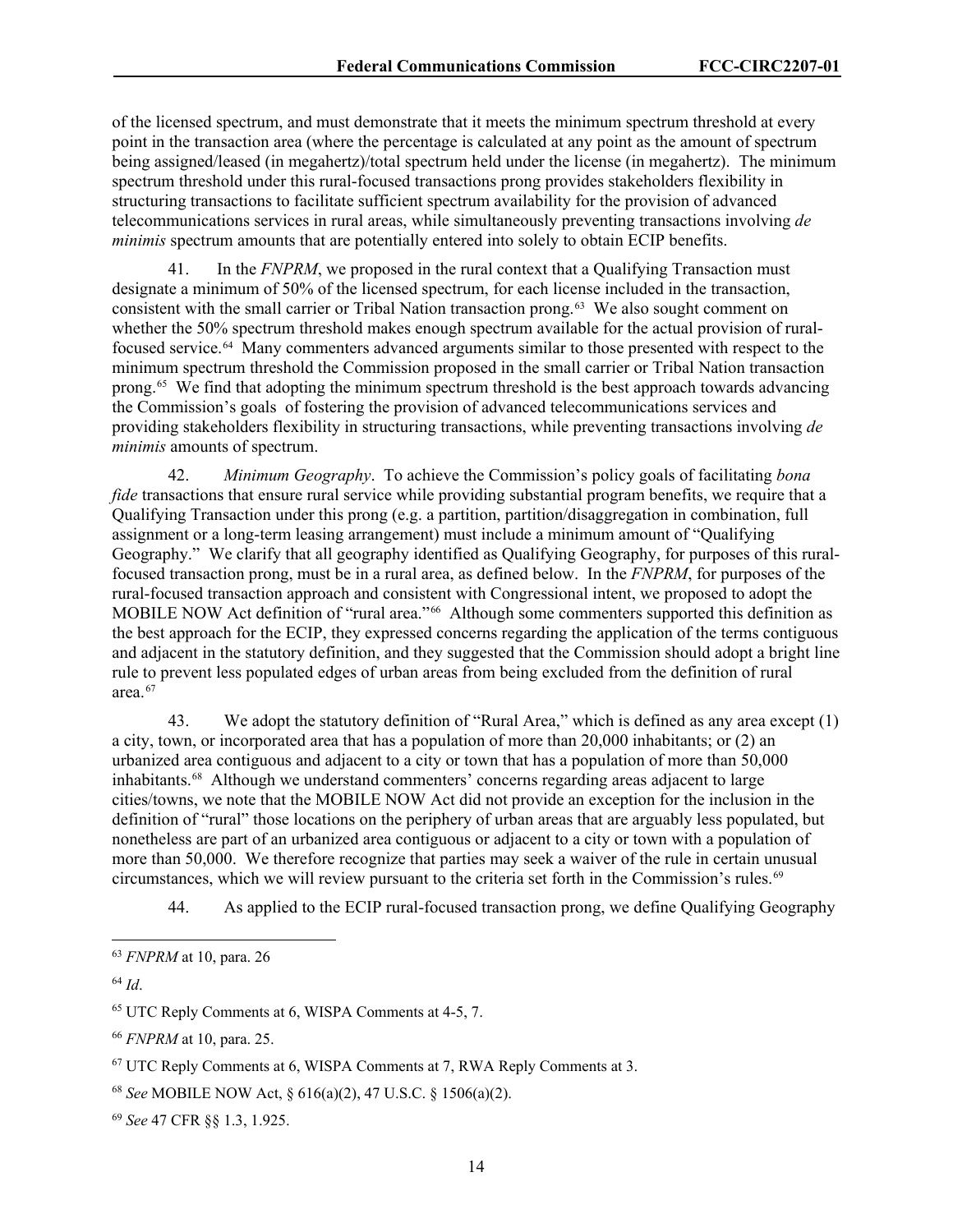as at least 300 contiguous square miles for those licensed areas that are 30,000 square miles and smaller, with appropriate upward scaling for larger licensed areas. In the *FNPRM*, we proposed a minimum Qualifying Geography of 300 square miles of rural area for PEAs and smaller licensed areas. However, given the wide range in the size of Commission licensed geographic areas, we sought comment on whether it would be appropriate to scale the amount of Qualifying Geography on a proportional basis. We also sought comment on providing ECIP benefits to multiple licenses that contain some portion of the proposed 300 square mile Qualifying Geography. The *FNPRM* also proposed an approach intended to ensure that the scope of system coverage and service in rural areas warranted ECIP benefits. In response, commenters focused substantially on reduction of our proposed geography thresholds, essentially arguing that the provision of any rural service, regardless of the size of the area covered, should be sufficient to participate in ECIP and receive all benefits. In addition, WISPA suggested that an alternative proposal for minimum qualifying geography of 200 square miles would be preferable to the Commission's proposal, but failed to explain how its proposal would meet program goals in the public interest.

45. After reviewing the record and the varying geographic areas the Commission licenses in greater detail, we find that our proposed scaling approach that focused on license types (e.g. Partial Economic Area (PEA) or smaller) potentially could create inequities. Commission staff reviewed data regarding license types in Covered Geographic Services,<sup>[70](#page-15-0)</sup> and found that, out of 410 PEAs, 399 (or 98%) were 30,000 square miles or less; however, certain other licensed areas larger than PEAs also consisted of 30,000 square miles or less.[71](#page-15-1) Accordingly, were we to adopt the "PEA and smaller" approach, as proposed in the FNPRM, as the standard for the 300 square mile minimum Qualifying Geography threshold, 141 out of 170 BEAs, 12 out of 46 MTAs, and 13 out of 46 MEAs, all geographic sizes larger than PEAs, but also containing only 30,000 square miles or less, would have been unnecessarily subject to higher minimum Qualifying Geography thresholds (e.g. 900 square miles). We seek to remedy this potential inequity through a more neutral approach that incentivizes transactions across all licensed areas in covered geographic services.

46. We therefore adopt a Qualifying Geography minimum threshold based on actual geographic license size in square miles and find that this slight modification to our proposed approach ensures equal treatment across similar sized licensed areas. Under the rural-focused transactions prong we adopt, the geographic threshold approach scaled for larger licensed areas in four categories is as follows: (1) Up to 30,000 square mile licensed areas – Qualifying Geography = 300 square miles; (2) 30,001-90,000 square mile licensed areas – Qualifying Geography = 900 square miles; (3) 90,001- 500,000 square mile licensed areas – Qualifying Geography = 5,000 square miles; and (4) 500,001 square mile licensed areas and above – Qualifying Geography =  $15,000$  square miles.

47. We believe this approach ensures fairness and equal treatment across different license sizes and that scaling for larger licensed areas will ensure sufficient financial commitment by ECIP participants to yield more than nominal spectrum access. We also believe it achieves the Commission's goal of facilitating rural buildout sufficient to justify the ECIP benefits received, thus preventing windfall benefits. To afford ECIP participants substantial flexibility in structuring transactions and to incentivize participation under this rural-focused transactions prong, we permit assignors/lessors in Qualifying Transactions to include spectrum from multiple licenses, as long as the Qualifying Geography intersects each contributing license included in the underlying ECIP transaction application. To facilitate program participation under this rural focused transaction prong, however, we do not require a minimum square mileage of Qualifying Geography per contributing license, provided the sum total of the Qualifying Geography from the contributing licenses meets the required minimum threshold.

<span id="page-15-0"></span><sup>&</sup>lt;sup>70</sup> The license area types reviewed include (from smallest to largest average area size): Counties, Cellular Market Areas (CMAs), Interactive Video Markets (IVMs), Basic Trading Areas (BTAs), Partial Economic Areas (PEAs), Basic Economic Areas (BEAs), Major Trading Areas (MTAs), Major Economic Areas (MEAs), VHF Public Coast (VPC), and Regional Economic Area Groupings (REAGs). *See* <https://www.fcc.gov/wireless/gis-wtb> (April 2022).

<span id="page-15-1"></span><sup>&</sup>lt;sup>71</sup> For example, 84% of BEAs, 26% of MTAs, and 28% of MEAs, consisted of 30,000 square miles or less.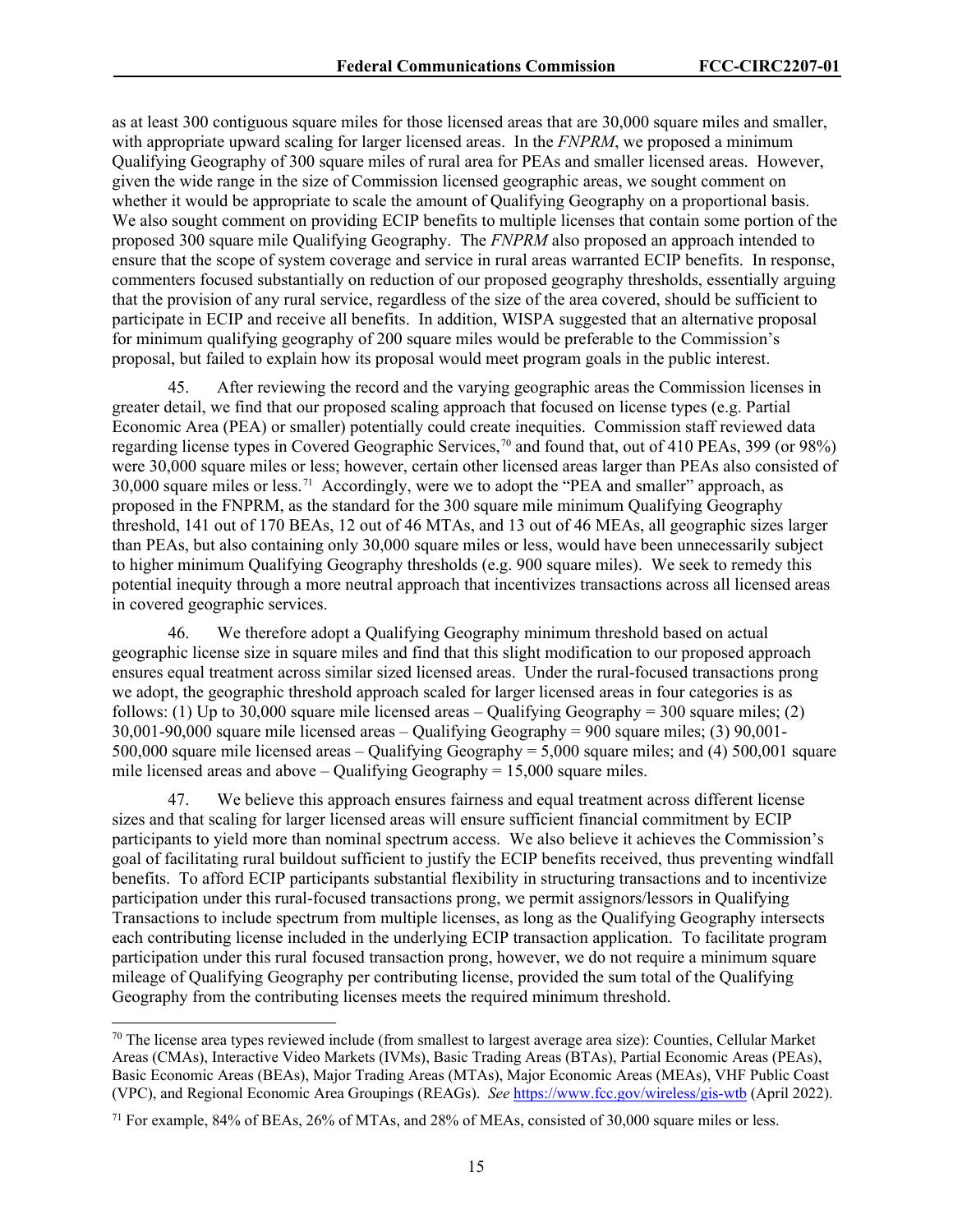48. To protect program integrity, in instances where a Qualifying Transaction consists of multiple licenses with varying sized licensed areas contributing to the Qualifying Geography, we require the Qualifying Geography to be scaled to the minimum geographic threshold of the largest licensed area included. For example, where the Qualifying Geography intersects three contributing licenses and, based on their smaller overall licensed area, two of the three contributing licenses would require a minimum Qualifying Geography of 300 square miles, and the third contributing license is a larger licensed area that would require 900 square miles of minimum Qualifying Geography, we require the Qualifying Geography for this ECIP Qualifying Transaction to consist of a minimum of 900 square miles.

Under ECIP, we do not mandate the maximum geographic scope of the parties' overall transaction, and clarify that the total Transaction Geography can be up to the entire licensed area of the contributing license(s), but no smaller than the minimum Qualifying Geography in the appropriate scaled category. This approach can potentially result in a larger Transaction Geography than the Qualifying Geography and affords program participants sufficient flexibility to structure transactions based on the needs of the parties. In this regard, we strongly encourage all parties to an ECIP transaction, and particularly assignees and lessees, to include as part of the overall transaction sufficient Transaction Geography to ensure that the Qualifying Geography will be 100% covered as required. We reiterate that both the Qualifying Geography and Transaction Geography is not determined by the Commission, but is voluntarily identified by the parties. As discussed below, both assignees and lessees are required to cover 100% of the Qualifying Geography, and this requirement becomes the assignee's substituted performance obligation in lieu of the service rule obligation. We advise parties to perform the proper due diligence in advance of filing an ECIP application to ensure that site access and/or propagation issues will not prevent the assignee or lessee from meeting its construction requirement. Failure to do so, resulting in subsequent arguments that the 100 % Qualifying Geography coverage requirement cannot be met, is a consideration in the Commission's evaluation as to whether the parties entered into a good faith transaction with a *bona fide* intent to meet the program's obligations. Finally, in any transaction involving licenses authorized in mixed spectrum bands, we clarify that all end-user devices operating throughout the Qualifying Geography must be capable of operation on all spectrum bands for contributing licenses that are part of the transaction. As described below in the section detailing measures to curtail waste, fraud and abuse, $7<sup>2</sup>$ without this functionality, we cannot conclude that coverage is being provided throughout the Qualifying Geography.

# **C. Enhanced Competition Incentive Program Benefits**

50. In this Report and Order, we adopt the three ECIP benefits as proposed in the *FNPRM*. Specifically, where applicable, we afford participants a five-year license term extension, a one year construction extension, and alternative construction requirements for rural-focused transactions. The record in this proceeding supports these important incentives as a tangible measure toward promoting greater access to spectrum for small carriers or Tribal Nations and the provision of advanced telecommunications services to rural areas.[73](#page-16-1) We discuss below in further detail each ECIP benefit.

51. *License Term Extension* – We adopt a five-year license term extension for the following: all parties involved in a qualifying partition/disaggregation transaction; the lessor entering into a qualifying spectrum leasing transaction, given that the lessor retains the license renewal obligations; and the assignee in full license assignments. We believe this benefit will substantially reduce regulatory burdens associated with renewal obligations and will properly incentivize secondary market transactions, particularly spectrum leases that are subject to the lessor's license term.

52. In the *FNPRM*, we proposed a five-year license term extension as an ECIP benefit for Qualifying Transactions. Nearly all commenters supported this program benefit as a positive shift in the transaction costs making secondary-market transactions more worthwhile to participants, and effectively

<span id="page-16-0"></span><sup>72</sup> *See infra*, sec. III.D.

<span id="page-16-1"></span><sup>73</sup> ITIF Comments at 3,WISPA Comments at 8-9, RWA Comments, EWA Comments at 3.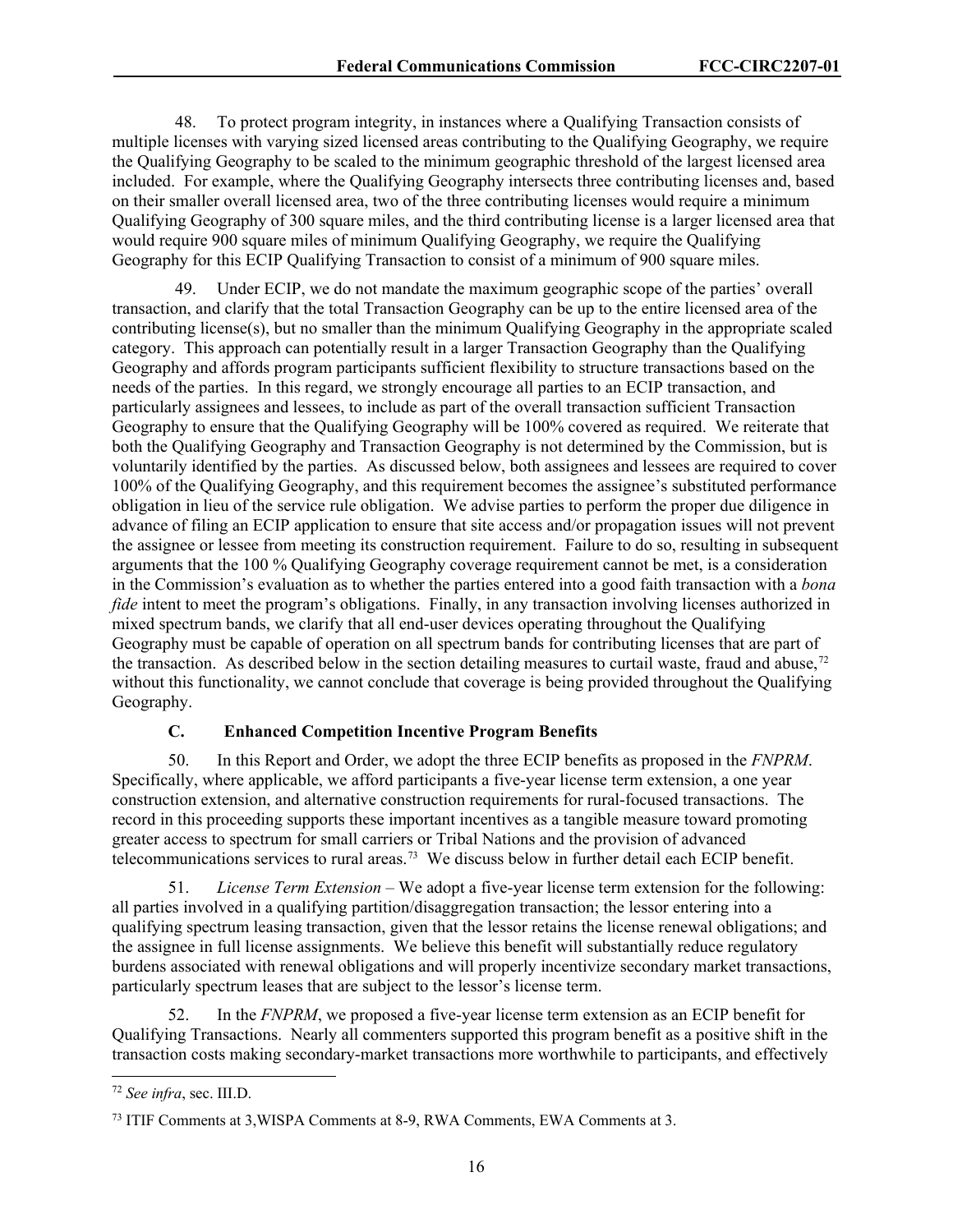incentivizing those transactions.<sup>[74](#page-17-0)</sup> Commenters also noted that this license term extension, in combination with the construction extension described below, will incentivize secondary market transactions for licensees that have yet to meet their buildout requirements.[75](#page-17-1)

53. We note that ECIP is available to a wide variety of WRS licenses, most of which have a renewal showing obligation requiring a demonstration of continued service at or above that required to meet the original construction obligation.<sup>76</sup> We believe that the license term extension benefit offers an incentive, consistent with Congressional direction, to licensees that have yet to meet their construction obligations or those that may not have maintained the required level of service throughout the course of their license term. Accordingly, we adopt our proposal to implement a five-year license term extension to Qualifying Transactions in the ECIP.

54. *Construction Extension*. We adopt a one-year construction extension for all parties to a Qualifying Transaction for both the interim and final construction benchmarks, where applicable. As described below, this benefit applies to the following parties in an ECIP transaction: both parties in a Qualifying Transaction involving partition and/or disaggregation; to the lessor in a qualifying spectrum lease arrangement, and to the assignee in a full license assignment.

55. In the *FNPRM*, we proposed that, where applicable, all parties to a Qualifying Transaction receive a one-year construction extension for both the interim and final construction benchmarks.[77](#page-17-3) We also proposed that this benefit would apply to both parties in a Qualifying Transaction involving partition or disaggregation, and to the lessor in a qualifying spectrum lease arrangement, given that the lessor retains the obligations to comply with buildout and renewal requirements.[78](#page-17-4)

56. While commenters support the construction extension ECIP benefit, several commenters offered alternative proposals.[79](#page-17-5) WISPA recommended a two-year extension or a non-population-based performance requirement.<sup>[80](#page-17-6)</sup> RWA noted the Commission could consider extension time frames based on the geography covered.<sup>81</sup> For example, under RWA's proposal, 300-500 contiguous square miles would qualify for a one-year extension; 501-750 contiguous square miles would qualify for a two-year extension; and 751-999 contiguous square miles would qualify for a three-year extension.<sup>82</sup> Another commenter recommended extending the deadlines by two years if the lease, partition, disaggregation, or full license transaction is reached within 12 months of the incumbent licensee's build-out deadline to incentivize transactions and allow assignees sufficient time to meet construction deadlines.<sup>83</sup> Some commenters noted that ECIP would not have an impact on those that have already met their construction obligations.[84](#page-17-10)

<span id="page-17-3"></span><sup>77</sup> FNPRM at 12, para. 32.

<span id="page-17-4"></span><sup>78</sup> *Id*.

<span id="page-17-6"></span><sup>80</sup> WISPA Comments at 9.

<span id="page-17-0"></span><sup>74</sup> RWA Comments at 10, WISPA Comments at 9, UTC Reply Comments at 7.

<span id="page-17-1"></span><sup>75</sup> WISPA Comments at 9, RWA Comments at 10.

<span id="page-17-2"></span><sup>76</sup> *See Amendment of Pts 1, 22, 24, 27, 74, 80, 90, 95, & 101 To Establish Uniform License Renewal, Discontinuance of Operation, and Geographic Partitioning and Spectrum Disaggregation Rules and Policies for Certain Wireless Radio Services*, Second Report and Order and Further Notice of Proposed Rulemaking, WT Docket No. 10-112, 32 FCC Rcd 8874 (2017), para. 27.

<span id="page-17-5"></span><sup>79</sup> RWA Comments at 12, WISPA Comments at 9, UTC Reply Comments at 7.

<span id="page-17-7"></span><sup>81</sup> RWA Comments at 5.

<span id="page-17-8"></span><sup>82</sup> *Id.*

<span id="page-17-9"></span><sup>83</sup> UTC Reply Comments at 8.

<span id="page-17-10"></span><sup>84</sup> RWA Comments at 8.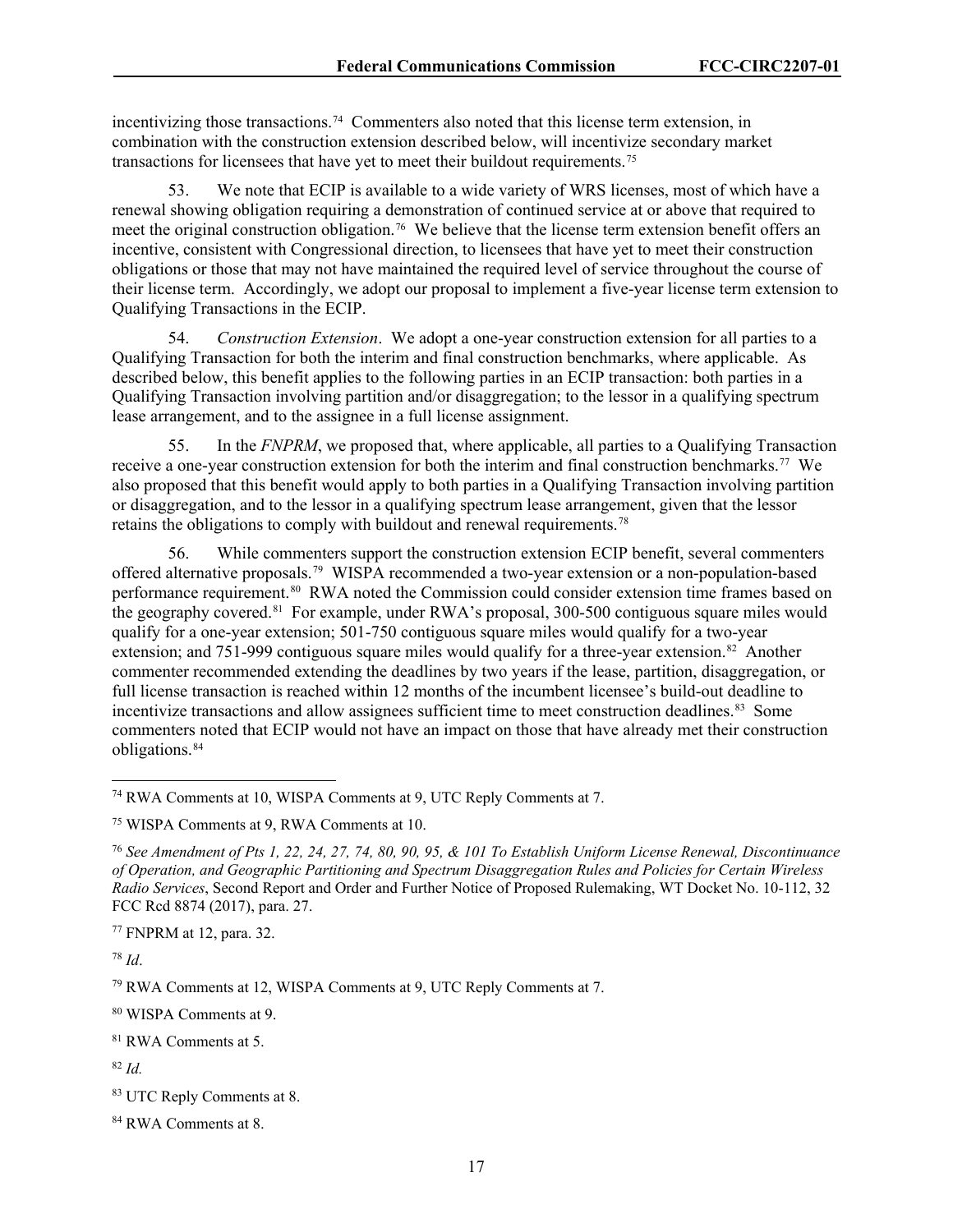57. After review of the record, we are not persuaded that additional time beyond a one-year construction extension of the service rule benchmark is warranted as an ECIP benefit. We seek to facilitate secondary market transactions that will benefit those needing increased spectrum access, as well as the provision of advanced telecommunications services to rural areas. Although Congress specifically focused on the Commission affording construction relief to help realize these policy goals, we are mindful that providing additional time to construct, while beneficial to the licensee recipient, correspondingly results in a delay in the ultimate provision of services to the public. Further, pursuant to the MOBILE NOW Act,<sup>[85](#page-18-0)</sup> the Commission is charged with assessing the administrative feasibility of the program, and we believe that substantially adding to the complexity of ECIP by adopting commenter-suggested gradations of construction extension benefits would not be in the public interest. Therefore, as discussed below, we adopt a one-year construction extension for both the interim and final construction benchmarks, where applicable. We also note that the Commission's rules are very clear with regard to circumstances that would not warrant an extension of time, and specifically state that construction and coverage deadline extension requests will not be granted due to transfers of control or assignments of authorization.[86](#page-18-1) For the ECIP program, however, Congress directed the Commission to consider incentives that we may deem appropriate to facilitate transactions, and specifically included this type of relief as a possible incentive. We find that application of this benefit serves the public interest as an incentive to participate in ECIP. We also clarify that construction deadlines previously extended through grant of a waiver may not be automatically transferrable to the assignee, unless specified by the waiver grant instrument. If transferrable, and where such as further transfer is predicated upon the recipient justifying the waiver relief, ECIP assignees must separately justify any waiver relief separate from, and prior to, grant of ECIP benefits.

58. *Alternate Construction Benchmark for Rural-Focused Transactions.* For the rural-focused transactions prong, we substitute an assignee's existing service rule-based performance requirement, if applicable, for the entire Transaction Geography as reflected on the assignee's new license created through ECIP, with the alternative construction benchmark described below. This benefit is provided to assignees in a Qualifying Transaction involving partition, partition and disaggregation combination, or full license assignment. Specifically, under ECIP, an assignee or lessee is required to provide 100% coverage to its Qualifying Geography, which is at least 300 square miles for licensed areas up to 30,000 square miles, with upward scaling by licensed area size as discussed above.<sup>[87](#page-18-2)</sup> Although we require an assignee or lessee to meet the 100% Qualifying Geography coverage requirement to provide rural service in exchange for ECIP benefits, we do not substitute the alternative construction benchmark to leasing arrangements, as the lessee has no service-rule based performance benchmark requiring substitution. Moreover, under the Commission's rules, the lessor has the responsibility to meet underlying performance benchmarks for its entire license and also retains the ability to count any lessee construction towards lessor's buildout obligation.

59. In the *FNPRM*, we proposed to substitute an assignee's existing performance requirement with an alternative construction benchmark for licenses acquired in a qualifying ECIP transaction under the rural-focused transaction approach. Specifically, we proposed that the alternate construction benchmark would require 100% coverage of the Qualifying Geography (coverage to at least 300 contiguous square miles of rural area, for PEAs or smaller) that was the basis for the Qualifying Transaction, as well as the provision of service to the public, or operation that addresses private internal business needs over that entire geography. Many commenters expressed concern about the 100% coverage requirement of the qualifying geography involved in the rural-focused transaction prong, arguing that it does not strike the correct balance and provides no flexibility.[88](#page-18-3) T-Mobile expressed

<span id="page-18-0"></span><sup>85</sup> MOBILE NOW Act § 616(b)(2)(D), 47 U.S.C. § 1506(b)(2)(D).

<span id="page-18-1"></span><sup>86</sup> 47 CFR § 1.946(c)(3).

<span id="page-18-2"></span><sup>87</sup> *See supra,* paras. 44-49.

<span id="page-18-3"></span><sup>88</sup> RWA Comments at 12, T-Mobile Comments at 7.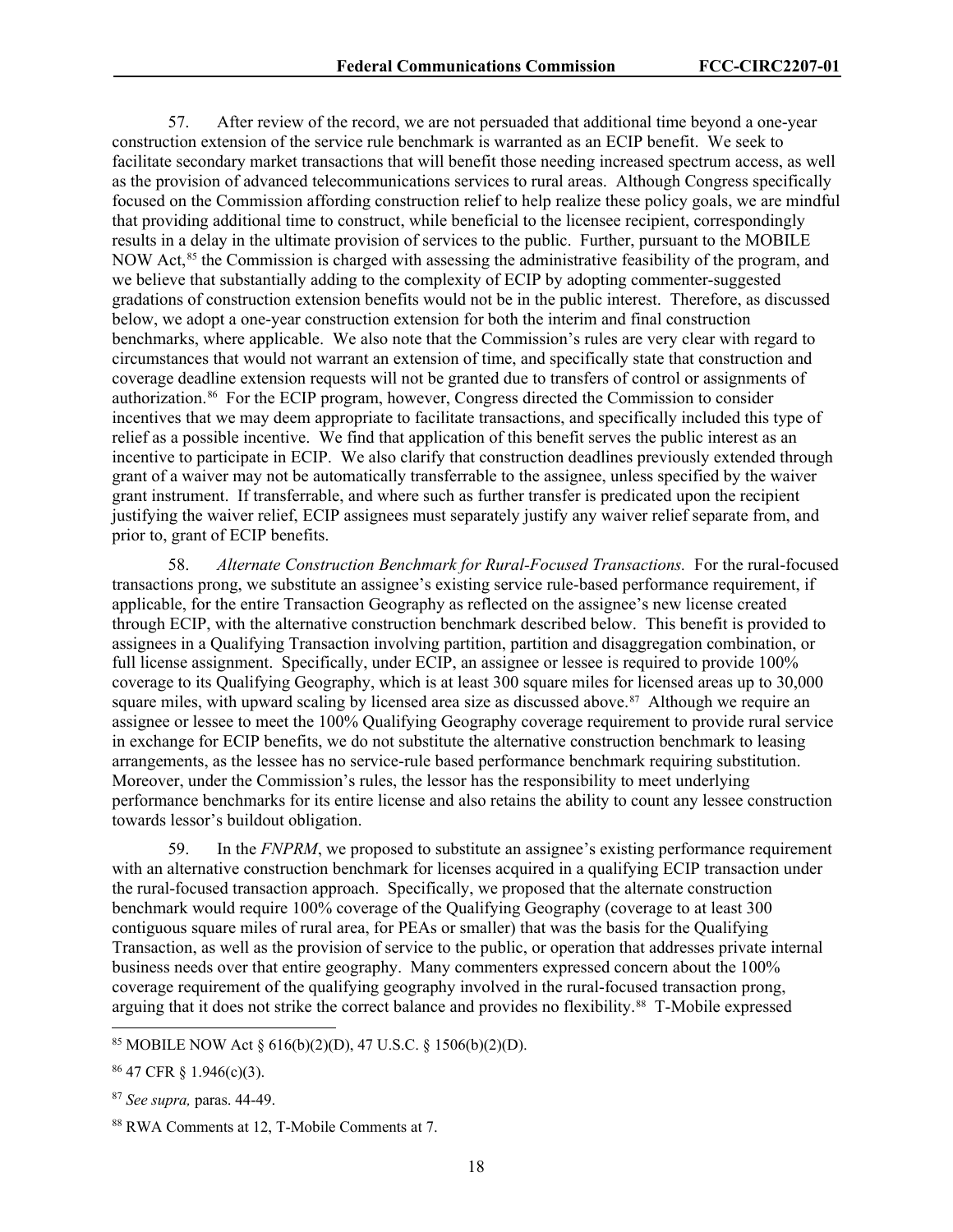concerns regarding the reasonableness of the 100% coverage performance requirement, believing it to be an impossible standard to meet.[89](#page-19-0) 

60. Based on our review of the record, we believe that many commenters' views on this issue were driven by a misconception that our proposal required 100% coverage of all geography included in the overall transaction, regardless of size. We reiterate that although we require 100% coverage of the Qualifying Geography, parties to an ECIP transaction are free to include significantly more geography than the minimum square mileage of Qualifying Geography required to be constructed. In fact, under some circumstances the Qualifying Geography coverage requirement can likely be met through construction of a single transmitter with approximately a ten mile radius of operation, though we anticipate that assignees or lessees may deploy multiple transmitters to ensure robust network coverage and to provide sufficient buffer to ensure 100% coverage of the Qualifying Geography. We find that substituting service rule requirements with mandatory coverage of Qualifying Geography for those assignees with remaining performance requirements represents a key benefit and an incentive to participate in ECIP, while still requiring a legitimate investment in network infrastructure that will result in public interest benefits in rural areas.

61. In adopting the substitution of an alternative construction requirement in lieu of service based requirements for rural-focused transactions (for assignees involved in partitioning and/or disaggregation or full license assignments), we clarify our treatment of the interim and final construction deadline in two distinct scenarios. First, where the interim performance requirement has not been met at the time of the ECIP transaction, the assignee meets its interim performance obligation for the entire Transaction Geography specified in its new authorization (if larger than the Qualifying Geography) by complying with this alternative approach, and we remove the final performance requirement set forth in the service rules for the particular license acquired in the ECIP transaction. Second, where an assignor has previously met the interim construction deadline, this alternative construction benchmark will replace the final construction obligation for the assignee's entire Transaction Geography. We believe this flexible approach will facilitate rural-focused transactions and will ensure a reasonable stakeholder investment in rural buildout sufficient to warrant ECIP benefits.<sup>[90](#page-19-1)</sup>

## **D. Enhanced Competition Incentive Program Protections Against Waste, Fraud, and Abuse**

62. In this *Report and Order*, we adopt several measures proposed in the *FNPRM* to protect the integrity of ECIP from potential waste, fraud, and abuse and to promote the program's goals of increased spectrum access, rural service, and competition.<sup>[91](#page-19-2)</sup> These protections include: (1) a requirement for applicants seeking to participate in ECIP to select either the small carrier/Tribal Nation prong or the rural-focused transaction prong, but not both, for each ECIP transaction, without the option of changing prongs once selected; (2) a five-year holding period on licenses assigned through partitioning and/or disaggregation from an ECIP transaction, and a five-year minimum term for leasing arrangements; (3) an operational requirement of 100% coverage of the Qualifying Geography for three consecutive years for rural-focused transactions; (4) automatic termination of the relevant ECIP license and bar from future program participation for a licensee's failure to comply with the five-year holding period or to meet the applicable buildout and operational requirements (as required for rural-focused transactions); and (5) a

<span id="page-19-0"></span><sup>89</sup> T-Mobile at 8. RWA also commented that it is impossible to achieve 100% coverage. RWA Comments at 12.

<span id="page-19-1"></span><sup>&</sup>lt;sup>90</sup> In the event an assignee has no performance obligation because the respective interim and final benchmarks have been satisfied, we do not confer the benefit of a substituted performance obligation.

<span id="page-19-2"></span><sup>&</sup>lt;sup>91</sup> We also clarify that, unless specified herein, participation in the ECIP does not relieve a licensee of the obligation to comply with other Commission rules including, but not limited to, the following: (1) designated entity eligibility requirements or the obligation to make an unjust enrichment payment when required; (2) competitive review of an ECIP transaction if needed; (3) the application of a service-specific spectrum aggregation rule; or (4) obligations required by the Tribal Lands Bidding Credit rule.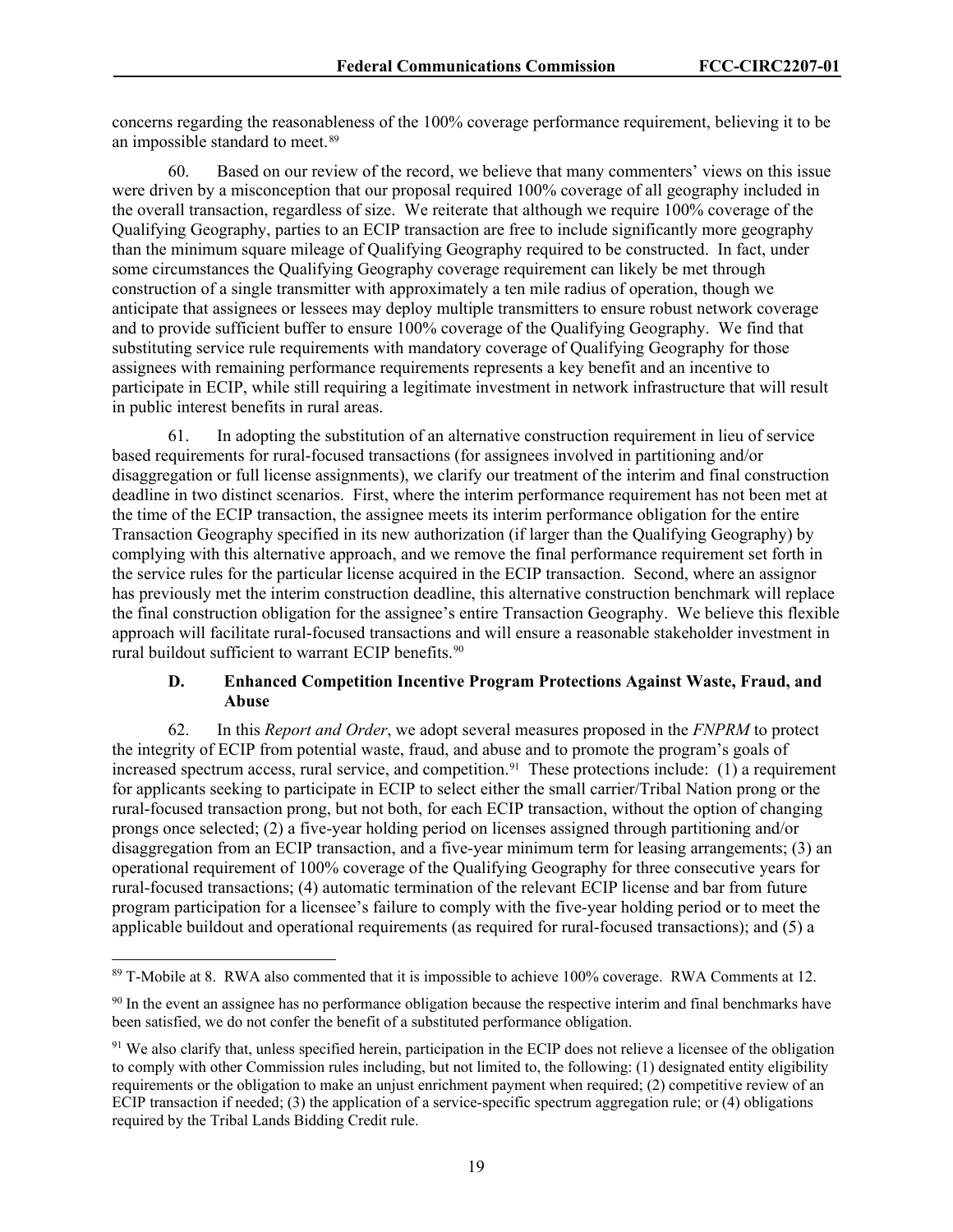one-time cap on ECIP benefits for each license subject to a Qualifying Transaction (e.g., the original license and the subsequent license(s) issued from a partition and/or disaggregation). In adopting these program protections, we acknowledge that ECIP is in its nascency, and that we will continue to fine-tune the program to enhance its effectiveness and to better meet our objectives. With this in mind, as proposed[92](#page-20-0) and as discussed below, we direct the Wireless Telecommunications Bureau to conduct an evaluation of the program and prepare a report to the Commission no later than five years after the effective date of this *Report and Order*.

63. Several commenters did not believe that many of the upfront program protections proposed in the *FNPRM* were necessary, preferring instead after-the-fact Commission enforcement action for any malfeasance.<sup>[93](#page-20-1)</sup> As with any Commission program conferring a benefit and intended to achieve results that serve the public interest, we find it imperative to establish adequate protections to avoid the potential of waste, fraud, and abuse. Indeed, some of the protections we adopt today were specifically included in the MOBILE NOW Act and have been implemented in prior Commission proceedings to guard against anti-competitive behavior and abuse of Commission process.<sup>[94](#page-20-2)</sup> Based on our experience administering wireless licenses to support the provision of service to rural areas, we find that implementing the protections discussed in more detail below aligns with our program goals and serves the public interest to facilitate, as much as possible, intense spectrum utilization in these underserved areas. We therefore decline to adopt various alternative proposals from commenters, most of which are aimed at softening the penalties for an assignor/lessor when the assignee/lessee fails to fulfill its ECIP obligations.[95](#page-20-3) We believe, however, that our approach addresses a major commenter concern (ensuring that the assignor/lessor is not unduly punished for the failings of the assignee/lessee) while also protecting ECIP from waste, fraud, and abuse.

## **1. Single Prong Selection Required for ECIP Participation**

64. To avoid gamesmanship and provide for administrative efficiency, ECIP participant(s) must select either the small carrier/Tribal Nation prong or the rural-focused transaction prong, even if the receiving party is otherwise eligible for both options. In the *FNRPM*, the Commission sought comment on whether to require ECIP participants to choose between prongs, given that many parties to an ECIP transaction could likely meet the eligibility requirements for both prongs.<sup>96</sup> We also asked about the costs and benefits of taking such an approach.<sup>[97](#page-20-5)</sup> RWA supports the proposed approach, stating that to allow otherwise "would be to allow applicants to game the system."[98](#page-20-6) No commenters opposed this approach.

65. We find it more efficient and in the public interest to adopt a requirement that provides a clear and distinct path to ECIP participation by mandating that parties to an ECIP transaction may select

<span id="page-20-3"></span><sup>95</sup> See RWA Comments at 15, 17-18 (recommending (1) the lessor's loss of benefits be prorated depending on how prematurely the lessee terminates a lease still subject to the five-year minimum lease period; and (2) instead of automatic termination, apply a condition for rural-focused transactions, where the assignor/lessor's construction extension is conditioned on an assignee/lessee's timely compliance with its construction deadline, and reduce the five-year license term of an assignor based on the percentage of lack of coverage due to the assignee's failure to meet its buildout requirement.).

<span id="page-20-4"></span><sup>96</sup> *See FNPRM* at 14, para. 39.

<span id="page-20-5"></span><sup>97</sup> *See id*.

<span id="page-20-0"></span><sup>92</sup> *FNPRM* at 17, para. 50.

<span id="page-20-1"></span><sup>&</sup>lt;sup>93</sup> *See, e.g.*, ITIF Comments at 4 ("Five-year holding periods or lease terms would inject sclerosis into a system that should be tuned for dynamism"); NTCA Reply at 5 (opposing automatic termination).

<span id="page-20-2"></span><sup>94</sup> *See, e.g*., MOBILE NOW Act § 616, 47 U.S.C. § 1506 (stating that automatic license termination is the consequence of failure to buildout); 47 CFR § 20.22 (requiring a holding period for 600 MHz reserve licenses); 47 CFR § 1.946 (automatic termination for failure to build-out wireless licenses in certain radio services).

<span id="page-20-6"></span><sup>98</sup> *See* RWA Comments at 14.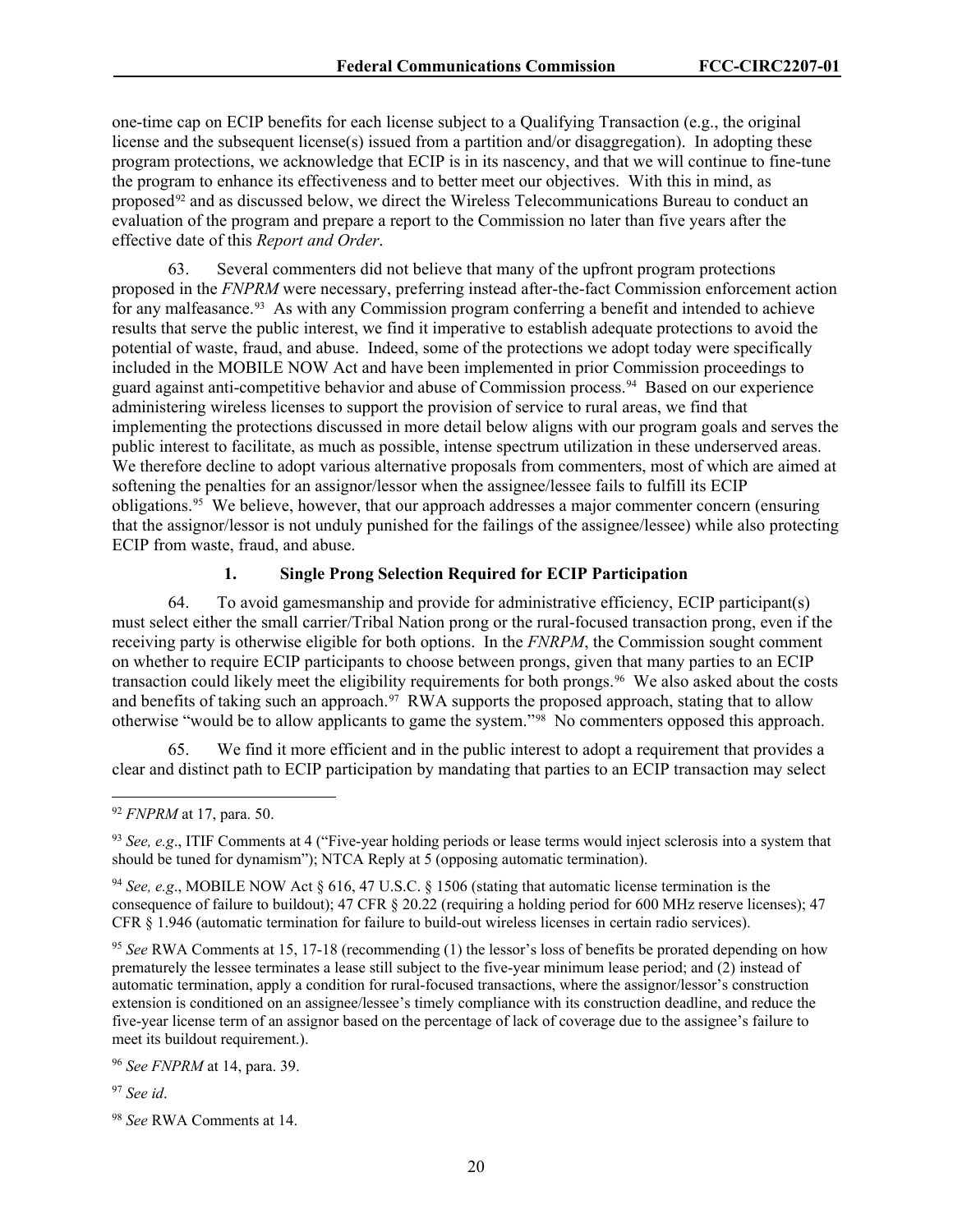either prong, but not both. This approach results in consistent application of program benefits and ensures program integrity by requiring applicants to follow through with their stated commitment to provide certain public interest benefits, and also reduces the potential for gamesmanship in ECIP prong selection. Accordingly, parties to an ECIP transaction are required to make a prong selection in the application filed with the Commission to approve the ECIP transaction, i.e., an FCC Form 603 (for partitions and/or disaggregation) or FCC Form 608 (for leases). Once the associated application has been granted by the Commission, the parties (now ECIP participants) are not permitted to change their selection.

66. This restriction ensures that no party changes its ECIP prong selection, particularly towards the end of the period allotted for completing construction obligations, thereby leveraging potentially more favorable regulatory requirements. For example: Licensee A (the assignor) and Licensee B (the assignee) both file an FCC Form 603 application, selecting the rural-focused transaction prong, with Licensee B committing to provide service to a partitioned rural area of at least 300 rural square miles of Qualifying Geography as a substitute for an upcoming performance deadlines mandated under our service rules. Under this prong, Licensee B must meet the applicable construction and operational requirements for that area by the extended construction deadline. Once the Commission grants the application,<sup>[99](#page-21-0)</sup> Licensee B is not permitted to later elect, in lieu of meeting its obligation to provide service throughout its chosen Qualifying Geography, to meet the performance requirements applicable under the small carrier or Tribal Nation prong, i.e., covering a percentage of the population within its license area (as required in many flexible wireless radio services), which may include more suburban and urban populations—even if Licensee B could have originally qualified for that prong as a small carrier. We find that this approach aligns with the program's goals of fostering increased accessed to spectrum and the provision of rural service, ensures transparency by providing concrete criteria and expectations to program participants and the public, and is a less burdensome and a more efficient way to administer the program.[100](#page-21-1)

## **2. Holding Period**

67. With certain exceptions described below, we adopt a five-year holding period during which licensees cannot further partition, disaggregate, assign or lease licenses assigned through ECIP. We similarly adopt a five-year minimum lease term for long-term spectrum manager or long-term *de facto* transfer leasing arrangements under ECIP. In the *FNPRM*, we sought comment on our proposal, and on whether an alternative length of time was appropriate for the holding period for partitioned and/or disaggregated licenses considering the ECIP benefits conferred.<sup>101</sup> We also asked whether a five-year minimum lease term was appropriate for lease arrangements, while recognizing that market realities might necessitate early termination of a lease agreement.<sup>[102](#page-21-3)</sup> We therefore sought comment on how we should treat a lease terminated prior to the expiration of five years.<sup>[103](#page-21-4)</sup> Specifically, we sought comment on whether early lease termination should result in the lessor losing the benefits already applied to its license, or whether such benefits should be prorated based on how prematurely the lease was

<span id="page-21-0"></span><sup>&</sup>lt;sup>99</sup> We clarify that, as with any transaction seeking Commission approval to alienate licensed spectrum, and independent of ECIP, the applicant(s) must otherwise meet the requirements to be Commission licensees and the Commission must deem the transaction to be in the public interest. *See* 47 U.S.C. § 310(d).

<span id="page-21-1"></span><sup>100</sup> For instance, most transactions involving an assignment or lease are filed on FCC Forms 603 and 608, respectively. We maintain this filing methodology under ECIP and we clarify that, in order to facilitate Commission review, an ECIP application will be ineligible for processing under immediate approval procedures and will instead be subject to our general approval procedures. *See* Appendix A *infra*, containing amendments to Commission rule sections 1.948(j) (IAP for assignments and transfers of control);  $1.9020(e)(2)$  (IAP for spectrum manager leases); and 1.9030(e)(2) (IAP for de facto leases).

<span id="page-21-2"></span><sup>101</sup> *See FNPRM* at 14, para. 40.

<span id="page-21-3"></span><sup>102</sup> *See id*. at 15, para. 41.

<span id="page-21-4"></span><sup>103</sup> *See id*. at 14-15, para. 41.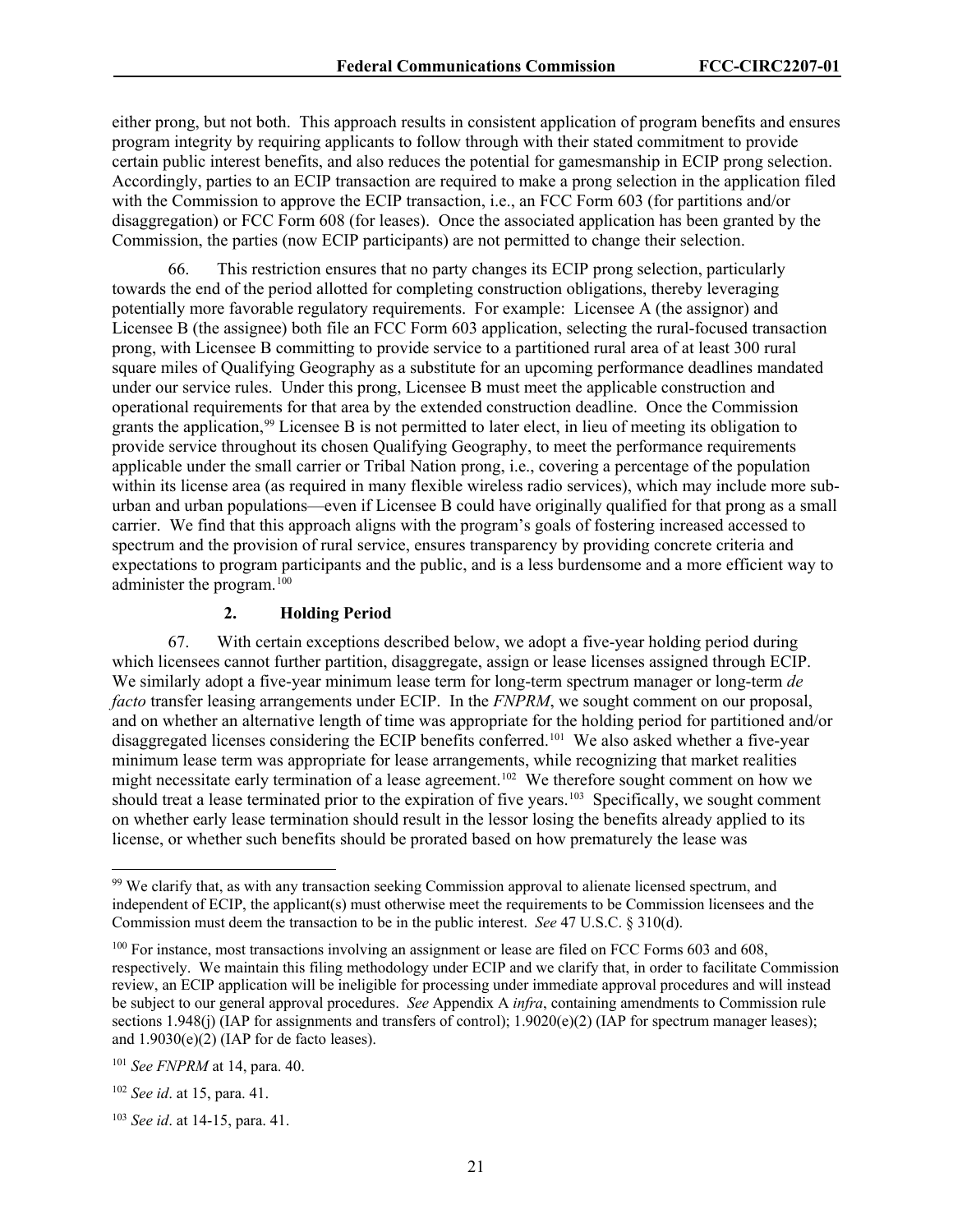terminated.[104](#page-22-0) We also asked whether we should restrict leasing and subleasing of spectrum rights obtained through ECIP.[105](#page-22-1)

68. WISPA and RWA generally support the Commission's imposition of a five-year holding period on licenses, as well as a five-year minimum lease term, stemming from any ECIP transaction,<sup>[106](#page-22-2)</sup> explaining that it will "curb the potential for license-flipping."<sup>[107](#page-22-3)</sup> However, RWA requests an exception to the holding period for any licensee that intends to exit the wireless business.[108](#page-22-4) ITIF opposes a holding period altogether, stating that imposing such a requirement would "inject sclerosis into a system that should be tuned for dynamism."<sup>109</sup> In the leasing context, RWA urges the Commission to adopt an alternative penalty scheme for lessees that prematurely terminate a lease due to bankruptcy.<sup>[110](#page-22-6)</sup> RWA further argues that the Commission should permit leasing arrangements without restriction, but the "lessor/sublessor should not be entitled to further ECIP benefits."[111](#page-22-7)

We find it in the public interest to adopt a five-year holding period for licenses and a fiveyear minimum term for leases, with limited exceptions described below. Specifically, assignees of licenses obtained through partitioning and/or disaggregation or full license assignment pursuant to an ECIP-related transaction may subsequently assign or lease, in whole or in part, those licenses to other entities, regardless of whether the entity receiving the license is ECIP-eligible, only after a five-year holding period starting from the date of license issuance, and provided that the assignee has met any relevant construction requirement (interim and final) and operational requirement discussed below (for rural-focused transactions) for those licenses.<sup>112</sup> We also require lessors and lessees participating in ECIP to commit to at least a five-year lease term for long-term spectrum manager or long-term *de facto* transfer leasing arrangements. We acknowledge that this five-year restriction may not directly align with parties' immediate business needs in all cases, but we believe that this approach, on balance, best promotes the goals of the program, effectively deters unwanted behavior, and serves the public interest.

70. *Restriction on leasing and subleasing of spectrum rights obtained through ECIP*. We adopt our proposed approach to prohibit the leasing or subleasing of spectrum by ECIP assignees and lessees during the five-year holding period or five-year minimum lease term, respectively. In leasing/subleasing arrangements after the applicable five-year period, the lessee or sublessee will not receive ECIP benefits, consistent with the one-time ECIP benefit rule we discuss below. One commenter argues that subleasing should be permitted but not to an affiliate of the lessor.<sup>113</sup> While this suggestion, if implemented, may prevent entities from engaging in certain unwanted behavior, we nonetheless remain concerned about situations where, for example, an ECIP licensee (or lessee) monetizes its benefits by further leasing its spectrums rights to a third party, with no guarantee that the lessee/sublessee's activities will yield the public interest benefits intended by ECIP. We therefore decline to allow such leasing arrangements during the relevant five-year period to help ensure program obligations are met by assignees

<span id="page-22-9"></span><sup>113</sup> *See* RWA Comments at 15.

<span id="page-22-0"></span> $104$  *Id.* 

<span id="page-22-1"></span><sup>105</sup> *Id*.

<span id="page-22-2"></span><sup>106</sup> *See* WISPA Comments at 10-11; RWA Comments at 15.

<span id="page-22-3"></span><sup>107</sup> WISPA Comments at 10-11.

<span id="page-22-4"></span><sup>108</sup> *See* RWA Comments at 15. RWA further argues that assignees/lessees should be permitted to assign their licenses/leases during the holding period to other ECIP-eligible entities to the extent those entities agree to be bound by the ECIP requirements. *See id.*

<span id="page-22-5"></span><sup>109</sup> ITIF Comments at 4.

<span id="page-22-6"></span><sup>110</sup> *See* RWA Comments at 15; RWA Reply at 7.

<span id="page-22-7"></span><sup>111</sup> RWA Comments at 19.

<span id="page-22-8"></span><sup>112</sup> *See infra*, sec. III.D.3.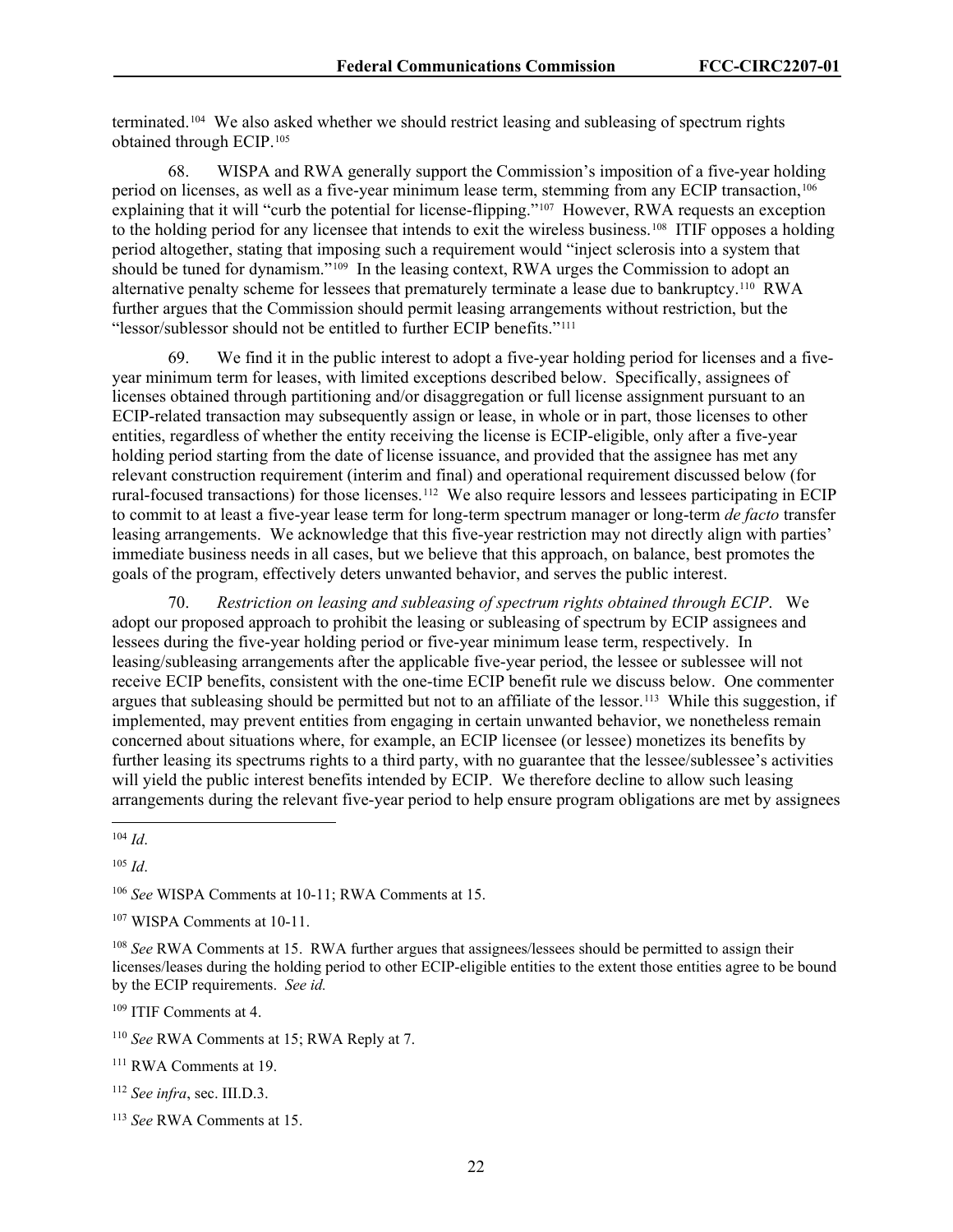and lessees, given the benefits ECIP provides, and to avoid providing an opportunity for program participants to circumvent our rules.

71. *Exceptions to the holding period*. Given the realities and challenges of today's evergrowing wireless market, and our consistent approach of providing flexibility to wireless radio service licensees to foster competition, we adopt an exception to the requisite holding period for *pro forma* transactions, including transfers and assignments. We have previously found *pro forma* transactions to be in the public interest because such transactions promote competition by allowing service providers to change their ownership structure or to reorganize without regulatory delay, increasing a provider's ability to compete in today's marketplace—a goal repeatedly advocated by Congress and the Commission.[114](#page-23-0)  For instance, licenses often must be transferred or assigned internally as a result of a carrier merger after a substantial transfer or assignment. One commenter expressed support for this exception, with no party expressing opposition.<sup>115</sup> Accordingly, we adopt this exception.

72. We also adopt an exception to our holding period for lease arrangements, including subleases, involving providers of Contraband Interdiction Systems (CIS). After review of the record, we agree with CTIA that such an exception is in the public interest. We find that ECIP restrictions intended to prevent waste, fraud, and abuse should not be applied to vital public safety-related leasing or subleasing arrangements intended to deploy systems that prevent contraband wireless device use in correctional facilities.[116](#page-23-2) Specifically, to enable an ECIP assignee or lessee to lease/sublease a license (or some portion thereof) to a CIS provider, we will provide an exception to the: (1) five-year holding period or five-year minimum lease term; (2) operational requirement for rural-focused transactions (as applicable); (3) prohibition against leasing/subleasing during the relevant five-year period; and (4) penalties for failing to comply with certain program obligations. We find that this approach is consistent with our ECIP program goals, and enables CIS operation where needed to promote public safety.

73. In adopting this exception, we reiterate, as the Commission has previously acknowledged in separate proceedings, that CIS providers require access to all the commercial spectrum bands covering the footprint of the correctional facility to effectively operate, and that any gap in coverage could render the system less effective.[117](#page-23-3) Because of these operating parameters, a CIS provider will likely need to enter into multiple spectrum leasing arrangements for the same geographic area covering the correctional facility.[118](#page-23-4) Given the public safety importance of protecting correctional facility staff and the public from the potential harms associated with the use of contraband wireless devices, we find it in the public interest to adopt narrow exceptions to the program protections we adopt today.

74. We decline, however, to adopt an exception for licensees that are exiting the wireless business, as requested by RWA.<sup>119</sup> Given the various business models under which WRS licensees operate, we find it impractical to apply a one-size-fits-all standard to a proposed transaction involving an

<span id="page-23-0"></span><sup>114</sup> *See Federal Communications Bar Association's Petition for Forbearance From Section 310(d) of the Communications Act/Personal Communications Industry Association's Broadband Personal Communications Services Alliance's Petition for Forbearance*, Memorandum Opinion and Order, 13 FCC Rcd 6293, 6303, para. 16 (1998).

<span id="page-23-1"></span><sup>115</sup> *See* RWA Comments at 15.

<span id="page-23-2"></span><sup>116</sup> *See* CTIA Comments at 14-15; *see also* USCC Reply at 3.

<span id="page-23-3"></span><sup>117</sup> *See Promoting Technological Solutions to Combat Contraband Wireless Device Use in Correctional Facilities*, GN Docket No. 13-111, Report and Order and Further Notice of Proposed Rulemaking, 32 FCC Rcd 2336, 2346-47, para. 23 (2017) (*Contraband Report and Order and Further Notice*); *see also Promoting Technological Solutions to Combat Contraband Wireless Device Use in Correctional Facilities*, Second Report and Order and Second Further Notice of Proposed Rulemaking, 36 FCC Rcd 11813 (2021); CTIA Comments at 14-15; USCC Reply at 3.

<span id="page-23-4"></span><sup>118</sup> *See Contraband Report and Order and Further Notice*, 32 FCC Rcd at 2346-47, para. 23.

<span id="page-23-5"></span><sup>119</sup> *See* RWA Comments at 15.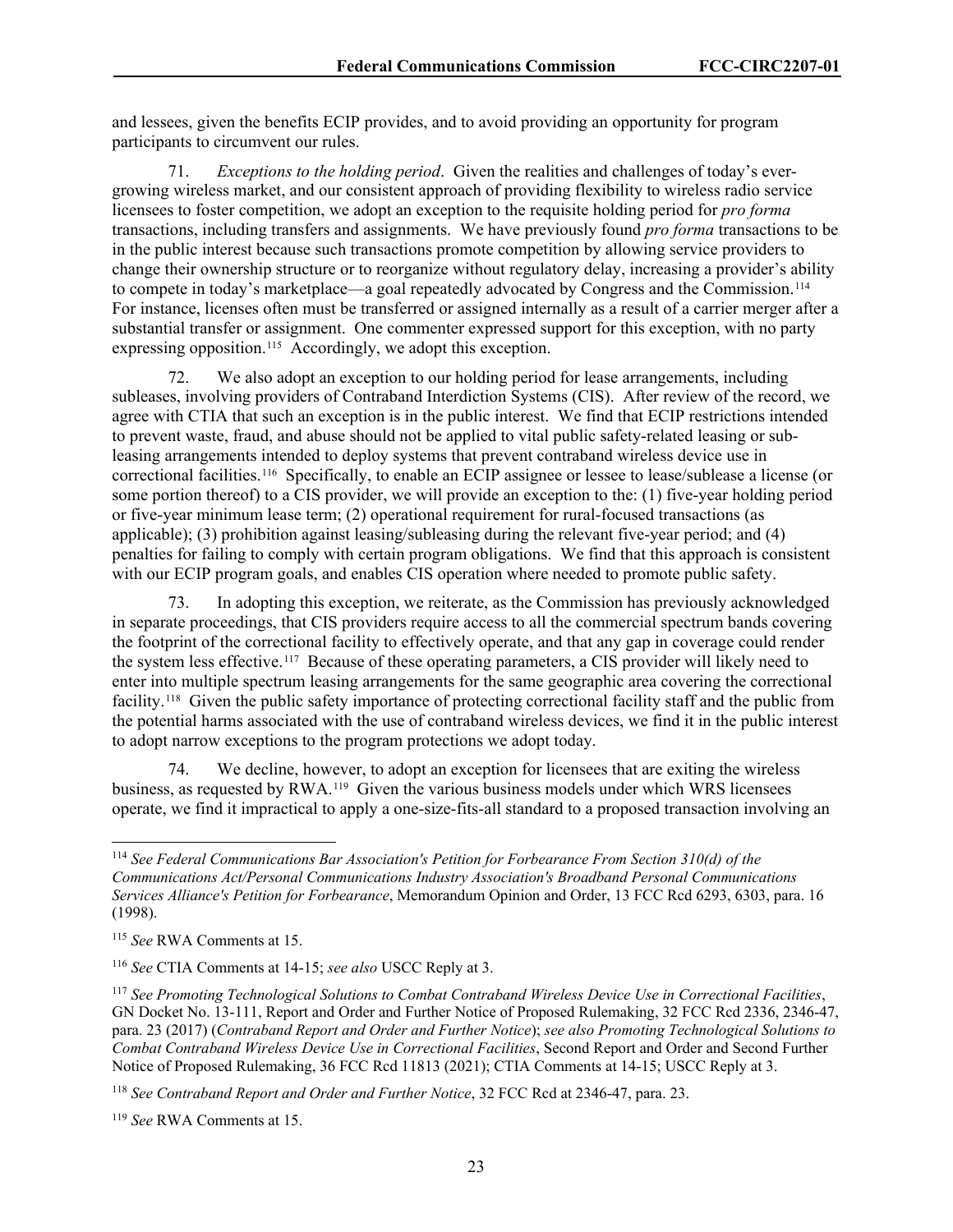ECIP-participating licensee intending to exit the wireless business. We also note that the Commission does not generally permit a licensee to rely on business decisions and related transactions to justify a request for extension or waiver of performance requirements.<sup>[120](#page-24-0)</sup> Further, applying such a rigid standard can also run counter to the goals of the ECIP; if the standard is too lenient, it may be used by an ECIP entity to circumvent the Commission's rules<sup>[121](#page-24-1)</sup> and, if the standard is too harsh, it may prevent program participation and/or hinder competition. We therefore elect to address these types of situations on a caseby-case basis. As such, where an ECIP licensee intends to exit the telecommunications industry prior to the end of the requisite holding period or prior to the expiration of any applicable five-year lease term, we will entertain waiver requests for review under the criteria set forth in section 1.925 of the Commission's rules.[122](#page-24-2)

75. We also decline to adopt an exception to the five-year minimum lease term, or an alternative penalty scheme, for lessees that prematurely terminate their lease due to an involuntary transaction, such as bankruptcy.[123](#page-24-3) Based on our experience gained by administering transactions involving wireless licenses, we believe that adopting an exception for a lease termination resulting from involuntary transactions is unnecessary as such circumstances are atypical. We recognize, however, that a waiver of the five-year minimum lease term may be sought in unusual circumstances.[124](#page-24-4)

## **3. Operational Requirement for Rural-Focused Transactions**

76. For rural-focused transactions, we adopt an operational requirement whereby the assignee or lessee must operate or provide service throughout the entire Qualifying Geography for a minimum of three consecutive years. [125](#page-24-5) In the *FNPRM*, we sought comment on this proposal and on the appropriate start date of the operational period.<sup>126</sup> We asked for any alternative structures for standardizing operational requirements for the ECIP, including the associated costs and benefits.[127](#page-24-7) Additionally, we sought comment on a proposed mandate that ECIP lessees meet the three-year operational requirement during the five-year minimum lease term, and we asked about the interplay of this proposed mandate with our concerns about early termination of leases given the realities of the wireless market, coupled with our desire to avoid program abuse through leasing.<sup>[128](#page-24-8)</sup> In applying the operational requirement to ECIP lessees, we recognized in the *FNPRM* that there is no current Commission requirement for lessees to independently certify construction of leased spectrum because the lessor is responsible for meeting the construction requirements for a license.[129](#page-24-9) We therefore sought comment as to whether such a

<span id="page-24-0"></span><sup>120</sup> *See* 47 CFR § 1.946.

<span id="page-24-1"></span><sup>&</sup>lt;sup>121</sup> For instance, RWA suggests the standard for which we should determine that an ECIP entity is exiting the telecommunications industry is the sale of two thirds or more of its wireless assets. *See* RWA Comments at 15. RWA does not, however, cite to any source or evidence in support of this metric for assessing whether an entity has in fact "exited" the wireless industry, and we find no independent basis to adopt such a standard.

<span id="page-24-2"></span><sup>122</sup> *See* 47 CFR § 1.925.

<span id="page-24-3"></span><sup>123</sup> *See* RWA Comments at 15.

<span id="page-24-4"></span> $124$  For example, section 1.948(g) of the Commission's rules requires the filing of a transfer of control or assignment application to a qualified person or entity within 30 days of the death or legal disability of a licensee, a member of a partnership, or a person who held direct or indirect control of a licensee. *See* 47 CFR § 1.948(g).

<span id="page-24-5"></span><sup>125</sup> *See FNPRM* at 15, para. 43.

<span id="page-24-6"></span><sup>126</sup> *See id.* at 15, para. 44.

<span id="page-24-7"></span><sup>127</sup> *See id.* at 15, para. 43, 44.

<span id="page-24-8"></span><sup>128</sup> *See id.* at 15, paras. 41, 44.

<span id="page-24-9"></span><sup>129</sup> *See id.* at 15, para. 44.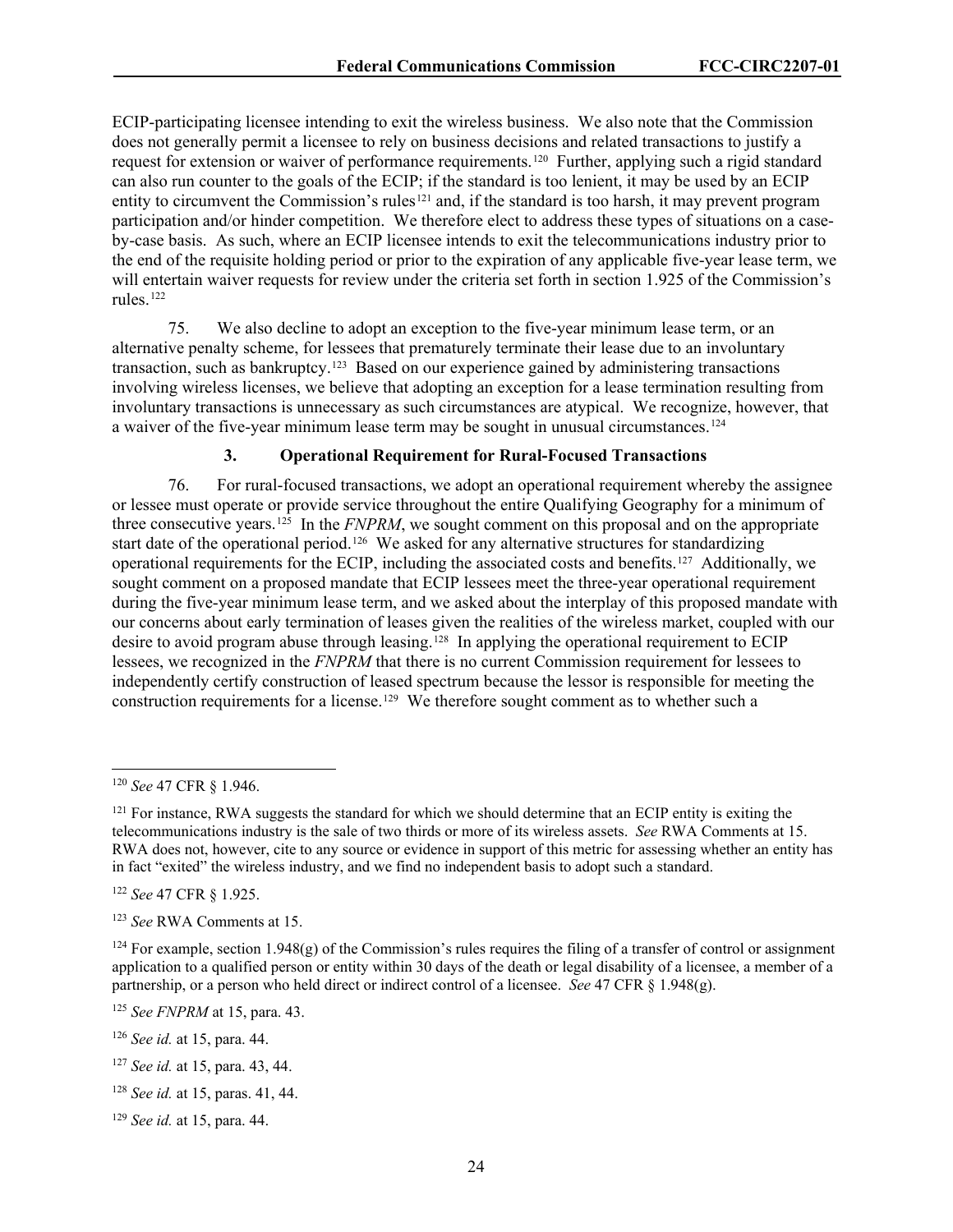requirement should be adopted for lessees participating in the ECIP.[130](#page-25-0)

77. One commenter, RWA, responded in support of our proposals, opining that an operational requirement for the rural-focused transactions prong in the program will "ensure that rural areas receive both the amount and level of service that the ECIP rules intend that they receive."[131](#page-25-1) RWA further supports a requirement for lessees to independently certify construction of leased spectrum, insisting that such notifications should occur annually to prevent "sham leases."<sup>132</sup> No party opposed the operational requirement, including our proposed parameters for the requirement.

78. *Operational Requirement – Coverage*. Given the benefits afforded to participating licensees through ECIP, we find that adopting the operational requirement largely as proposed is in the public interest as a targeted measure to ensure that operation or the provision of service occurs throughout the entire Qualifying Geography for a sustained period. To fulfill the operational requirement, an assignee or lessee of an ECIP rural-focused transaction must, for a minimum of three consecutive years, operate or provide service to 100 % of the Qualifying Geography. Specifically, a common carrier assignee/lessee must provide signal coverage for 100% of the Qualifying Geography and offer commercial service in that area. An assignee/lessee that intends to operate private, internal communications for business purposes, including, for example, utilities, must demonstrate that it has fulfilled the three-year operational requirement by providing 100% signal coverage to the entire Qualifying Geography and certify that it has provided continuous private communications throughout that area for a minimum of three consecutive years. We also adopt our proposal to impose a minimum level service requirement during the three-year operational period.<sup>[133](#page-25-3)</sup> During this three year period, operation/service must not fall below that used (or intended to be used) to meet the relevant construction requirement for assignees and lessors, and lessees must continue to provide service (or operate, to meet private internal business needs) throughout the entire Qualifying Geography, irrespective of whether the lessor attributes any of the lessee's buildout for its performance benchmark compliance.[134](#page-25-4) 

79. For assignees, we note that the applicable Qualifying Geography of which 100% coverage must be met to fulfill the operational requirement could vary, depending on the size of the license(s) contributed. As stated above, where the parties in an ECIP transaction elect to contribute different license sizes to the Qualifying Geography, we will determine the size of the Qualifying Geography by using the minimum threshold applicable to the largest contributing license it intersects (e.g., if the Qualifying Geography intersects a contributing license whose licensed area size is 30,001 to 90,000 square miles, the assignee's 100% coverage requirement must be at least 900 square miles, even if the Qualifying Geography also intersects a contributing license with a licensed area of 30,000 square miles or less). In this scenario, where multiple licenses contribute to the Qualifying Geography, to meet the operational requirement, we will also require that all spectrum contributed (if from different spectrum bands) to the Qualifying Geography be accessible by end-user devices operating throughout the Qualifying Geography. By adopting such a requirement, we ensure that the alternative construction benchmark is not used in such a way to undermine an important ECIP goal, the enabling of diverse spectrum access and the provision of service to rural areas.

80. *Operational Requirement – Commencement of Three Year Period*. We apply the operational requirement both to assignees (whether through partitioning, partitioning/disaggregation in combination, or full assignment) and lessees. We recognize, however, that the Commission's service rules regulate assignees and lessees differently, with varying rights and responsibilities applicable to each.

<span id="page-25-0"></span><sup>130</sup> *Id.*

<span id="page-25-1"></span><sup>131</sup> RWA Comments at 16.

<span id="page-25-2"></span><sup>132</sup> *Id*.

<span id="page-25-3"></span><sup>133</sup> *See FNPRM* at 15, para. 43.

<span id="page-25-4"></span><sup>134</sup> *Id*.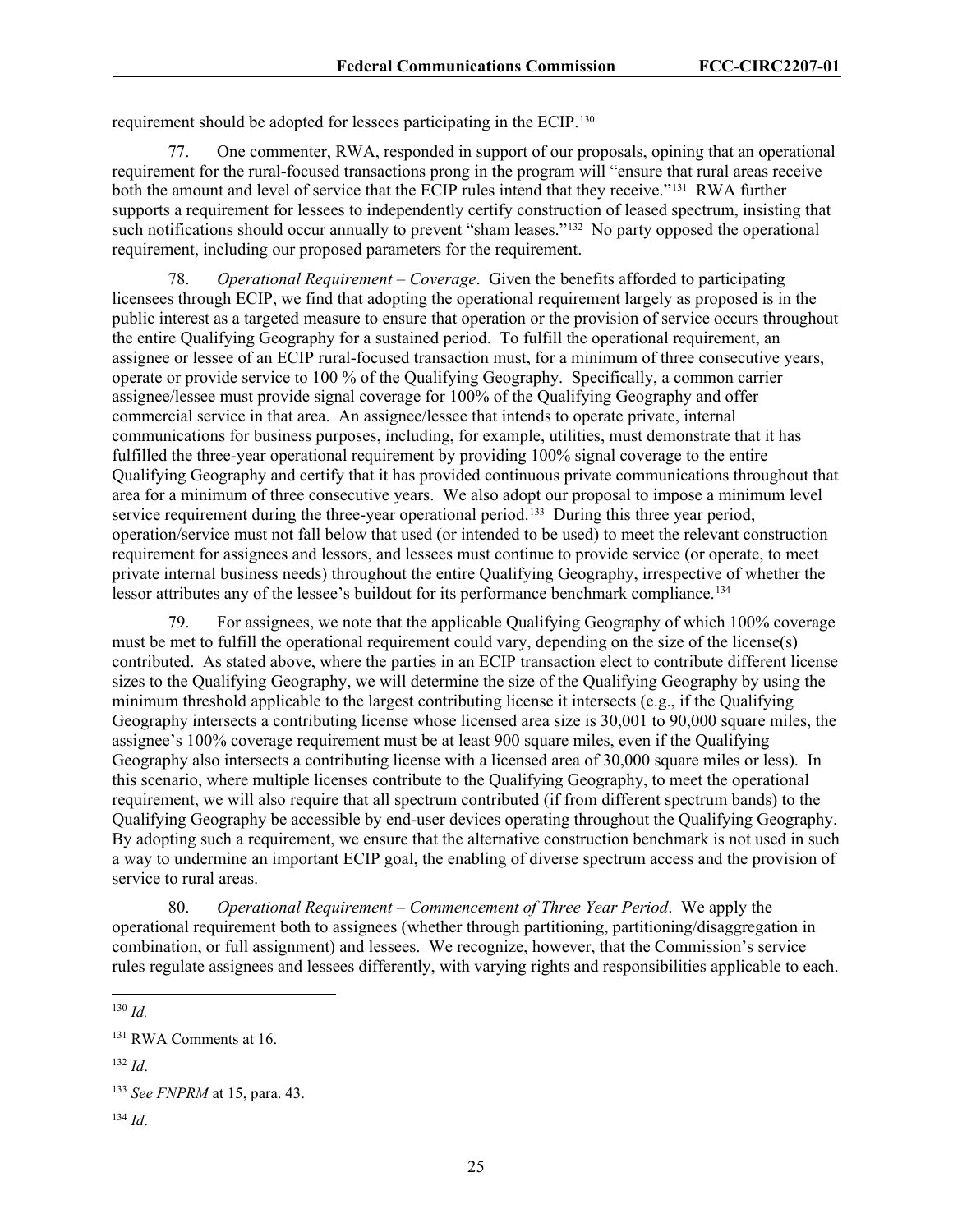For example, a lessee does not have service rule-based performance benchmarks or license renewal obligations independent of the licensee lessor, whereas an assignee is issued a separate license, may have independent performance requirements (if not previously met by the assignor), and has renewal obligations. Further, as discussed above, in the case of leasing arrangements under ECIP, we do not substitute the alternate geographic construction requirement for the service-based rule requirement, because the licensee lessor has the option of counting lessee construction towards compliance with lessor's performance benchmark. Given these distinctions in regulatory treatment, we find it in the public interest to adopt, with certain modifications, our proposal regarding the date by which operation or service must commence to ensure both timely construction and three continuous years of operation, and we clarify below the application of the rule in various scenarios that involve assignees versus lessees participating in ECIP.

81. To not undermine the key ECIP benefit afforded through the extension of the interim and final performance benchmarks associated with an assigned license, we will require an assignee with an upcoming interim benchmark (or final benchmark, if the interim has passed) to commence the three year operational requirement no later than the date of the extended interim (or extended final, if no interim) construction deadline.[135](#page-26-0) However, where a license assigned through ECIP has no service rule-based performance requirement because the licensee has met both the interim and final benchmarks, we require the assignee to commence the three year continuous operation requirement no later than two years after consummation of the ECIP transaction. This approach ensures prompt service/operation within the entire Qualifying Geography, regardless of whether the underlying performance requirements of the assignor's license that was partitioned, partition/disaggregated, or fully assigned, have been met. This approach also recognizes that a reasonable period of time might be required to construct the entire Qualifying Geography, particularly where the assignee may have acquired the Qualifying Geography as part of a larger Transaction Geography with plans to operate or provide service beyond the Qualifying Geography as part of a larger network.

82. With respect to lessees, we require the three year operational period to commence no later than two years following the commencement of the lease, regardless of whether the licensee lessor has an upcoming extended interim and/or final performance benchmark, or whether it has previously met both performance benchmarks. As stated above, we seek to ensure that leased spectrum within the Qualifying Geography is timely put to use in the public interest, given the ECIP benefits conferred to the licensee/lessor. This approach is therefore warranted, particularly where we do not substitute construction of the Qualifying Geography as an alternative performance requirement (unlike an assignee, where the service rule construction requirement has not yet been met) because a lessee has no independent performance obligation. Moreover, as noted, a licensee/lessor has the option, but is not required, to count lessee construction towards lessor's performance obligation, so lessee construction under the Commission's service rules is not mandatory. By requiring a lessee of spectrum through ECIP to operate or provide service no later than two years following lease commencement, we also ensure three years of continuous operation where ECIP parties enter into the minimum required five year lease term.

83. We clarify that the date of construction that commences that start of the required threeyear period of continuous operation is the date reflected on either: (1) the assignee's timely-filed construction notification required under our service rules,<sup>[136](#page-26-1)</sup> informing the Commission that the relevant buildout/coverage requirement has been met for the license at issue, or (2) its Initial Operational Requirement Notification, discussed below. Because lessees are not required under our service rules to file construction notifications, their date of actual construction will be the date indicated in its Initial Operational Requirement Notification. If the assignee or lessee files their Initial Operational Requirement Notification prior to the relevant construction deadline, we will count the date of construction certified to

<span id="page-26-0"></span><sup>135</sup> *See id.* at 15, para. 44.

<span id="page-26-1"></span><sup>136</sup> *See* 47 CFR § 1.946(d).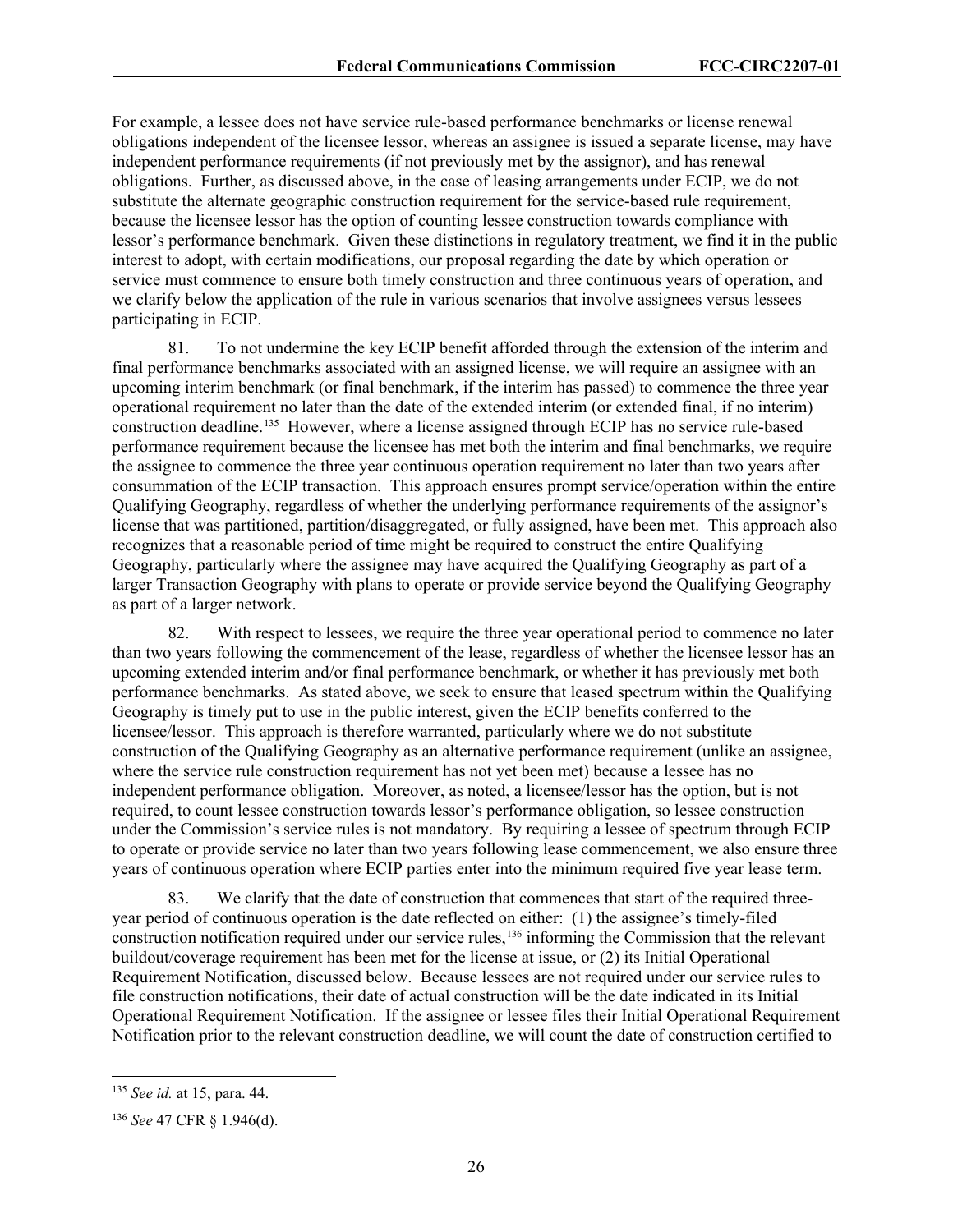in that filing, as reflected in ULS, as the start date for the three-year operational period. For example, where the interim performance benchmark has not been met at the time of the ECIP transaction and the assignee does not fulfill its construction requirement until the extended interim construction deadline, the date of the extended interim deadline would apply for determining when the operational period commences. Alternatively, where the assignee elects to construct and file a notification with the Commission before the extended interim construction deadline, then the filing date of the notification governs.

84. *Initial and Final Operational Requirement Notifications*. In order to ensure that assignees and lessees of rural-focused prong ECIP transactions comply with the operational requirement, we require the filing of two notifications: 1) an Initial Operational Requirement Notification, to be filed within 30 days of the commencement of operations complying with the operational requirement; and 2) a Final Operational Requirement Notification, to be filed within 30 days of satisfaction of the operational requirement for three consecutive years. The Initial Operational Requirement Notification must include the following: 1) the date the assignee/lessee began operations; 2) a certification that the assignee/lessee satisfies the operational requirement of 100% coverage of the Qualifying Geography for that license or lease; and 3) technical data demonstrating such compliance. This filing is required regardless of whether the ECIP participant is also filing a traditional construction notification with the Commission to demonstrate compliance with any relevant performance benchmark. We direct the Bureau to release a public notice providing further details regarding these notifications and instructing program participants on compliance with this requirement. The Final Operational Requirement Notification must also include the following: (1) a certification that the network satisfied the operational requirement of 100% coverage of the Qualifying Geography for three consecutive years; (2) the date on which the three year period was completed; and (3) technical data demonstrating the coverage provided. The data obtained from these reports will also be critical component part of the Bureau's ECIP Evaluation Report, discussed below.

#### **4. Prohibition on Bad-Faith Transactions**

85. We find it unnecessary to penalize the assignor or lessor when the assignee or lessee is solely at fault for failing to adhere to the holding period, or meet the construction or operational requirement (for rural-focused transactions). In taking this approach, we observe that the assignee/lessee is an unaffiliated entity and that the assignor/lessor is not typically a guarantor of assignee/lessee performance, and therefore penalties should be applied to the party responsible for the violation and its affiliates. Additionally, we are aware that program participation may be hindered if we impose penalties on an assignor/lessor for the failures of the assignee/lessee that are beyond its control.

86. We remain committed, however, to preventing bad faith transactions which bring no public benefits in return for the ECIP benefits conferred. For instance, a licensee might actively seek an ECIP-eligible entity to derive ECIP benefits through a lease of unused spectrum rights without regard for whether that entity has the financial or technical resources to meet program requirements. Such agreements also might include compensating that recipient entity to participate in a transaction.

87. Accordingly, we will not penalize assignors/lessors that enter into good faith transactions with assignees/lessees for subsequent assignee/lessee failure to meet program obligations. However, where the assignor/lessor is found to have entered into a transaction solely to reap program benefits, whereby it knew or should have known the assignee/lessee could or would not meet program obligations, we will bar the assignor/lessor entity and its affiliates from future participation in ECIP (as discussed below), and may impose monetary penalties if appropriate. In taking this approach, we strike a balance between fostering spectrum access, increased competition, and facilitating service to rural areas through program incentives, and adopting appropriate protective measures that will not unduly hinder program effectiveness.

88. To address this concern, we require two new certifications to be included in the assignment and/or lease applications (FCC Forms 603 and 608, respectively). First, each party to the transaction must certify either that: 1) the licensee or lessor did not confer any benefit (monetary or otherwise) to the assignee/lessee as consideration for entering into the proposed ECIP transaction; or 2) if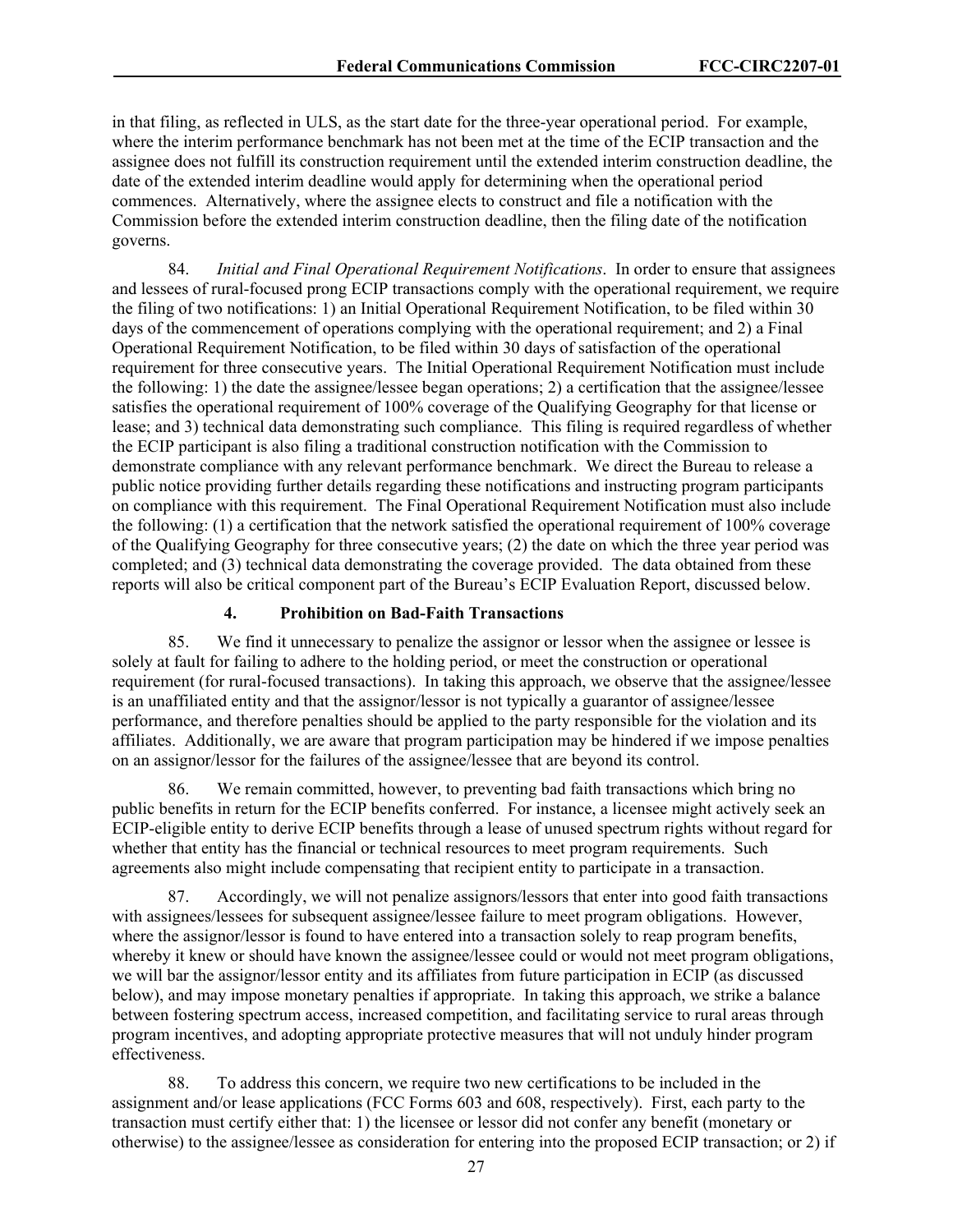the parties cannot make this certification, provide a description of the benefit(s) conferred. In some transactions, for example, the consideration to an assignee or lessee might include roaming privileges or sharing of infrastructure that would not be indicative of a bad faith transaction, but which nonetheless merits Commission review to ensure program integrity. Second, each party to the transaction must certify that it has entered into the transaction in good faith and that the licensee/lessor reasonably believes that the assignee/lessee has the resources and a *bona fide* intent to meet the program's obligations. We caution prospective ECIP participants that making a false certification or providing false information in an assignment or lease application is a violation of the Commission's rules, which may result in a forfeiture or other penalties.[137](#page-28-0) Additionally, we direct the Bureau to refer suspected ECIP-related fraud or misrepresentation to the Enforcement Bureau.

### **5. Automatic Termination and Future Bar from ECIP Participation for Failing to Meet Certain ECIP Requirements**

89. Consistent with the MOBILE NOW Act, we adopt our proposal to automatically terminate any license(s) assigned as part of an ECIP transaction where the assignee: (1) fails to comply with the five-year holding period, (2) fails to meet the relevant buildout requirement(s), and/or (3) fails to fully comply with the operational requirement (for rural-focused transactions). As proposed, we also bar from future program participation the licensee that was the subject of the automatic termination and/or any lessee that fails to comply with the holding requirement (including by subleasing or prematurely terminating their lease) or is found to have engaged in a bad faith transaction to obtain ECIP benefits, as well as any affiliate of those entities. This bar will also apply to lessors that prematurely terminate a qualifying lease. In addition, to ensure program integrity, we clarify that the bar will apply indefinitely to the licensee, lessor, and/or lessee, including any of its affiliates, as defined above.<sup>138</sup> This means any officer, director, or entity that directly or indirectly controls the licensee or is directly or indirectly controlled by the licensee, may be within the scope of persons subject to the bar. In order to maximize administrative efficiency, while also minimizing gamesmanship of our prohibition on barred entities participating in ECIP, a prospective ECIP participant will be considered "an affiliate of a barred entity" if it was affiliated with that entity either when the barred entity applied for the program for the transaction for which it was barred *or* at the time the prospective ECIP applicant applied to participate in the program[.139](#page-28-2) Once a licensee/lessee has been barred from program participation, it will no longer be eligible for ECIP benefits for future transactions, even if it enters into transactions that would otherwise be eligible for such benefits.

90. In the *FNRPM*, we sought comment on these approaches to assignee-related program failures, and on what additional measures, if necessary, should be imposed to prevent potential program abuse by assignors and lessors.[140](#page-28-3) In particular, the Commission asked how we should address a situation where the assignor or lessor obtains ECIP benefits through assignments or leases to entities it knows or should know cannot satisfy the relevant program obligations.<sup>[141](#page-28-4)</sup> We also asked whether we should extend program ineligibility and/or automatic termination penalties to the assignor or lessor in cases where the

<span id="page-28-0"></span><sup>137</sup> *See* 47 CFR §§ 1.17 and 1.80. Additionally, as indicated in FCC Form 603 and 608, making a willful false statement in the form or attachment is punishable by fine and/or imprisonment (under 18 USC § 1001) and/or revocation of any station license or construction permit (under 47 USC  $\S 312(a)(1)$ ), and/or forfeiture (47 USC  $\S$ 503)).

<span id="page-28-1"></span><sup>138</sup> *See supra*, para. 20.

<span id="page-28-2"></span> $139$  For example, if Party A is barred from ECIP participation, Party B will be considered barred if Party B either: 1) was an affiliate of Party A when Party A applied for ECIP for the transaction that resulted in its bar; or 2) is an affiliate of Party A at the time Party B applies to participate in ECIP for its own transaction.

<span id="page-28-3"></span><sup>140</sup> *See FNPRM* at 16, para. 45.

<span id="page-28-4"></span><sup>141</sup> *Id*.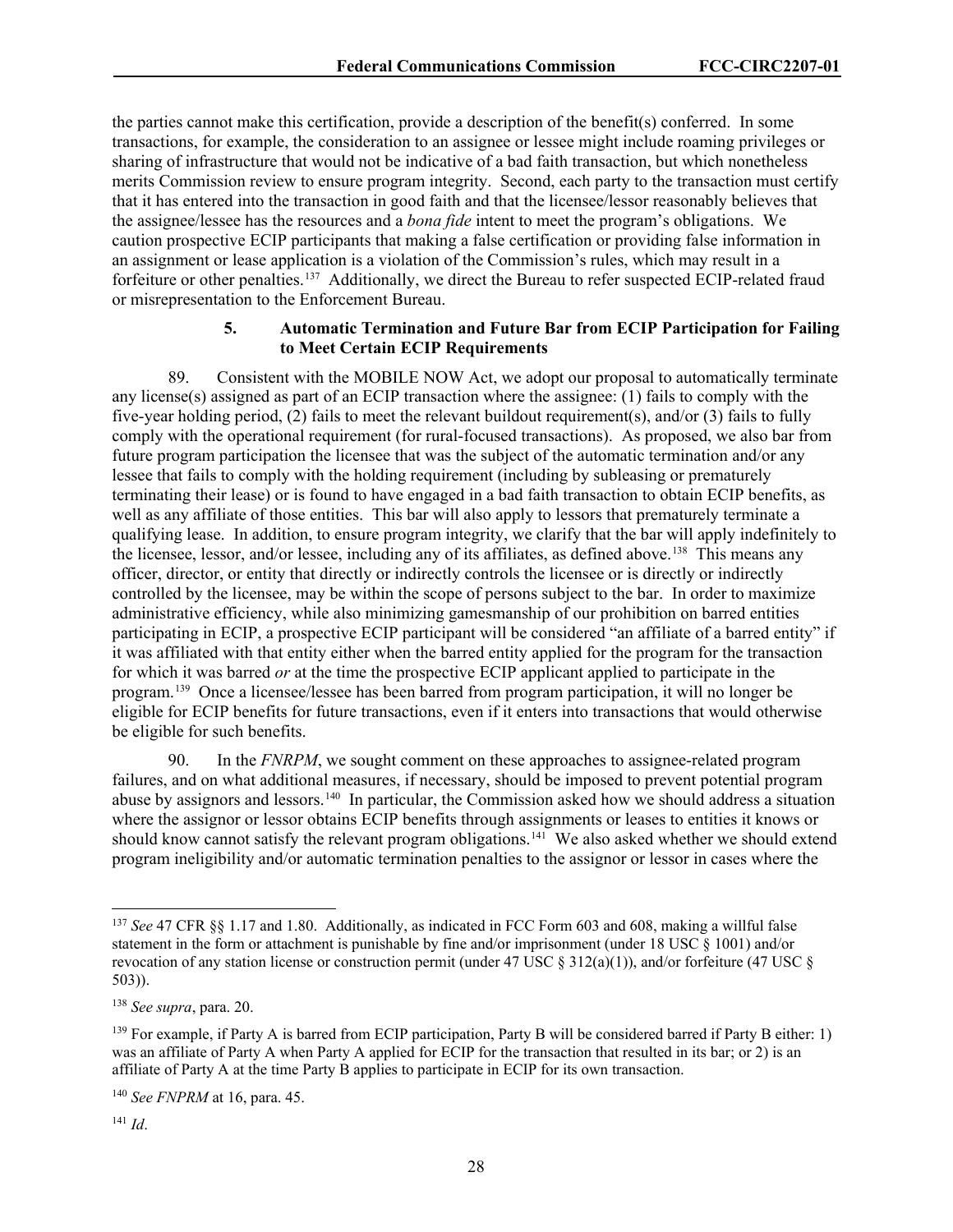assignee or lessee fails to meet its ECIP requirements.<sup>[142](#page-29-0)</sup>

91. NTCA and RWA oppose the automatic termination requirement and any bar against the assignor from participating in future ECIP transactions, asserting that the approach is "draconian" and such consequences would deter carriers from entering into ECIP transactions.<sup>143</sup> Instead, they advocate that the portion of the area that remains unserved should revert back to the Commission under "use it or lose it" rules.<sup>144</sup> RWA also opposes any extension of the proposed penalties to the assignor or lessor and its affiliates where the assignee or lessee does not meet program requirements.[145](#page-29-3) RWA instead asserts that, for rural-focused transactions, the Commission should condition the assignor/lessor's one-year construction extension on an assignee/lessee's timely compliance with its construction deadline.[146](#page-29-4) If an assignee/lessee subsequently fails to meet the buildout requirement, RWA also supports a reduction in the license term of the assignor, tied to the percentage of the lack of coverage resulting from the failure.<sup>[147](#page-29-5)</sup> In the context of leasing, RWA argues that, when a lease is terminated before the five-year holding period, the lessor's loss of benefits should be prorated against how prematurely the lease was terminated.<sup>148</sup>

92. We find that the two consequences we adopt today, i.e., automatic license termination and a bar on future program participation, are necessary and appropriate measures to deter program waste, fraud, and abuse, given the substantial benefits being offered to ECIP participants. Based on our experience administering wireless licenses and programs that provide benefits in furtherance of the public interest, we find that these two penalties are appropriate measures to incentivize program participants to fulfill their core program requirements.<sup>149</sup> Importantly, the automatic termination provision is consistent with section 616 of the MOBILE NOW Act, which provides that "the right to the spectrum shall be forfeited" if a party "fails to meet any build out requirements set by the Commission."<sup>[150](#page-29-8)</sup> We also adopt these penalties to impress upon program participants the importance of meeting the obligations associated with receiving ECIP benefits and the general need for program compliance to ensure the program operates effectively.

93. At the same time, we seek to encourage ECIP participation by ensuring that the penalties are targeted and proportional to the gravity of the program participant's failure to meet its ECIP obligations. We therefore limit the scope of actions that would merit automatic license termination against the ECIP assignee and its affiliates to the following: (1) failure to meet the five-year holding period; (2) failure to meet the relevant construction requirement for the license(s) at issue, either interim or final deadline; and (3) failure to meet the 100% coverage and three-year operational requirement for

<span id="page-29-3"></span><sup>145</sup> *See* RWA Comments at 17-18.

<span id="page-29-4"></span><sup>146</sup> *Id*.

<span id="page-29-5"></span><sup>147</sup> *Id*.

<span id="page-29-6"></span><sup>148</sup> *See* RWA Reply at 7.

<span id="page-29-7"></span><sup>149</sup> *See, e.g*., 47 CFR §§ 24.203 (Broadband Personal Communications Services), 90.665, 90.685 (Specialized Mobile Radio Service), 90.757 (220-222 MHz Band) (all of which have automatic termination if the licensee fails to meet its buildout requirements); *see also* 47 CFR §§ 54.8, 54.320 (suspension and debarments provisions in Universal Service). Additionally, under the 700 MHz Band Re-licensing Process, the original licensee who relinquished its usage rights to a portion of a 700 MHz license for failure to buildout cannot participate in the current re-licensing process. *See Service Rules for 698-746, 747-762, and 777-792 MHz Bands et al.*, Second Report and Order, 22 FCC Rcd 15289, 15348, 15353-54, paras. 153, 170-71 (2007); *Wireless Telecommunications Bureau Announces Process for Relicensing 700 MHz Spectrum in Unserved Areas*, Public Notice, 34 FCC Rcd 4789 (WTB 2019).

<span id="page-29-8"></span><sup>150</sup> *See* MOBILE NOW Act § 616, 47 U.S.C. § 1506.

<span id="page-29-0"></span><sup>142</sup> *See id.* at 16, para. 46.

<span id="page-29-1"></span><sup>143</sup> *See* RWA Comments at 17-18.

<span id="page-29-2"></span><sup>144</sup> *See* NTCA Reply Comments at 5; RWA Comments at 17-18.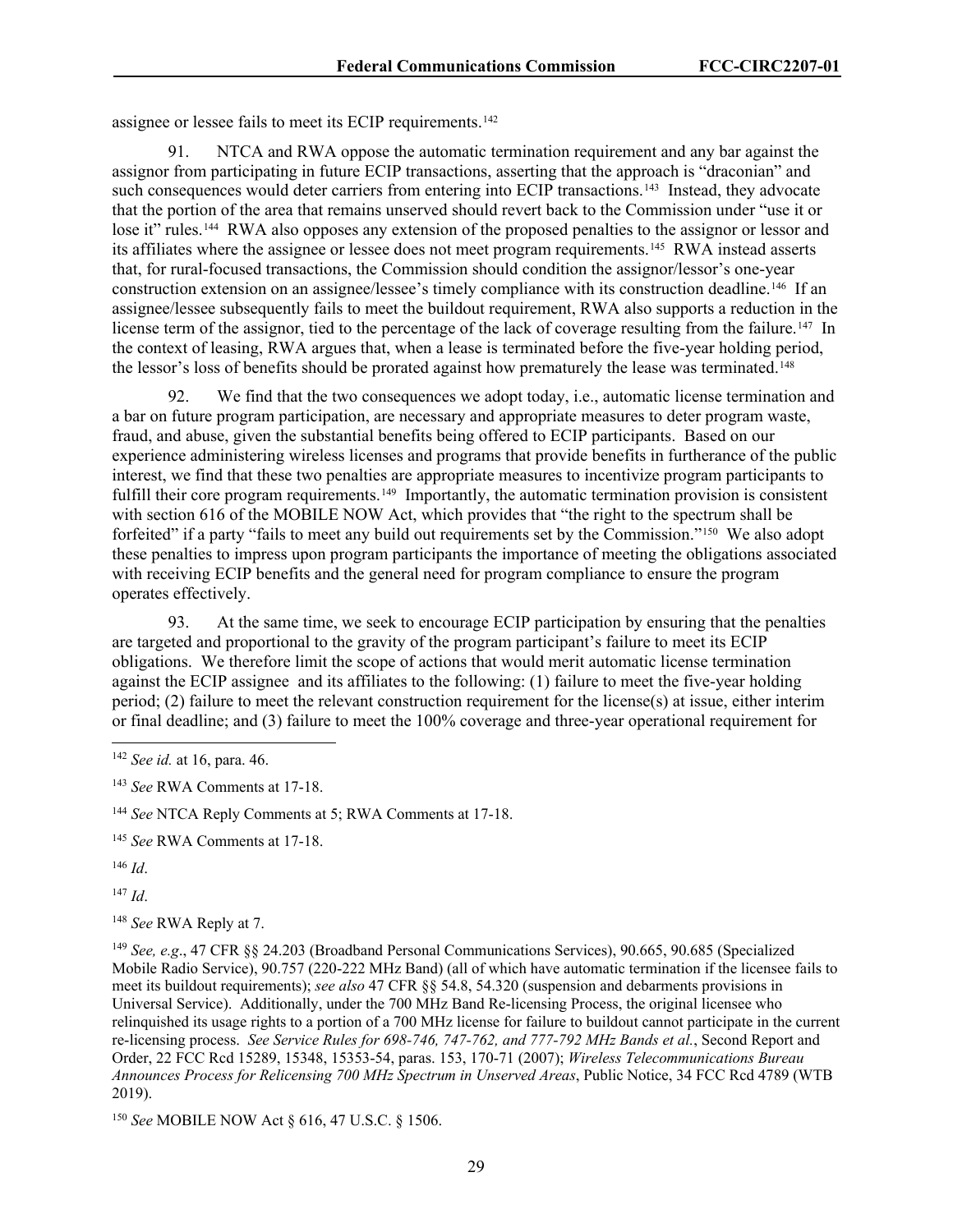the Qualifying Geography. The actions that will result in a bar from future participation in ECIP by the culpable party, as applicable, and its affiliates, are: (1) prematurely terminating a lease within the minimum five-year term or entering into a sublease in violation of ECIP rules; (2) failure to meet the fiveyear holding period; (3) failure to meet the relevant construction requirement for the license(s) at issue, either interim or final deadline; (4) failure to meet the 100% coverage and three-year operational requirement for the Qualifying Geography; and (5) entering into a transaction in bad faith, solely for the purpose of obtaining program benefits.

94. We clarify that, where appropriate, the automatic termination penalty will apply to the subject license regardless of whether the service rules for that license would yield a more lenient result.<sup>[151](#page-30-0)</sup> We also note that since an ECIP lessee does not hold the license subject to a qualifying lease, the automatic license termination penalty would not apply to it.

95. *Date on which a barred licensee/lessee will lose eligibility to participate in the ECIP and contents of notification*. When an ECIP licensee/lessee has failed to meet one or more of the above criteria by the relevant deadline(s), the bar commences on the date the licensee/lessee receives notice, which the Bureau will provide by letter. The letter will specify the reasons why the licensee/lessee will no longer be permitted to participate in ECIP and explain the scope and effect of the penalty. Additionally, we find that, consistent with the Commission's notice rules, notice has been provided once the Bureau sends such notice via electronic mail or U.S. Postal Service certified mail, using the last e-mail or physical address of record in ULS for that licensee/lessee.<sup>[152](#page-30-1)</sup>

96. *Effect of being barred from program participation*. Once an ECIP participant has been barred from future program participation, it, along with its affiliates, are no longer eligible to receive ECIP benefits for entering into a subsequent Qualifying Transactions. This applies to all parties in a transaction which would otherwise be ECIP-eligible; if a barred entity is a party to the transaction, it is not ECIP-eligible and no ECIP benefits will flow to any party to that transaction, even if the transaction meets all other ECIP criteria. Given that the established bar is from future program participation, a barred licensee/lessee may continue to receive existing ECIP benefits acquired through other unrelated ECIP transactions granted prior to the start date of the bar,<sup>[153](#page-30-2)</sup> for example, where program obligations related to such other license(s) have been met.

## **6. Limitations on Additional ECIP Benefits for Subsequent Transactions**

97. We will not provide additional ECIP benefits where a licensee has already received benefits for a license involved in a previous ECIP transaction. Specifically, if a license in a given transaction has previously been involved in any ECIP-related transaction and received ECIP benefits as a result, any party that holds that license (or some portion thereof) cannot subsequently receive ECIP benefits by including that license (including any sub-parts of the license, spectrally or geographically) in another ECIP transaction. This restriction applies to the original license in the ECIP transaction, as well as to the licenses issued through a partition and/or disaggregation.

98. In the *FNPRM*, we stated that this proposed limitation would prevent abuse resulting from

<span id="page-30-0"></span><sup>&</sup>lt;sup>151</sup> An example of a more lenient approach that we would not apply under ECIP is found in the 3.7 GHz service rules, where if a mobile licensee fails to meet the first performance benchmark, in lieu of license termination, the licensee's final benchmark would be accelerated by two years and the license term would be reduced by two years. *3.7 GHz R&O*, 35 FCC Rcd at 2389, para. 102.

<span id="page-30-1"></span><sup>152</sup> 47 CFR § 1.5 ("For licensees in the Wireless Radio Services, each licensee shall also furnish the Commission with an email address to be used by Commission for serving documents or directing correspondence to that licensee; correspondence sent to such email address is deemed to have been served on the licensee.").

<span id="page-30-2"></span><sup>153</sup> We clarify that once an entity has been barred from participation in the program, the Commission will not process a pending application for ECIP participation to which it is a party, even where the application was initially accepted for filing prior to the date the bar commenced.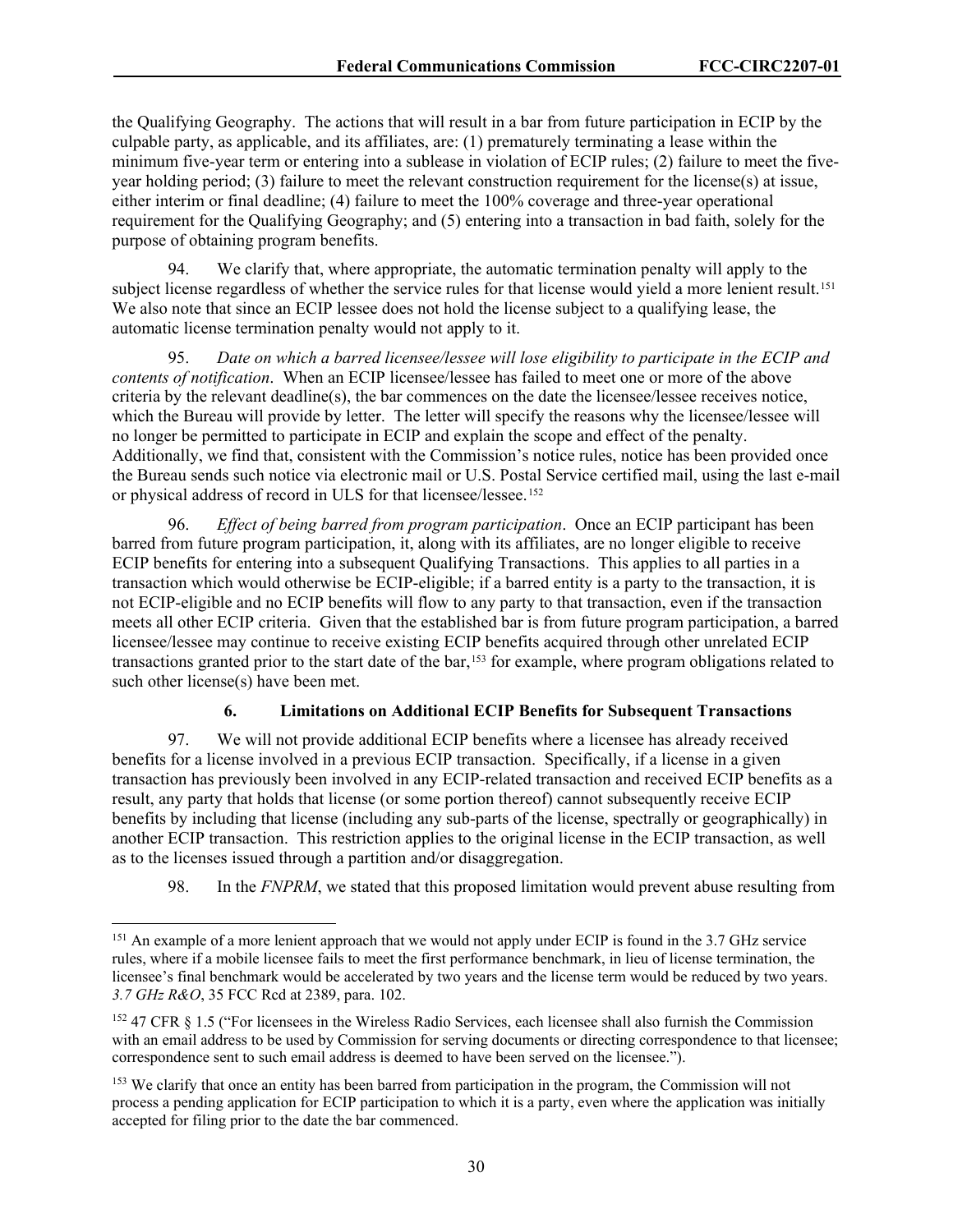a licensee leveraging the same spectrum or geography to gain a repeated license term or construction extension and we sought comment on whether, in the alternative, a licensee should instead be eligible for ECIP benefits once per license included in an ECIP transaction.<sup>154</sup> One commentor supported the Commission's proposed limitation and no party opposed this measure, nor provided any alternatives to prevent "gaming" of the Commission's renewal and construction policies.<sup>[155](#page-31-1)</sup> We adopt this limitation to prevent licensees from undermining our renewal and construction requirements by compounding ECIPrelated extensions through multiple ECIP transactions.

## **E. ECIP Evaluation Report**

99. To ensure ECIP promotes competition and increases spectrum access for small carriers and Tribal Nations, as well as increases service to rural areas, we direct the Bureau to evaluate the ECIP program and submit a report to the Commission. In the *FNPRM*, we proposed to direct the Bureau to conduct a review and evaluation of the ECIP, with interested stakeholder input, so that we may assess the program's effectiveness.[156](#page-31-2) We also proposed that the Bureau submit the report to the Commission no later than five years from the effective date of this Order, that the report should include data about ECIP participation and recommended rule or policy changes, and that the report be made publicly available.[157](#page-31-3) One commenter showed support for our proposals, with no one expressing opposition.<sup>[158](#page-31-4)</sup>

100. We adopt our proposal regarding an evaluation of the ECIP program. Specifically, no later than five years following the effective date of this *Report and Order*, we direct the Bureau to conduct an evaluation and submit a report to the Commission, detailing the progress and effectiveness of the program. Because the report could benefit from input from interested stakeholders, we also direct the Bureau and the Consumer and Governmental Affairs Bureau to conduct outreach, prior to the Bureau drafting the report, in order to yield meaningful evaluation and feedback of the ECIP from those interested stakeholders. As part of this outreach, we expect that both the Bureau and the Consumer and Governmental Affairs Bureau will monitor the program's effectiveness for Tribal Nations.

101. The report should include information about ECIP participation by eligible stakeholders, including the number of ECIP transactions since the inception of the program, as well as geographic areas and spectrum made available under each prong of the program. The report may include recommended rule and policy changes that would help improve the effectiveness of the program, including an assessment of whether the program is achieving benefits for Tribal Nations. Finally, the report should be made publicly available, although the Bureau may also prepare a non-public version with commercially sensitive information, if needed.

## **F. Reaggregation of Spectrum Licenses**

102. Independent of establishing ECIP, today we increase licensee flexibility and adopt our proposal to permit license reaggregation up to the original geographic size and spectrum band(s) for the type of license, and also adopt accompanying proposed safeguards.<sup>159</sup> We find that allowing reaggregation will ease the administrative burden on both licensees and Commission staff. Further, we find that allowing reaggregation will create more certainty regarding our secondary markets rules and procedures to encourage licensees to engage in these types of transactions in the first instance.

103. Specifically, applicants seeking license reaggregation will be required to submit an

<span id="page-31-0"></span><sup>154</sup> *See FNPRM* at 16, para. 47.

<span id="page-31-1"></span><sup>155</sup> *See* RWA Comments at 19.

<span id="page-31-2"></span><sup>156</sup> *See FNPRM* at 17, para. 50.

<span id="page-31-3"></span><sup>157</sup> *Id*.

<span id="page-31-4"></span><sup>158</sup> *See* RWA Comments at 19.

<span id="page-31-5"></span><sup>159</sup> *FNPRM* at 21, para. 60.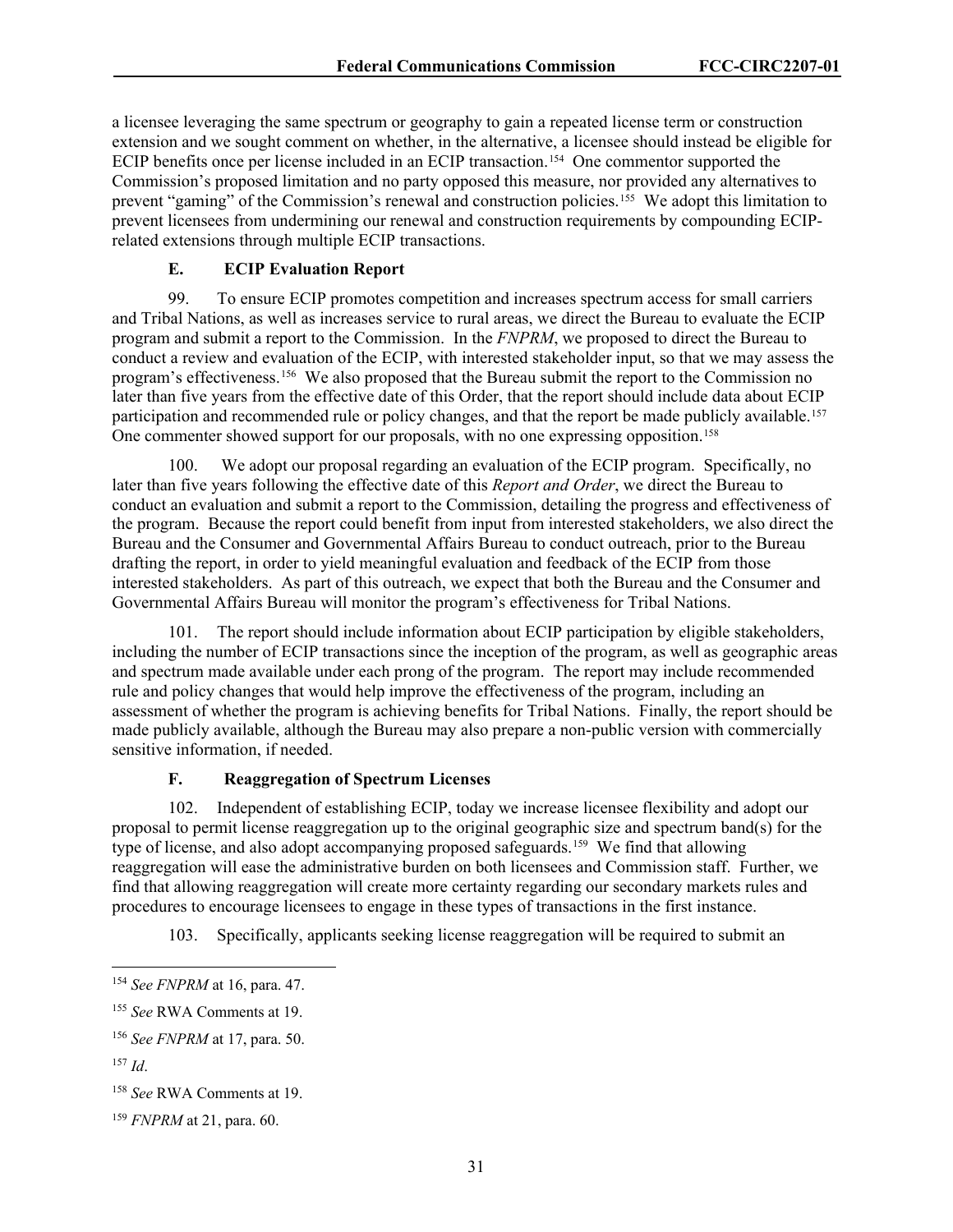application requesting a major modification pursuant to Commission rule 1.929,<sup>[160](#page-32-0)</sup> as well as an attachment certifying compliance with three safeguards. The compliance certification must state that each license to be reaggregated has: (1) met all performance requirements (both interim and final benchmarks); (2) been renewed at least once after meeting any relevant continuing service or operational requirements; and (3) not violated the Commission's permanent discontinuance rules. These safeguards are intended to ensure that licensees seeking to reaggregate licenses are not doing so merely to avoid complying with the regulatory requirements (e.g. meeting performance benchmarks) associated with each license to be reaggregated.

104. The record reflects broad support for the Commission's proposal. CTIA and many other commenters express their support for the proposal to permit, but not require, licenses to be reaggregated up to the original geographic size and spectrum band(s) for the type of license being reaggregated.<sup>161</sup> WISPA argues, however, that allowing reaggregation of licenses would undermine the purposes of the ECIP and the goals of the MOBILE NOW Act.<sup>[162](#page-32-2)</sup> WISPA further argues that the Commission should require a five-year holding period before an assignee could further assign the reaggregated spectrum to other entities, in addition to the Commission's three proposed conditions to reaggregate, to avoid "gamesmanship or spectrum warehousing by larger providers."<sup>[163](#page-32-3)</sup>

105. After review of the record, we agree with the majority of commenters that argue allowing reaggregation creates a "certainty that a license holder could re-aggregate partitioned or disaggregated licenses in the future" which "would eliminate a potential reason not to partition or disaggregate in the first instance."[164](#page-32-4) We are not persuaded by WISPA's arguments for not permitting reaggregation, or for requiring a holding period before further assignment of reaggregated spectrum. We find that establishing a formal process for license reaggregation reduces regulatory and administrative burdens and could incentivize, not undermine, secondary market transactions consistent with the purposes of the ECIP and the goals of the MOBILE NOW Act. As the record reflects, we anticipate that requests for reaggregation will be submitted by licensees that, for business reasons, have reacquired licenses in their (or an affiliated party's) name potentially as part of a larger transaction, and now seek to reaggregate previously partitioned and/or disaggregated licenses into a single license largely for administrative purposes.<sup>[165](#page-32-5)</sup> We find that the substantial benefit of establishing a formal process for license reaggregation, coupled with our proposed safeguards to qualify for reaggregation, renders a five-year holding period unnecessary. Accordingly, we adopt our proposal to permit license reaggregation, up to the original geographic size and spectrum band(s) for the type of license, including the three safeguards described above to protect against potential abuses.

106. *Treatment of Existing Waivers Grants or Special Conditions*. In the *FNPRM*, we sought comment on how to treat waivers that have been previously granted, or special conditions applied, to one or more of the authorizations subject to the reaggregation request.<sup>166</sup> RWA argues that, in order to avoid gamesmanship, reaggregated licenses should be controlled by the most restrictive terms and conditions of the sub-licenses.<sup>167</sup> CTIA disagrees, arguing that subdivided licenses that are subject to additional rights,

<span id="page-32-0"></span><sup>160</sup> 47 CFR § 1.929.

<span id="page-32-1"></span><sup>161</sup> CTIA Comments at 3-4; Mavenir Comments at 2-3; RWA Comments at 21; T-Mobile Comments at 1-4.

<span id="page-32-2"></span><sup>162</sup> WISPA Reply Comments at 8.

<span id="page-32-3"></span><sup>163</sup> WISPA Comments at 11.

<span id="page-32-4"></span><sup>164</sup> T-Mobile Comments at 2 (quoting *FNPRM* at 20-21, para. 59); *see also* CTIA Reply Comments at 3; Mavenir Comments at 2.

<span id="page-32-5"></span><sup>165</sup> *See, e.g.*, CTIA Comments at 5.

<span id="page-32-6"></span><sup>166</sup> *FNPRM* at page 21, para. 61.

<span id="page-32-7"></span><sup>167</sup> RWA Comments at 21.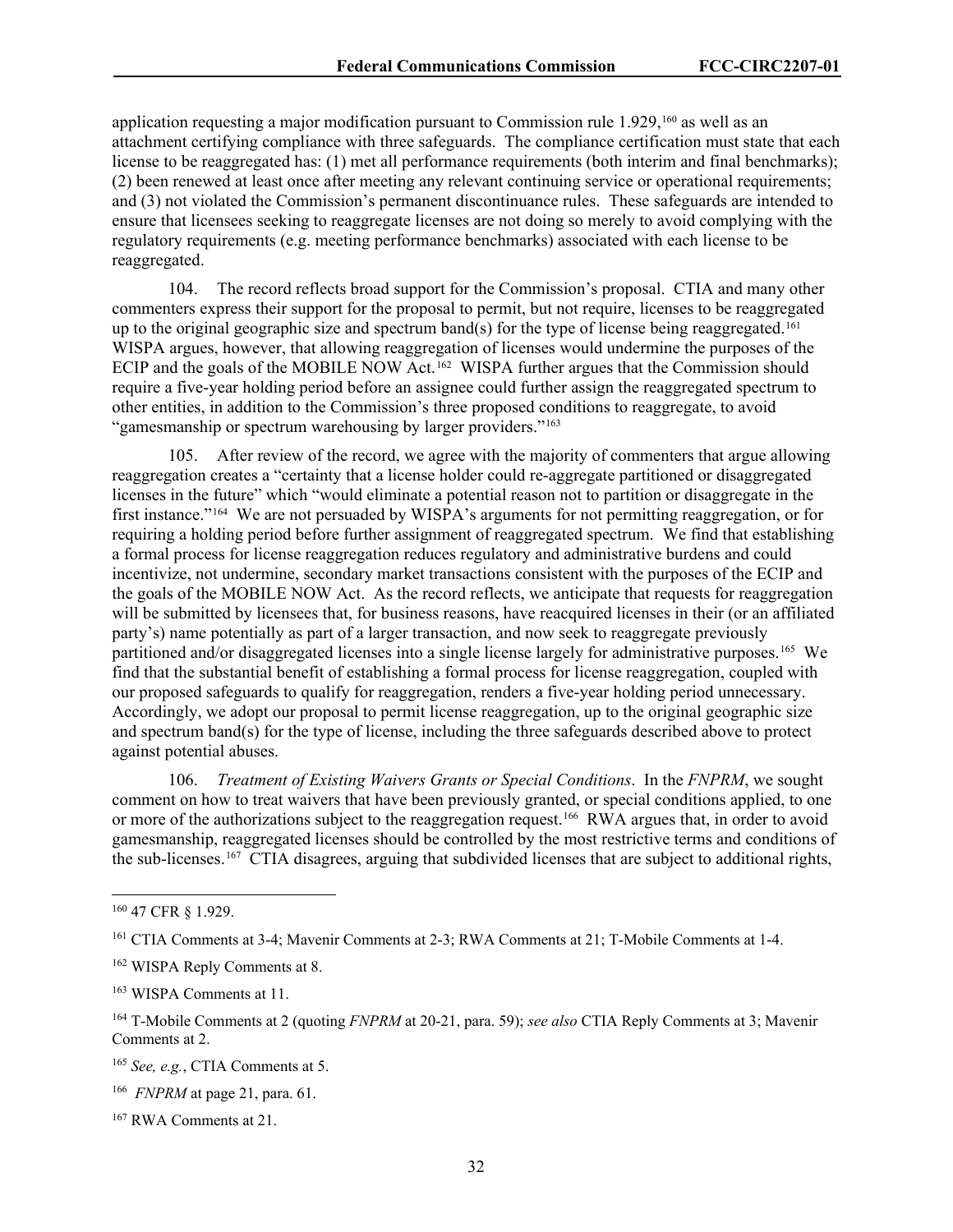conditions, or parameters should be considered on a case-by-case basis.[168](#page-33-0) We find it in the public interest to apply a flexible approach to reaggregation requests that maintains previously granted relief where applicable. We also find, however, that an automatic application of the terms and conditions of an individual license, that may have been subject to waiver relief, to the entire reaggregated license is not warranted absent a separate justification. We will apply special conditions (to reflect prior grant of waiver of application or special conditions) to a reaggregated license as necessary to identify the appropriate type and scope of relief, both spectrally and geographically, applicable to subparts of that license (e.g., variations in transmit power levels, out-of-band emission limits or other technical parameters, or alternative interference protection criteria, for specific spectrum or geographic areas associated with the reaggregated license). Finally, we direct the Bureau to issue a public notice confirming the administrative details of required filings including, for example, the filing method, electronic map format, and applicable fees.[169](#page-33-1) 

## **II. SECOND FURTHER NOTICE OF PROPOSED RULEMAKING**

### **A. ECIP Eligibility Expansion**

107. In this *Second Further Notice*, we seek comment on whether to expand eligibility under the small carrier or Tribal Nation transaction prong of the ECIP to other entities. The *Notice* sought comment on the appropriate definition of small carriers and on whether we should consider applying any rule revisions to an expanded class of licensees beyond those Congress required us to consider.[170](#page-33-2) The *FNPRM* proposed to adopt the MOBILE NOW Act statutory definition of small carrier for use in the ECIP and sought comment on whether this definition was the correct approach for use in the program.<sup>[171](#page-33-3)</sup>

108. WISPA proposed an expansion of eligibility, beyond small carriers and Tribal Nations, to include certain non-common carriers in the first transaction prong of the ECIP.<sup>[172](#page-33-4)</sup> We seek comment on whether expanding eligibility using our general Title III powers would advance Congressional and Commission goals of facilitating broad deployment of advanced spectrum-based services. Is there a reason that Congress in the MOBILE NOW Act limited the scope of entities that we were directed to consider to those with common-carrier obligations? If we should expand eligibility beyond that called for in the MOBILE NOW Act, what is the appropriate vehicle for expanding eligibility in the small carrier or Tribal Nation transaction prong of the ECIP? Should we create a distinct eligibility designation for noncommon carriers as we have done for Tribal Nations?

109. In considering eligibility expansion, we seek comment on two threshold issues: (1) how to define the specific category of eligible non-common carriers; and (2) what objective measure to determine relative small size is appropriate in this context. WISPA proposed two specific metrics for determining the scope of expansion of eligible entities in the ECIP, including whether an entity: (1) has filed an FCC Form 477<sup>[173](#page-33-5)</sup> for census blocks that overlap or are adjacent to the license area to be disaggregated,

<span id="page-33-3"></span><sup>171</sup> *FNPRM* at 8, para. 17.

(continued….)

<span id="page-33-0"></span><sup>168</sup> CTIA Reply Comments at 5.

<span id="page-33-1"></span><sup>169</sup> *See, e.g., Wireline Competition Bureau Provides Guidance to Carriers Receiving Connect America Fund Support Regarding Their Broadband Location Reporting Obligations*, Docket No. 10-90, Public Notice, 31 FCC Rcd 12900 (WCB 2016) (providing guidance PN describing required information and filing parameters to enable carrier compliance with earlier Commission order); *Wireless Telecommunications Bureau To Accept 900 MHz Broadband Segment Applications Beginning May 27, 2021*, Docket No. 21-450, Public Notice, 36 FCC Rcd 7377 (WTB 2021).

<span id="page-33-2"></span><sup>170</sup> *Notice* at 7, para. 20.

<span id="page-33-4"></span><sup>172</sup> WISPA Comments at 3-5.

<span id="page-33-5"></span><sup>&</sup>lt;sup>173</sup> FCC Form 477 collects information about broadband connections to end-user locations, wired and wireless local telephone services, and interconnected Voice over Internet Protocol (VoIP) services. We note that the Commission has established a new Broadband Data Collection (BDC), and that all facilities-based providers of fixed and mobile broadband internet access service must submit broadband availability data through the Broadband Data Collection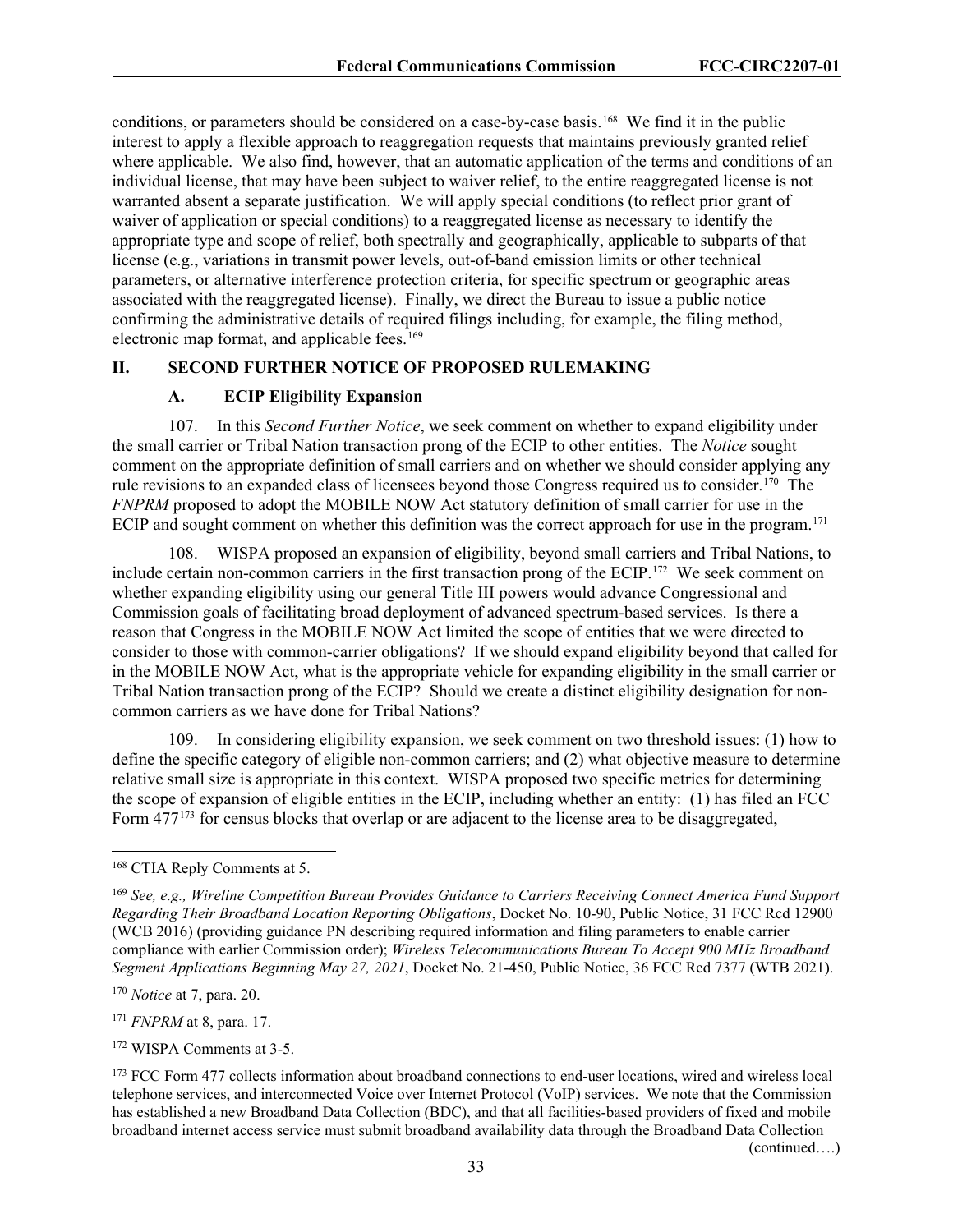partitioned or leased for at least the two calendar years preceding the transaction; and (2) together with its controlling interests, affiliates, and the affiliates of its controlling interests, has fewer than 250,000 combined wireless, wireline, broadband, and cable subscribers.<sup>[174](#page-34-0)</sup> We seek comment on these metrics and whether they strike the appropriate balance in the potential range of expansion, including how these limitations relate to the goals of the program. If not, is there an alternate standard for determining which non-common carriers should be eligible that would achieve the Commission's goals? We note that the Commission has used the 250,000 subscriber benchmark for determining small providers in other contexts, including the issuance of auction bidding credits for rural service providers,  $175$  and we seek comment on whether subscriber count, as opposed to employee numbers, would be an appropriate measure of size for purposes of participation in ECIP as a small entity. [176](#page-34-2) Is there an alternate approach for determining whether a non-common carrier is considered sufficiently small for purposes of ECIP?

110. Are there alternate proposals that we should consider for expanding eligibility to noncommon carriers or any other class of users? If commenters believe an alternative proposal merits consideration, they should describe with specificity the precise proposal for expansion of eligibility in the small carrier or Tribal Nation transaction prong, the effects of applying any rule changes to entities that are non-common carriers, whether or not the Commission should adjust rules to better meet the goals in this proceeding of facilitating secondary markets transactions, and the costs and benefits of such an approach.

#### **B. Alternative to Population-Based Construction Requirements**

111. In this *Second Further Notice*, we seek further comment on, and propose a structure for, the establishment of an alternate construction requirement and renewal standard for WRS licensees with communications needs less suited to population-based requirements. The *Notice* sought initial comment on a range of issues related to facilitating increased spectrum access and increased availability of telecommunications service in rural areas.[177](#page-34-3) The *FNPRM* sought more detailed input on providing all WRS flexible use licensees an alternative to population-based requirements, noting that commenters

<span id="page-34-0"></span><sup>174</sup> WISPA *Notice* Comments at 6; reiterated in WISPA Comments at 5.

<span id="page-34-1"></span><sup>175</sup> The Commission has previously used the 250,000 subscriber benchmark as evidence of being a small communications provider. *See Small Business Exemption from Open Internet Enhanced Transparency Requirements*, GN Docket No. 14-28, Order, 32 FCC Rcd 1772, 1772, para. 1 (2017) ("grant[ing] a [small business] waiver . . . for BIAS providers with 250,000 or fewer broadband connections"). The House and the Senate Committee on Commerce, Science and Transportation have also passed bills using the 250,000 subscriber benchmark to designate small broadband providers. *See* Small Business Broadband Deployment Act, H.R. 4596, 114th Cong. § 2(d)(2) (2016); Small Business Broadband Deployment Act, S. 2283, 114th Cong. § 2(a)(4). The Commission has also used the 250,000 subscriber benchmark as a metric for entities to qualify for the rural service provider bidding credit. *See* 47 CFR § 1.2110(f)(4)(i) (having less than 250,000 subscribers is one of the requirements for the rural service provider bidding credit); *Updating Part 1 Competitive Bidding Rules*, WT Docket No. 14-170, Report and Order, 30 FCC Rcd 7493, 7534-7535, para. 98 (2015) ("fewer than 250,000 combined subscribers . . . should encompass carriers that provide a variety of services to rural areas, while excluding larger entities").

<span id="page-34-2"></span><sup>176</sup> Typically, absent Small Business Administration approval for a different size standard, the Commission would consider a wireless provider to be small if it has 1,500 or fewer employees. *See* 13 CFR § 121.201, NAICS Code 517312.

<span id="page-34-3"></span><sup>177</sup> *Notice*, 34 FCC Rcd at 1763-64, paras. 14-19.

<sup>(</sup>Continued from previous page)

no later than September 1, 2022 for the initial filing and bi-annually thereafter. *See Broadband Data Task Force and Office of Economics and Analytics Announce Inaugural Broadband Data Collection Filing Dates,* WC Docket Nos. 19-195, 11-10, Public Notice, DA 22-182, at 9, para. 22 (OEA Feb. 22, 2022). As a result of the BDC, the Commission has contemplated sunsetting the fixed broadband deployment aspect of FCC Form 477. *See Establishing the Digital Opportunity Data Collection; Modernizing the FCC Form 477 Data Program*, WC Docket Nos. 19-195, 11-10, Third Report and Order, 36 FCC Rcd 1126, 1188-1189, paras. 159-160 (2021).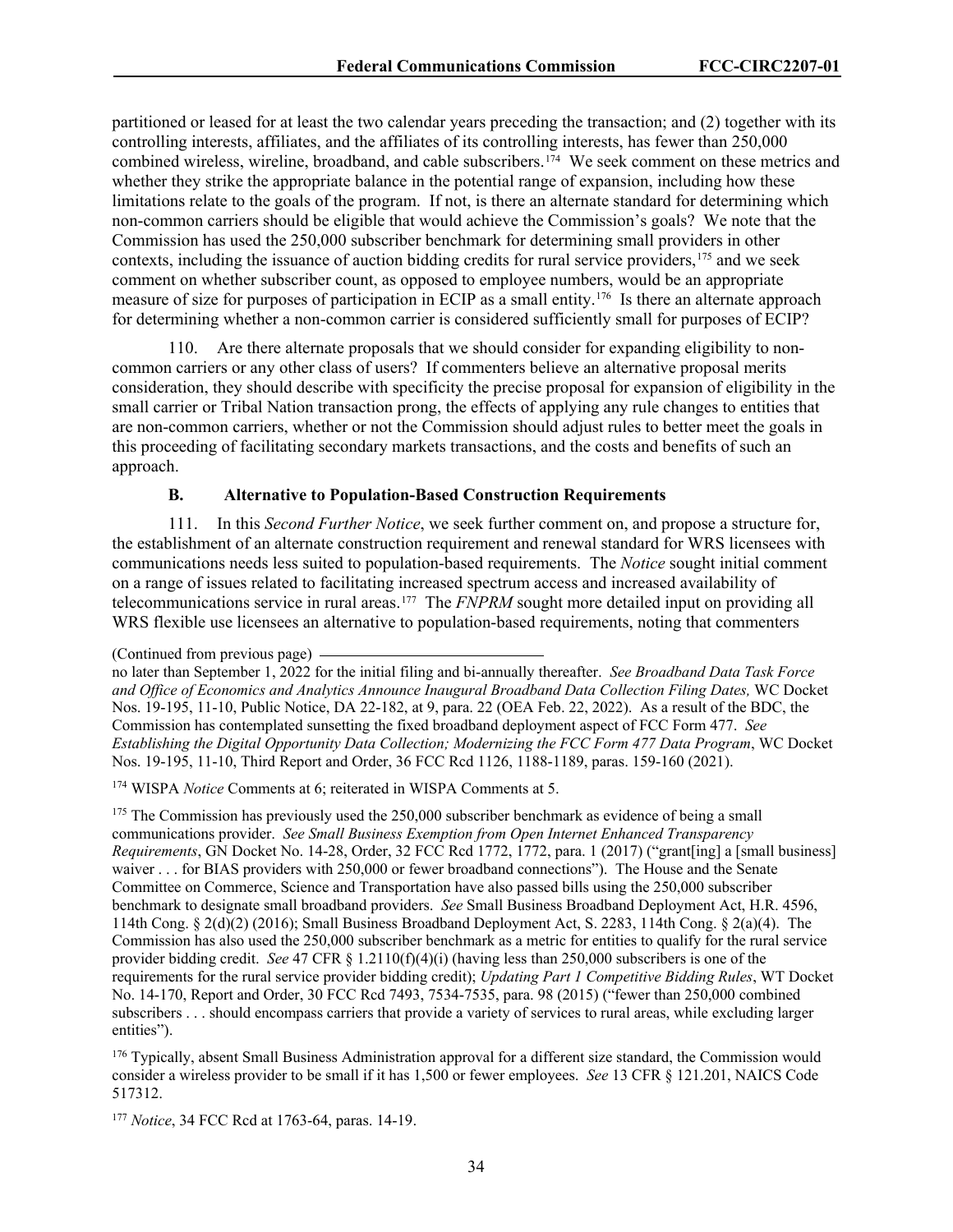generally were supportive of possible benefits of modified construction requirements,<sup>[178](#page-35-0)</sup> and specifically sought comment on use cases where meeting population coverage requirements presents challenges, such as critical infrastructure, Internet of Things applications, and other private internal uses.<sup>[179](#page-35-1)</sup>

112. In most auctioned flexible services, licensees are required to meet population coverage performance benchmarks at an interim and final stage, which results in not having to provide signal coverage and service over the entire geographic area of the license. We again note that the Commission has departed from providing the "substantial service" option that was available to many licensees as an alternative to population coverage in certain services,<sup>[180](#page-35-2)</sup> in large part because the subjective nature of the term "substantial" created uncertainty over both its fulfillment and enforcement. Commenters generally supported adoption of alternate requirements that were flexible and tailored to the unique needs and challenges of the applicable geographic area or entity,<sup>[181](#page-35-3)</sup> but advanced limited specific proposals beyond advocating a metric of less than 100 percent coverage. Additionally, while the record puts forward various general safe-harbor proposals, none of these proposals provide more certainty or objectivity than the "substantial service" standard.[182](#page-35-4) To facilitate industry-requested regulatory certainty, we propose through this *Second Further Notice* a framework and seek further comment on specific details and potential real-world application of an alternative safe harbor and appropriate metrics that will balance the industry's desire for certainty while not resulting in spectrum lying fallow.

113. *Alternate Requirement for Private Networks*. We note that commenters described the need for alternative requirements in cases where a licensee is putting spectrum to use for private, internal radio communications associated with its business functions.<sup>[183](#page-35-5)</sup> In these instances, the geographic area of the license is generally more expansive than the desired area of operation.<sup>[184](#page-35-6)</sup>

114. We acknowledge that, in either of these circumstances, a population-based construction metric might not align with the intended area of operation or could make it extremely difficult to meet population coverage requirements. In addition, such licensees would need to meet not only construction requirements in the initial license term, but also the renewal requirements. In cases where licenses are obtained in the secondary market, renewal safe harbors may not be available to this type of licensee, potentially resulting in a chilling of potential transactions based on the uncertainty as to whether renewal obligations can be met.

115. We recognize that an alternative approach may benefit parties acquiring a license in the secondary market, which in many cases might occur after an interim performance benchmark is met, but prior to the end of term performance benchmark and/or renewal deadline. Clearly, however, such regulatory relief might also be needed for licenses acquired prior to an interim performance deadline or

<span id="page-35-1"></span><sup>179</sup> *FNPRM* at 17-19, sec. III.D.

<span id="page-35-2"></span><sup>180</sup> *FNPRM* at 18, para. 53 & n.74, noting WRS that do not provide a substantial service option in lieu of either meeting performance requirements based on population-based metrics or a number of fixed links per a population figure for fixed operations.

<span id="page-35-3"></span><sup>181</sup> *See* CTIA Comments at 2, 10-12; EWA Comments at 4; NWCC Comments at 2-3; T-Mobile Comments at 8; USCC Comments at 2-3; UTC Comments at 9-10; WISPA Comments at ii, 9-10, 12-13.

<span id="page-35-4"></span><sup>182</sup> *See, e.g.*, EWA Comments at 4-5 (advocating subjective "productive use" standard); T-Mobile Comments at 8 (supporting a safe harbor but without offering definitions); Mavenir Comments at 5-6 (supporting ORAN safe harbor only);

<span id="page-35-5"></span><sup>183</sup> *See, e.g.*, CTIA Comments at 2, 11; EWA Comments at 4; NWCC Comments at 2-3.

<span id="page-35-6"></span><sup>184</sup> *See* UTC Reply Comments at 6 (noting that "the coverage requirements of critical infrastructure entities rarely conform to the relatively large licensing areas sold in auctions, and even counties, the smallest geographic component used by the FCC, often encompass more geography than needed for private wireless users. . . .").

<span id="page-35-0"></span><sup>178</sup> *See, e.g.,* WISPA Reply at 5; WISPA Comments at 8; NRECA Comments at 6; DSA Comments at 4; NTCA Comments at 2-4; API Comments at 2; R Street Comments at 3.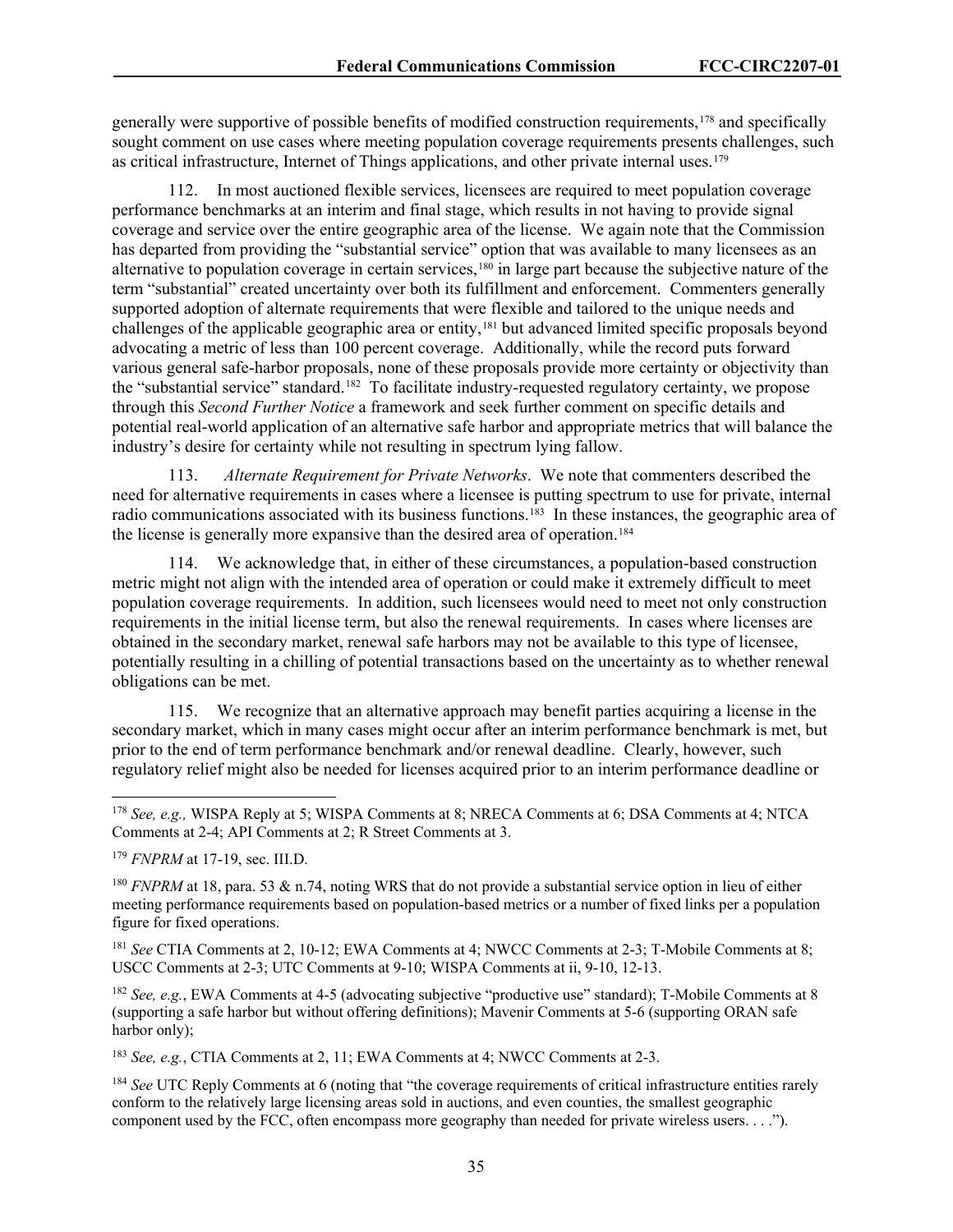for initial licenses acquired at auction by a licensee intending to use spectrum to meet private, internal communication needs. Accordingly, to allow those licensees seeking to provide service to meet private communications needs, we propose, and seek further comment on, an alternate, demand-based construction requirement. We also propose to modify our renewal safe harbor to include "demand-based initial construction." We propose that, to meet the alternate construction requirement and to qualify for the modified renewal safe harbor, the licensee must show that its licensed area is entirely covered through the sum of the following three zones: a core usage zone, an expansion zone, and a protection zone.

116. We propose that the network must include a core usage zone where all the spectrum is actively used to meet private, internal communications needs. We expect that the licensed area subject to an alternative benchmark will vary in size, depending on, for example, whether the license was acquired through auction or through partition and/or disaggregation. We thus do not propose a standard minimum or maximum size for this core usage area, consistent with our goal of permitting each entity the flexibility to define the usage area tailored to its specific needs. We seek comment, however, on how best to delineate the appropriate size of a core area in order to guard against inefficient spectrum use or warehousing. Should the core area consist of a minimum percentage of the overall licensed area? Are there other minimum metrics we could set to achieve Commission goals? We also seek comment on whether to adopt a minimum signal level or other requirements to define this core usage area. Are there other minimum requirements that we should impose to delineate the core area of operations? Is it most efficient for licensees to provide maps and engineering showings confirming where the spectrum is in use, or should licensees define this area using other methods when making a certification to the Commission?

117. We also propose that licensees define an expansion zone into which the usage area may extend in the future or certify that they do not require such a zone based on network plans. Given the goals of this proceeding, we propose that this zone would be a nominal area, and seek comment on how to define this area in a way that avoids spectrum warehousing. How should the Commission evaluate the permissible size and boundaries of this area to avoid potential abuse, while permitting flexibility to account for expansion to meet future business communications needs? Should there be additional certifications, notices, or deadlines for the usage of a defined expansion area? Commenters should provide specific metrics where possible to describe how the Commission should define the expansion zone to best achieve our goal of providing certainty, while maintaining licensee flexibility. For both the core and expansion zones, we seek additional comment on whether to establish deadlines for licensees to meet their usage obligations in these respective zones. Should licensees be required within a certain period of time to complete core and expansion construction? What is the appropriate timeframe for construction of each of these areas to ensure that licensees are carrying out core operations and expansion plans in these respective zones?

118. Finally, we propose that licensees should be given flexibility to define a reasonable protection zone surrounding the core usage and expansion zones, up to the license boundary, in order to provide interference protection, consistent with the established service rule-based protection criteria, for the licensee and neighboring licensees. This approach would allow licensees greater flexibility to place transmitters according to business needs without having to provide commercial-grade signal coverage at the very edge of their license boundary. We note that this is the same flexibility provided today in radio services that require coverage of a population percentage within the licensed area, not coverage to the entire licensed area. We clarify, however, that licensees operating under this proposed framework would nonetheless be required to meet the applicable co-channel and adjacent channel protection criteria set forth in the relevant radio service rules (e.g., a signal strength at the boundary, or maintaining a service/interfering contour). We seek comment on how best to define this protection area, including addressing how any definition would continue to protect for system expansion. In particular, we ask commenters to provide input regarding how the appropriate size of any protection area relates to promoting spectrum use in the core and expansion usages area, while not resulting in spectrum hoarding in a licensed area.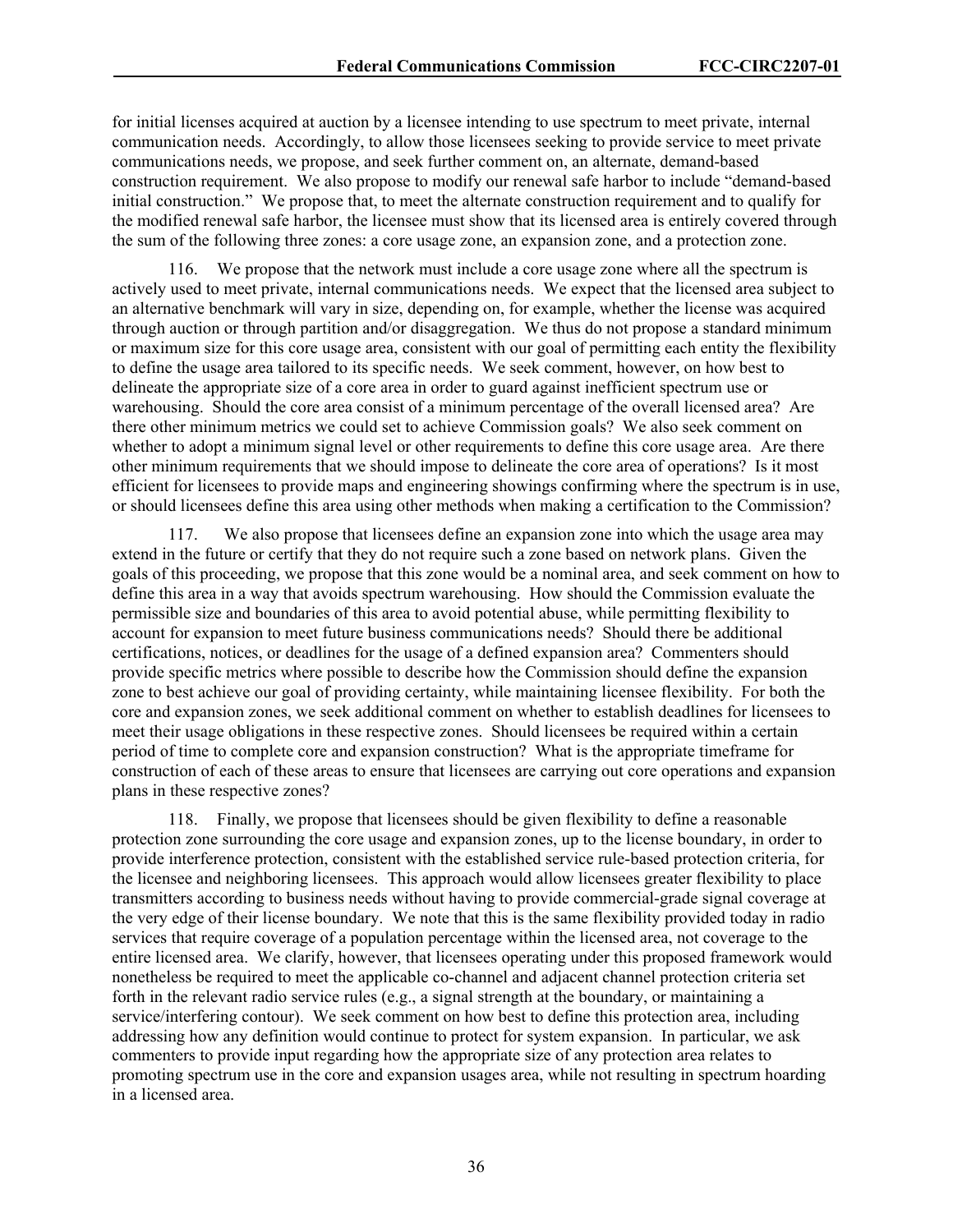119. We believe the alternative standard should be codified in part 1 of our rules, within the existing renewal standard.<sup>[185](#page-37-0)</sup> We seek comment, however, on the most appropriate location for these proposed rule changes. Are Commission rule sections 1.949 and 1.950<sup>[186](#page-37-1)</sup> the appropriate place to amend our performance rules to facilitate administrative ease without creating confusion for licensees over Commission requirements? In the alternative, rather than creating a general rule applicable to all WRS licensees, regardless of spectrum band, should we amend our rules for affected services with a servicespecific exception?

120. Similarly, and given that the current technical standards and protections at the boundary of a partitioned or disaggregated license are service-specific, we seek comment on whether to consider changes to any of these rules for ECIP licensees in particular. Are the current protections adequate for the types of licensees we consider here? What changes, if any, should the Commission consider in order to allow these networks to meet construction requirements yet avoid harmful interference?

121. *Alternate Use or Share Safe Harbor*. Commenters note the existence of a variety of enterprises in rural areas that serve critical industries and locations, such as hospitals, school campuses, public safety facilities, and mining and farming concerns.<sup>187</sup> Some commenters argue that, given the nature of private enterprise networks, the construction and renewal requirements could be fulfilled as long as licensees make use of the spectrum to meet communications needs at any place within the geographic license area, regardless of population or geographic coverage.<sup>[188](#page-37-3)</sup> We find this standard to be overbroad and contrary to the goals of this proceeding, as it could incentivize spectrum warehousing and result in transactions for areas substantially larger than required to meet an entity's communications needs.

122. We seek comment instead on a "use or offer to share" safe harbor metric for renewal and construction that acknowledges the needs of these types of networks and would facilitate spectrum use. Under this approach, to meet the safe harbor, the licensee would show that: (1) it is using the spectrum in order to meet a private internal need within the licensed area, and (2) it has an ongoing public offering to sell or lease any unused geographic area under reasonable terms and conditions.

123. We seek comment on specific definitions of the relevant terms and concepts within such a safe harbor. For example, how should the Commission determine whether the terms and conditions are reasonable? Are there specific additional ways to prevent warehousing within this standard? Do commenters believe that this type of standard would continue to allow spectrum warehousing and abuse? Is it more efficient to require return of unused spectrum to Commission inventory for re-licensing, rather than allowing such a safe harbor? Commenters are encouraged to discuss how this proposal could incentivize deployment and spectrum use by the types of private networks for which alternative metrics are needed. We also seek comment on the costs and benefits of the proposals advanced above and any alternatives raised by commenters.

# **C. Other Efforts to Promote Digital Equity and Inclusion**

124. Finally, the Commission, as part of its continuing effort to advance digital equity for all, including people of color, persons with disabilities, persons who live in rural or Tribal areas, and others who are or have been historically underserved, marginalized, or adversely affected by persistent poverty or inequality, invites comment on any equity-related considerations and benefits (if any) that may be associated with the proposals and issues discussed herein. Specifically, we seek comment on how our proposals may promote or inhibit advances in diversity, equity, inclusion, and accessibility, as well the scope of the Commission's relevant legal authority.

<span id="page-37-0"></span><sup>185</sup> 47 CFR §§ 1.949, 1.950.

<span id="page-37-1"></span><sup>186</sup> *Id.* §§ 1.949, 1.950.

<span id="page-37-2"></span><sup>&</sup>lt;sup>187</sup> CTIA Comments at 2, 12; EWA Comments at 4-5; UTC Reply Comments at 4.

<span id="page-37-3"></span><sup>188</sup> CTIA Comments at 2, 11; EWA Comments at 4.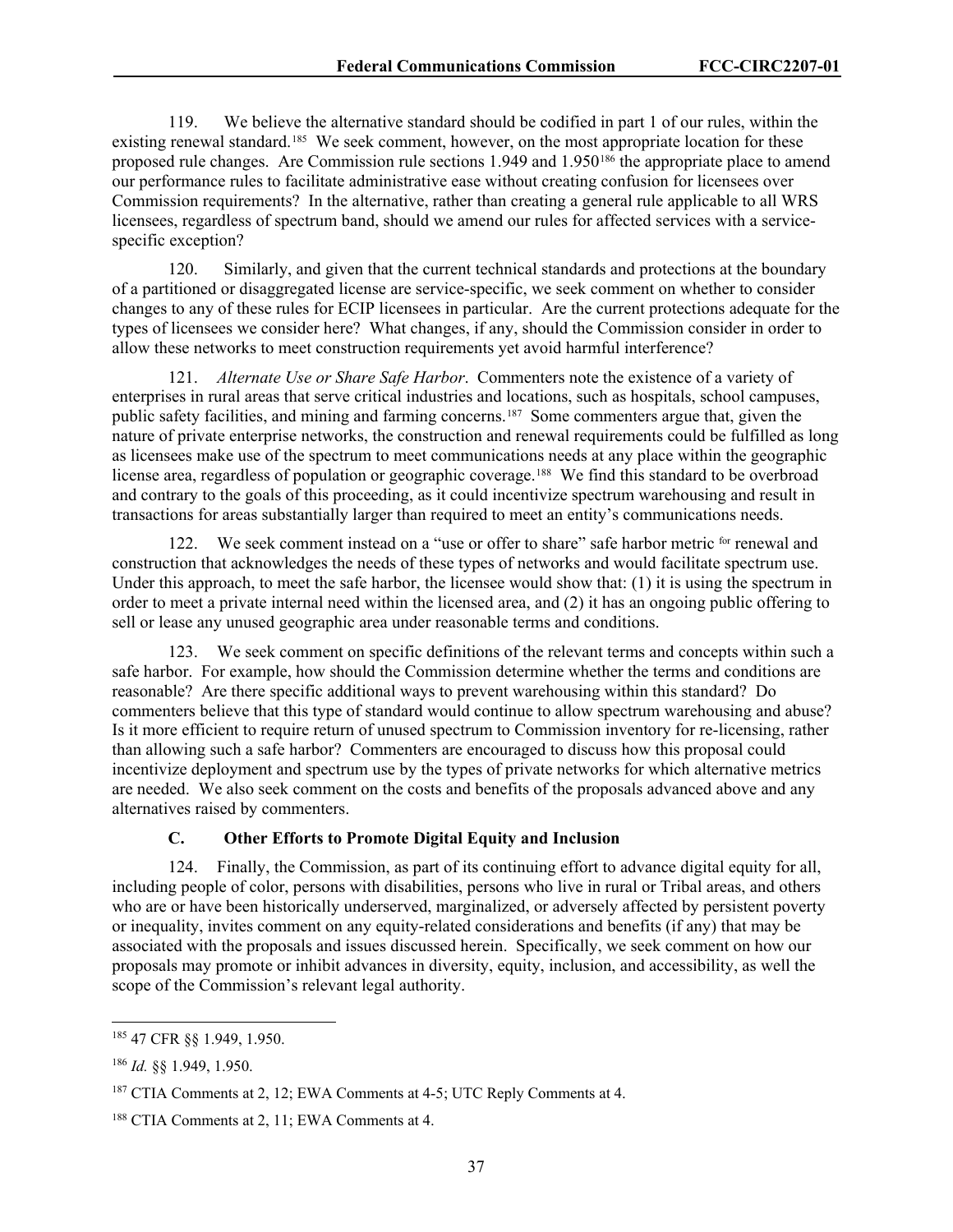#### **III. PROCEDURAL MATTERS**

125. *Paperwork Reduction Analysis*. This *Report and Order* may contain new or modified information collection requirements subject to the Paperwork Reduction Act of 1995 (PRA), Public Law No. 104-13. All such new or modified information collection requirements will be submitted to the Office of Management and Budget for review under section 3507(d) of the PRA. OMB, the general public, and other Federal agencies will be invited to comment on any new information collection requirements contained in this proceeding. In addition, pursuant to the Small Business Paperwork Relief Act of 2002, Public Law 107-198, *see* 47 U.S.C. § 3506(c)(4), we asked for specific comment on how we might further reduce the information *collection* burden for small business concerns with fewer than 25 employees in the *FNPRM*,<sup>[189](#page-38-0)</sup> and we received no comment.

126. This Second Further Notice of Proposed Rulemaking may contain proposed new or modified information collection requirements. The Commission, as part of its continuing effort to reduce paperwork burdens, invites the general public and OMB to comment on any information collection requirements contained in this document, as required by the Paperwork Reduction Act of 1995, Public Law 104-13. In addition, pursuant to the Small Business Paperwork Relief Act of 2002, Public Law 107- 198, see 44 U.S.C. § 3506(c)(4), we seek specific comment on how we might further reduce the information collection burden for small business concerns with fewer than 25 employees.

127. *Congressional Review Act*. [The Commission will submit this draft *Report & Order and Second Further Notice of Proposed Rulemaking* to the Administrator of the Office of Information and Regulatory Affairs, Office of Management and Budget, for concurrence as to whether this rule is "major" or "non-major" under the Congressional Review Act, 5 U.S.C. § 804(2).] The Commission will send a copy of this *Report & Order and Second Further Notice of Proposed Rulemaking*, to Congress and the Government Accountability Office pursuant to 5 U.S.C. § 801(a)(1)(A).

128. *Regulatory Flexibility Act.* The Regulatory Flexibility Act of 1980, as amended (RFA),<sup>[190](#page-38-1)</sup> requires that an agency prepare a regulatory flexibility analysis for notice and comment rulemakings, unless the agency certifies that "the rule will not, if promulgated, have a significant economic impact on a substantial number of small entities."<sup>[191](#page-38-2)</sup> Accordingly, we have prepared a Final Regulatory Flexibility Analysis (FRFA) concerning the possible impact of the rule changes contained in the *Report and Order*  on small entities. The FRFA is set forth in Appendix B. We have also prepared an Initial Regulatory Flexibility Analysis (IRFA) concerning the possible impact of the rule changes contained in the Second *Further Notice of Proposed Rulemaking* on small entities. The IRFA is set forth in Appendix C.

129. *Ex Parte Presentations*. The proceeding shall be treated as a "permit-but-disclose" proceeding in accordance with the Commission's *ex parte* rules. Persons making *ex parte* presentations must file a copy of any written presentation or a memorandum summarizing any oral presentation within two business days after the presentation (unless a different deadline applicable to the Sunshine period applies). Persons making oral *ex parte* presentations are reminded that memoranda summarizing the presentation must: (1) list all persons attending or otherwise participating in the meeting at which the *ex parte* presentation was made, and (2) summarize all data presented and arguments made during the presentation. If the presentation consisted in whole or in part of the presentation of data or arguments already reflected in the presenter's written comments, memoranda or other filings in the proceeding, the presenter may provide citations to such data or arguments in his or her prior comments, memoranda, or other filings (specifying the relevant page and/or paragraph numbers where such data or arguments can be found) in lieu of summarizing them in the memorandum. Documents shown or given to Commission

<span id="page-38-0"></span><sup>189</sup> *FNPRM* at 23, para. 67.

<span id="page-38-1"></span><sup>190</sup> *See* 5 U.S.C. §§ 601–612. The RFA has been amended by the Small Business Regulatory Enforcement Fairness Act of 1996 (SBREFA), Pub. L. No. 104-121, Title II, 110 Stat. 857 (1996).

<span id="page-38-2"></span> $191$  *Id.* § 605(b).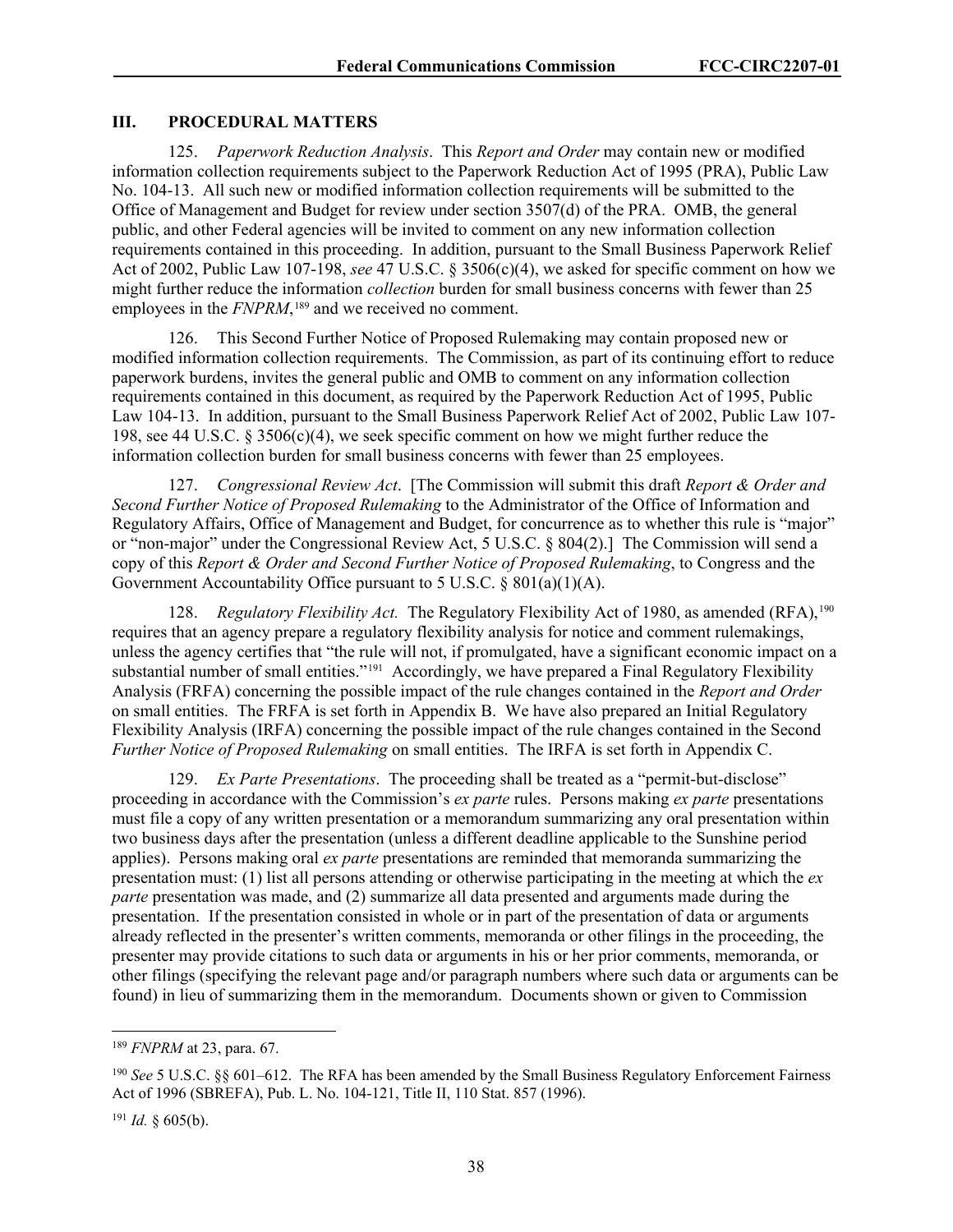staff during *ex parte* meetings are deemed to be written *ex parte* presentations and must be filed consistent with rule 1.1206(b). In proceedings governed by rule 1.49(f) or for which the Commission has made available a method of electronic filing, written *ex parte* presentations and memoranda summarizing oral *ex parte* presentations, and all attachments thereto, must be filed through the electronic comment filing system available for that proceeding, and must be filed in their native format (*e.g.*, .doc, .xml, .ppt, searchable .pdf). Participants in this proceeding should familiarize themselves with the Commission's *ex parte* rules.

130. In light of the Commission's trust relationship with Tribal Nations and our commitment to engage in government-to-government consultation with them, we find the public interest requires a limited modification of the *ex parte* rules in this proceeding.<sup>[192](#page-39-0)</sup> Tribal Nations, like other interested parties, should file comments, reply comments, and *ex parte* presentations in the record to put facts and arguments before the Commission in a manner such that they may be relied upon in the decision-making process consistent with the requirements of the Administrative Procedure Act.<sup>[193](#page-39-1)</sup> However, at the option of the Tribal Nation, *ex parte* presentations made during consultations by elected and appointed leaders and duly appointed representatives of federally recognized Indian Tribes and Alaska Native Villages to Commission decision makers shall be exempt from the rules requiring disclosure in permit-but-disclose proceedings<sup>[194](#page-39-2)</sup> and exempt from the prohibitions during the Sunshine Agenda period.<sup>195</sup> To be clear, while the Commission recognizes consultation is critically important, we emphasize that the Commission will rely in its decision-making only on those presentations that are placed in the public record for this proceeding.

131. *Comment Period and Filing Procedures*. Pursuant to sections 1.415 and 1.419 of the Commission's rules, 47 CFR §§ 1.415, 1.419, interested parties may file comments and reply comments on or before the dates indicated on the first page of this document. Comments may be filed using the Commission's Electronic Comment Filing System (ECFS). *See Electronic Filing of Documents in Rulemaking Proceedings*, 63 FR 24121 (1998). Commenters should refer to WT Docket No. 19-38 when filing in response to this *Second Further Notice of Proposed Rulemaking*.

- Electronic filers: Comments may be filed electronically using the Internet by accessing the ECFS: [http://apps.fcc.gov/ecfs/.](http://apps.fcc.gov/ecfs/)
- Paper filers: Parties who choose to file by paper must file an original and one copy of each filing.
- All Filings must be addressed to the Commission's Secretary, Office of the Secretary, Federal Communications Commission.
	- o Commercial overnight mail (other than U.S. Postal Service Express Mail and Priority Mail) must be sent to 9050 Junction Drive, Annapolis Junction, MD 20701.
	- o U.S. Postal Service first-class, Express, and Priority mail must be addressed to 45 L St NE, Washington, DC 20554.
- Effective March 19, 2020, and until further notice, the Commission no longer accepts any hand or messenger delivered filings. This is a temporary measure taken to help protect the health and safety of individuals, and to mitigate the transmission of COVID-19. *See FCC Announces Closure of FCC Headquarters Open Window and Change in Hand-Delivery Policy*, Public Notice, 35 FCC Rcd 2788 (2020), [https://www.fcc.gov/document/fcc-closes-headquarters-open](https://www.fcc.gov/document/fcc-closes-headquarters-open-window-and-changes-hand-delivery-policy)[window-and-changes-hand-delivery-policy.](https://www.fcc.gov/document/fcc-closes-headquarters-open-window-and-changes-hand-delivery-policy)

<span id="page-39-0"></span><sup>192</sup> 47 CFR § 1.1200(a).

<span id="page-39-1"></span><sup>193</sup> 5 U.S.C. §§ 551 *et seq.*

<span id="page-39-2"></span><sup>194</sup> *See generally* 47 CFR § 1.1206.

<span id="page-39-3"></span><sup>195</sup> 47 CFR § 1.1203.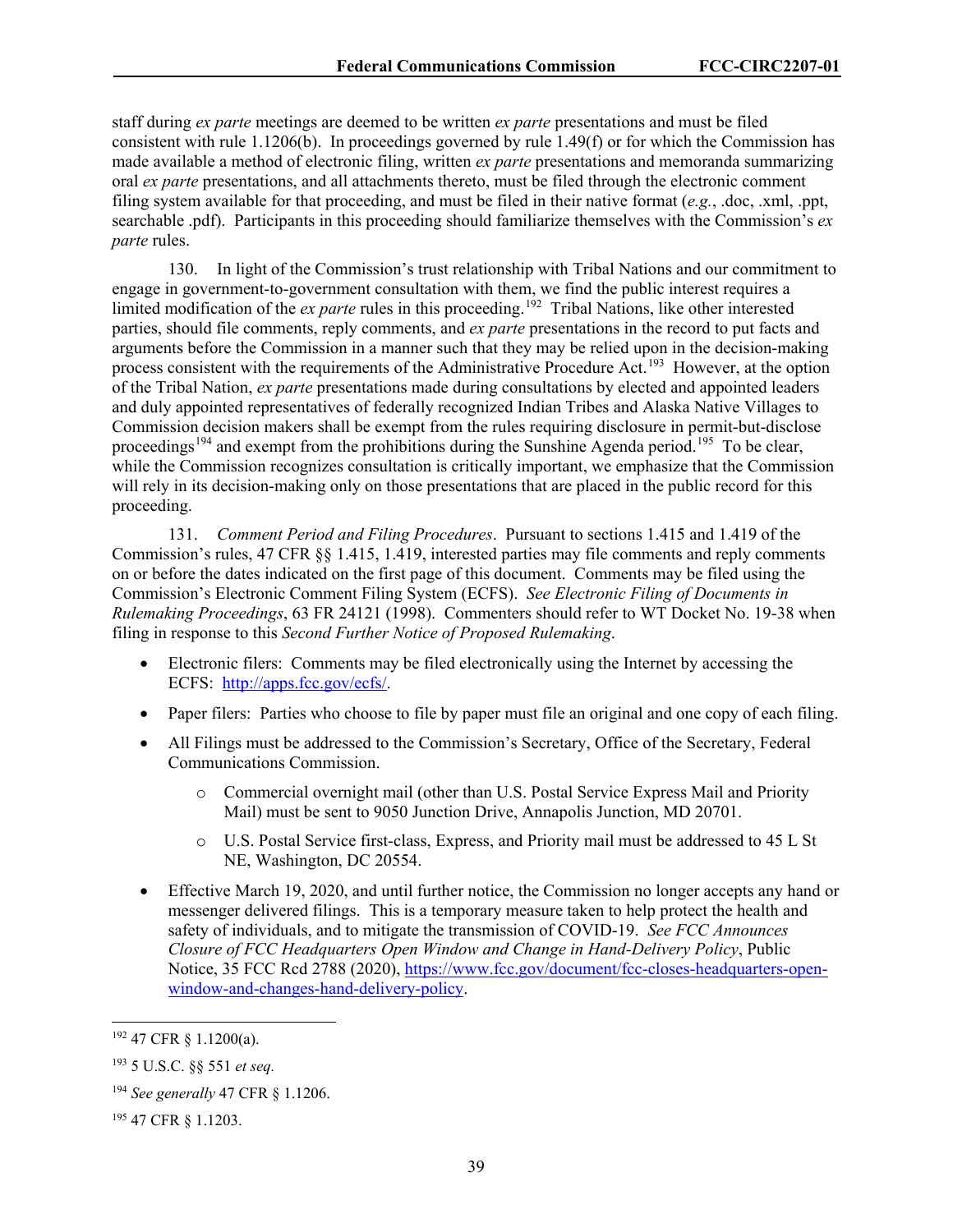- o During the time the Commission's building is closed to the general public and until further notice, if more than one docket or rulemaking number appears in the caption of a proceeding, paper filers need not submit two additional copies for each additional docket or rulemaking number; an original and one copy are sufficient.
- o After COVID-19 restrictions are lifted, the Commission has established that hand-carried documents are to be filed at the Commission's office located at 9050 Junction Drive, Annapolis Junction, MD 20701. This will be the only location where hand-carried paper filings for the Commission will be accepted.<sup>[196](#page-40-0)</sup>

132. *People with Disabilities*. To request materials in accessible formats for people with disabilities (Braille, large print, electronic files, audio format), send an e-mail to  $fc504@fcc.gov$  or call the Consumer and Governmental Affairs Bureau at (202) 418-0530 (voice).

133. *Additional Information*. For additional information on this proceeding, contact Katherine Nevitt of the Wireless Telecommunications Bureau, Mobility Division, at (202) 418-0638 or [Katherine.Nevitt@fcc.gov.](mailto:Katherine.Nevitt@fcc.gov)

## **IV. ORDERING CLAUSES**

134. Accordingly, IT IS ORDERED, pursuant to sections 1, 4(i), 303, and 310(d) of the Communications Act of 1934, as amended, and section 616 of the Making Opportunities for Broadband Investment and Limiting Excessive and Needless Obstacles to Wireless Act, 47 U.S.C. §§ 151, 154(i), 303, 310(d), 1506, that this *Report and Order and Second Further Notice of Proposed Rulemaking* is HEREBY ADOPTED, and, except as otherwise provide below, is effective thirty days from the date of publication of each respective component in the Federal Register.

135. IT IS FURTHER ORDERED that the amendments of the Commission's rules as set forth in Appendix A ARE ADOPTED, effective thirty days from the date of publication in the Federal Register, with the exception of those rules that may contain new or modified information collection requirements that require review by the Office of Management and Budget (OMB) under the Paperwork Reduction Act. The Commission directs the Wireless Telecommunications Bureau to establish and announce the effective date of rules requiring PRA approval in a document published in the Federal Register after such OMB review as may be required.

136. IT IS FURTHER ORDERED that, pursuant to applicable procedures set forth in sections 1.415 and 1.419 of the Commission's Rules, 47 CFR §§ 1.415 and 1.419, interested parties may file comments on the *Second Further Notice of Proposed Rulemaking* on or before 30 days after publication in the Federal Register, and reply comments on or before 60 days after publication in the Federal Register.

137. IT IS FURTHER ORDERED that the Commission's Consumer and Governmental Affairs Bureau, Reference Information Center, SHALL SEND a copy of this *Report and Order and Second Further Notice of Proposed Rulemaking*, including the Final Regulatory Flexibility Analysis and Initial Regulatory Flexibility Analysis, to the Chief Counsel for Advocacy of the Small Business Administration.

138. IT IS FURTHER ORDERED that the Office of the Managing Director, Performance Evaluation and Records Management, SHALL SEND a copy of this *Report and Order and Second Further Notice of Proposed Rulemaking* in a report to be sent to Congress and the Government Accountability Office pursuant to the Congressional Review Act, 5 U.S.C. § 801(a)(1)(A).

### FEDERAL COMMUNICATIONS COMMISSION

<span id="page-40-0"></span><sup>196</sup> *See Amendment of the Commission's Rules of Practice and Procedure*, Order, 35 FCC Rcd 5450 (OMD 2020).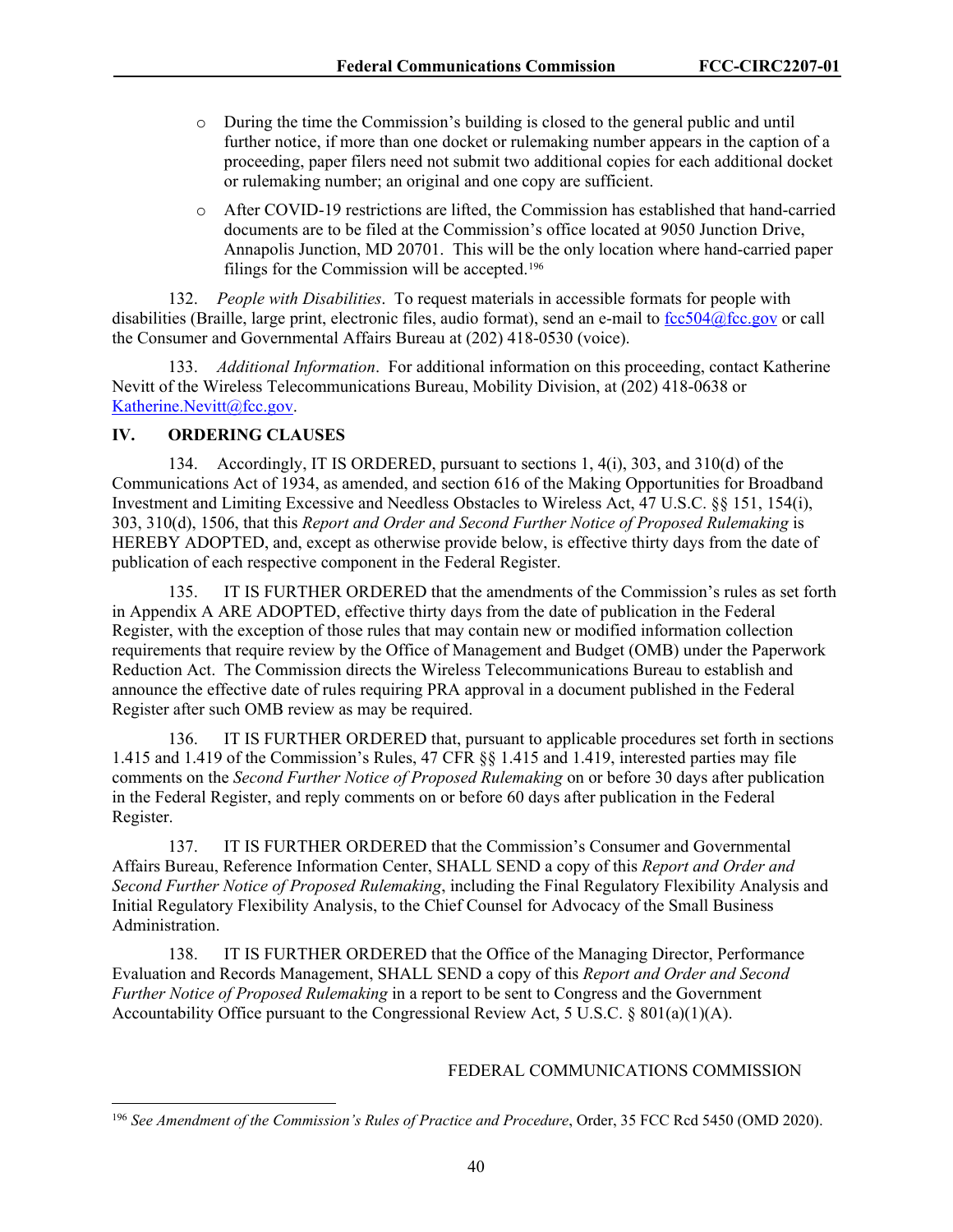Marlene H. Dortch Secretary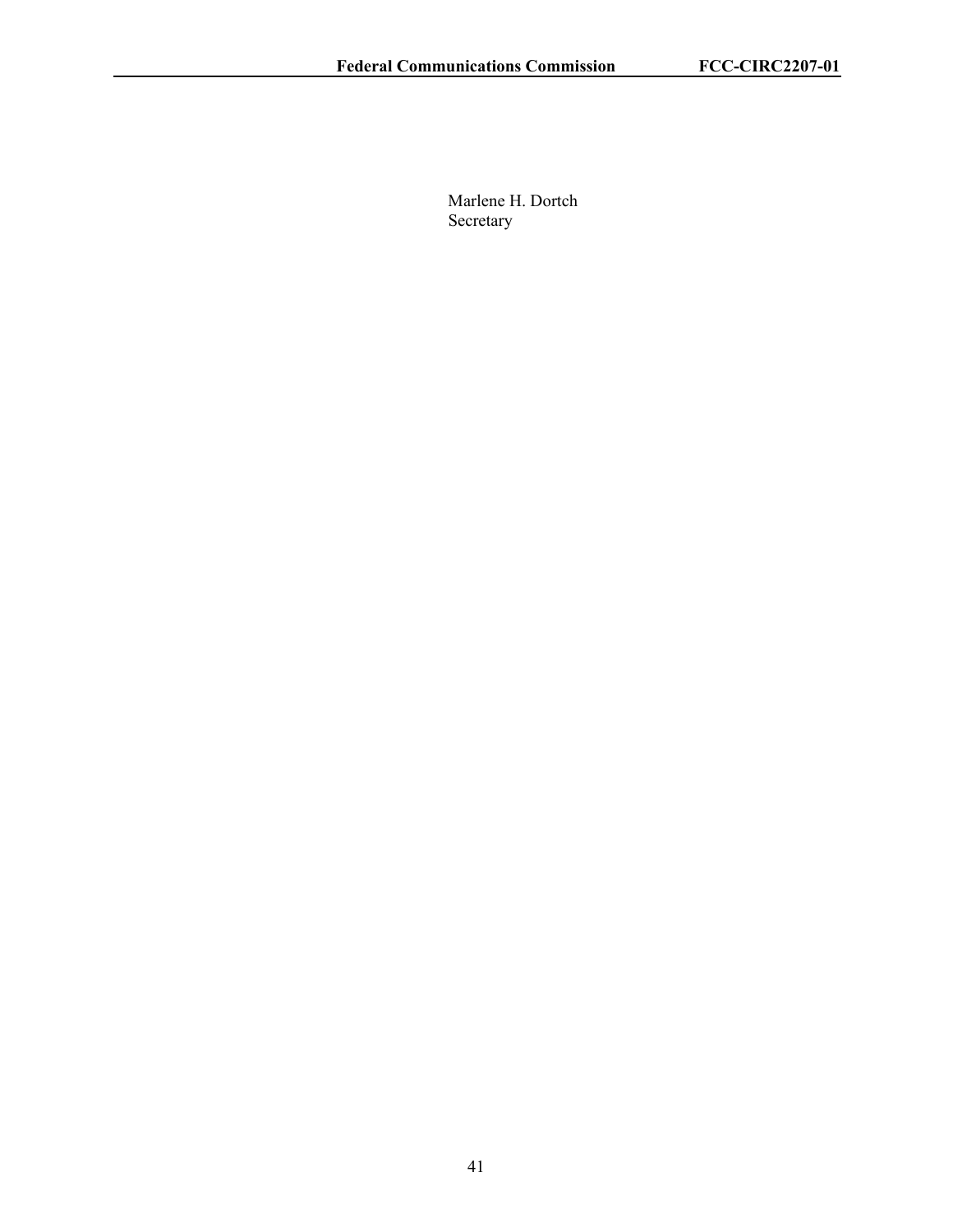## **APPENDIX A**

#### **Final Rules**

The Federal Communications Commission proposes to amend 47 CFR part 1 as follows:

## **PART 1 – PRACTICE AND PROCEDURE**

1. The authority citation for part 1 continues to read as follows:

AUTHORITY: [To be inserted after Federal Register publication]

2. Amend  $\S 1.929$  by adding paragraph (a)(7) to read as follows:

#### **§ 1.929 Classification of filings as major or minor.**

\* \* \* \* \* (a)

\* \* \* \* \*

(7) Application for reaggregation of licenses pursuant to § 1.950.

3. Amend  $\S 1.948$  by adding paragraph (j)(2)(i)(D) to read as follows:

#### **§ 1.948 Assignment of authorization or transfer of control, notification of consummation.**

\* \* \* \* \* (j) \* \* \* \* \* (2) \* \* \* \* \* (i) \* \* \* \* \*

(D) The application does not involve a transaction in the Enhanced Competition Incentive Program (see subpart EE of this part).

\* \* \* \* \*

- 4. Amend § 1.950 by
- a. Revising the heading of paragraph (c) and
- b. Adding paragraph (i):

The additions and revisions read as follows:

#### **§ 1.950 Geographic partitioning and spectrum disaggregation.**

\* \* \* \* \*

(c) Filing requirements for partitioning and disaggregation.

\* \* \* \* \*

(i) Reaggregation of licenses.

(1) A licensee may apply to reaggregate multiple licenses that were previously disaggregated or partitioned pursuant to this section.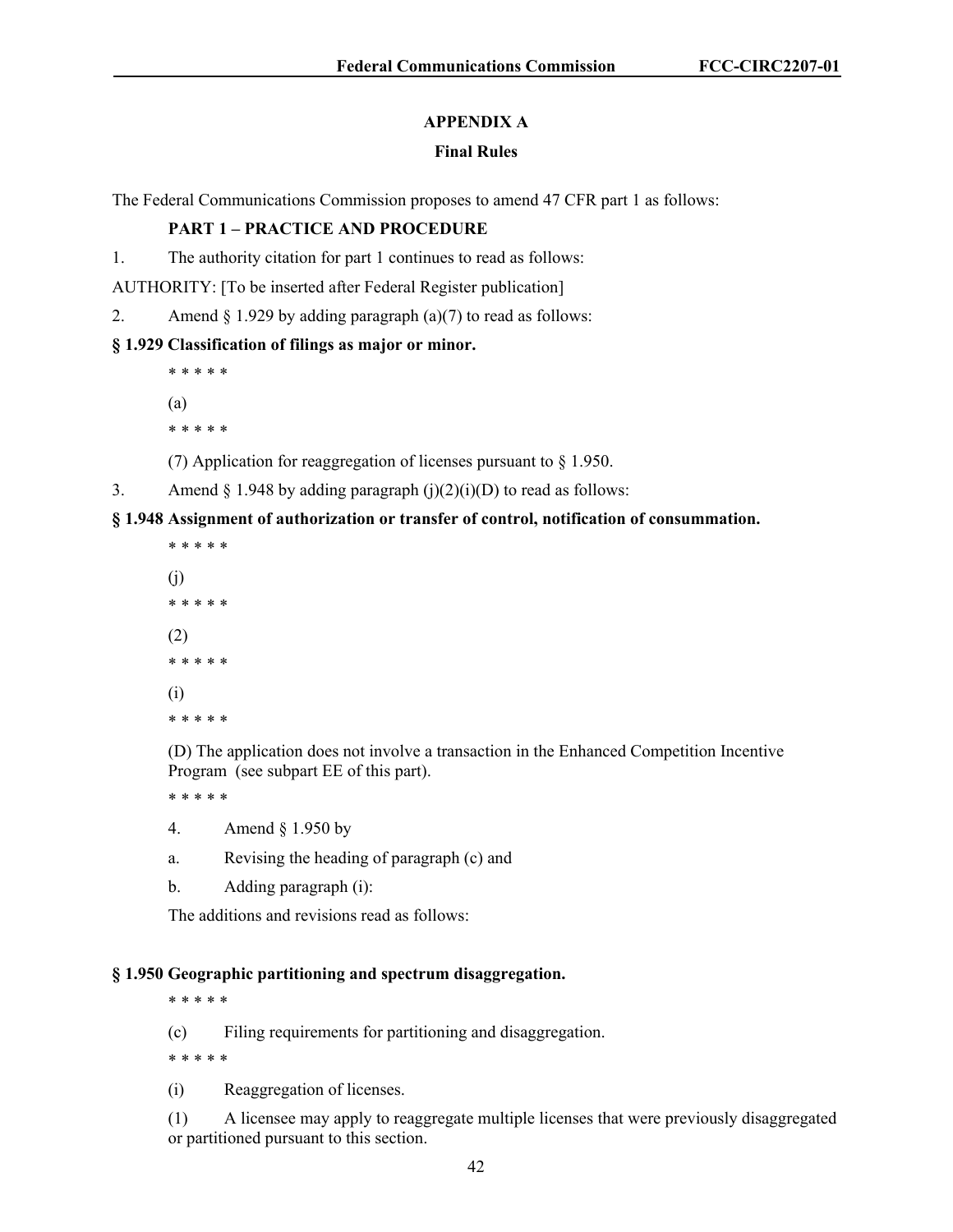(2) Eligibility for reaggregation.

(i) All licenses to be reaggregated must be of the same radio service, and have the same market and channel block.

(ii) Each license to be reaggregated must have met all applicable performance requirements, including any interim and final requirements, prior to the certification filing.

(iii) Each license to be reaggregated must have been renewed for at least one license term since the applicable performance requirements were met.

(iv) None of the licenses for which an applicant seeks reaggregation have violated the Commission's permanent discontinuance rules, as applicable to that license.

(v) Licenses may be reaggregated in any combination up to, but not exceeding, the original geographic size and/or spectrum band(s) for the type of Wireless Radio Service license at issue (i.e., a licensee may, but is not required, to reaggregate all licenses which were once part of the original license).

(3) Procedural requirements.

(i) Applications to reaggregate licenses shall be made as a major modification request using FCC Form 601 and follow the filing requirements described in §1.913, §1.929, and § 1.947.

(ii) An application to reaggregate licenses shall include a compliance attachment that certifies the licenses meet the eligibility requirements of  $\S$  1.950(i)(2)(i-iv).

(iii) An application to reaggregate license shall also include as attachments the following:

(A) An electronic map and a table that together identify all licenses to be aggregated and identify the composite license requested.

(B) A confirmation that all licenses in the reaggregation request are active and are held under the same FCC Registration Number at the time of filing.

(C) A per-license list of all special conditions and a statement of understanding that the listed special conditions will continue to apply to that portion of the reaggregated license with respect to the spectrum and/or geography at issue, as if the license had not been reaggregated.

(D) A per-license list of all waivers granted and a statement of understanding that the listed waiver(s) do not automatically convey to any other portion of the reaggregated license. If applicable, the applicant shall include a statement indicating that it is separately seeking waiver relief where it has filed a waiver request seeking to expand the scope of previously-granted relief.

5. Amend  $\S 1.9020$  by adding paragraph  $(2)(i)(D)$  to read as follows:

#### **§ 1.9020 Spectrum manager leasing arrangements.**

\* \* \* \* \* (e) \* \* \* \* \* (2) \* \* \* \* \* (i) \* \* \* \* \*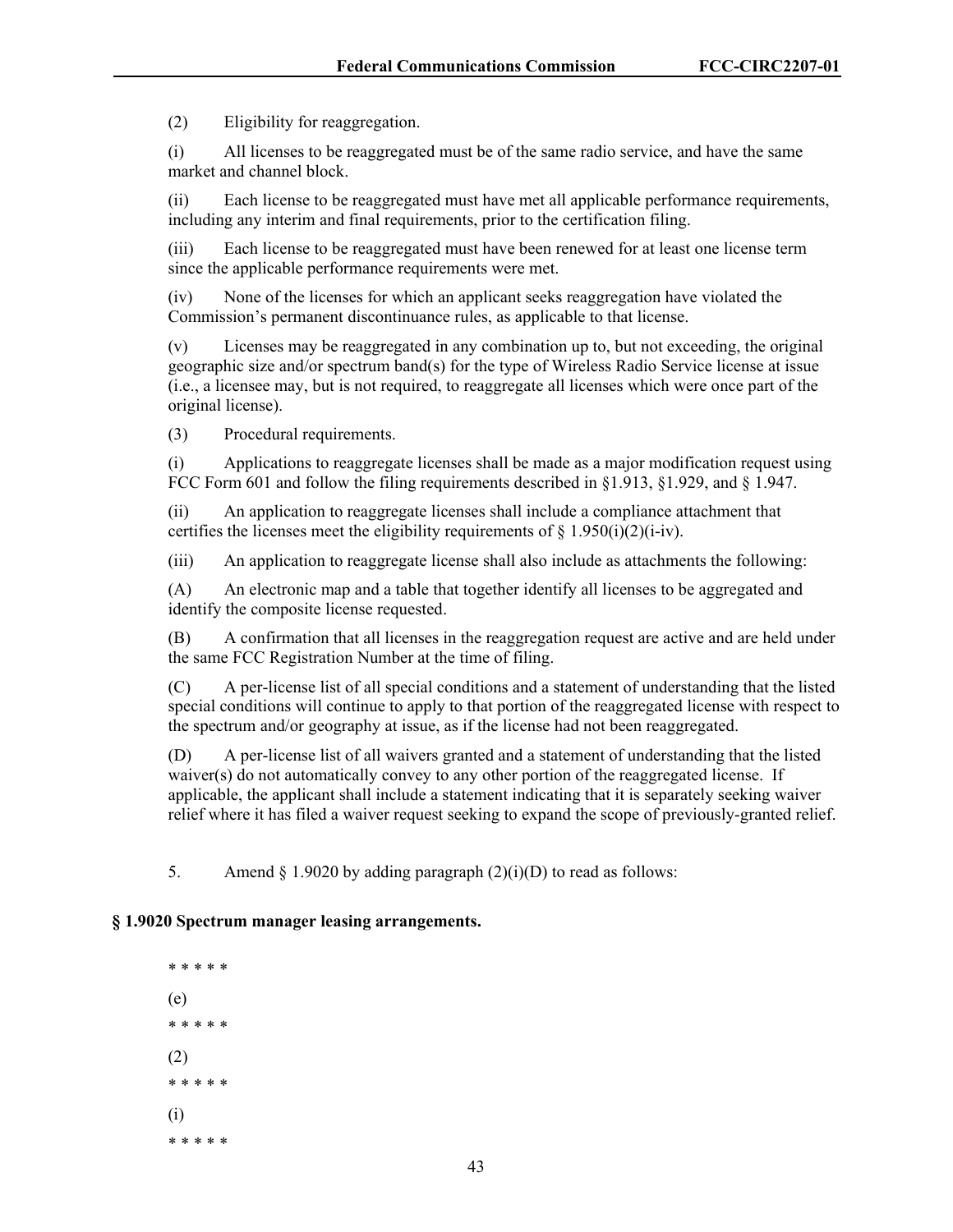(D) The application does not involve a transaction in the Enhanced Competition Incentive Program (see subpart EE of this part).

\* \* \* \* \*

6. Amend  $\S 1.9030$  by adding paragraph  $(e)(2)(i)(D)$  to read as follows:

**§ 1.9030 Long-term de facto transfer leasing arrangements.**

```
* * * * *
(e)
* * * * *
(2)
* * * * * 
(i)
* * * * *
```
(D) The application does not involve a transaction in the Enhanced Competition Incentive Program (see subpart EE of this part).

\* \* \* \* \*

7. Amend part 1 by to adding a new subpart EE to read as follows:

#### **PART 1 – PRACTICE AND PROCEDURE**

\* \* \* \* \*

Subpart EE – Enhanced competition incentive program

Sec.1.60000 Purpose.

Sec. 1.60001 Definitions.

Sec. 1.60002 Application requirements for program participation.

Sec. 1.60003 Small carrier or tribal nation transaction prong.

Sec. 1.60004 Rural-focused transaction prong.

Sec. 1.60005 Program Benefits.

Sec 1.60006 Program obligations.

Sec. 1.60007 Penalties.

#### **§ 1.60000 Purpose.**

The purpose of this subpart is to implement the Enhanced Competition Incentive Program (ECIP), a program designed to incentivize Qualifying Transactions in the Wireless Radio Services to increase spectrum access for small carriers and Tribal Nations and to increase competition, and also facilitate the provision of advanced telecommunications services in rural areas by eligible entities.

#### **§ 1.60001 Definitions.**

The following definitions are applicable to the ECIP.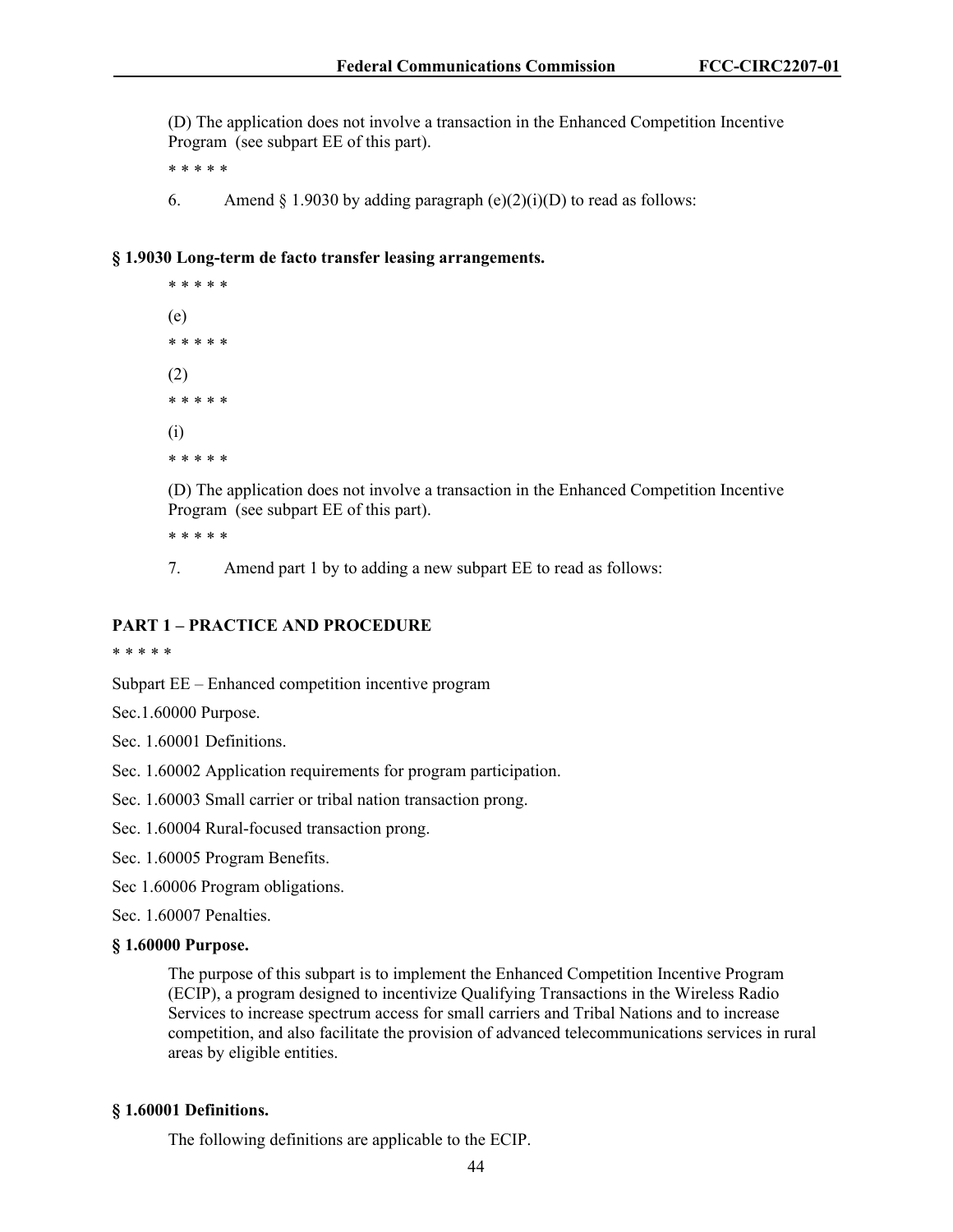(a) Affiliate. A person holding an attributable interest in an applicant if such individual or entity:

(1) directly or indirectly controls or has the power to control the applicant; or

(2) is directly or indirectly controlled by the applicant; or

(3) is directly or indirectly controlled by a third party or parties that also controls or has the power to control the applicant; or

(4) has an "identity of interest" with the applicant.

Note 1 to paragraph (a): See § 1.2110 and § 1.2112(a)(1) through (7) for further clarification on determining affiliation.

(b) Qualifying transaction. A transaction between unaffiliated parties involving a partition and/or disaggregation, long-term leasing arrangement, or full assignment that meets the requirements of either the small carrier or Tribal Nation transaction prong pursuant to § 1.60002 or the rural-focused transaction prong pursuant to § 1.60003.

(c) Qualifying geography. Qualifying Geography is the minimum geography threshold required for the rural-focused transaction prong.

(d) Rural area. Rural area is any area except:

(1) A city, town, or incorporated area that has a population of more than 20,000 inhabitants; or

(2) An urbanized area contiguous and adjacent to a city or town that has a population of more than 50,000 inhabitants.

(e) Small carrier. A small carrier is a carrier, defined as any person engaged as a common carrier for hire, in interstate or foreign communication by wire or radio or interstate or foreign radio transmission of energy in section 3 of the Communications Act of 1934 (47 U.S.C. 153)), that:

(1) Has not more than 1,500 employees (as determined under § 121.106 of title 13, Code of Federal Regulations, or any successor thereto); and

(2) Offers services using the facilities of the carrier.

(f) Transaction geography. Transaction Geography is the total geography included in a Qualifying Transaction.

(g) Tribal nation. A Tribal Nation is any federally-recognized American Indian Tribes and Alaska Native Villages, the consortia of federally recognized Tribes and/or Native Villages, and other entities controlled and majority-owned by such Tribes or consortia.

#### **§ 1.60002 Application requirements for program participation.**

Applicants seeking to participate in the ECIP must submit an application on FCC Form 603 or 608, as applicable, to the Wireless Telecommunications Bureau for review and approval that details a Qualifying Transaction through a partition and/or disaggregation pursuant to § 1.950, a full assignment pursuant to  $\S$  1.948, a long-term spectrum manager lease arrangement pursuant to § 1.9020, or a long-term de facto transfer lease arrangement pursuant to § 1.9030, and that:

(a) Designates that the Qualifying Transaction identified in the application seeks consideration under the ECIP;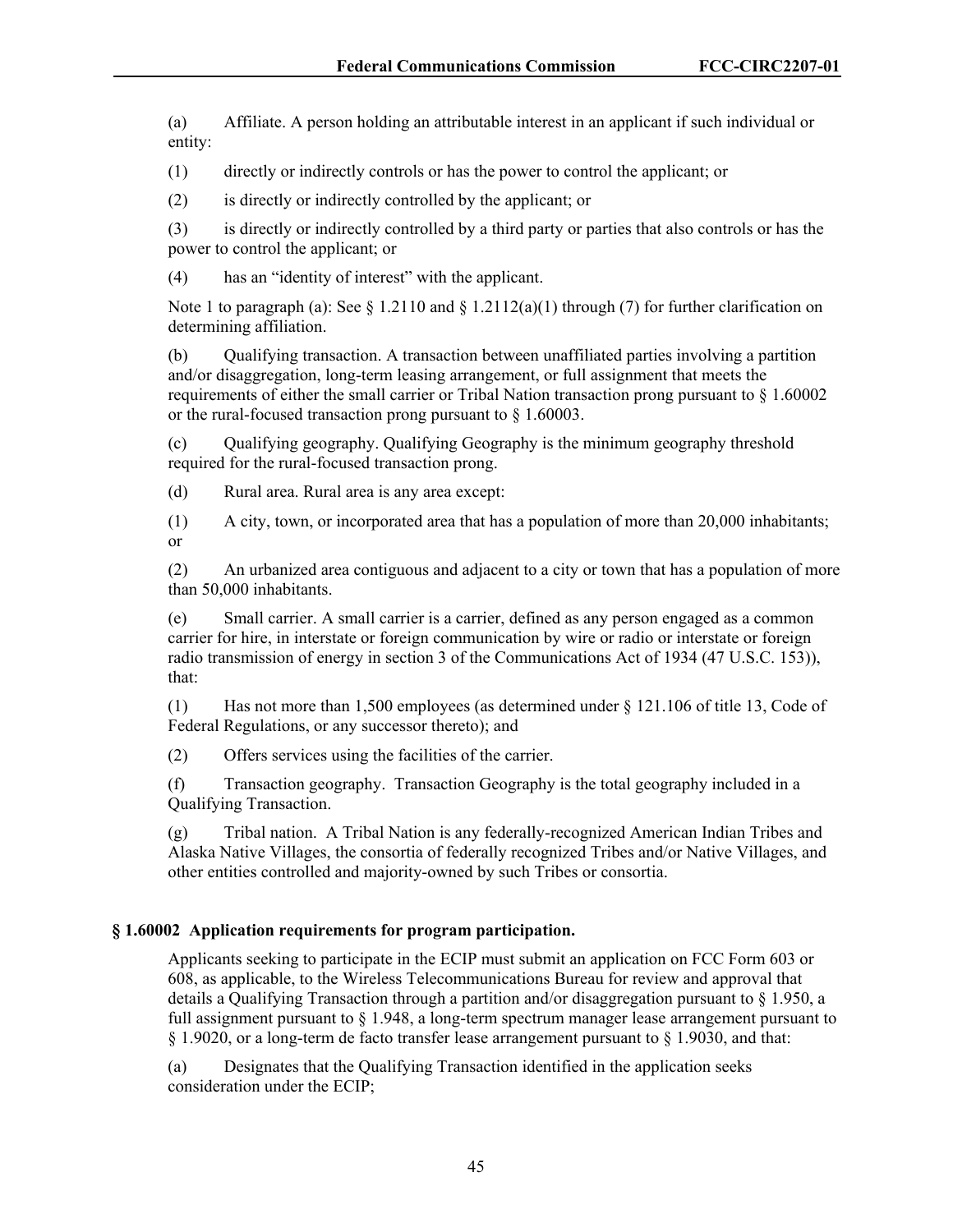(b) Selects the prong applicable to its Qualifying Transaction, either  $\S 1.60003$  or  $\S 1.60004$ , but not both, even if a party to the transaction is eligible under both prongs, and demonstrates that the applicants meet each requirement thereunder;

(c) Demonstrates that the applicants to the Qualifying Transaction are unaffiliated and provides a list of all affiliated entities for each party to the transaction;

(d) Includes a certification that the applicants to the Qualifying Transaction are not barred from the ECIP pursuant to  $\S$  1.60007;

(e) Includes a certification that the license(s) included in the application have not previously received benefits under the ECIP pursuant to  $\S$  1.60005(e);

(f) Includes a certification that the applicants entered into the Qualifying Transaction in good faith and that the licensee/lessor reasonably believes the assignee/lessee has the resources and a bona fide intent to meet the program's obligations;

(g) Includes a certification that the assignor or lessor either did not confer any benefit (monetary or otherwise) to the assignee or lessee as consideration for entering into the proposed ECIP transaction or, if benefits were conferred to the assignee or lessee, the application must include a narrative with a detailed description of any benefits so conferred by the assignor or lessor to the assignee or lessee, respectively; and

(h) Establishes that any lease arrangement entered into for purposes of ECIP participation is for a minimum term of five (5) years, whether a long-term de facto transfer lease arrangement or a long-term spectrum manager lease arrangement.

## **§ 1.60003 Small carrier or tribal nation transaction prong.**

(a) *Eligibility.* The following parties are eligible to participate through a Qualifying Transaction under the small carrier or Tribal Nation transaction prong of the ECIP: an assignor that is a covered geographic licensee as defined under § 1.907; a lessor in an included service as set forth in  $\S$  1.9005 that is also a covered geographic licensees as defined under  $\S$  1.907; and an unaffiliated assignee or unaffiliated lessee that is a small carrier or a Tribal Nation as defined in this subpart, except that a transaction shall not be eligible for participation in the ECIP under this prong if it includes either: (1) a license(s) with existing shared construction obligations pursuant to  $\S$  1.950(g); (2) an application to participate in ECIP that includes an election from the parties to share construction obligations pursuant to  $\S 1.950(g)$ ; (3) a light-touch leasing spectrum manager lease arrangement(s) of 3.5 GHz Priority Access Licenses in the Citizens Band Radio Service; or (4) an application to participate in ECIP that includes a barred party pursuant to  $\S 1.60007$ .

(b) *Qualification requirements.* An applicant in a Qualifying Transactions under the small carrier or Tribal Nation transaction prong must demonstrate that:

(1) The ECIP transaction involving a disaggregation, partition/disaggregation in combination, full license assignment, or a lease, includes a minimum of 50% of the licensed spectrum, and meets the minimum spectrum threshold at every point in the Transaction Geography (where the percentage is calculated at any point as the amount of spectrum being assigned/leased (in megahertz)/total spectrum held under the license (in megahertz);

(2) The ECIP transaction involving a partition, partition/disaggregation in combination, full license assignment, or a lease, includes a minimum geography of 25% of the total licensed area for licenses with a licensed area that contains 30,000 square miles or less, or a minimum geography of 10% of the total licensed area for licenses with a licensed area 30,001 square miles or larger;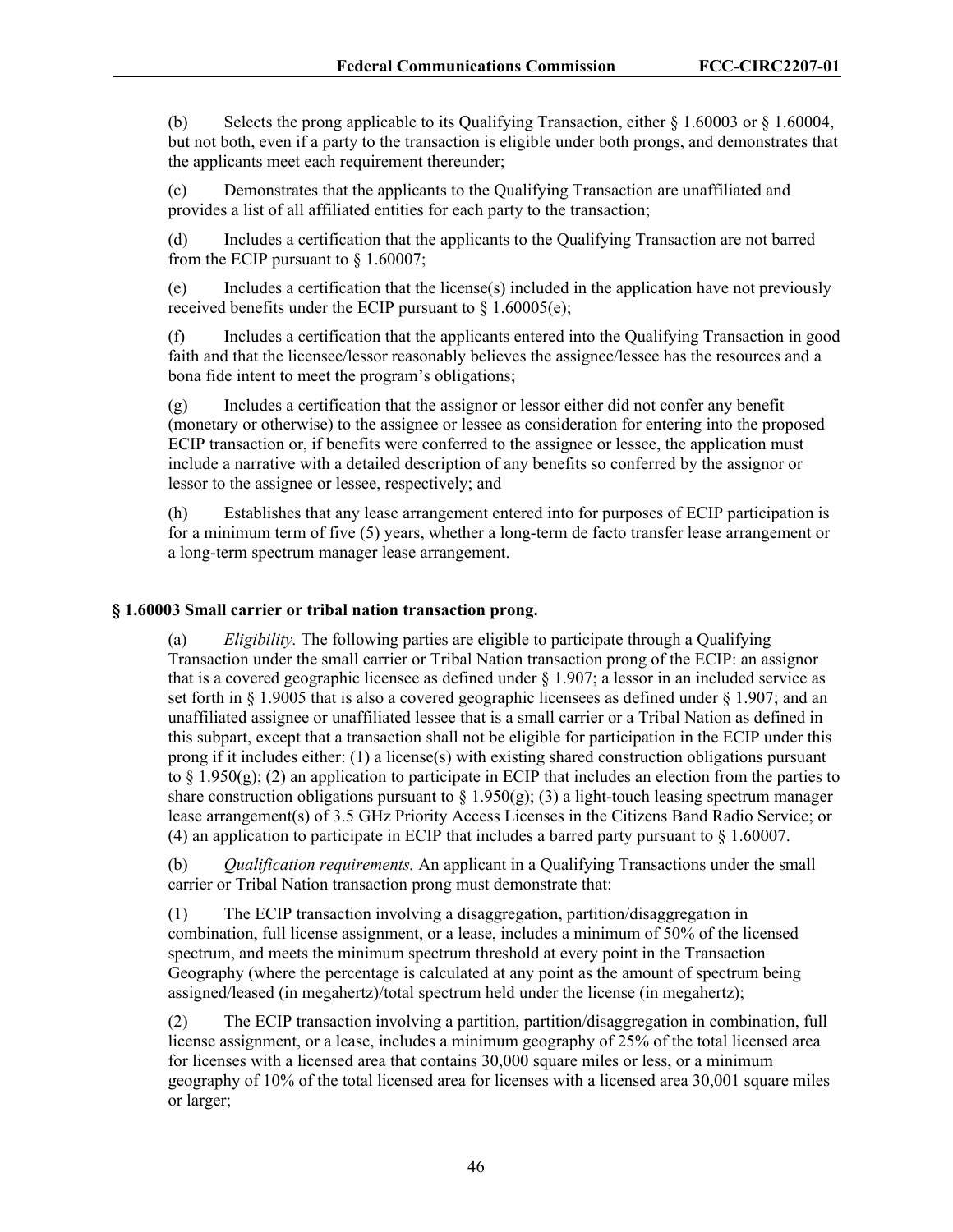(3) If applicable, the minimum term of a long-term spectrum manager lease or *de facto* transfer lease is at least five (5) years; and

(4) The ECIP transaction was entered into in good faith with a bona fide intent by all parties to meet the program's obligations.

(c) *Multiple contributing licenses*. A Qualifying Transaction between unaffiliated parties under the small carrier or Tribal Nation transaction prong may be either by an assignment (full, partition and/or disaggregation) or a lease, but not both. Where multiple licenses are included in the Qualifying Transaction under this prong, each license shall be considered separately and must independently meet the respective minimum spectrum and geography thresholds in paragraph (b) of this rule.

## **§ 1.60004 Rural-focused transaction prong.**

(a) *Eligibility*. The following parties are eligible to participate through a Qualifying Transaction under the rural-focused transaction prong of the ECIP: an assignor that is a covered geographic licensee as defined by § 1.907; a lessor in an included service as set forth in § 1.9005 that is also covered geographic licensees as defined by § 1.907; and an unaffiliated assignee or lessee that commits to meeting the requirements of the rural-focused transaction prong, except that a transaction shall not be eligible for participation in the ECIP under this prong if it includes either: (1) a license(s) with existing shared construction obligations pursuant to  $\S 1.950(g)$ ; (2) an application to participate in ECIP that includes an election from the parties to share construction obligations pursuant to rule  $\S 1.950(g)$ ; or (3) a light-touch leasing spectrum manager lease arrangement(s) of 3.5 GHz Priority Access Licenses in the Citizens Band Radio Service.

(b) *Qualification requirements.* An applicant in a Qualifying Transaction under the ruralfocused transaction prong must demonstrate that:

(1) The ECIP transaction involving a disaggregation, partition/disaggregation in combination, or a lease, includes a minimum of 50% of the licensed spectrum, and meets the minimum spectrum threshold at every point in the Transaction Geography (where the percentage is calculated at any point as the amount of spectrum being assigned/leased (in megahertz)/total spectrum held under the license (in megahertz); and

(2) The minimum Qualifying Geography threshold of exclusively rural area is included in the application based on the following scaled categories:

(i) 300 contiguous square miles for licenses with licensed area containing up to 30,000 square miles;

(ii) 900 contiguous square miles for licenses with licensed area containing between 30,001- 90,000 square miles;

(iii) 5,000 contiguous square miles for licenses with licensed area containing between 90,001-500,000 square miles; or

(iv) 15,000 contiguous square miles for licenses with licensed area containing 500,001 square miles or more.

(3) If applicable, the minimum term of a long-term spectrum manager lease or de facto transfer lease is at least five (5) years; and

(4) The ECIP transaction was entered into in good faith with a bona fide intent by all parties to meet the program's obligations.

(c) *Multiple contributing licenses.* Qualifying Transactions between unaffiliated parties under the rural-focused transaction prong must specify at least one area of Qualifying Geography,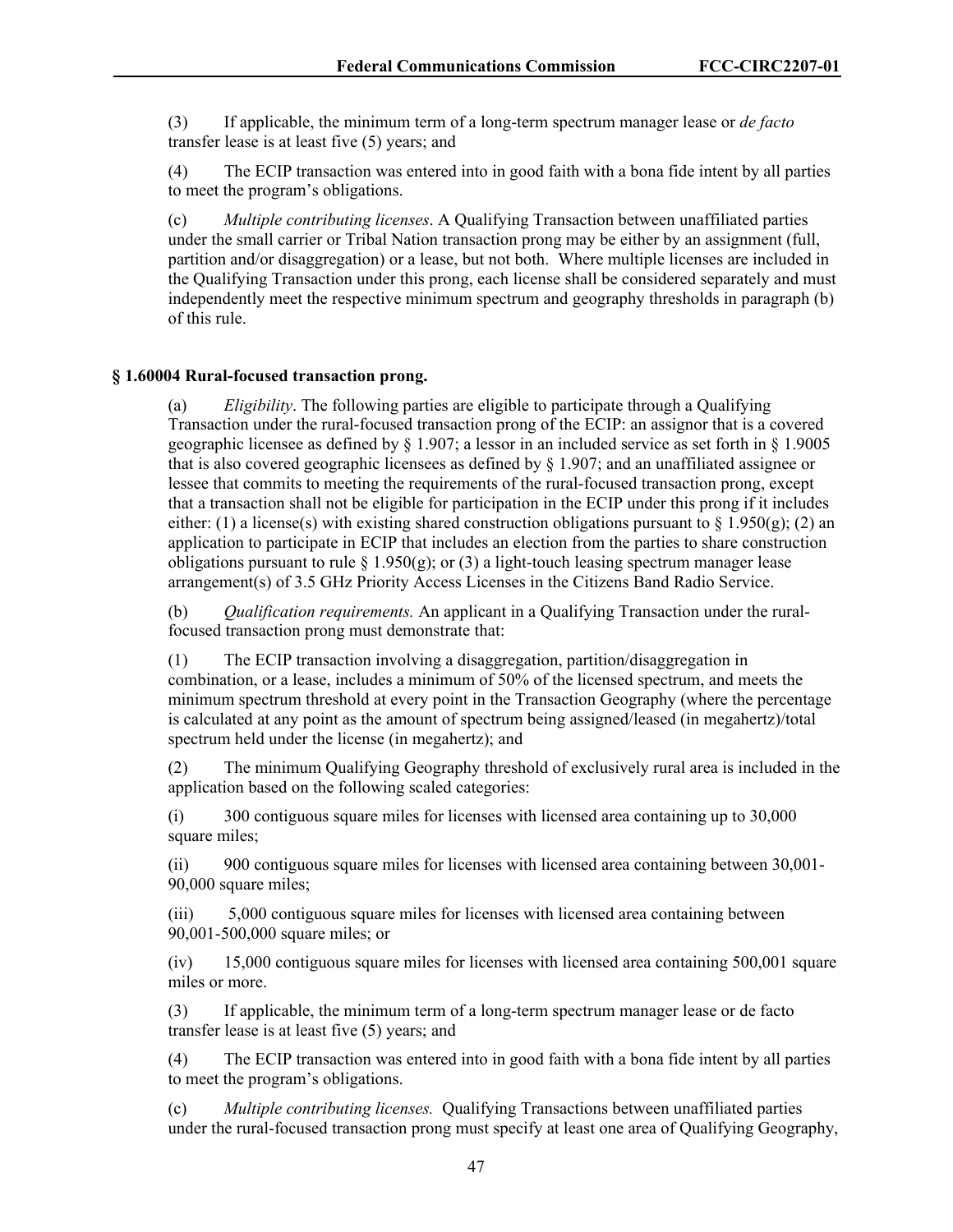where one or more licenses may contribute, via any combination of full assignment, partitioning and/or disaggregation, and/or lease(s), provided the Qualifying Geography intersects each contributing license included in the underlying application. Where multiple licenses with different size licensed areas are included in the Qualifying Transaction and each contributes to the Qualifying Geography, the Qualifying Geography must consist of the minimum geographic threshold applicable to the contributing license with the greatest square mileage in its licensed area.

#### **§ 1.60005 Program benefits.**

(a) *Program Benefits.* Upon Commission approval of an application for a Qualifying Transaction in ECIP filed pursuant to  $\S$  1.60002, the following benefits shall be conferred as specified:

(1) *License term extension*. All parties to a partition and/or disaggregation Qualifying Transaction; the lessor entering into a spectrum lease arrangement Qualifying Transaction; and the assignee in a full license assignment Qualifying Transaction, shall receive a five-year license term extension on the license(s) subject to the application..

(2) *Construction extension.* All parties to a partition and/or disaggregation Qualifying Transaction; the lessor entering into a spectrum lease arrangement Qualifying Transaction; and the assignee in a full license assignment Qualifying Transaction, shall receive a one-year construction extension of both the interim and final performance requirement deadline, where applicable, on the license(s) subject to the application. Where the Commission has previously extended a performance requirement deadline on the license(s) and that deadline has not passed, the one year extension conferred through ECIP is in addition to the prior extension, provided the extension that was previously granted, whether by rule or through waiver, is transferrable, and the assignee separately justifies such relief if required.

(3) *Substitution of alternative construction requirement benefit*. Assignee in a qualifying partition, combination partition disaggregation transaction, or full license assignment filed under the rural focused-transaction prong, shall be subject to the alternative construction requirement set forth in rule § 1.60006 in lieu of any applicable service-based performance requirement for the license(s) resulting from an ECIP transaction.

(b) *Limitation on duplicative benefits*.

(1) A license included in a Commission approved Qualifying Transaction in the ECIP shall be eligible for program benefits a single time per license for the license term and all subsequent renewal terms.

(2) Any license, including a resulting license from a partition and/or disaggregation, previously included in a Qualifying Transaction approved by the Commission in the ECIP shall be ineligible to receive benefits in any subsequent ECIP transaction, regardless of whether or not the current licensee was the beneficiary in the original Qualifying Transaction.

#### **§ 1.60006 Program obligations.**

(a) *Compliance with requirements under selected prong*. An assignee or lessee must comply with the requirements of either the small carrier or Tribal Nation transaction prong in § 1.60003 or the rural-focused transaction prong in § 1.60004, as selected, and is not permitted to change prongs after the consummation of the Commission approved assignment application, grant of a de facto transfer lease application, or acceptance of a spectrum manager lease application for a Qualifying Transaction in ECIP.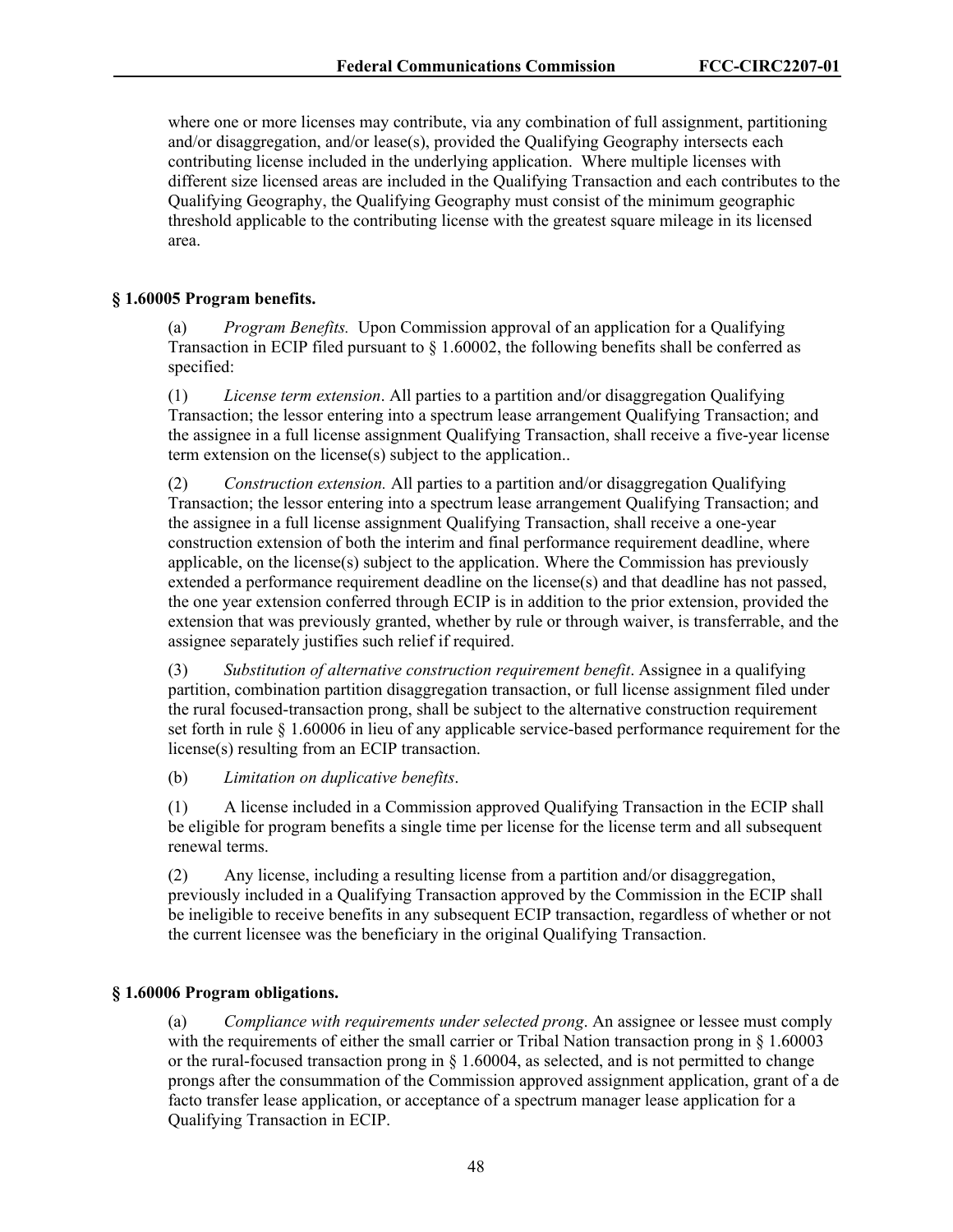(b) *Construction requirement for rural-focused transaction assignees*. Assignees shall be subject to the following construction requirements for resulting license(s) granted in a Commission approved Qualifying Transaction through partition, a combination partition/disaggregation, or full license assignment filed under the rural-focused transaction prong in ECIP, which supersedes any service-based requirement:

(1) The assignee must construct and operate, or provide signal coverage and offer service to, 100% of the Qualifying Geography on the license(s) granted under the ECIP.

(2) The construction period is the applicable construction deadline identified on the license(s), as extended by  $\S$  1.60005. If no such deadline remains for the license(s), the assignee must construct and operate, or provide signal coverage and offer service to, 100% of the Qualifying Geography no later than two (2) years after the consummation of the Commission approved application.

(3) Where the assignee is subject to both an interim and final performance benchmark, the performance requirements in this paragraph shall replace the interim performance benchmark and the assignee shall not be subject to a final performance requirement. Where the assignee has only a remaining final performance requirement, the performance requirements in this paragraph shall replace the final benchmark.

(4) All end user devices throughout the Qualifying Geography must be capable of operation on all spectrum bands associated with license(s) that contribute to the Qualifying Geography.

(5) Consistent with  $\S 1.946(d)$ , notification of completion of construction must be provided to the Commission through the filing of FCC Form 601, no later than 15 days after the applicable construction deadline or the expiration of the two (2) year period in subsection (2).

(c) *Operational requirement for rural-focused transaction assignees*. Assignees in a Commission approved rural-focused transaction pursuant to  $\S 1.60004$  are subject to the following operational requirements:

(1) Assignees must construct and operate in, or provide signal coverage and offer service to, 100% of the Qualifying Geography identified in their Commission approved Qualifying Transaction for a period of at least three (3) consecutive years;

(2) Operation or service must not fall below that used to meet the construction requirement in subpart (a) for the entire three (3) year period;

(3) Assignees must construct and operate, or provide signal coverage and offer service, as required pursuant to paragraph (b), by the applicable construction deadline identified on the license(s), as extended by § 1.60005. Where no such deadline remains for the license(s), the three (3) year continuous operational requirement must commence no later than two (2) years after the consummation of the Commission approved application filed pursuant to § 1.60002.

(d) *Construction and operational requirements for rural-focused transaction leases*. Lessees must construct and operate, or provide signal coverage and offer service to, 100% of the Qualifying Geography identified in the underlying Qualifying Transaction that was the basis for Commission approval in the ECIP. Lessees must meet this requirement no later than two (2) years after grant of the underlying de facto transfer lease application or acceptance of the underlying spectrum manager lease application , and must maintain operation for a period of at least three (3) consecutive years during any period within the initial minimum required five (5) year lease term.

(e) *Operational Requirement Notifications.* Assignees and lessees of rural-focused transactions pursuant to  $\S 1.60004$  must file the following notifications to demonstrate compliance with the requirements in subsections (a) through (c):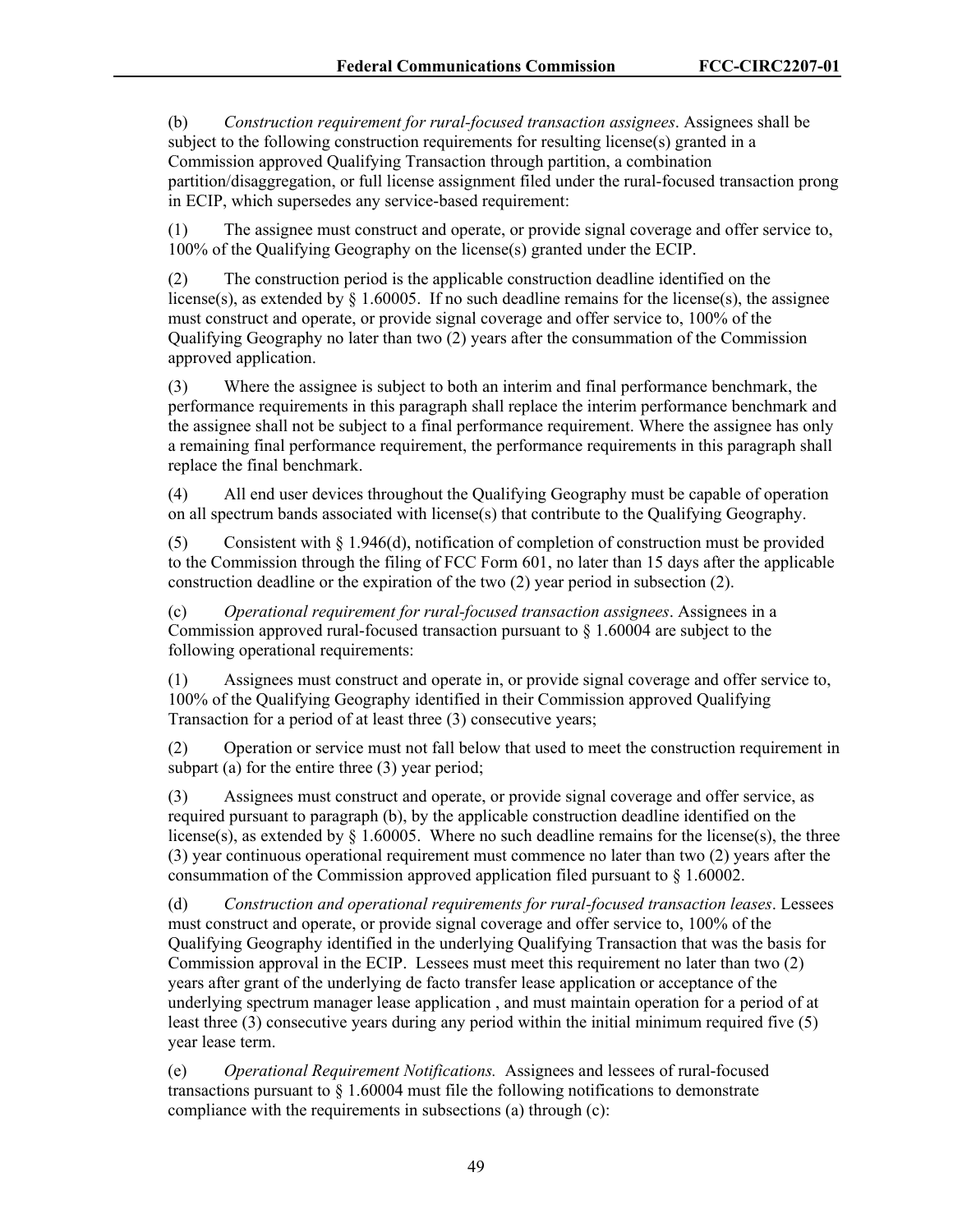(1) Initial Operational Requirement Notification. Assignees and lessees must file an initial operational notification with the Commission within 30 days of the commencement of operations that: (i) provides the date operations began; (ii) certifies that the operational requirement of 100% coverage of the Qualifying Geography for that license or lease has been satisfied; and (3) provides technical data demonstrating such compliance.

(2) Final Operational Requirement Notification. Assignees and lessees must file a final operational notification requirement with the Commission within 30 days of completion of the three consecutive year operational requirement that: (i) certifies that the operational requirement of 100% coverage of the Qualifying Geography for three (3) consecutive years has been satisfied; (ii) provides the date the three (3) year period was completed; and (iii) provides technical data demonstrating the coverage provided during the three year period.

(f) *Holding period*. Assignees and lessees participating in ECIP under either the small carrier or Tribal Nation transaction prong set forth in §1.60003 or the rural-focused transaction prong set forth in § 1.60004 must comply with the following obligations:

(1) Assignees. An assignee of a license(s) granted in a Qualifying Transaction involving a partition and/or disaggregation or full assignment is required to hold any such license(s) for a period of at least five (5) years, commencing upon the consummation date of the Commission approved application filed pursuant to § 1.60002. During this holding period, except as provided in subsection (e), the license(s) received through ECIP is not permitted to be further partitioned, disaggregated, assigned or leased.

(2) Lessees. Lease arrangements subject to the ECIP shall not be terminated by either lessor or lessee prior to the expiration of the five (5) year term required by  $\S$  1.60003(b)(3) or  $\S$ 1.60004(b)(3), where applicable, and, except as provided in (e) of this subsection, may not be transferred or subleased to another party during the five (5) year term.

(3) Rural-focused transaction assignees. Any license(s) resulting from a Qualifying Transaction under the rural-focused transaction prong pursuant to  $\delta$  1.60004 may not be subsequently assigned (partition and/or disaggregation or full assignment), leased or transferred until the following conditions have been met:

(i) The license(s) has been held by the assignee of the Qualifying Transaction for a period of at least five (5) years commencing on the date of consummation of the Commission approved application filed pursuant to § 1.60002; and

(ii) The construction and operational requirements pursuant to paragraphs (a) through (d), where applicable, have been satisfied.

(g) *Exceptions.* The requirements in paragraphs (a) through (e) do not apply to pro forma transfers pursuant to  $\S 1.948(c)(1)$ , and do not apply to any area of the Transaction Geography and/or Qualifying Geography, which is covered by a lease or sublease entered into for the purpose of enabling a Contraband Interdiction System (as defined in § 20.30).

# **§ 1.60007 Penalties.**

(a) *Automatic termination.* A license(s) resulting from a Qualifying Transaction in the ECIP shall be automatically terminated without specific Commission action or further notice to the licensee, superseding any service-based penalty, if the assignee/licensee fails to comply with any of the following:

(1) The five (5) year holding period pursuant to  $\S 1.60006(e)$ ;

(2) The construction requirement pursuant to  $\S 1.60006(a)$  or (c) or any applicable servicebased performance requirement, where applicable; or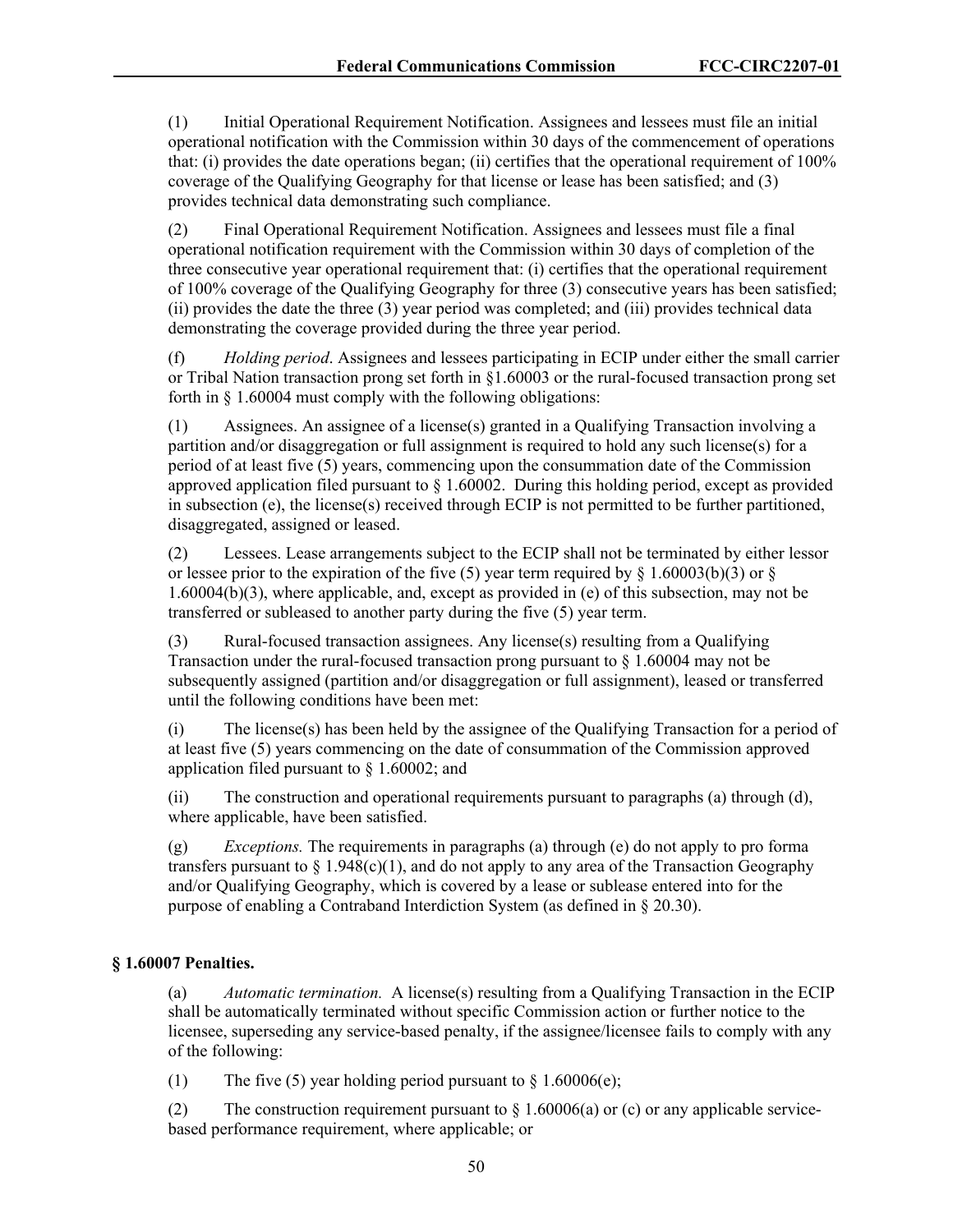(3) The operational requirements pursuant to  $\S 1.60006(b)$  or (c), where applicable;

(b) *Bar from future program participation.* A party participating in a Commission approved Qualifying Transaction in the ECIP shall be prohibited from future participation in the ECIP where it is found that it:

(1) Violated the five (5) year holding period requirements of  $\S$  1.60006(e), including premature termination of a lease or entering into a sublease in violation of  $\S$  1.60006(e)(i), if applicable;

(2) Failed to meet the construction requirement of  $\S 1.60006(a)$  or (c), or any applicable service-based performance requirement, where applicable;

(3) Failed to meet the operational requirements of  $\S$  1.60006(b) or (c), where applicable; or

(4) Entered into a bad faith transaction in violation of  $\S$  1.60003(b)(4) or  $\S$  1.600004(b)(4).

(c) *Effect of program bar*.

(1) A program bar shall commence upon the date the assignee or lessee receives notice from the Commission finding a violation pursuant to subsection (b). A barred party shall be eligible to continue to receive benefits from Qualifying Transactions in ECIP that are unrelated to the Qualifying Transaction that resulted in the program bar and that were approved prior to the commencement of the program bar.

(2) A program bar shall also apply to affiliates of barred parties. Third-parties shall be considered affiliates of a barred party if they qualify as an affiliate under  $\S$  1.60001. A prospective ECIP participant will be considered a barred affiliate when either: (i) the third-party was identified, or should have been identified, as an affiliate on the initial Commission approved application for the Qualifying Transaction resulting in the bar; or (ii) the third-party identifies, or should have identified, a barred affiliate in a subsequent application to participate in the ECIP, regardless of whether they were affiliates at the time of the filing of the initial application for a Qualifying Transaction resulting in the bar.

(3) Transactions that include a barred party shall not be eligible for ECIP benefits, even if all other qualifications are satisfied.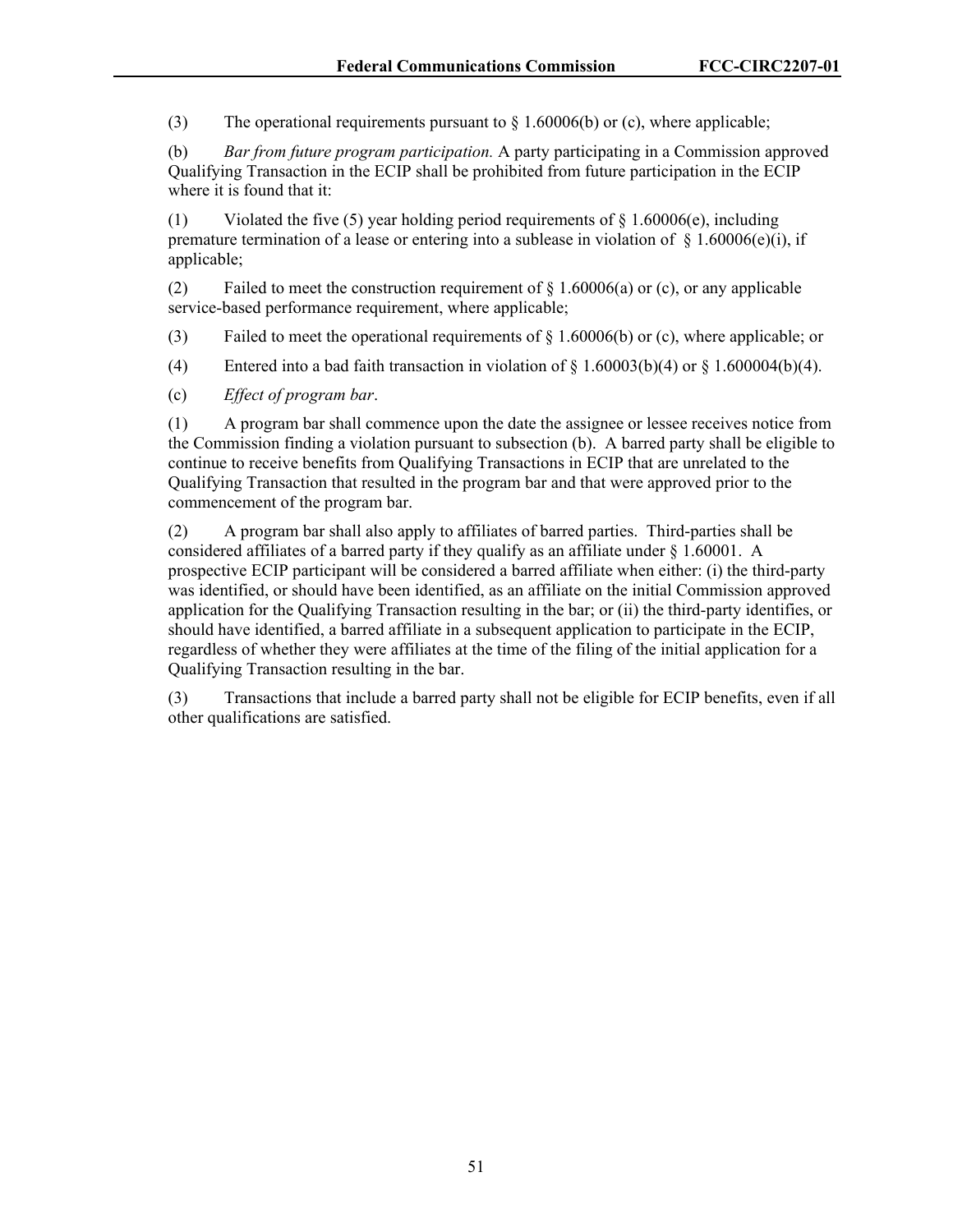# **APPENDIX B**

## **Final Regulatory Flexibility Analysis**

[1](#page-52-0). As required by the Regulatory Flexibility Act of 1980, as amended  $(RFA)$ ,<sup>1</sup> an Initial Regulatory Flexibility Analysis (IRFA) was incorporated in the *Further Notice of Proposed Rulemaking* (*Further Notice*) released in November [2](#page-52-1)021 in this proceeding.<sup>2</sup> The Commission sought written public comment on the proposals in the *Notice*, including comment on the IRFA. No comments were filed addressing the IRFA. This present Final Regulatory Flexibility Analysis (FRFA) conforms to the RFA.[3](#page-52-2)

# **A. Need for, and Objectives of, the Final Rules**

2. The *Report and Order* adopted by the Commission today establishes the Enhanced Competition Incentive Program (ECIP) for wireless services and modifies the existing partitioning, disaggregation, and leasing rules to provide specific incentives through ECIP for stakeholders to voluntarily participate by engaging in Qualifying Transactions that make spectrum available to these entities and in these areas. The ECIP will facilitate competition-enhancing transactions resulting in increased spectrum access for small carriers and Tribal Nations and increased availability of advanced telecommunications services such as 5G and other advanced wireless services for underserved communities and in rural areas. Moreover, the program represents a productive step towards achieving long-standing Commission goals to close the digital divide and increase spectrum access by small and rural carriers, and builds upon Congressional intent as reflected in the Making Opportunities for Broadband Investment and Limiting Excessive and Needless Obstacles to Wireless (MOBILE NOW) Act<sup>[4](#page-52-3)</sup> to increase the diversity of spectrum access, increase the availability of advanced telecommunication services to rural areas, and to further facilitate and incentivize transactions that will provide public interest benefits.

# **B. Summary of Significant Issues Raised by Public Comments in Response to the IRFA**

3. There were no comments filed that specifically addressed the proposed rules and policies presented in the IRFA.

## **C. Response to Comments by the Chief Counsel for Advocacy of the Small Business Administration**

4. Pursuant to the Small Business Jobs Act of 2010, which amended the RFA, the Commission is required to respond to any comments filed by the Chief Counsel for Advocacy of the Small Business Administration (SBA), and to provide a detailed statement of any change made to the proposed rules as a result of those comments.<sup>[5](#page-52-4)</sup>

5. The Chief Counsel did not file any comments in response to the proposed rules in this proceeding.

<span id="page-52-0"></span><sup>&</sup>lt;sup>1</sup> See 5 U.S.C. § 603. The RFA, 5 U.S.C. §§ 601-612, has been amended by the Small Business Regulatory Enforcement Fairness Act of 1996, (SBREFA) Pub. L. No. 104-121, Title II, 110 Stat. 857 (1996).

<span id="page-52-1"></span><sup>2</sup> *Partitioning, Disaggregation, and Leasing of Spectrum*, Further Notice of Proposed Rulemaking, WT Docket No. 19-38, 2021 WL 5417404, \_ FCC Rcd \_ (2021) (*Further Notice* or *FNPRM*).

<span id="page-52-2"></span><sup>3</sup> *See* 5 U.S.C. § 604.

<span id="page-52-3"></span><sup>4</sup> Consolidated Appropriations Act, Pub. L. No. 115-141, Division P (RAY BAUM'S Act of 2018), Title VI (MOBILE NOW Act), § 601 et seq. (2018), codified at 47 U.S.C. §§ 1501-1512.

<span id="page-52-4"></span> $5$  *Id.* § 604 (a)(3).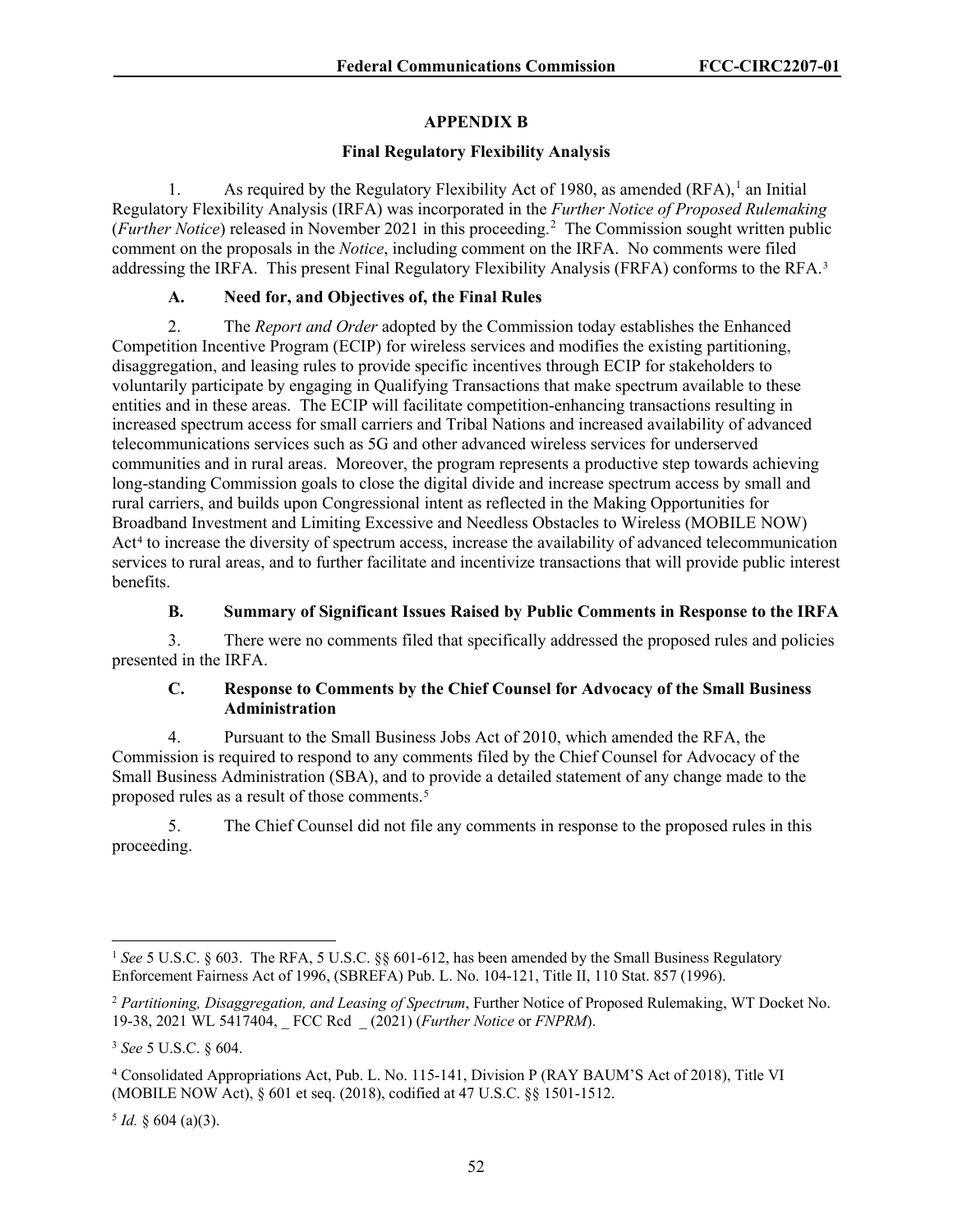# **D. Description and Estimate of the Number of Small Entities to Which the Rules Will Apply**

6. The RFA directs agencies to provide a description of, and where feasible, an estimate of the number of small entities that may be affected by the rules adopted herein.<sup>[6](#page-53-0)</sup> The RFA generally defines the term "small entity" as having the same meaning as the terms "small business," "small organization," and "small governmental jurisdiction."[7](#page-53-1) In addition, the term "small business" has the same meaning as the term "small business concern" under the Small Business Act. $8\,$  $8\,$  A "small business concern" is one which: (1) is independently owned and operated; (2) is not dominant in its field of operation; and (3) satisfies any additional criteria established by the Small Business Administration  $(SBA).<sup>9</sup>$  $(SBA).<sup>9</sup>$  $(SBA).<sup>9</sup>$ 

7. *Small Businesses, Small Organizations, Small Governmental Jurisdictions.* Our actions, over time, may affect small entities that are not easily categorized at present. We therefore describe here, at the outset, three broad groups of small entities that could be directly affected herein.[10](#page-53-4) First, while there are industry specific size standards for small businesses that are used in the regulatory flexibility analysis, according to data from the Small Business Administration's (SBA) Office of Advocacy, in general a small business is an independent business having fewer than 500 employees.[11](#page-53-5) These types of small businesses represent 99.9% of all businesses in the United States, which translates to 32.5 million businesses.[12](#page-53-6)

8. Next, the type of small entity described as a "small organization" is generally "any notfor-profit enterprise which is independently owned and operated and is not dominant in its field."[13](#page-53-7) The Internal Revenue Service (IRS) uses a revenue benchmark of \$50,000 or less to delineate its annual electronic filing requirements for small exempt organizations.<sup>[14](#page-53-8)</sup> Nationwide, for tax year 2020, there were approximately 447,689 small exempt organizations in the U.S. reporting revenues of \$50,000 or less according to the registration and tax data for exempt organizations available from the IRS.[15](#page-53-9) 

<span id="page-53-1"></span> $7$  *Id.* § 601(6).

<span id="page-53-3"></span><sup>9</sup> 15 U.S.C. § 632.

<span id="page-53-4"></span><sup>10</sup> *See* 5 U.S.C. § 601(3)-(6).

<span id="page-53-5"></span><sup>11</sup> See SBA, Office of Advocacy, Frequently Asked Questions, "What is a small business?," [https://cdn.advocacy.sba.gov/wp-content/uploads/2021/11/03093005/Small-Business-FAQ-2021.pdf.](https://cdn.advocacy.sba.gov/wp-content/uploads/2021/11/03093005/Small-Business-FAQ-2021.pdf) (Nov 2021).

<span id="page-53-6"></span> $12 \, \text{Id}$ 

<span id="page-53-7"></span> $13$  5 U.S.C. § 601(4).

<span id="page-53-8"></span><sup>14</sup> The IRS benchmark is similar to the population of less than 50,000 benchmark in 5 U.S.C  $\S$  601(5) that is used to define a small governmental jurisdiction. Therefore, the IRS benchmark has been used to estimate the number small organizations in this small entity description. S*ee* Annual Electronic Filing Requirement for Small Exempt Organizations — Form 990-N (e-Postcard), "Who must file,"

[https://www.irs.gov/charities-non-profits/annual-electronic-filing-requirement-for-small-exempt-organizations](https://www.irs.gov/charities-non-profits/annual-electronic-filing-requirement-for-small-exempt-organizations-form-990-n-e-postcard)[form-990-n-e-postcard.](https://www.irs.gov/charities-non-profits/annual-electronic-filing-requirement-for-small-exempt-organizations-form-990-n-e-postcard) We note that the IRS data does not provide information on whether a small exempt organization is independently owned and operated or dominant in its field.

<span id="page-53-9"></span><sup>15</sup> *See* Exempt Organizations Business Master File Extract (EO BMF), "CSV Files by Region," [https://www.irs.gov/charities-non-profits/exempt-organizations-business-master-file-extract-eo-bmf.](https://www.irs.gov/charities-non-profits/exempt-organizations-business-master-file-extract-eo-bmf) The IRS Exempt Organization Business Master File (EO BMF) Extract provides information on all registered tax-

(continued….)

<span id="page-53-0"></span> $6$  *Id.* § 604(a)(4).

<span id="page-53-2"></span> $8$  *Id.*  $\frac{8}{3}$  601(3) (incorporating by reference the definition of "small-business concern" in the Small Business Act, 15 U.S.C.  $\S 632$ ). Pursuant to 5 U.S.C.  $\S 601(3)$ , the statutory definition of a small business applies "unless an agency, after consultation with the Office of Advocacy of the Small Business Administration and after opportunity for public comment, establishes one or more definitions of such term which are appropriate to the activities of the agency and publishes such definition(s) in the Federal Register."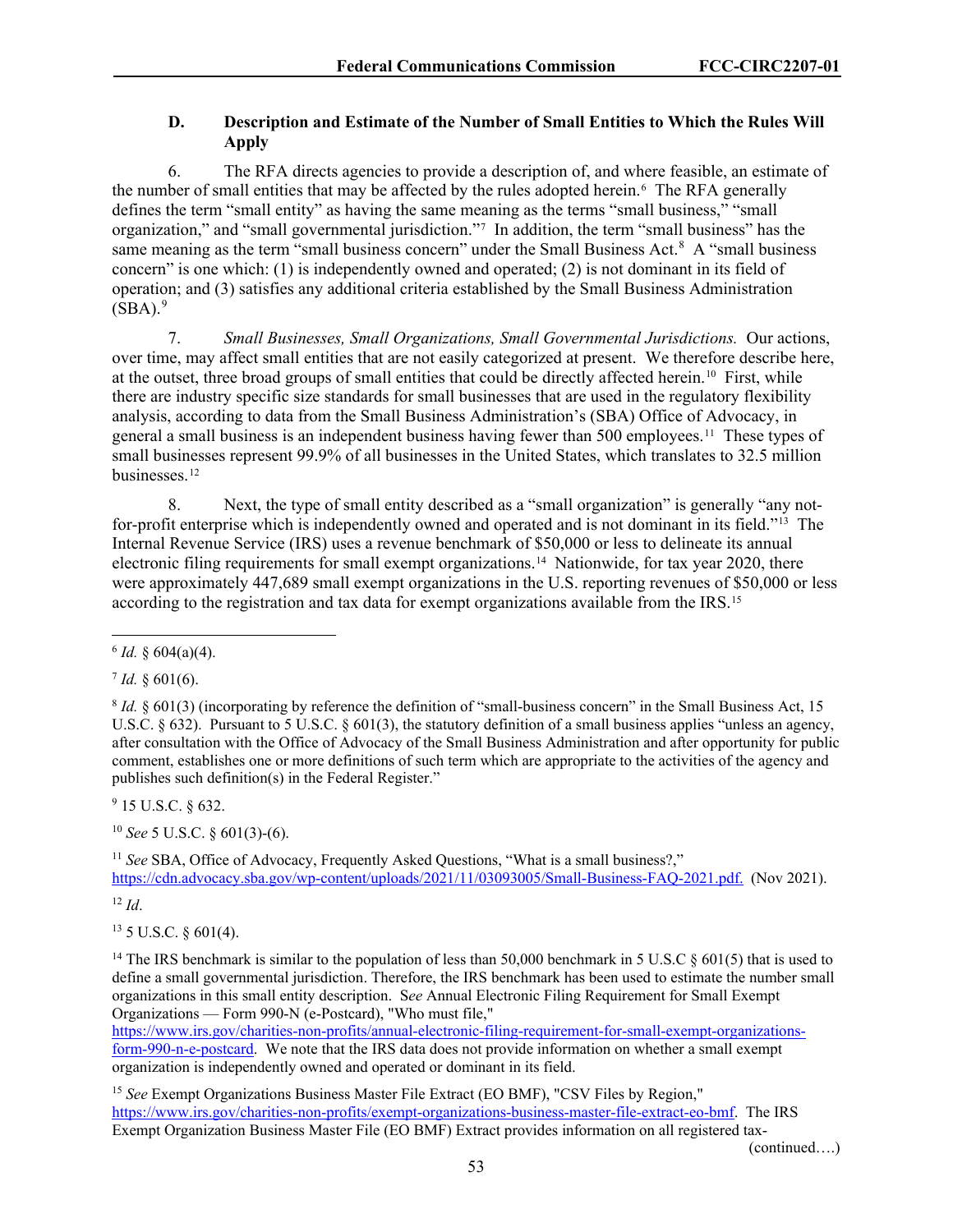9. Finally, the small entity described as a "small governmental jurisdiction" is defined generally as "governments of cities, counties, towns, townships, villages, school districts, or special districts, with a population of less than fifty thousand."<sup>16</sup> U.S. Census Bureau data from the 2017 Census of Governments<sup>[17](#page-54-1)</sup> indicate that there were 90,075 local governmental jurisdictions consisting of general purpose governments and special purpose governments in the United States.[18](#page-54-2) Of this number there were  $36,931$  general purpose governments (county<sup>19</sup>, municipal and town or township<sup>20</sup>) with populations of less than 50,000 and 12,040 special purpose governments - independent school districts<sup>[21](#page-54-5)</sup> with enrollment populations of less than 50,000.<sup>22</sup> Accordingly, based on the 2017 U.S. Census of Governments data, we estimate that at least 48,971 entities fall into the category of "small governmental jurisdictions."<sup>[23](#page-54-7)</sup>

10. *Wireless Telecommunications Carriers (except Satellite).* This industry comprises establishments engaged in operating and maintaining switching and transmission facilities to provide communications via the airwaves.<sup>[24](#page-54-8)</sup> Establishments in this industry have spectrum licenses and provide services using that spectrum, such as cellular services, paging services, wireless internet access, and

#### (Continued from previous page)

exempt/non-profit organizations. The data utilized for purposes of this description was extracted from the IRS EO BMF data for Region 1-Northeast Area (76,886), Region 2-Mid-Atlantic and Great Lakes Areas (221,121), and Region 3-Gulf Coast and Pacific Coast Areas (273,702) which includes the continental U.S., Alaska, and Hawaii. This data does not include information for Puerto Rico.

## <span id="page-54-0"></span> $16$  5 U.S.C.  $\delta$  601(5).

<span id="page-54-1"></span><sup>17</sup> *See* 13 U.S.C. § 161. The Census of Governments survey is conducted every five (5) years compiling data for years ending with "2" and "7". *See also* Census of Governments, [https://www.census.gov/programs](https://www.census.gov/programs-surveys/cog/about.html)[surveys/cog/about.html.](https://www.census.gov/programs-surveys/cog/about.html)

<span id="page-54-2"></span><sup>18</sup> *See* U.S. Census Bureau, 2017 Census of Governments – Organization Table 2. Local Governments by Type and State: 2017 [CG1700ORG02], [https://www.census.gov/data/tables/2017/econ/gus/2017-governments.html.](https://www.census.gov/data/tables/2017/econ/gus/2017-governments.html) Local governmental jurisdictions are made up of general purpose governments (county, municipal and town or township) and special purpose governments (special districts and independent school districts). *See also* Table 2. CG1700ORG02 Table Notes\_Local Governments by Type and State\_2017.

<span id="page-54-3"></span><sup>19</sup> *See id.* at tbl. 5. County Governments by Population-Size Group and State: 2017 [CG1700ORG05]. [https://www.census.gov/data/tables/2017/econ/gus/2017-governments.html.](https://www.census.gov/data/tables/2017/econ/gus/2017-governments.html) There were 2,105 county governments with populations less than 50,000. This category does not include subcounty (municipal and township) governments.

<span id="page-54-4"></span><sup>20</sup> *See id. at* tbl. 6. Subcounty General-Purpose Governments by Population-Size Group and State: 2017 [CG1700ORG06][, https://www.census.gov/data/tables/2017/econ/gus/2017-governments.html.](https://www.census.gov/data/tables/2017/econ/gus/2017-governments.html) There were 18,729 municipal and 16,097 town and township governments with populations less than 50,000.

<span id="page-54-5"></span><sup>21</sup> *See id.* at tbl. 10. Elementary and Secondary School Systems by Enrollment-Size Group and State: 2017 [CG1700ORG10][, https://www.census.gov/data/tables/2017/econ/gus/2017-governments.html.](https://www.census.gov/data/tables/2017/econ/gus/2017-governments.html) There were 12,040 independent school districts with enrollment populations less than 50,000. *See also* Table 4. Special-Purpose Local Governments by State Census Years 1942 to 2017 [CG1700ORG04], CG1700ORG04 Table Notes\_Special Purpose Local Governments by State\_Census Years 1942 to 2017.

<span id="page-54-6"></span><sup>22</sup> While the special purpose governments category also includes local special district governments, the 2017 Census of Governments data does not provide data aggregated based on population size for the special purpose governments category. Therefore, only data from independent school districts is included in the special purpose governments category.

<span id="page-54-7"></span><sup>23</sup> This total is derived from the sum of the number of general purpose governments (county, municipal and town or township) with populations of less than 50,000 (36,931) and the number of special purpose governments independent school districts with enrollment populations of less than 50,000 (12,040), from the 2017 Census of Governments - Organizations tbl. 5, 6, & 10.

<span id="page-54-8"></span><sup>24</sup> *See* U.S. Census Bureau, *2017 NAICS Definition, "517312 Wireless Telecommunications Carriers (except Satellite),"* [https://www.census.gov/naics/?input=517312&year=2017&details=517312.](https://www.census.gov/naics/?input=517312&year=2017&details=517312)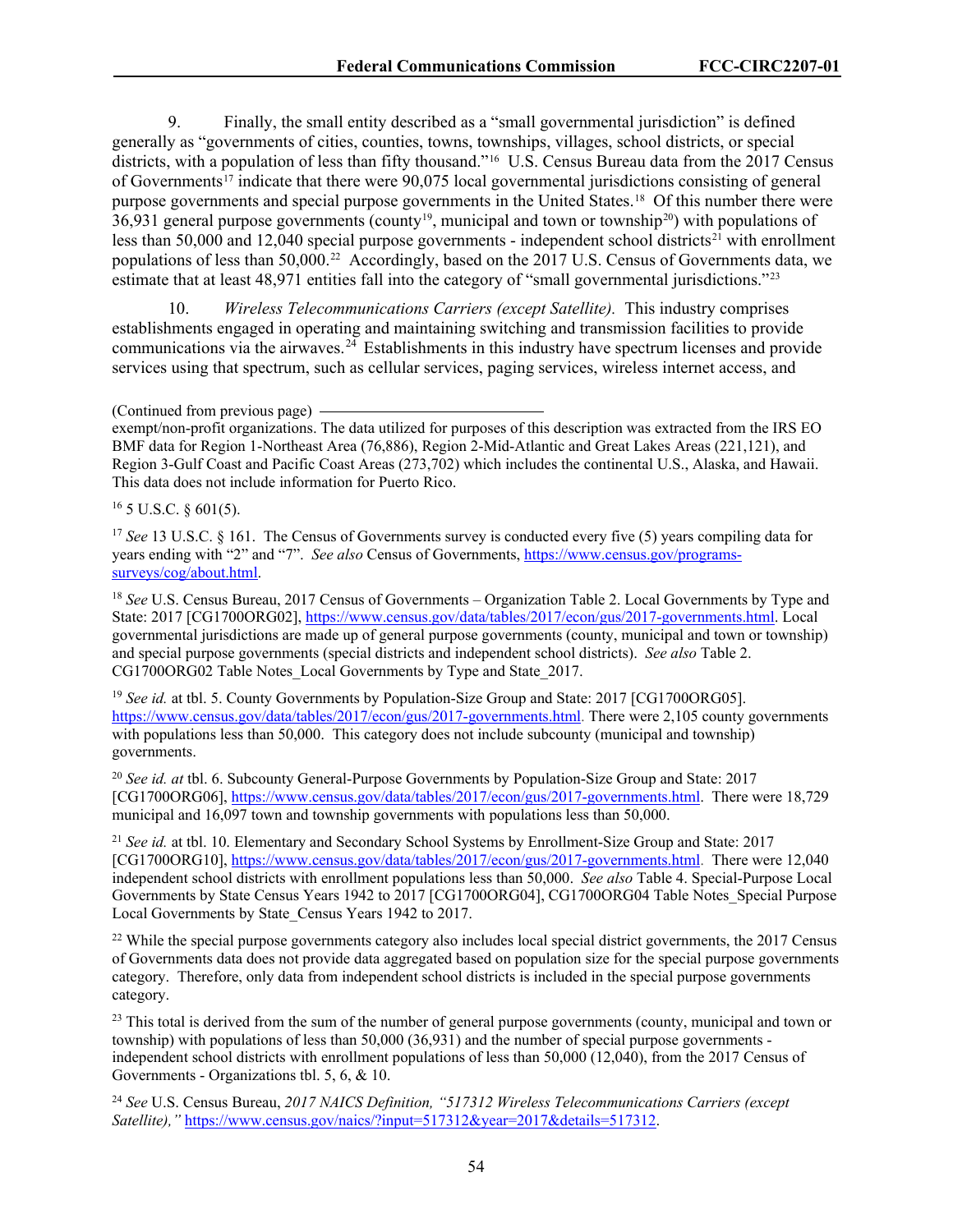wireless video services.<sup>25</sup> The SBA size standard for this industry classifies a business as small if it has 1,500 or fewer employees. [26](#page-55-1) U.S. Census Bureau data for 2017 show that there were 2,893 firms in this industry that operated for the entire year.<sup>[27](#page-55-2)</sup> Of that number, 2,837 firms employed fewer than 250 employees.[28](#page-55-3) Additionally, based on Commission data in the 2021 Universal Service Monitoring Report, as of December 31, 2020, there were 797 providers that reported they were engaged in the provision of wireless services.<sup>29</sup> Of these providers, the Commission estimates that 715 providers have 1,500 or fewer employees.<sup>30</sup> Consequently, using the SBA's small business size standard, most of these providers can be considered small entities.

### **E. Description of Projected Reporting, Recordkeeping, and Other Compliance Requirements for Small Entities**

11. The *Report and Order* adopts new or additional reporting, recordkeeping and/or compliance obligations for applicants and licensees that may require small entities to hire attorneys, engineers, consultants, or other professionals in order to comply. While the Commission cannot quantify the cost of compliance with the requirements, we note that, in many instances, the requirements we adopt mirror and align with existing obligations that licensees must currently comply with under our rules. Below we discuss the reporting, recordkeeping, and/or compliance requirements adopted in the *Report and Order*.

12. *ECIP Structure and Application.* The rules adopted today establish ECIP eligibility through participation in a Qualifying Transaction by a covered geographic licensee, as defined in the rules. Applicants seeking to participate in the ECIP file an application for partition or disaggregation, a long-term spectrum lease, or a full assignment that: 1) identifies that the application is being submitted for consideration under the ECIP; 2) identifies the selected transaction prong and includes a demonstration of how the parties have established each of the requirements of the prong; 3) demonstrates that the parties to the transaction are unaffiliated; 3) certifies that parties to the transaction are not barred from the ECIP ; 4) certifies that the license(s) in the application are not subject to the one-time ECIP cap; 5) certifies that parties seek ECIP in good faith and with bona fide intent to meet all program requirements, and 6) certifies no benefits were conferred to the assignee or lessee as consideration, or, if they were, provides a description of such benefits.

13. The rules require that an applicant must establish that it qualifies for one of two types of ECIP Qualifying Transactions: one that focuses on small carriers or Tribal Nations gaining spectrum access to increase competition, regardless of geographic location, or one that involves any interested party that commits to operating in, or providing service to, rural areas. For each prong, applicants must meet a minimum spectrum threshold and a minimum geography threshold.

14. *Operational Requirement.* The rules establish program protections to safeguard against waste, fraud, and abuse. Under these protections, assignees and lessees of transactions pursuant to 47

<span id="page-55-0"></span><sup>25</sup> *Id.*

<span id="page-55-1"></span><sup>26</sup> *See* 13 CFR § 121.201, NAICS Code 517312.

<span id="page-55-2"></span><sup>27</sup> *See* U.S. Census Bureau, *2017 Economic Census of the United States*, *Employment Size of Firms for the U.S.: 2017,* Table ID: EC1700SIZEEMPFIRM, NAICS Code 517312, [https://data.census.gov/cedsci/table?y=2017&n=517312&tid=ECNSIZE2017.EC1700SIZEEMPFIRM&hidePrevie](https://data.census.gov/cedsci/table?y=2017&n=517312&tid=ECNSIZE2017.EC1700SIZEEMPFIRM&hidePreview=false) [w=false.](https://data.census.gov/cedsci/table?y=2017&n=517312&tid=ECNSIZE2017.EC1700SIZEEMPFIRM&hidePreview=false)

<span id="page-55-3"></span><sup>&</sup>lt;sup>28</sup> *Id*. The available U.S. Census Bureau data does not provide a more precise estimate of the number of firms that meet the SBA size standard.

<span id="page-55-4"></span><sup>&</sup>lt;sup>29</sup> Federal-State Joint Board on Universal Service, Universal Service Monitoring Report at 26, Table 1.12 (2021), https://docs.fcc.gov/*pubId.lic*[/attachments/DOC-379181A1.pdf.](https://docs.fcc.gov/public/attachments/DOC-379181A1.pdf)

<span id="page-55-5"></span><sup>30</sup> *Id.*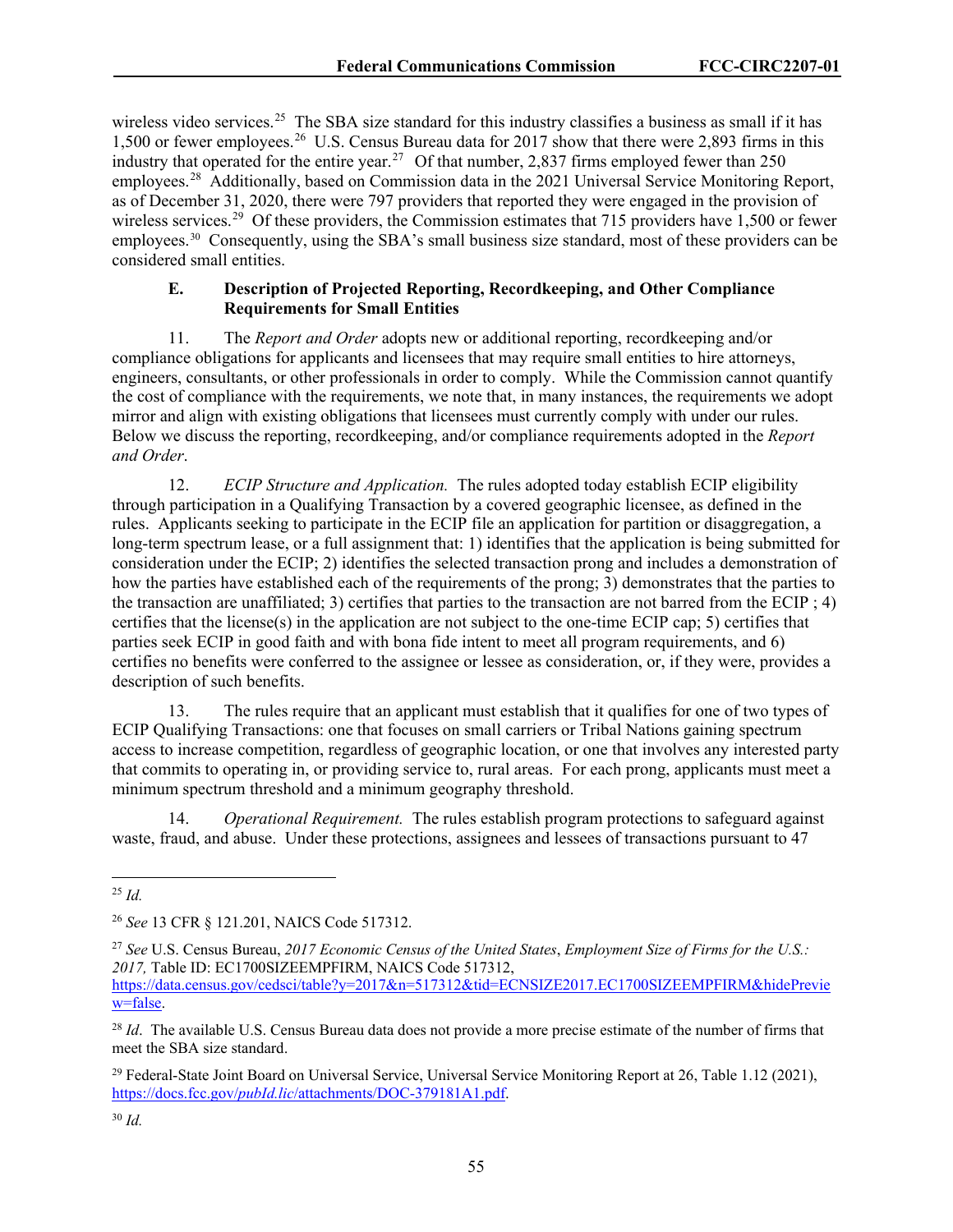CFR §1.60003 must file two operational requirement notifications, an initial and a final, related to their compliance with the operational requirement. The Initial Operational Requirement Notification must be filed within 30 days of the commencement of operations complying with the operational requirement, while the Final Operational Requirement Notification must be filed within 30 days of satisfaction of the operational requirement for three consecutive years. Both notifications require the filing of technical network data and a certification of compliance with the requirements.

15. *Reaggregation of Spectrum Licenses.* The rules establish a procedure for reaggregation of multiple licenses which were disaggregated or partitioned and which meet certain other requirements set out in the Commission's rules. Applicants may do so by filing FCC Form 601. Each request must include a compliance attachment certifying that the licenses at issue: 1) are of the same radio service, and have the same market and channel block; 2) have met all performance requirements (both interim and final benchmarks); 2) have been renewed at least once after meeting any relevant continuing service or operational requirements, and 3) have not violated the Commission's permanent discontinuance rules.

## **F. Steps Taken to Minimize the Significant Economic Impact on Small Entities, and Significant Alternatives Considered**

16. The RFA requires an agency to provide, "a description of the steps the agency has taken to minimize the significant economic impact on small entities…including a statement of the factual, policy, and legal reasons for selecting the alternative adopted in the final rule and why each one of the other significant alternatives to the rule considered by the agency which affect the impact on small entities was rejected.<sup>[31](#page-56-0)</sup>

17. The intent of the MOBILE NOW Act is, in part, to make unused spectrum available to small carriers and increase the provision of wireless services in rural areas. Thus the considerations in the *Report and Order* focus on small and rural carriers as a general matter, and overall on how to successfully engage such carriers in the ECIP. The *Report and Order* establishes the ECIP and related rules to facilitate opportunities for small carriers and Tribal Nations to increase access to spectrum, to increase competition, and to expand wireless deployment in rural areas. ECIP eligibility is established through participation in partitioning, disaggregation, leasing, and full assignment of spectrum based on small carriers or Tribal Nations gaining spectrum access to increase competition, regardless of geographic location under the small carrier or Tribal Nations prong, or participation by any interested party that commits to operating in, or providing service to rural areas under the rural-focused transactions prong. Both assignments and leases (other than spectrum manager leases of 3.5 GHz Priority Access Licenses in the Citizens Band Radio Service) will qualify for ECIP, as long as they satisfy the other program criteria.

18. In addition to the incentive program, the *Report and Order* provides benefits that will ease the regulatory and administrative burdens for participating licensees by providing for reaggregation of previously partitioned and disaggregated licenses up to the original license size, while adopting appropriate safeguards. Other steps we have taken to minimize the economic impact on small entities in this rulemaking include the adoption of minimum compliance requirements, and ECIP application and certification filing requirements that are similar to existing Commission application and certification requirements.

19. *Enhanced Competition Incentive Program Structure.* Under the ECIP eligibility structure, we allow any covered geographic licensee to: 1) offer spectrum to an unaffiliated eligible entity through a partition and/or disaggregation; 2) to offer spectrum to an unaffiliated eligible entity through a long-term leasing arrangement, or 3) to assign its entire authorization to ensure that appropriate incentives and benefits are afforded consistently across a variety of transaction types. Further, in light of the requirement of the MOBILE NOW Act that we assess the administrative feasibility of adopting program features, we determined that it was necessary to modify our proposed approach towards leasing eligibility

<span id="page-56-0"></span> $31\,$  5 U.S.C. § 604(a)(6).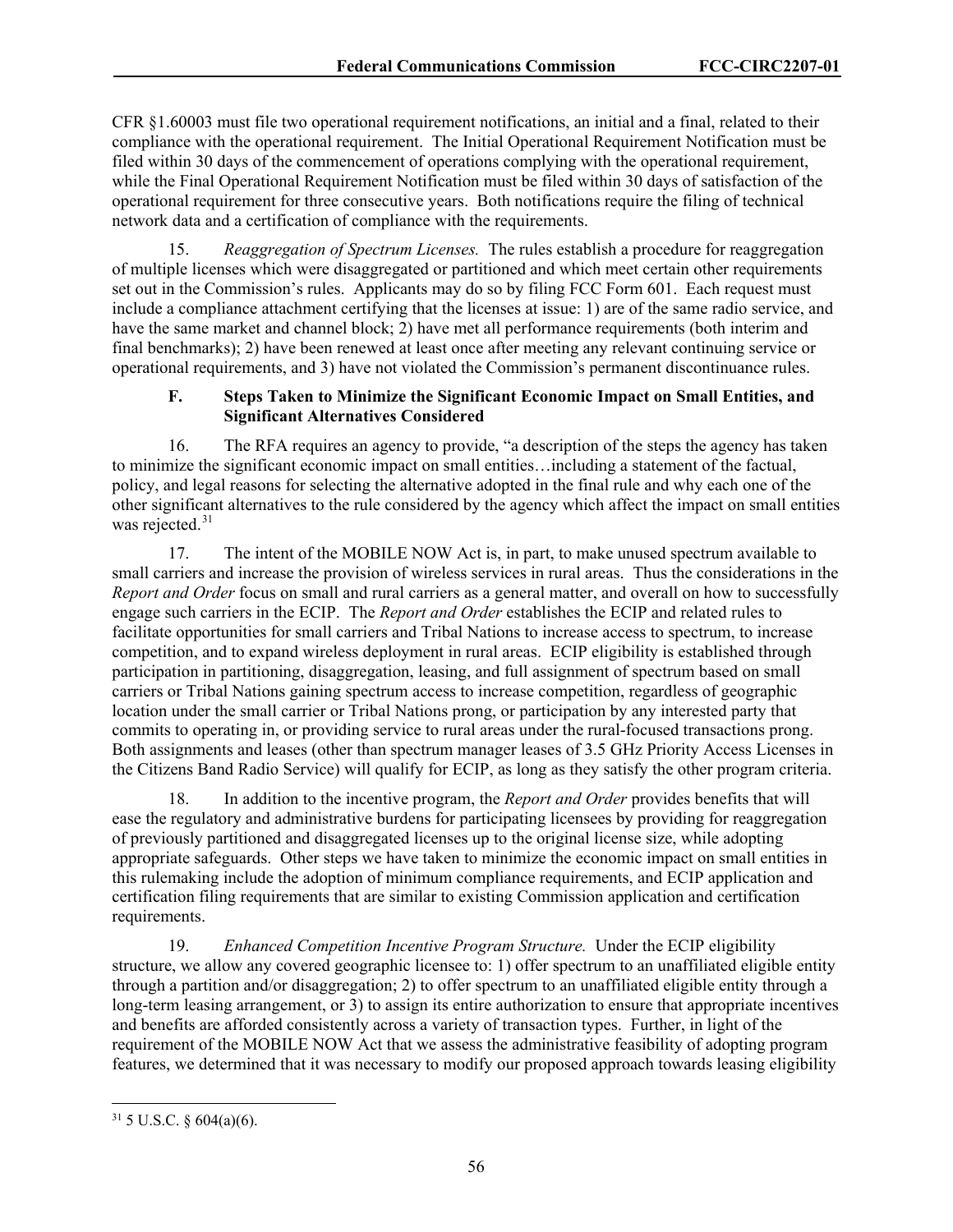to ensure that all ECIP participants can accept responsibility for program obligations and realize program benefits. We therefore do not include all WRS licensees in "included services" as eligible lessors, since many of the program obligations and benefits are inapplicable to site-based wireless licensees that are generally permitted to lease, but we do permit any covered geographic licensees in "included services" to participate as lessors in the ECIP program.

20. *Small Carrier or Tribal Nations Prong*. We specifically adopted a definition of Qualifying Transaction that focused on small carriers and Tribal Nations and provided incentives to benefit small and other licensees as part of the ECIP. These incentives included a five-year license term extension for all parties involved in a qualifying partition/disaggregation transaction, and for all lessors entering into a qualifying spectrum leasing transaction. The reduction in the frequency of license renewal obligations will reduce regulatory burdens on small carriers and other licensees. In order to increase the flexibility of the program, we also adopted rules to permit full assignments of covered geographic licenses to be an eligible type of ECIP transaction.

21. *Minimum Thresholds.* The minimum spectrum thresholds for this prong, established to increase flexibility, require the inclusion of a percentage of licensed spectrum, rather than mandate a specific amount of spectrum in megahertz that must be included in a transaction. We declined to adopt the spectrum total approach, opting for the percentage approach as technology neutral and flexible, in order to allow a wide range of small and other licensees to participate in and benefit from the ECIP. Our technology-neutral and flexible approach allows small entities to make choices based on their individual economic circumstances. We also adopted a minimum geography threshold for Qualifying Transactions with a two-tiered geographic scaling based on based on the amount of square mileage within the licensed area of the assignor or lessor, regardless of the license type.<sup>[32](#page-57-0)</sup> This rule will ensure fair and consistent application, as it will allow small carriers or Tribal Nations to use geography from any type or size of licensed area, whether rural or urban, so long as it meets the minimum threshold. The Commission believes the approach we adopted appropriately balances the goal of ensuring greater program participation, particularly for licensees in large geographic areas, while protecting against potential abuse through transactions involving *de minimis* geography entered into for the singular purpose of receiving benefits.

22. *Rural-Focused Transactions Prong.* The rules also provide a second path for ECIP participation for small and other entities, which expanded the class of eligible participants to any licensee that meets the requirements of a rural-focused transactions prong. This option will provide opportunities for small entities and was unanimously supported by commenters.

23. *Minimum Thresholds.* Similar to the small carrier/Tribal Nations prong, the rules establish minimum spectrum thresholds for the rural-focused transaction prong using a percentage threshold rather than a specific amount of spectrum in order to allow a wide range of small entities and other licensees to participate in and benefit from the ECIP. Likewise, the *Report and Order* adopted a more neutral approach than proposed in the *Further Notice* in order to provide equity across market types, and adopted a Qualifying Geography threshold based on actual geographic license size in square miles in order to ensure equal treatment for all licensees, included small entities, across similar size markets.

24. In our adoption of the statutory definition of "rural area," we considered the concerns of commenters about the application of the terms contiguous and adjacent in the statutory definition, and their recommendation to adopt a bright line rule to prevent less populated edges of urban areas from being excluded.<sup>[33](#page-57-1)</sup> The Commission declined to adopt this alternative approach, noting that the MOBILE NOW Act did not provide an exception for the inclusion in the definition of "rural" those areas that are arguably less populated, but nonetheless are part of an urbanized area contiguous or adjacent to a city or town with

<span id="page-57-0"></span> $32$  We considered but declined to adopt WISPA's proposed geography threshold based on license areas (e.g., CMAs/PEAs vs. county-based license areas). *See* WISPA Comments at 6.

<span id="page-57-1"></span><sup>&</sup>lt;sup>33</sup> UTC Reply Comments at 6, WISPA Comments at 7, RWA Reply Comments at 3.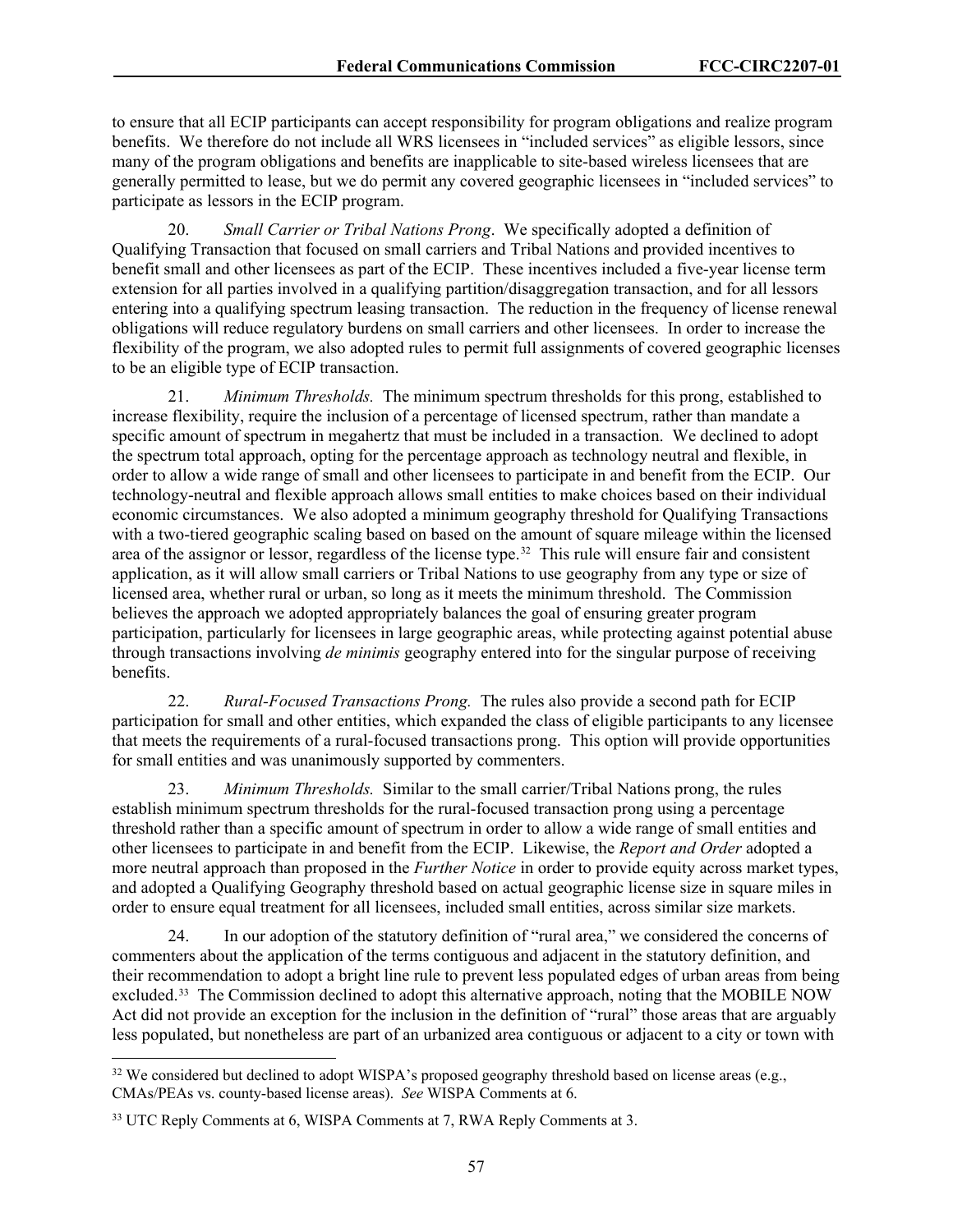a population of more than 50,000. We also declined to adopted an alternative proposal from WISPA for a minimum qualifying geography of 200 square miles, as it did not explain how its proposal would meet program goals in the public interest.

25. *Program Benefits.* The final rules establish three ECIP incentives: a five-year license term extension, a one year construction extension, and alternative construction requirements for ruralfocused transactions. These incentives are available to a wide variety of WRS licensees, and will benefit small licensees. The five year license term extension was supported by most commenters as a positive shift in the transaction costs making secondary-market transactions more worthwhile to participants, and effectively incentivizing those transactions.<sup>[34](#page-58-0)</sup> The Commission believes that this license term extension benefit offers an incentive, consistent with Congressional direction, to licensees that have yet to meet their construction obligations as well as to those that may not have maintained the required level of service throughout the course of their license term. Commenters supported the construction extension ECIP benefit<sup>[35](#page-58-1)</sup> although several commenters offered alternative proposals including a two-year extension or a non-population-based performance requirement;<sup>[36](#page-58-2)</sup> extension time frames based on the geography covered, $37$  and extending the deadlines by two years if the lease, partition, disaggregation, or full license transaction is reached within 12 months of the incumbent licensee's build-out deadline to incentivize transactions and allow assignees sufficient time to meet construction deadlines.<sup>38</sup> We were not persuaded from the record, however, that additional time beyond a one-year construction extension is warranted as an ECIP benefit and therefore declined to adopt any of these alternatives.

26. The alternative construction requirements for rural-focused transaction raised concerns for commenters regarding the 100% coverage requirement of the Qualifying Geography involved in the rural-focused transaction prong, who argued that the alternative does not strike the correct balance and does not provide flexibility.<sup>[39](#page-58-5)</sup> Based on our review of the record, we believe that commenters' views on this issue are misplaced because the commenters interpret our proposal to required 100% coverage of all geography included in the overall transaction, regardless of size. We reiterate that although we require 100% coverage of Qualifying Geography, parties to an ECIP transaction are free to include significantly more geography than the minimum square mileage of Qualifying Geography required to be constructed. We believe that have adopted a flexible approach that will facilitate rural-focused transactions and ensure reasonable stakeholder investment in rural buildout sufficient to warrant ECIP benefits.

27. *Protections Against Waste, Fraud, and Abuse.* The Commission adopted several measures to protect the ECIP program from waste, fraud, and abuse and promote its goals of increased spectrum access to small entities, increased rural service, and increased competition. The protective measures adopted in the *Report and Order* include a requirement that applicants seeking to participate in ECIP can select either the small carrier or Tribal Nation prong or the rural-focused transaction prong, but not both, for each ECIP transaction, and do not have the option of changing prongs once their selection has been made. The rules also impose a five-year holding period on licenses assigned through partitioning and/or disaggregation from an ECIP transaction, and a five-year minimum term for leasing arrangements; an operational requirement of 100% coverage of the Qualifying Geography for three consecutive years for rural-focused transactions; automatic termination of the relevant ECIP license and bar from future program participation for a licensee's failure to comply with the five-year holding period, or to meet the applicable buildout and operational requirements (as required for rural-focused

<span id="page-58-0"></span><sup>&</sup>lt;sup>34</sup> RWA Comments at 10, WISPA Comments at 9, UTC Reply Comments at 7.

<span id="page-58-1"></span><sup>35</sup> RWA Comments at 12, WISPA Comments at 9, UTC Reply Comments at 7.

<span id="page-58-2"></span><sup>36</sup> WISPA Comments at 9.

<span id="page-58-3"></span><sup>&</sup>lt;sup>37</sup> RWA Comments at 5.

<span id="page-58-4"></span><sup>38</sup> UTC Reply Comments at 8.

<span id="page-58-5"></span><sup>39</sup> RWA Comments at 12, T-Mobile Comments at 7.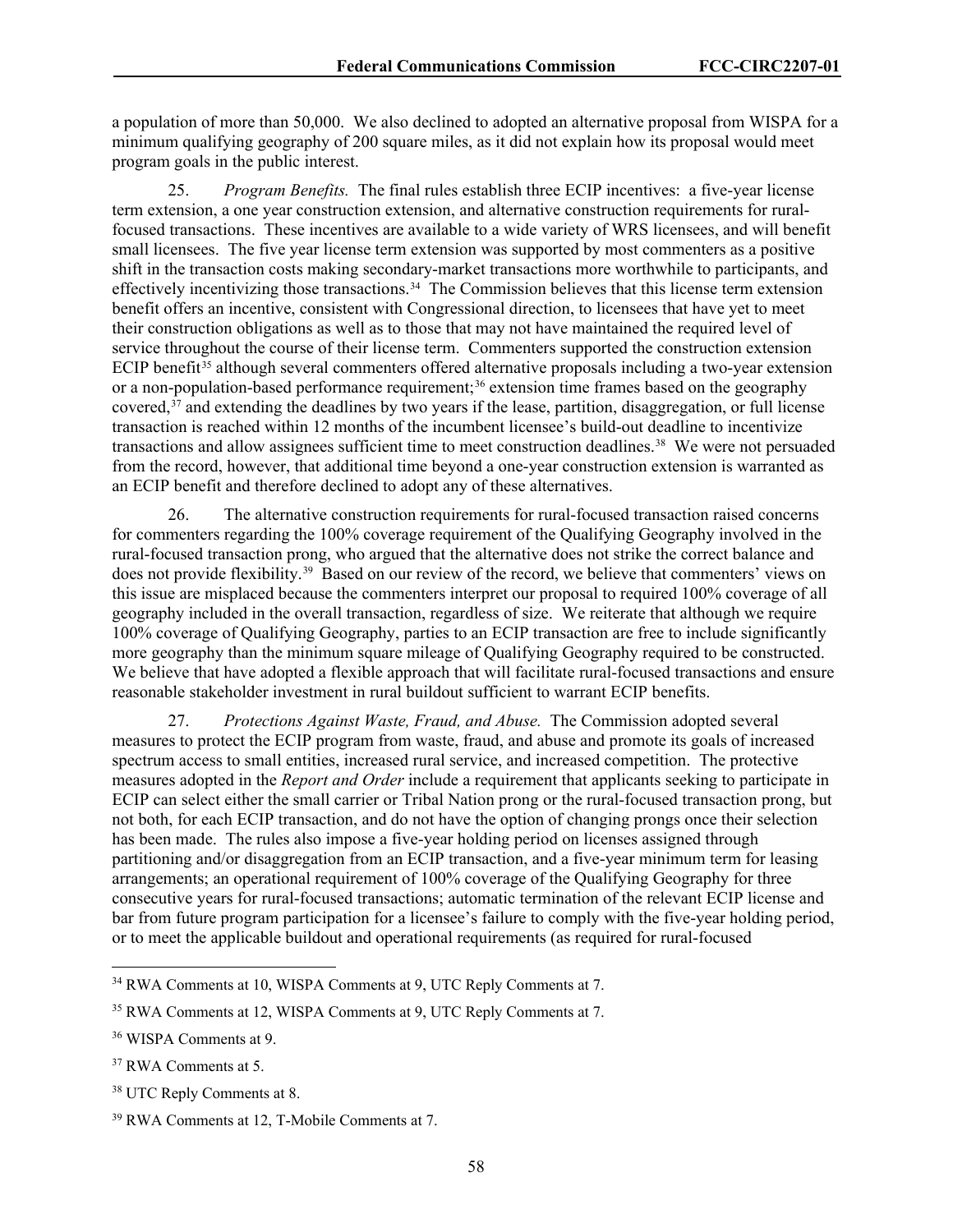transactions); and a one-time cap on ECIP benefits for each license subject to a Qualifying Transaction (e.g., the original license and the subsequent license(s) issued from a partition and/or disaggregation).

28. In our consideration of the protective measures we adopted, we took steps to minimize the impact for small entities. For example, for the requirement that an applicant seeking participation in the ECIP can select only one prong, we considered the costs and benefits and determined the most efficient approach was a requirement that provides a clear and distinct path to ECIP participation by mandating that applicants make a prong selection. We require parties to an ECIP transaction to make a prong selection using existing FCC Form 603 for partitions and/or disaggregation or FCC Form 608 for leases rather than creating new forms for ECIP transactions. Our approach avoids increasing the administrative costs on small entities that would be required to become familiar with and complete new forms, while also providing a consistent application of program benefits, ensuring program integrity by requiring applicants to follow through with their stated commitment to provide certain public interest benefits, and reducing the potential for gamesmanship in ECIP.

29. Subject to certain limited exceptions, we established a five-year holding period or minimum lease term on licenses stemming from ECIP transactions, as well as prohibited the leasing or subleasing of spectrum by ECIP assignees and lessees during the five-year restrictive period. While we considered that the restrictions may not directly align with parties' immediate business needs in all cases, we believed that this approach, on balance, best promotes the goals of the program, effectively deters unwanted behavior, and serves the public interest. We declined to create an exception for licensees exiting the wireless business,<sup>[40](#page-59-0)</sup> or for lessees that prematurely terminate their lease due to an involuntary transaction,<sup>[41](#page-59-1)</sup> finding them impractical and unnecessary, respectively, but stated that we would entertain waiver requests in this situations, if they arise, which will help minimize any potential economic impact for small entities under these circumstances.

30. Recognizing the realities and challenges of today's ever-growing wireless market, we have consistently taken an approach that provides wireless radio service licensees flexibility to foster competition. Accordingly, we adopted an exception to the holding period restrictions for *pro forma* transactions which will allow small entities and other WRS licensees to execute a change in ownership structure or a reorganization without regulatory delay and impeding their ability to compete. We also carve out an exception for lease arrangements, including subleases involving providers of Contraband Interdiction Systems (CIS) that deploy systems to prevent contraband device use in correctional facilities, given the operating parameters and public safety importance of such systems.

31. For any Commission program that confers a benefit and is intended to achieve results that serve the public interest, we find it imperative to have adequate protections in place to avoid potential of waste, fraud, and abuse at the outset, rather than resorting to later Commission enforcement actions to address compliance or malfeasance, as preferred by some commenters.<sup>[42](#page-59-2)</sup> We note that some of the protections we adopted in the *Report and Order* were specifically included in the MOBILE NOW Act and have been implemented by the Commission in the past to guard against anti-competitive behavior and abuse of Commission process.<sup>43</sup> We believe we have adopted a balanced approach and declined to adopt alternative approaches raised by commenters aimed at softening the penalties for an assignor/lessor when the assignee/lessee fails to fulfill its ECIP obligation.

<span id="page-59-0"></span><sup>40</sup> RWA Comments at 15.

<span id="page-59-1"></span><sup>41</sup> *Id.*

<span id="page-59-2"></span><sup>42</sup> *See, e.g*., ITIF Comments at 4 ("Five-year holding periods or lease terms would inject sclerosis into a system that should be tuned for dynamism"); NTCA Reply at 5 (opposing automatic termination).

<span id="page-59-3"></span><sup>43</sup> *See, e.g*., MOBILE NOW Act § 616 (stating that automatic license termination is the consequence of failure to buildout); 47 CFR § 20.22 (requiring a holding period for 600 MHz reserve licenses); 47 CFR § 1.946 (automatic termination for failure to build-out wireless licenses in certain radio services).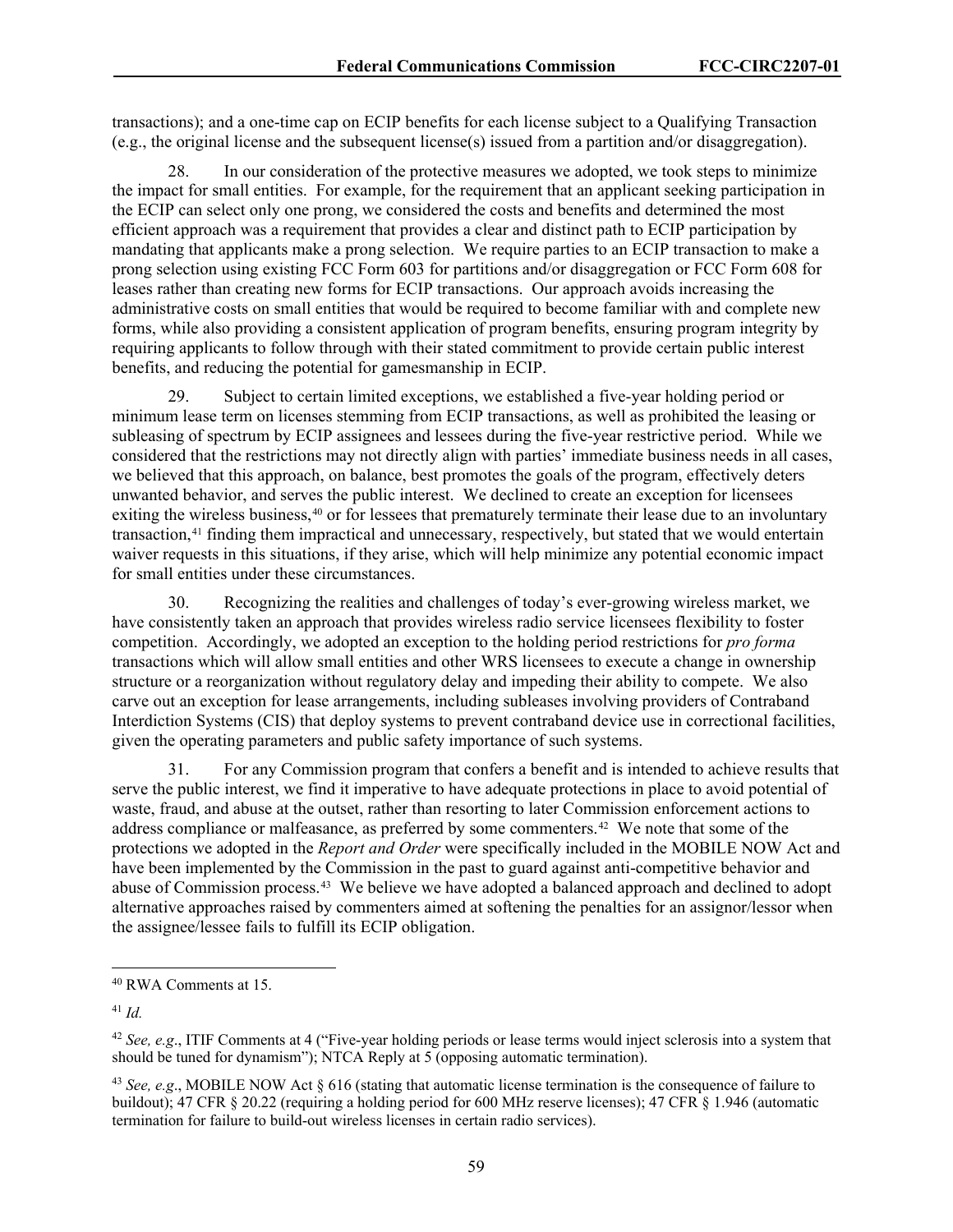32. *Operational Requirements for Rural-Focused Transactions*. In light of the benefits afforded to participating licensees through ECIP, the Commission sought comment in the *Further Notice*  on the costs and benefits associated with standardizing operational requirements for the ECIP. The public interest will be served by having a targeted measure to ensure that operation or the provision of service by participating licensees occurs throughout the entire Qualifying Geography for a sustained period. Therefore, we adopted an operational requirement that an assignee or lessee of any ECIP rural-focused transaction must operate or provide service throughout the entire Qualifying Geography for a minimum of three consecutive years, within the five-year holding period or lease term as applicable, and must certify that it has provided service in accordance with the applicable operational requirement. The rules contain operational requirements for coverage, but recognize that, given the differing regulation of assignees and lessees, also contain modified rules regarding the date by which operation or service must commence in order to provide a clear and appropriate approach to each type of licensee. The rules require two notification filings for rural-focused prong ECIP transactions: 1) an Initial Operational Requirement Notification, and 2) a Final Operational Requirement Notification. These rules also specify that certain technical information and data must be included. While these rules imposed new requirements on all licensees, including small entities, we find that both are necessary to effectuate ECIP goals, and no party opposed the operational requirement or the proposed parameters for the requirement.

33. *Prohibition on Bad-Faith Transactions.* In order to protect against misuse of the program, we required two new certifications to be included in the assignment and/or lease applications (FCC Forms 603 and 608, respectively). These certifications apply to all participants, and impose a minimal burden on applicants. To prevent bad faith transactions that bring no public benefits in return for ECIP benefits, we decline to penalize the assignor or lessor when the assignee or lessee is solely at fault for failing to adhere to the holding period, construction requirement, or operational requirement (for ruralfocused transactions). We recognize that the assignee/lessee is a separate, independent entity and that the assignor/lessor is not typically a guarantor of assignee/lessee performance, therefore penalties should be applied to the parties involved, including the violator and its affiliates. Additionally, we are aware that program participation may be hindered if we impose penalties on an assignor/lessor for the shortcomings of the assignee/lessee that were beyond its control, and would have an adverse economic impact on assignees/lessees which would likely be disproportionate for small entities. To the extent the assignor/lessor is found to have entered into a sham transaction to reap program benefits, whereby it knew or should have known the assignee/lessee could or would not meet program obligations however, we will bar the entity and its affiliates from future participation in ECIP and may impose monetary penalties. We concluded the requirement and related certifications will foster competition and facilitate service to rural areas by balancing program incentives with appropriate protective measures that will not unduly hinder program effectiveness.

34. *Automatic License Termination and Future ECIP Participation Bar.* The Commission considered the alternative positions of commenters on this issue,[44](#page-60-0) but determined that automatic license termination and a bar on future program participation are necessary and appropriate measures to deter program waste, fraud, and abuse, given the substantial benefits being offered to ECIP participants. Our past experience administering wireless licenses and programs that provide benefits in furtherance of the public interest led us to conclude that these two penalties are appropriate measures to incentivize program participants to fulfill their core program requirements. Indeed, the automatic termination provision is consistent with section 616 of the MOBILE NOW Act, which provides that "the right to the spectrum shall be forfeited" if a party "fails to meet any build out requirements set by the Commission."[45](#page-60-1) Further, we adopted these penalties to impress upon program participants the importance of meeting the obligations associated with receiving ECIP benefits and the general need for program compliance to ensure the ECIP program operates effectively.

<span id="page-60-0"></span><sup>44</sup> NCTA Reply Comments at 5; RWA Comments at 17-18; RWA Reply at 7.

<span id="page-60-1"></span><sup>45</sup> *See* MOBILE NOW Act § 616.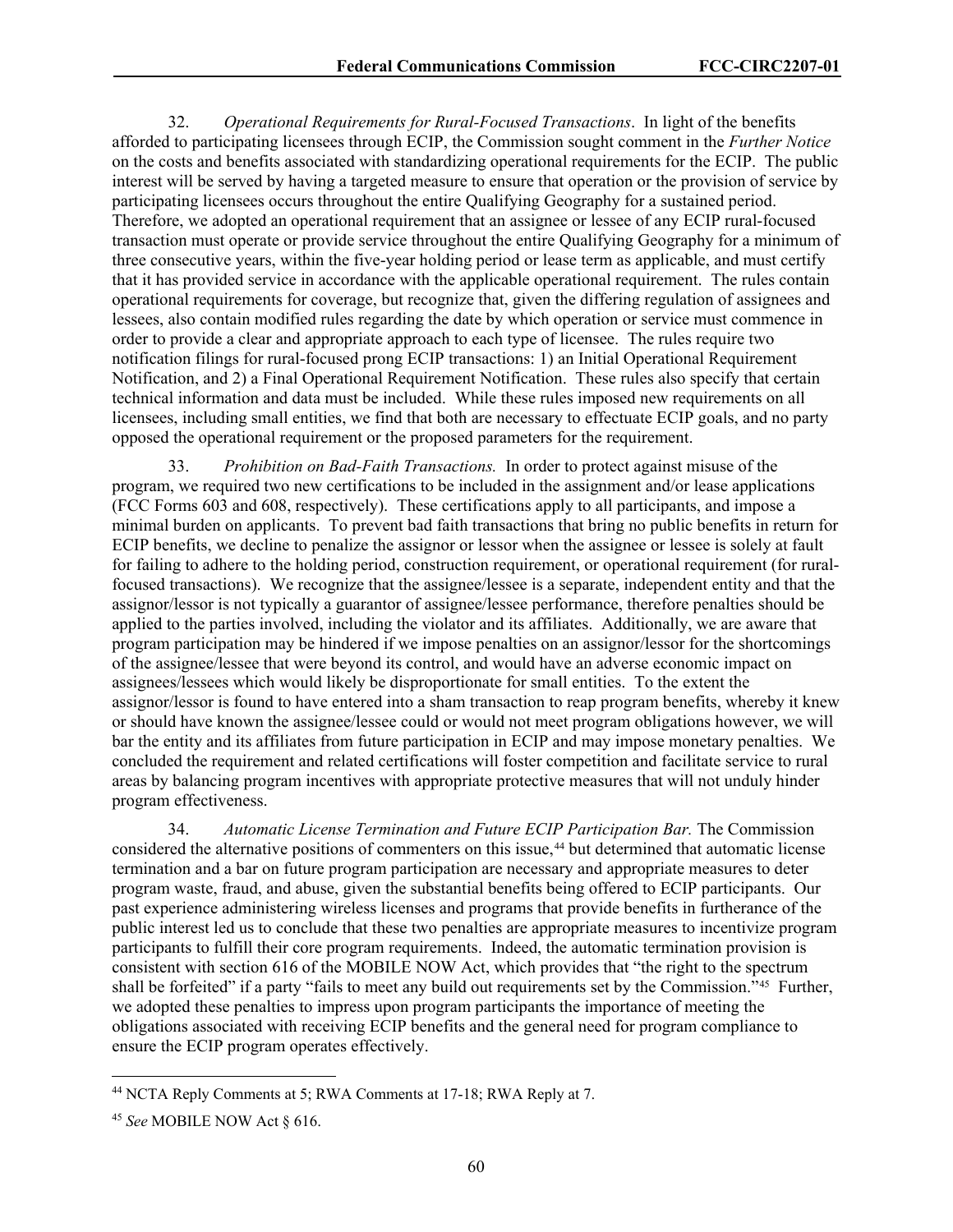35. *Reaggregation of Spectrum Licenses.* The *Report and Order* adopted final rules to permit license reaggregation up to the original geographic size and spectrum band(s) for the type of license. There was broad support from commentors, in particular support for allowing but not requiring licenses to be reaggregated up to the original geographic size and spectrum band(s) for the type of license being reaggregated.[46](#page-61-0) The Commission considered the alternative positions of WISPA but agreed with the majority of commenters that allowing reaggregation creates a "certainty that a license holder could reaggregate partitioned or disaggregated licenses in the future" which "would eliminate a potential reason not to partition or disaggregate in the first instance."<sup>47</sup> Moreover, we were not persuaded by WISPA's arguments for not permitting reaggregation, or for requiring a holding period before further assignment of reaggregated spectrum.<sup>48</sup> Adopting a formal process for license reaggregation will ease the regulatory and administrative burden on small and other licensees and on Commission staff, as well as increase licensee flexibility. Indeed, the reaggregation may incentivize, not undermine, secondary market transactions consistent with the purposes of the ECIP and the goals of the MOBILE NOW Act. Furthermore, the substantial benefit of establishing a formal process for license reaggregation, coupled with the safeguards to qualify for reaggregation, as well as specific protections against waste, fraud and abuse built into the ECIP, renders a five-year holding period advocated by WISPA unnecessary. Applicants seeking license reaggregation must submit an application requesting a major modification pursuant to Commission rule 1.929,[49](#page-61-3) as well as an attachment certifying compliance with three safeguards. These filing requirements apply to all licensees, including small entities, but are warranted as they will ensure that licensees seeking to reaggregate licenses are not doing so merely to avoid complying with the regulatory requirements (e.g. meeting performance benchmarks) associated with each license to be reaggregated.

## **G. Report to Congress**

36. The Commission will send a copy of the *Report and Order and Second Further Notice of Proposed Rulemaking*, including this FRFA, in a report to Congress pursuant to the Congressional Review Act.[50](#page-61-4) In addition, the Commission will send a copy of the *Report and Order and Second Further Notice of Proposed Rulemaking*, including this FRFA, to the Chief Counsel for Advocacy of the SBA. A copy of the *Report and Order and Second Further Notice of Proposed Rulemaking*, and FRFA (or summaries thereof) will also be published in the Federal Register.<sup>[51](#page-61-5)</sup>

<span id="page-61-0"></span><sup>46</sup> CTIA Comments at 3-4; Mavenir Comments at 2-3; RWA Comments at 21; T-Mobile Comments at 1-4.

<span id="page-61-1"></span><sup>47</sup> T-Mobile Comments at 2 (quoting *FNPRM* at 20-21, para. 59); *see also* CTIA Reply Comments at 3; Mavenir Comments at 2.

<span id="page-61-2"></span><sup>48</sup> WISPA Reply Comments at 8; WISPA Comments at 11.

<span id="page-61-3"></span><sup>49</sup> 47 CFR § 1.929.

<span id="page-61-4"></span><sup>50</sup> *See* 5 U.S.C. § 801(a)(1)(A).

<span id="page-61-5"></span><sup>51</sup> *See* 5 U.S.C. § 604(b).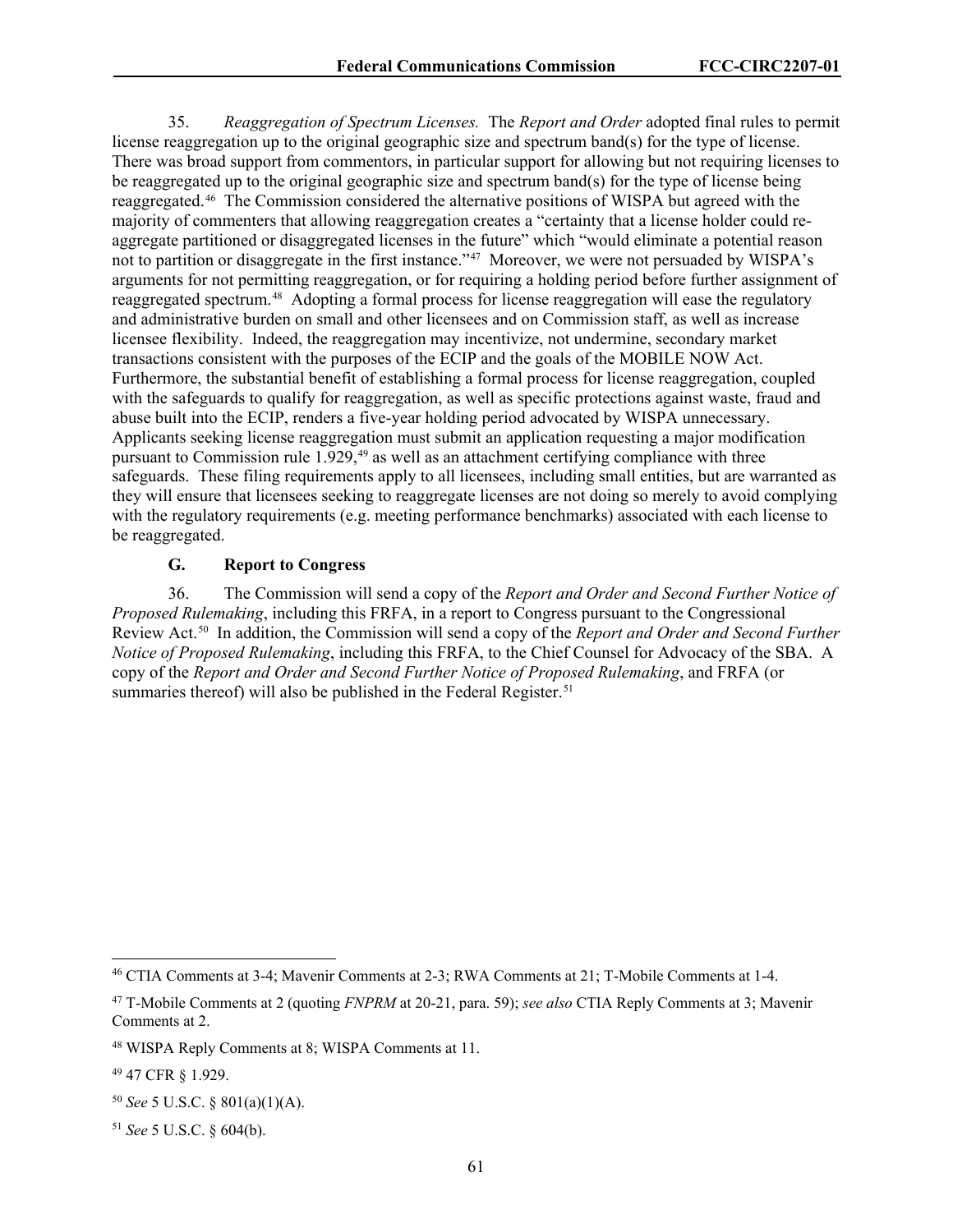## **APPENDIX C**

### **Initial Regulatory Flexibility Analysis**

[1](#page-62-0). As required by the Regulatory Flexibility Act of 1980, as amended  $(RFA)$ ,  $\frac{1}{1}$  the Commission has prepared this Initial Regulatory Flexibility Analysis (IRFA) of the possible significant economic impact on a substantial number of small entities by the policies and rules proposed in this *Report and Order and Second Further Notice of Proposed Rulemaking* (*Second Further Notice*). Written comments are requested on this IRFA. Comments must be identified as responses to the IRFA and must be filed by the deadlines for comments on the *Report and Order and Second Further Notice*. The Commission will send a copy of the *Second Further Notice*, including this IRFA, to the Chief Counsel for Advocacy of the Small Business Administration (SBA).<sup>[2](#page-62-1)</sup> In addition, the *Report and Order and Second Further Notice* and IRFA (or summaries thereof) will be published in the Federal Register.<sup>[3](#page-62-2)</sup>

## **A. Need for, and Objectives of, the Proposed Rules**

2. In today's *Second Further Notice,* the Commission seeks comment on whether potential future expansion of the program could further the Congressional goals set out in the MOBILE NOW Act, and on how our proposals may promote or inhibit advances in diversity, equity, inclusion, and accessibility, as well the scope of the Commission's relevant legal authority. It also proposes and seeks comment on a framework for creating alternatives to population-based performance requirements for a variety of wireless radio service stakeholders with communications needs and for business models not specifically targeted towards providing commercial wireless service to subscribers. The Commission seeks comment on a variety of alternatives to develop a robust record on the most efficient approach towards addressing this industry need. The *Second Further Notice* also seeks comment on a "use or offer to share" safe harbor metric for renewal and construction that would allow a licensee to meet a renewal safe harbor where the licensee would show that 1) it is using the spectrum in order to meet a private internal need within the licensed area, and 2) it has an ongoing public offering to sell or lease any unused geographic area under reasonable terms and conditions.

3. In the *Further Notice*, the Commission sought comment on a range of issues related to facilitating increased spectrum access and increased availability of telecommunications service in rural areas, noting that commenters generally were supportive of possible benefits of modified construction requirements.[4](#page-62-3) The *Further Notice* also sought more detailed input on providing all WRS flexible use licensees an alternative to population-based requirements.<sup>[5](#page-62-4)</sup> Commenters generally supported adoption of alternate requirements that were flexible and tailored to the unique needs and challenges of the applicable geographic area or entity,<sup>[6](#page-62-5)</sup> but advanced limited specific proposals beyond advocating a metric of less than 100 percent coverage. Commenters also put forward various general safe-harbor proposals, but none that provided more certainty or objectivity than the "substantial service" standard.[7](#page-62-6) This *Second Further Notice* thus proposes a framework and seeks further specific comment on details and potential real-world

<span id="page-62-3"></span><sup>4</sup> *FNPRM* at 17-19, sec. III.D.

<span id="page-62-4"></span><sup>5</sup> *Id*.

<span id="page-62-5"></span><sup>6</sup> *See* CTIA Comments at 2, 10-12; EWA Comments at 4; NWCC Comments at 2-3; T-Mobile Comments at 8; USCC Comments at 2-3; UTC Comments at 9-10; WISPA Comments at ii, 9-10, 12-13.

<span id="page-62-6"></span><sup>7</sup> *See, e.g.*, EWA Comments at 4-5 (advocating subjective "productive use" standard); T-Mobile Comments at 8 (supporting a safe harbor but without offering definitions); Mavenir Comments at 5-6 (supporting ORAN safe harbor only).

<span id="page-62-0"></span><sup>1</sup> *See* 5 U.S.C. § 603. The RFA, *see* 5 U.S.C. §§ 601–612, has been amended by the Small Business Regulatory Enforcement Fairness Act of 1996 (SBREFA), Pub. L. No. 104-121, Title II, 110 Stat. 857 (1996).

<span id="page-62-1"></span><sup>2</sup> *See* 5 U.S.C. § 603(a).

<span id="page-62-2"></span><sup>3</sup> *See id*.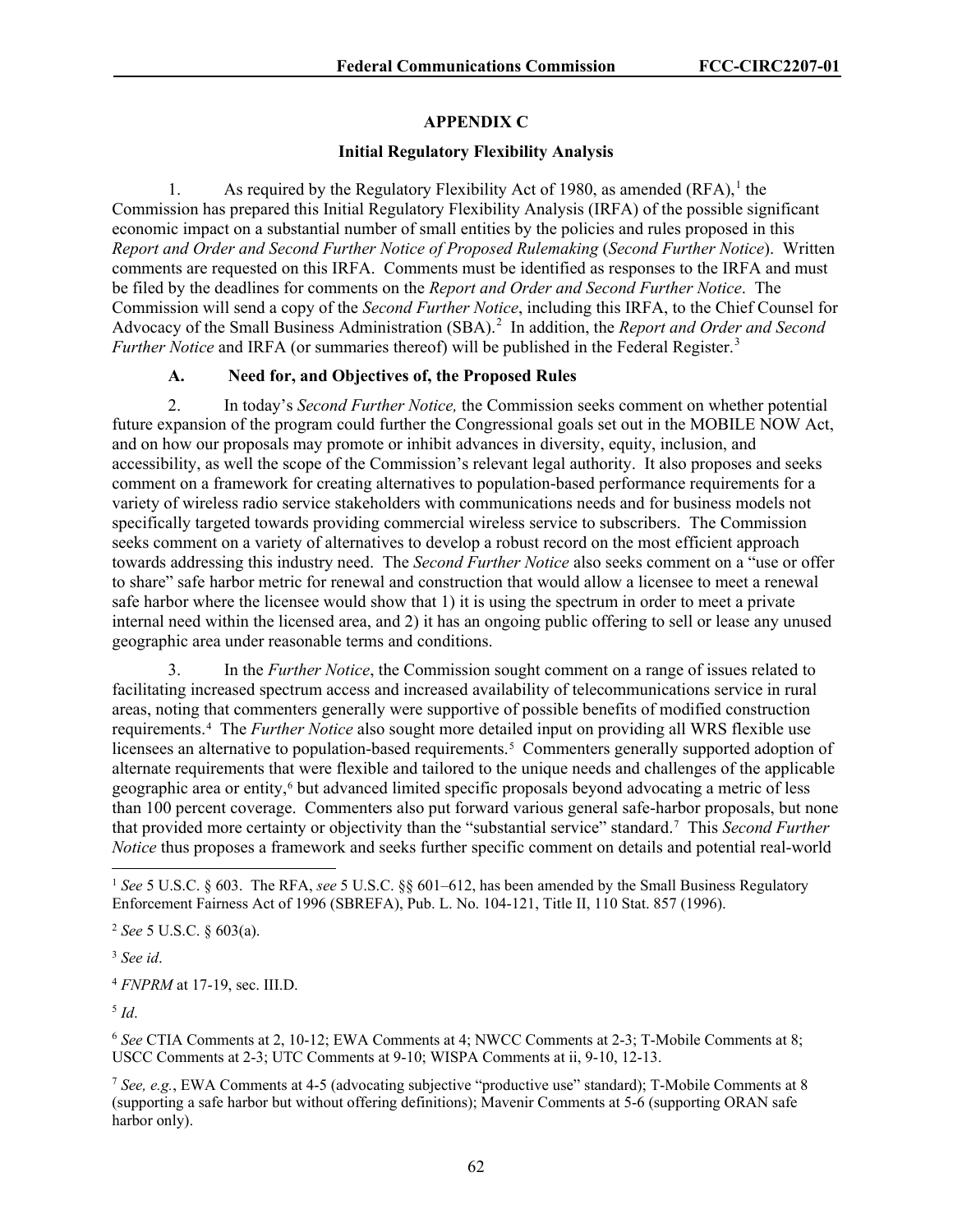application of alternative performance requirements and a safe harbor and appropriate metrics that will balance the industry's desire for certainty while not resulting in spectrum lying fallow.

4. In response to the *Further Notice*, WISPA proposed two specific metrics for determining the scope of expansion of eligible entities in the ECIP, including whether an entity: 1) has filed an FCC Form 477<sup>[8](#page-63-0)</sup> for census blocks that overlap or are adjacent to the license area to be disaggregated, partitioned or leased for at least the two calendar years preceding the transaction; and 2) together with its controlling interests, affiliates, and the affiliates of its controlling interests, has fewer than 250,000 combined wireless, wireline, broadband, and cable subscribers.<sup>[9](#page-63-1)</sup> In considering eligibility expansion, we seek comment on two threshold issues: (1) how to define the specific category of eligible non-common carriers; and (2) what objective measure to determine relative small size is appropriate in this context. The *Second Further Notice* seeks comment on these metrics and whether they strike the appropriate balance in the potential range of expansion, including how these limitations relate to the goals of the program.

## **B. Legal Basis**

5. The proposed action is authorized pursuant to sections 1, 4(i), 303, and 310(d) of the Communications Act of 1934, as amended, and section 616 of the Making Opportunities for Broadband Investment and Limiting Excessive and Needless Obstacles to Wireless Act, 47 U.S.C. §§ 151, 154(i), 303, 310(d), 1506

## **C. Description and Estimate of the Number of Small Entities to Which the Proposed Rules Will Apply**

6. The RFA directs agencies to provide a description of, and where feasible, an estimate of the number of small entities that may be affected by the proposals discussed herein, if adopted.[10](#page-63-2) The RFA generally defines the term "small entity" as having the same meaning as the terms "small business," "small organization," and "small governmental jurisdiction."<sup>11</sup> In addition, the term "small business" has the same meaning as the term "small business concern" under the Small Business Act.<sup>12</sup> A "small business concern" is one which: (1) is independently owned and operated; (2) is not dominant in its field of operation; and (3) satisfies any additional criteria established by the Small Business Administration  $(SBA).$ <sup>[13](#page-63-5)</sup>

<span id="page-63-1"></span><sup>9</sup> WISPA *Notice* Comments at 6; reiterated in WISPA Comments at 5.

<span id="page-63-2"></span> $10$  5 U.S.C. § 603(b)(3).

<span id="page-63-3"></span><sup>11</sup> *Id.* § 601(6).

<span id="page-63-5"></span><sup>13</sup> 15 U.S.C. § 632.

<span id="page-63-0"></span><sup>8</sup> FCC Form 477 collects information about broadband connections to end-user locations, wired and wireless local telephone services, and interconnected Voice over Internet Protocol (VoIP) services. We note that the Commission has established a new Broadband Data Collection (BDC), and that all facilities-based providers of fixed and mobile broadband internet access service must submit broadband availability data through the Broadband Data Collection no later than September 1, 2022 for the initial filing and bi-annually thereafter. *See Broadband Data Task Force and Office of Economics and Analytics Announce Inaugural Broadband Data Collection Filing Dates,* WC Docket Nos. 19-195, 11-10, Public Notice, DA 22-182, at 9, para. 22 (OEA Feb. 22, 2022). As a result of the BDC, the Commission has contemplated sunsetting the fixed broadband deployment aspect of FCC Form 477. *See Establishing the Digital Opportunity Data Collection; Modernizing the FCC Form 477 Data Program*, WC Docket Nos. 19-195, 11-10, Third Report and Order, 36 FCC Rcd 1126, 1188-1189, paras. 159-160 (2021).

<span id="page-63-4"></span><sup>&</sup>lt;sup>12</sup> *Id.*  $\frac{8}{3}$  601(3) (incorporating by reference the definition of "small-business concern" in the Small Business Act, 15 U.S.C.  $\S 632$ ). Pursuant to 5 U.S.C.  $\S 601(3)$ , the statutory definition of a small business applies "unless an agency, after consultation with the Office of Advocacy of the Small Business Administration and after opportunity for public comment, establishes one or more definitions of such term which are appropriate to the activities of the agency and publishes such definition(s) in the Federal Register."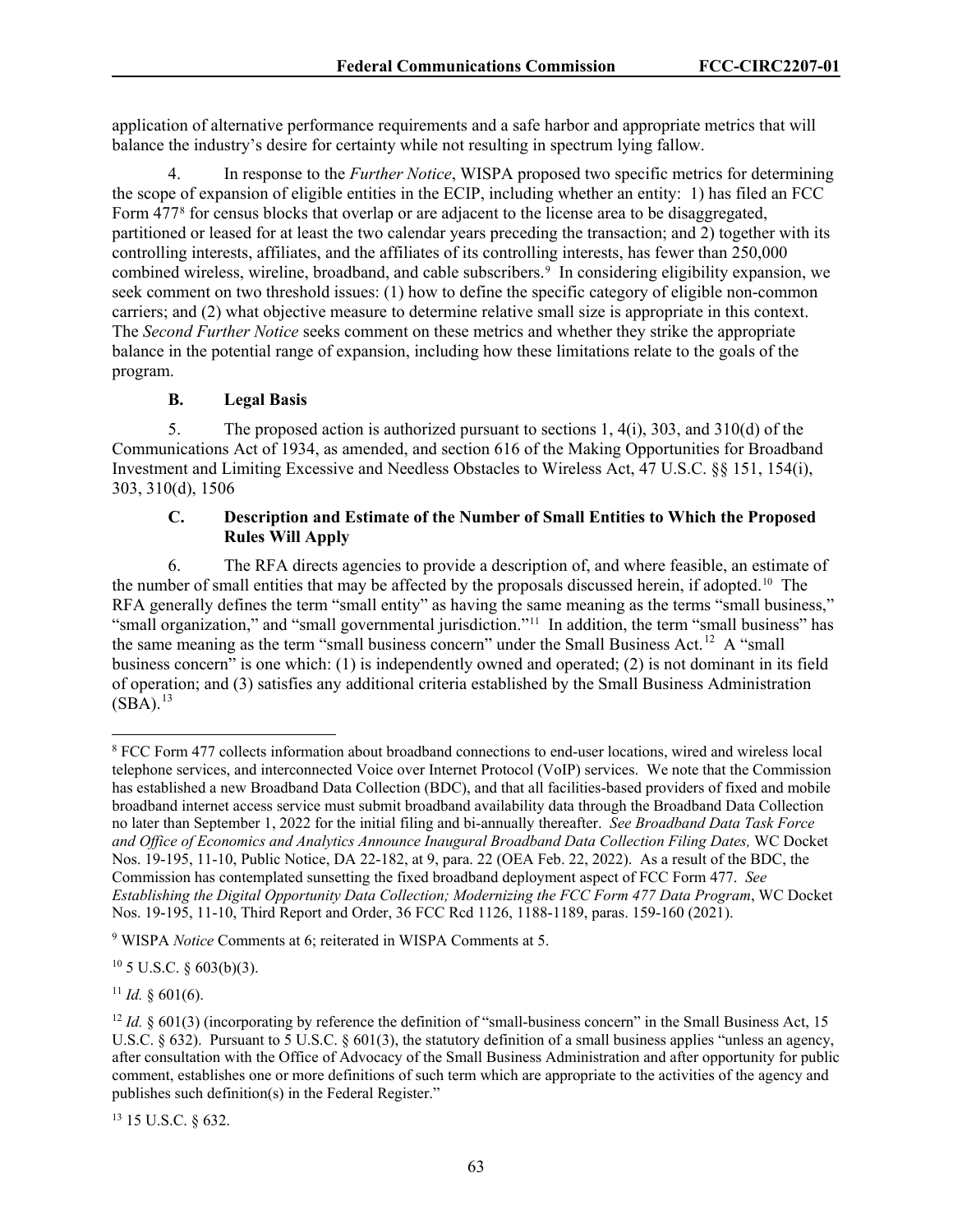7. *Small Businesses, Small Organizations, Small Governmental Jurisdictions.* Our actions, over time, may affect small entities that are not easily categorized at present. We therefore describe here, at the outset, three broad groups of small entities that could be directly affected herein.[14](#page-64-0) First, while there are industry specific size standards for small businesses that are used in the regulatory flexibility analysis, according to data from the Small Business Administration's (SBA) Office of Advocacy, in general a small business is an independent business having fewer than 500 employees.[15](#page-64-1) These types of small businesses represent 99.9% of all businesses in the United States, which translates to 32.5 million businesses.[16](#page-64-2)

8. Next, the type of small entity described as a "small organization" is generally "any notfor-profit enterprise which is independently owned and operated and is not dominant in its field."[17](#page-64-3) The Internal Revenue Service (IRS) uses a revenue benchmark of \$50,000 or less to delineate its annual electronic filing requirements for small exempt organizations.<sup>[18](#page-64-4)</sup> Nationwide, for tax year 2020, there were approximately 447,689 small exempt organizations in the U.S. reporting revenues of \$50,000 or less according to the registration and tax data for exempt organizations available from the IRS.<sup>19</sup>

9. Finally, the small entity described as a "small governmental jurisdiction" is defined generally as "governments of cities, counties, towns, townships, villages, school districts, or special districts, with a population of less than fifty thousand."<sup>20</sup> U.S. Census Bureau data from the 2017 Census of Governments<sup>[21](#page-64-7)</sup> indicate that there were 90,075 local governmental jurisdictions consisting of general purpose governments and special purpose governments in the United States.<sup>[22](#page-64-8)</sup> Of this number there were

<span id="page-64-2"></span><sup>16</sup> *Id*.

<span id="page-64-3"></span> $17\,5$  U.S.C.  $\delta$  601(4).

<span id="page-64-4"></span><sup>18</sup> The IRS benchmark is similar to the population of less than 50,000 benchmark in 5 U.S.C  $\S 601(5)$  that is used to define a small governmental jurisdiction. Therefore, the IRS benchmark has been used to estimate the number small organizations in this small entity description. S*ee* Annual Electronic Filing Requirement for Small Exempt Organizations — Form 990-N (e-Postcard), "Who must file,"

[https://www.irs.gov/charities-non-profits/annual-electronic-filing-requirement-for-small-exempt-organizations](https://www.irs.gov/charities-non-profits/annual-electronic-filing-requirement-for-small-exempt-organizations-form-990-n-e-postcard)[form-990-n-e-postcard.](https://www.irs.gov/charities-non-profits/annual-electronic-filing-requirement-for-small-exempt-organizations-form-990-n-e-postcard) We note that the IRS data does not provide information on whether a small exempt organization is independently owned and operated or dominant in its field.

<span id="page-64-5"></span><sup>19</sup> *See* Exempt Organizations Business Master File Extract (EO BMF), "CSV Files by Region,"

[https://www.irs.gov/charities-non-profits/exempt-organizations-business-master-file-extract-eo-bmf.](https://www.irs.gov/charities-non-profits/exempt-organizations-business-master-file-extract-eo-bmf) The IRS Exempt Organization Business Master File (EO BMF) Extract provides information on all registered taxexempt/non-profit organizations. The data utilized for purposes of this description was extracted from the IRS EO BMF data for Region 1-Northeast Area (76,886), Region 2-Mid-Atlantic and Great Lakes Areas (221,121), and Region 3-Gulf Coast and Pacific Coast Areas (273,702) which includes the continental U.S., Alaska, and Hawaii. This data does not include information for Puerto Rico.

<span id="page-64-6"></span> $20$  5 U.S.C. § 601(5).

<span id="page-64-7"></span><sup>21</sup> *See* 13 U.S.C. § 161. The Census of Governments survey is conducted every five (5) years compiling data for years ending with "2" and "7". *See also* Census of Governments, [https://www.census.gov/programs](https://www.census.gov/programs-surveys/cog/about.html)[surveys/cog/about.html.](https://www.census.gov/programs-surveys/cog/about.html)

<span id="page-64-0"></span><sup>14</sup> *See* 5 U.S.C. § 601(3)-(6).

<span id="page-64-1"></span><sup>&</sup>lt;sup>15</sup> See SBA, Office of Advocacy, Frequently Asked Questions, "What is a small business?," [https://cdn.advocacy.sba.gov/wp-content/uploads/2021/11/03093005/Small-Business-FAQ-2021.pdf.](https://cdn.advocacy.sba.gov/wp-content/uploads/2021/11/03093005/Small-Business-FAQ-2021.pdf) (Nov 2021).

<span id="page-64-8"></span><sup>22</sup> *See* U.S. Census Bureau, 2017 Census of Governments – Organization Table 2. Local Governments by Type and State: 2017 [CG1700ORG02], [https://www.census.gov/data/tables/2017/econ/gus/2017-governments.html.](https://www.census.gov/data/tables/2017/econ/gus/2017-governments.html) Local governmental jurisdictions are made up of general purpose governments (county, municipal and town or township) and special purpose governments (special districts and independent school districts). *See also* Table 2. CG1700ORG02 Table Notes\_Local Governments by Type and State\_2017.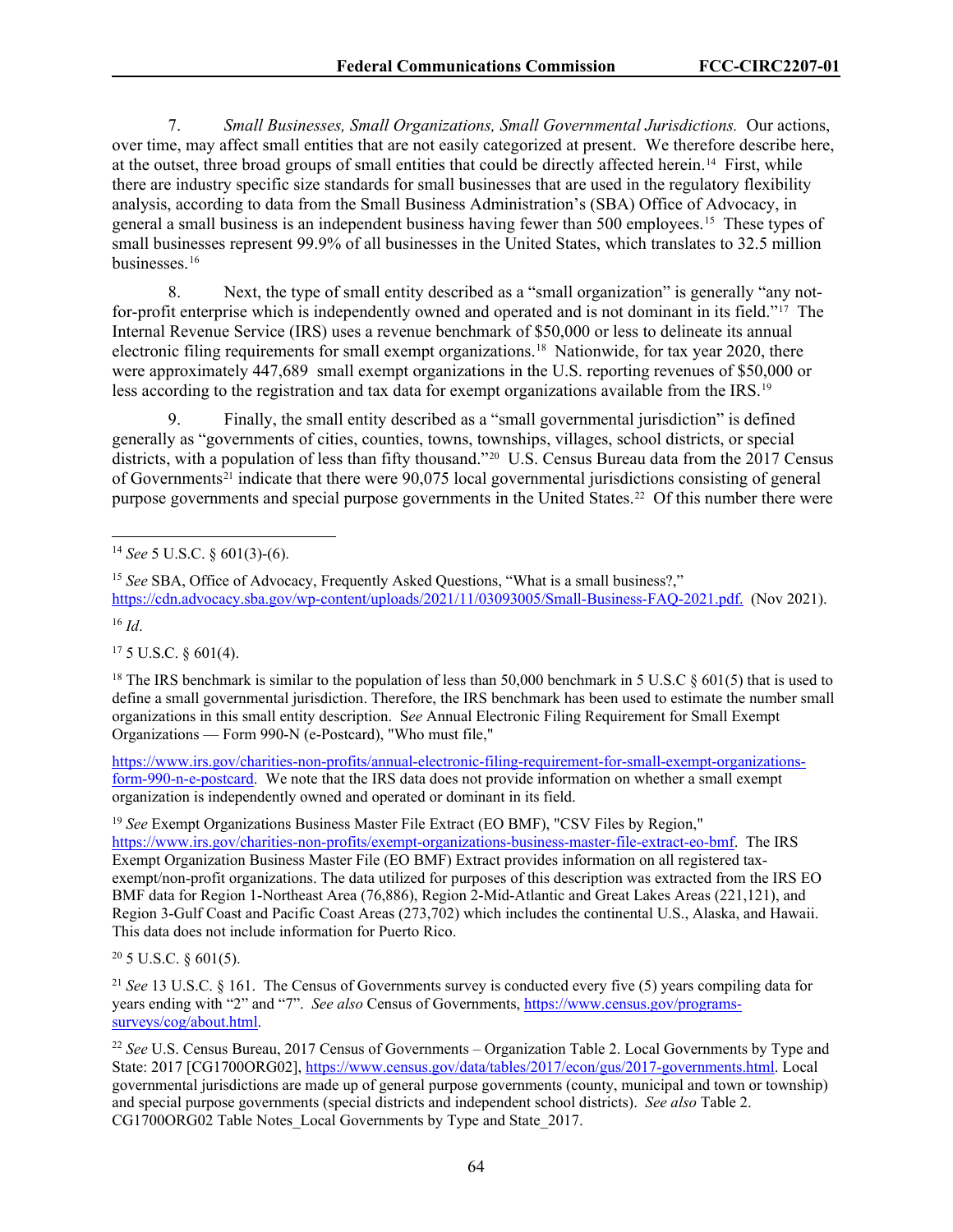36,931 general purpose governments (county<sup>23</sup>, municipal and town or township<sup>24</sup>) with populations of less than 50,000 and 12,040 special purpose governments - independent school districts<sup>[25](#page-65-2)</sup> with enrollment populations of less than 50,000.[26](#page-65-3) Accordingly, based on the 2017 U.S. Census of Governments data, we estimate that at least 48,971 entities fall into the category of "small governmental jurisdictions."[27](#page-65-4)

10. *Wireless Telecommunications Carriers (except Satellite).* This industry comprises establishments engaged in operating and maintaining switching and transmission facilities to provide communications via the airwaves.[28](#page-65-5) Establishments in this industry have spectrum licenses and provide services using that spectrum, such as cellular services, paging services, wireless internet access, and wireless video services.<sup>29</sup> The SBA size standard for this industry classifies a business as small if it has 1,500 or fewer employees.<sup>30</sup> U.S. Census Bureau data for 2017 show that there were 2,893 firms in this industry that operated for the entire year.<sup>[31](#page-65-8)</sup> Of that number, 2,837 firms employed fewer than  $250$ employees.<sup>[32](#page-65-9)</sup> Additionally, based on Commission data in the 2021 Universal Service Monitoring Report, as of December 31, 2020, there were 797 providers that reported they were engaged in the provision of wireless services.<sup>33</sup> Of these providers, the Commission estimates that 715 providers have 1,500 or fewer employees.<sup>34</sup> Consequently, using the SBA's small business size standard, most of these providers can be

<span id="page-65-1"></span><sup>24</sup> *See id. at* tbl. 6. Subcounty General-Purpose Governments by Population-Size Group and State: 2017 [CG1700ORG06][, https://www.census.gov/data/tables/2017/econ/gus/2017-governments.html.](https://www.census.gov/data/tables/2017/econ/gus/2017-governments.html) There were 18,729 municipal and 16,097 town and township governments with populations less than 50,000.

<span id="page-65-2"></span><sup>25</sup> *See id.* at tbl. 10. Elementary and Secondary School Systems by Enrollment-Size Group and State: 2017 [CG1700ORG10][, https://www.census.gov/data/tables/2017/econ/gus/2017-governments.html.](https://www.census.gov/data/tables/2017/econ/gus/2017-governments.html) There were 12,040 independent school districts with enrollment populations less than 50,000. *See also* Table 4. Special-Purpose Local Governments by State Census Years 1942 to 2017 [CG1700ORG04], CG1700ORG04 Table Notes\_Special Purpose Local Governments by State\_Census Years 1942 to 2017.

<span id="page-65-3"></span><sup>26</sup> While the special purpose governments category also includes local special district governments, the 2017 Census of Governments data does not provide data aggregated based on population size for the special purpose governments category. Therefore, only data from independent school districts is included in the special purpose governments category.

<span id="page-65-4"></span> $27$  This total is derived from the sum of the number of general purpose governments (county, municipal and town or township) with populations of less than 50,000 (36,931) and the number of special purpose governments independent school districts with enrollment populations of less than 50,000 (12,040), from the 2017 Census of Governments - Organizations tbl. 5, 6, & 10.

<span id="page-65-5"></span><sup>28</sup> *See* U.S. Census Bureau, *2017 NAICS Definition, "517312 Wireless Telecommunications Carriers (except Satellite),"* [https://www.census.gov/naics/?input=517312&year=2017&details=517312.](https://www.census.gov/naics/?input=517312&year=2017&details=517312)

<span id="page-65-6"></span><sup>29</sup> *Id.*

<span id="page-65-7"></span><sup>30</sup> *See* 13 CFR § 121.201, NAICS Code 517312.

<span id="page-65-8"></span><sup>31</sup> *See* U.S. Census Bureau, *2017 Economic Census of the United States*, *Employment Size of Firms for the U.S.: 2017,* Table ID: EC1700SIZEEMPFIRM, NAICS Code 517312, [https://data.census.gov/cedsci/table?y=2017&n=517312&tid=ECNSIZE2017.EC1700SIZEEMPFIRM&hidePrevie](https://data.census.gov/cedsci/table?y=2017&n=517312&tid=ECNSIZE2017.EC1700SIZEEMPFIRM&hidePreview=false) [w=false.](https://data.census.gov/cedsci/table?y=2017&n=517312&tid=ECNSIZE2017.EC1700SIZEEMPFIRM&hidePreview=false)

<span id="page-65-9"></span><sup>32</sup> *Id.* The available U.S. Census Bureau data does not provide a more precise estimate of the number of firms that meet the SBA size standard.

<span id="page-65-10"></span><sup>33</sup> Federal-State Joint Board on Universal Service, Universal Service Monitoring Report at 26, Table 1.12 (2021), https://docs.fcc.gov/*pubId.lic*[/attachments/DOC-379181A1.pdf.](https://docs.fcc.gov/public/attachments/DOC-379181A1.pdf)

<span id="page-65-11"></span><sup>34</sup> *Id.*

<span id="page-65-0"></span><sup>23</sup> *See id.* at tbl. 5. County Governments by Population-Size Group and State: 2017 [CG1700ORG05]. [https://www.census.gov/data/tables/2017/econ/gus/2017-governments.html.](https://www.census.gov/data/tables/2017/econ/gus/2017-governments.html) There were 2,105 county governments with populations less than 50,000. This category does not include subcounty (municipal and township) governments.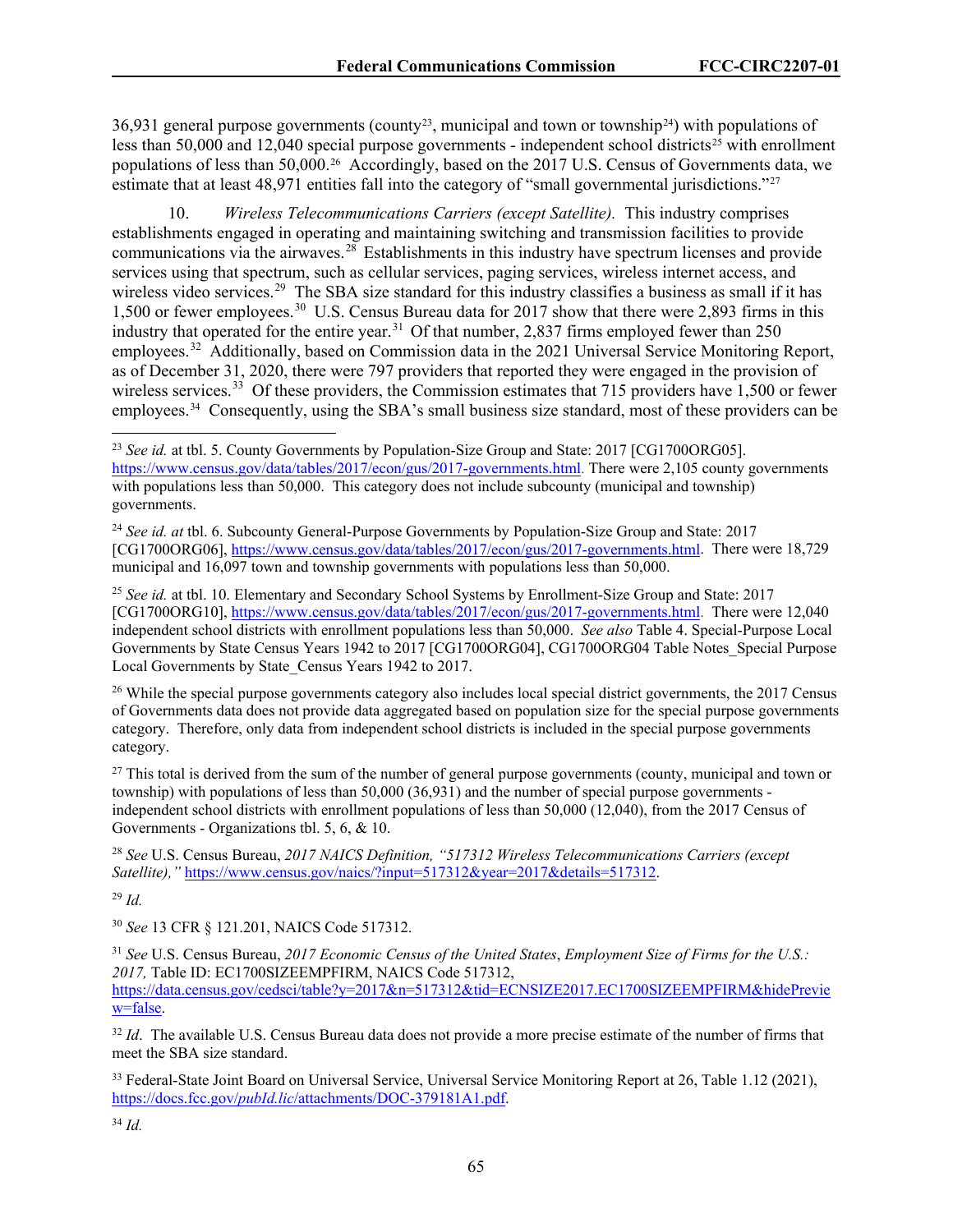considered small entities.

### **D. Description of Projected Reporting, Recordkeeping, and Other Compliance Requirements for Small Entities**

11. In the *Second Further Notice*, the Commission seeks comment on whether to expand eligibility under the small carrier or Tribal Nation transaction prong of the ECIP to other entities, and proposes and seeks comment on a framework for creating alternatives to population-based performance requirements for a variety of wireless radio service stakeholders with communications needs, including a potential safe harbor. The proposed framework and requirements upon which we seek comment, if adopted, may impose new and/or additional reporting, recordkeeping and other compliance requirements on small entities as well as other licensees to allow those licensees seeking to provide service to meet private communications needs. Our proposal to have a demand-based construction alternative requirement for private networks includes the proposed requirement that a licensee would have to establish and show that its licensed area is entirely covered through the sum of the following three zones: a core usage zone, an expansion zone, and a protection zone.

12. The *Second Further Notice* seeks comments on how to set the appropriate metrics or requirements to define these zones, what usage deadlines the Commission should establish, if any, what documentation licensees would need to prepare to make these showings to the Commission, and whether the Commission should consider additional technical rule changes to protect against harmful interference. We also inquire whether having licensees provide maps and engineering showings to confirm where spectrum is being used is sufficient, or whether other methods should be used to identify use areas when licensees make certifications to the Commission, and inquire whether there should be additional certifications, notices, or deadlines for the usage of a defined expansion area.

13. The *Second Further Notice* also seeks comment on a "use or offer to share" safe harbor metric for renewal and construction where the licensee would be required show: 1) it is using the spectrum in order to meet a private internal need within the licensed area, and 2) it has an ongoing public offering to sell or lease any unused geographic area under reasonable terms and conditions. The *Second Further Notice* seeks comment on definitions of the relevant terms and concepts within the proposed safe harbor, and additional ways to avoid spectrum warehousing and abuse. These matters could result in reporting, recordkeeping and other compliance requirements for small entities as well as other licensees. Further, small entities and other licensees may have to provide maps and engineering specifications when making certifications to the Commission on spectrum utilization; may be allowed to provide a certification that they do not need to define an expansion zone into which the usage area may extend based on network plans, and may be subject to additional certification and notice filing requirements.

14. In assessing the cost of compliance for small entities, at this time the Commission is not in a position to determine whether, if adopted, the proposals and matters upon which we seek comment in the *Second Further Notice* will require small entities to hire professionals to comply, and cannot quantify the cost of compliance with any of the potential rule changes that may be adopted. To help the Commission more fully evaluate the cost of compliance should our proposed framework and the other matters upon which we seek comment be adopted, in the *Second Further Notice* we request comments on the cost implications and benefits of the proposals and alternatives discussed above as well as on any alternative approaches that are submitted by commenters. We expect the information we receive in comments, including cost and benefit data, will help the Commission further identify and evaluate relevant matters for small entities, including compliance costs and other burdens that may result from the proposals and inquiries we make in the *Second Further Notice*.

### **E. Steps Taken to Minimize the Significant Economic Impact on Small Entities, and Significant Alternatives Considered**

15. The RFA requires an agency to describe any significant, specifically small business, alternatives that it has considered in reaching its proposed approach, which may include the following four alternatives (among others): "(1) the establishment of differing compliance or reporting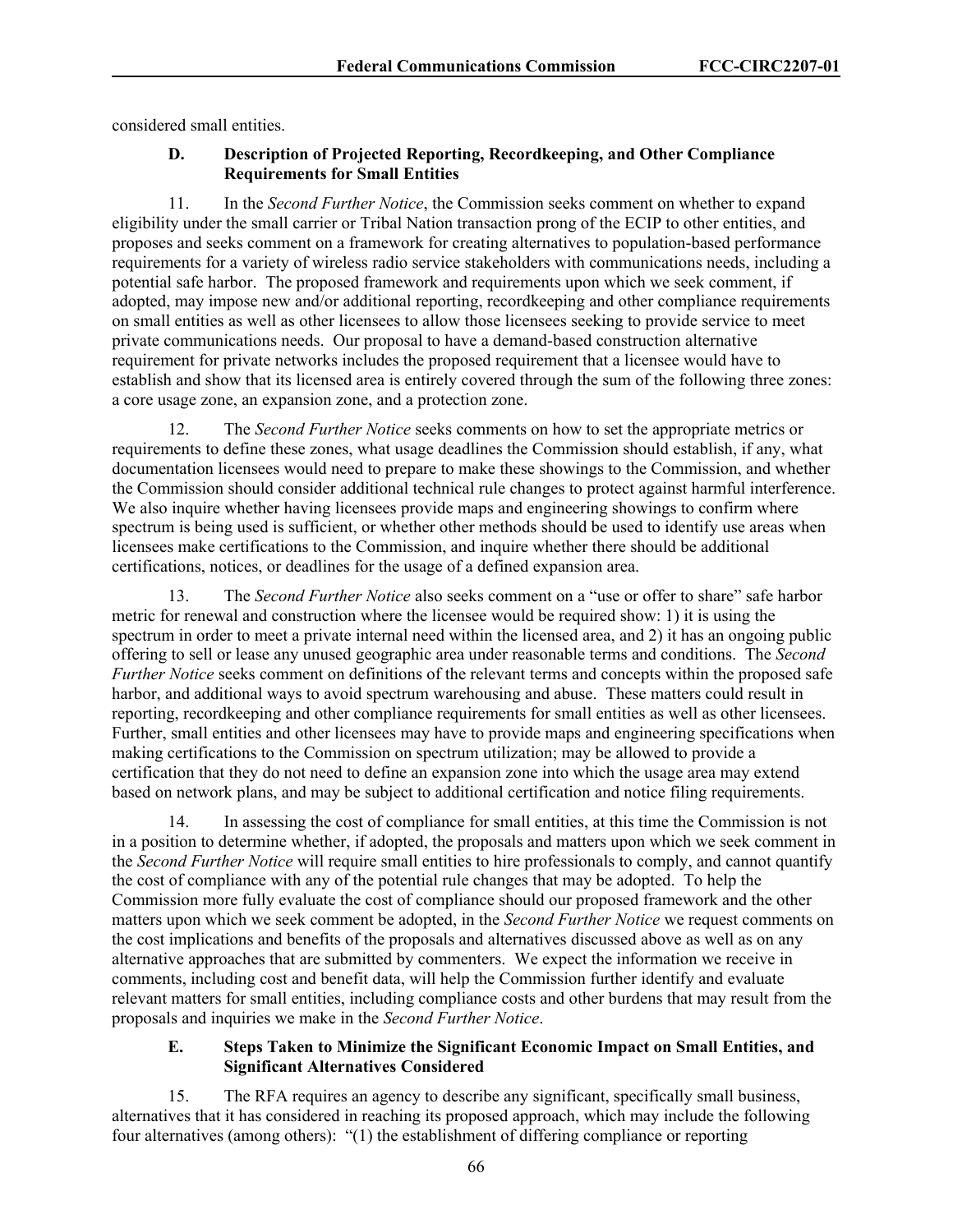requirements or timetables that take into account the resources available to small entities; (2) the clarification, consolidation, or simplification of compliance and reporting requirements under the rule for such small entities; (3) the use of performance rather than design standards; and (4) an exemption from coverage of the rule, or any part thereof for such small entities."[35](#page-67-0)

16. The *Second Further Notice* considers a demand-based construction requirement as an alternative to a population-based construction metric and seeks comment on modifying the existing renewal safe harbor to include demand-based initial construction. Specifically, the Commission invites comment on a three-part framework proposal requiring carriers to define a core usage zone, a reasonable expansion zone, and a protection zone. For the core usage zone where all the spectrum is actively used to meet private, internal communications needs, we do not propose a standard minimum or maximum size for this area, consistent with our goal to allow each entity to define the usage area tailored to its core needs, which will minimize the economic impact for small entities. In our assessment of how to delineate the appropriate size of a core area in order to guard against inefficient spectrum use or warehousing, we consider whether the core area should be a set minimum percentage of the overall area, or whether there are other minimum metrics that could be adopted to achieve this goal. Similarly, in our discussion of whether to adopt minimum signal level or other requirements to define this area, we inquire whether there are other minimum requirements that we should impose to delineate the core area of operations. We also inquire whether providing maps and engineering showings is the best approach for licensees to confirm where spectrum is being utilized or, in the alternative, whether licensees should define this area in another way when making a certification to the Commission. For both the core and expansion zones, we consider whether or not to establish deadlines for licensees to meet their usage obligations in these zones, and whether or not to require licensees to complete expansion in a certain period of time.

17. Another step, if adopted, that may minimize any significant economic impact for small entities, is the Commission's continued approach to provide licensees flexibility to define a reasonable protection zone surrounding the core usage and expansion zones, up to the license boundary, in order to provide interference protection for the licensee and neighboring licensees. This approach would allow licensees to place transmitters according to business needs, and not have to provide commercial-grade signal coverage at the very edge of their license boundary, which is the same flexibility provided today in radio services that only require coverage of a population percentage. To further understand the economic impact for small entities, for the alternatives, the Commission requests comments regarding input on a range of necessary costs—e.g., hardware, software, network integration, engineering, ongoing maintenance—and the costs associated with determining and deploying these usage zones. Through these comments, the Commission seeks to develop final rules that provide certainty to industry and meet Commission goals of ensuring efficient use of spectrum and safeguarding against spectrum warehousing, while also minimizing economic and other compliance burdens on small and other entities to the greatest extent possible.

18. Finally, in order to clarify and simplify compliance and reporting requirements for impacted small and other entities, the *Second Further Notice* invites comment regarding the prospective needs of small and other entities and the various approaches that can be taken to accommodate those needs. The Commission expects to consider more fully the economic impact on small entities following its review of comments filed in response to the *Second Further Notice*, including any costs and benefits analyses, and alternative proposals. The Commission's evaluation of the comments filed in this proceeding will shape the final alternatives it considers, the final conclusions it reaches, and the actions it ultimately takes in this proceeding to minimize any significant economic impact that may occur on small entities as a result of any final rules that are adopted.

## **F. Federal Rules that May Duplicate, Overlap, or Conflict with the Proposed Rules**

19. None.

<span id="page-67-0"></span> $35$  5 U.S.C. § 603(c)(1)-(4).